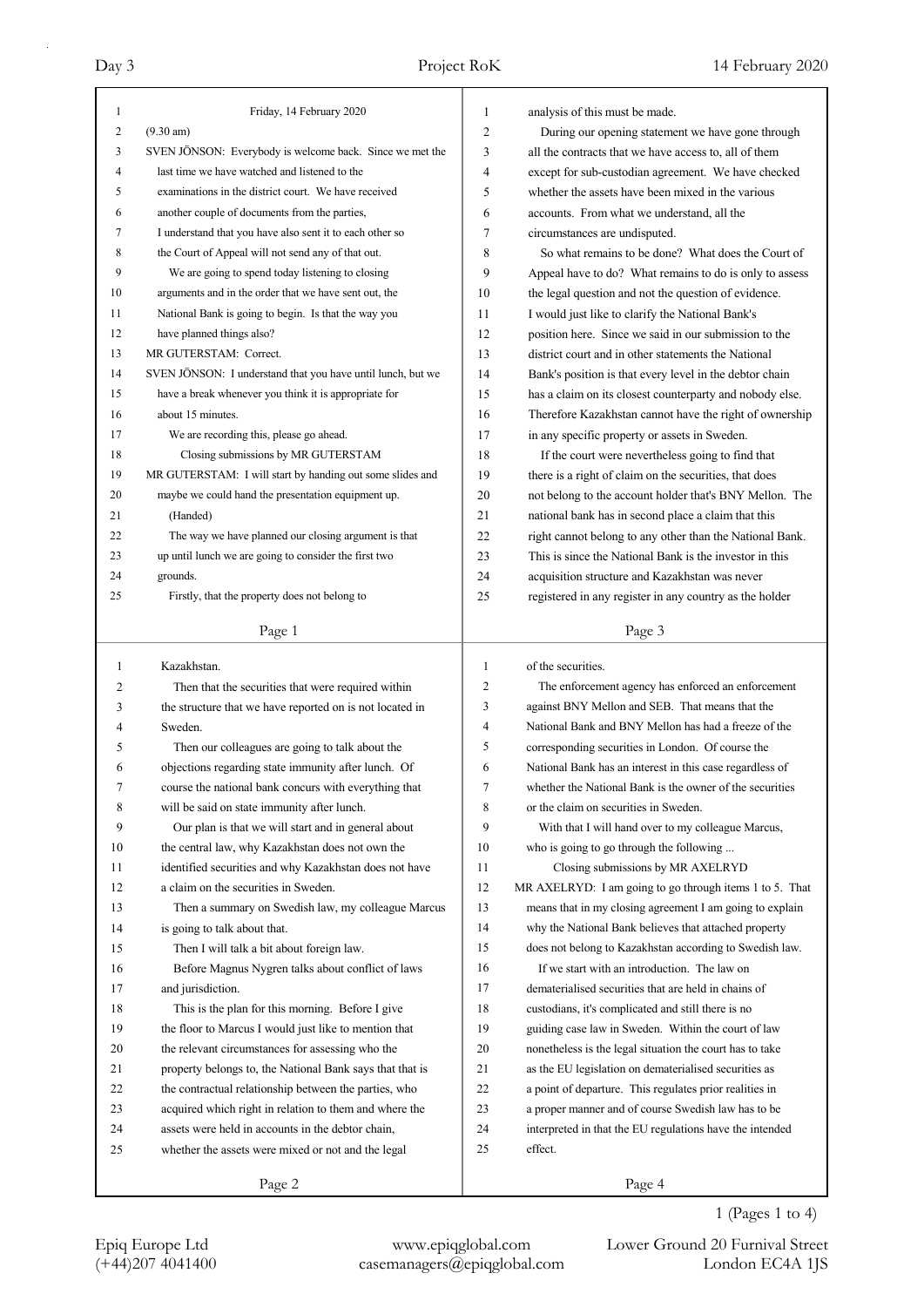| $\mathbf{1}$ | The accounts with registered securities that this        | 1  | those securities in pledge of loans they can --          |
|--------------|----------------------------------------------------------|----|----------------------------------------------------------|
| 2            | case is about are the following. Securities of this      | 2  | This question has to be solved in practical terms,       |
| 3            | type of category and number are registered in accounts   | 3  | investors have to be able to borrow against their        |
| 4            | with Euroclear, SEB and BNY Mellon. The first question   | 4  | securities in custodies. That means that the securities  |
| 5            | that you have to ask yourself then is: where are the     | 5  | must be with the original investor and that investor     |
| 6            | securities located? Are they with Euroclear, SEB or      | 6  | should be able to pledge their entire right in relation  |
| 7            | BNY? They can hardly be in several accounts at the same  | 7  | to the original custodian in the country where the       |
| 8            | time.                                                    | 8  | original custodian has the relevant register. The        |
| 9            | There are two accounts that stand out.                   | 9  | solution presupposes that's not possible to attach the   |
| 10           | The Euroclear accounts because it has a legal            | 10 | securities in other jurisdictions that the original      |
| 11           | effect, it is when you register this account that the    | 11 | custodian keeps on behalf of their customers. My         |
| 12           | financial instrument is formed and exists as             | 12 | colleague Magnus is going to talk more about this        |
| 13           | an independent right in relation to a company.           | 13 | directive.                                               |
| 14           | The BNY account stands out because that is the only      | 14 | What I want you to remember now is that Swedish law      |
| 15           | account where the holder, the National Bank, is          | 15 | has to interpret in such a way that the security         |
| 16           | registered as the account holder and the owner of the    | 16 | directive has its intended effect. This means that       |
| 17           | securities.                                              | 17 | there must be prohibition on upper tier. This is that    |
| 18           | The central bank holds that this structure means         | 18 | Swedish law has to interpret the law making it           |
| 19           | that the securities are located with Euroclear and       | 19 | practically possible to invest in securities in various  |
|              |                                                          | 20 |                                                          |
| 20           | within the framework of the EU regulation in this field  |    | jurisdictions through one original custodian and also    |
| 21           | that Marcus Nygren is going to talk about later, the     | 21 | pledge your own securities with the original custodian.  |
| 22           | structure means that the securities are to be considered | 22 | We can just note here from this slide that this          |
| 23           | to be located with BNY. There is an important practical  | 23 | begins here at the top with the investor. But when we    |
| 24           | reason why legal law says that the securities are deemed | 24 | talked about upper tier attachment you have to turn the  |
| 25           | to be located with BNY, as we've heard from the          | 25 | slide around. Then this starts down with Euroclear       |
|              | Page 5                                                   |    | Page 7                                                   |
|              |                                                          |    |                                                          |
|              |                                                          |    |                                                          |
| 1            | examination of Mats Gunnarsson and which is clear from   | 1  | going the other direction.                               |
| 2            | his witness statement. It is common for Swedish          | 2  | The acquisition structure that this case is about        |
| 3            | securities to be acquired through custodian chains in    | 3  | and that Swedish law is applied to is financial matters  |
| 4            | several levels. Originally there is a contract with the  | 4  | and securities and SEB custodian account with Euroclear. |
| 5            | custodian who then invests the securities in several or  | 5  | The applicant in its opening statement has reported on   |
| 6            | in various jurisdictions, for example, an issue than an  | 6  | a number of documents where it says that the Swedish     |
| 7            | investor in Denmark wants to invest in securities in     | 7  | securities that were acquired within the framework of    |
| 8            | Spain and Switzerland, the investor goes to their bank,  | 8  | the structure were kept with SEB. This is correct that   |
| 9            | they make the investments in their bank, the bank is the | 9  | it was kept in SEB's custody account with Euroclear.     |
| 10           | original custodian and the investor usually then also    | 10 | SEB was also the account keeping institute with          |
| 11           | wants to borrow against their holdings in the bank and   | 11 | Euroclear and that means SEB can have access to the      |
| 12           | that lien is between the bank and the investor. The      | 12 | custody account and can makes changes to it. However,    |
| 13           | holdings in the bank is the pledge for a loan so that    | 13 | it does not mean as the applicant is claiming that the   |
| 14           | further investments and securities can be made or they   | 14 | securities are kept in the custody account that is in    |
| 15           | can use the value of the securities in another way       | 15 | SEB's account register. If a registry in SEB's account   |
| 16           | without having to realise the securities.                | 16 | register would mean the securities are kept in that      |
| 17           | The same thing going to constitute a security or         | 17 | register it's hard for us to understand why the          |
| 18           | pledge is a value that performs the investment and for   | 18 | securities are not then later transferred to BNY when    |
| 19           | the investor it's important to borrow against            | 19 | BNY registers the same category and the same number in   |
| 20           | a security. This happens all the time and this is        | 20 | the national bank's custody accounts in the UK.          |
| 21           | regardless of whether it's Swedish or foreign            | 21 | If you compare the securities with the material          |
| 22           | securities. If such loan is possible the bank has to     | 22 | assets, the comparison can be made with grain. It can    |
| 23           | know that the lien on the pledge is a proper security    | 23 | be compared with a silo for grains where SEB is keeping  |
| 24           | for the loan, the pledge cannot be effective security if | 24 | their customers' grains. If you look at this             |
| 25           | there is an upper tier  if the original investor has     | 25 | illustration, you can see that the Swedish bank say it's |
|              | Page 6                                                   |    | Page 8                                                   |

2 (Pages 5 to 8)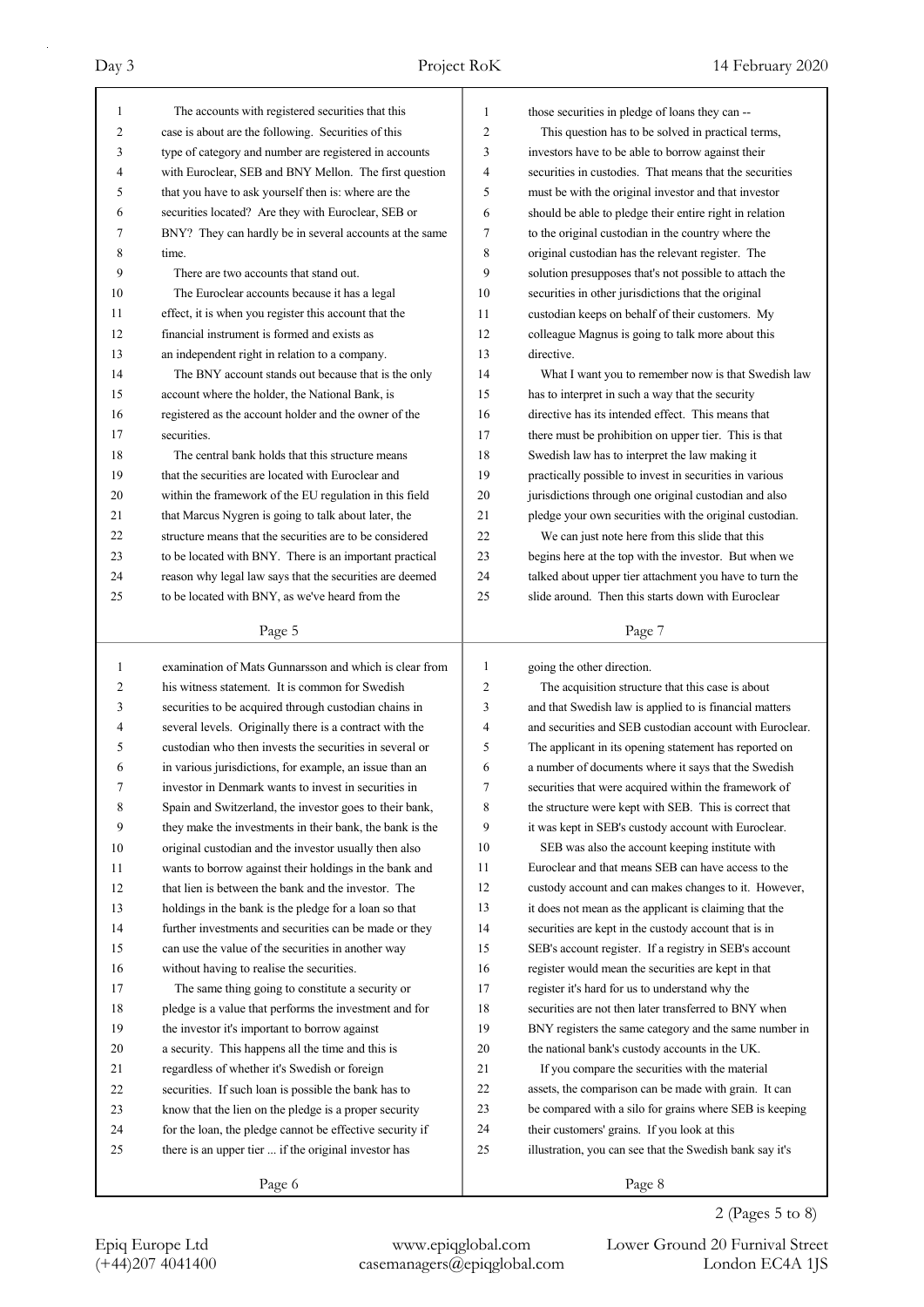| 1            | SEB that the CSD account that is a silo full of grain.   | 1            | these jurisdictions. A reasonable thing would be that    |
|--------------|----------------------------------------------------------|--------------|----------------------------------------------------------|
| 2            | BNY then has an agreement with SEB and SEB keeps         | 2            | an invested asset is deemed to be located and be         |
| 3            | BNY's grains in Sweden, the bank has an agreement with   | 3            | available for attachment in one jurisdiction with the    |
| 4            | a bank in Denmark and according to that agreement the    | 4            | original custodian. It appears after all the original    |
| 5            | Swedish bank keeps the securities belonging to the       | 5            | custodian that the investor has entered in to agreement  |
| 6            | Danish bank but also the investor's securities in the    | 6            | with, it's that country which determines the rights that |
| 7            | CSD account. In SEB's register as well as in BNY's       | 7            | the investor can claim with respect to the securities.   |
| 8            | register there are also notes made how much grain SEB is | 8            | In this case it's Danish law that is considered to       |
| 9            | holding on behalf of BNY and on behalf of BNY's          | 9            | determine the right that the investor has to the         |
| 10           | customers. These notes in BNY's and SEB's registers in   | 10           | securities. In this light too the only reasonable thing  |
| 11           | a purely Swedish context could be of significance for    | 11           | is that there's a prohibition against upper tier         |
| 12           | the protection of BNY's customers against their          | 12           | attachment according to Swedish law.                     |
| 13           | creditors. That is clear from the so-called grain case.  | 13           | This was my introduction and before we apply Swedish     |
| 14           | I am not going to talk about that here. We are just      | 14           | law to the circumstances we are briefly going to go      |
| 15           | going to refer to what we've said on that case on        | 15           | through some fundamental basics on Swedish law.          |
| 16           | 31 January of this year, articles 67 and 68. Regardless  | 16           | The question of who does an asset belong to              |
| 17           | of what the case may be about, this mixing of the        | 17           | according to Swedish law, according to the enforcement   |
| 18           | securities in Euroclear's account means that BNY's       | 18           | code, coincides with the question whether there is       |
| 19           | customers cannot be deemed to have any ownership right   | 19           | a right of separation in the case of bankruptcy. There   |
| 20           | to the securities that can be attached.                  | 20           | is an important difference that I will come back to.     |
| 21           | I will come back to this but the consequences of         | 21           | The point of departure when it comes to enforcement law  |
| 22           | this is that the attachment of the customer's right to   | 22           | is described by Lindskog, he says that in the beginning  |
| 23           | the securities must instead be made by attachment of the | 23           | as an owner he has right to separate an asset belonging  |
| 24           | customer's claim on their bank. This is the claim on     | 24           | to him that is kept with third party even if that party  |
| 25           | the bank in Denmark in this case.                        | 25           | is made bankrupt or is the subject of attachment, as     |
|              |                                                          |              |                                                          |
|              | Page 9                                                   |              | Page 11                                                  |
|              |                                                          |              |                                                          |
|              |                                                          | $\mathbf{1}$ |                                                          |
| $\mathbf{1}$ | In this case too it is the customer's bank, BNY, is      |              | long as the identity is kept on the assets and so the    |
| 2            | located abroad. The legal identity of BNY is a Belgium   | 2            | separation right to the kept assets doesn't just mean    |
| 3            | bank which has a branch in England and BNY is doing the  | 3            | that the property is identifiable.                       |
| 4            | registration. The National Bank's claim is located in    | 4            | He describes this as follows. Further you can note       |
| 5            | England, or possibly in Belgium. As a consequence there  | 5            | that an owner in some circumstances through segregation  |
| 6            | are legal proceedings in Belgium and in England about    | 6            | can separate property that is instead all the property   |
| 7            | the applicant's attempts at attaching the central bank's | 7            | in question. Right of segregation can be reinforcement   |
| 8            | claim on BNY under the global custody agreement on       | 8            | of interest that carries the right of separation. That   |
| 9            | behalf of Kazakhstan. The national bank's claim under    | 9            | is the right is normally motivated by arguments of       |
| 10           | the global custody agreement of course covers the right  | 10           | fairness. So the separation right that coincides with    |
| 11           | to Swedish securities of the category and number that    | 11           | the concept of ownership in UB14479.                     |
| 12           | this case is assessing.                                  | 12           | But the separation goes further in some cases.           |
| 13           | So this leads us to a more overarching systematic        | 13           | According to the Accounting Act in some cases there are  |
| 14           | argument that you have to take into consideration when   | 14           | cases where the right of separation goes further than    |
| 15           | interpreting Swedish law, why should there be legal      | 15           | the right of ownership. This separation does not follow  |
| 16           | proceedings in Sweden, England and Belgium about the     | 16           | from the ownership right. It's a special type of         |
| 17           | National Bank's rights to Swedish securities that SEB is | 17           | activity that can be created according to the accounting |
| 18           | keeping its custody account with Euroclear. This point   | 18           | Act and Lindskog is describing this as follows.          |
| 19           | can be illustrated by my Danish example.                 | 19           | It should be highlighted that separation according       |
| 20           | The Danish customer has through the Danish bank          | 20           | to this law does not mean that the identity has been     |
| 21           | invested in Spanish, Swedish, German and Swiss           | 21           | kept from what follows from general substantive          |
| 22           | securities, are proceedings going to be held in each one | 22           | principles. What's special about this Act is that        |
| 23           | of these jurisdictions? We are saying that this is       | 23           | regardless of the identity having ceased within this     |
| 24           | an unreasonable burden on the legal and judicial system  | 24           | legislation a special type of substantive identity can   |
| 25           | and an investor that has to defend themselves in all     | 25           | be created.                                              |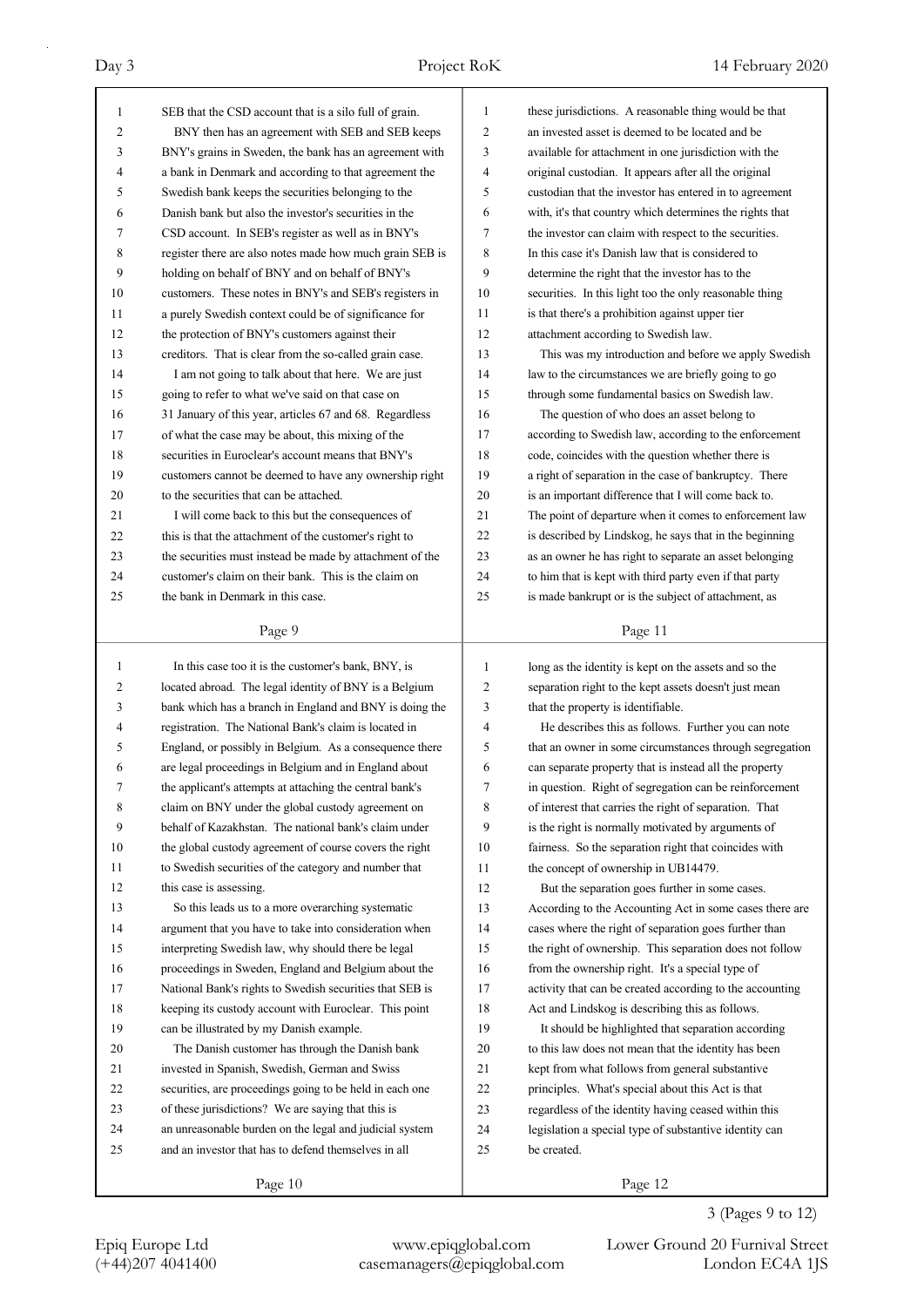| 1  | Lindskog has expanded on this in his textbook. If                                                          | 1  | the money in the accounts from a legal point of view is  |
|----|------------------------------------------------------------------------------------------------------------|----|----------------------------------------------------------|
| 2  | the substantive identity stops and even though the                                                         | 2  | a claim. When it comes to money in the accounts,         |
| 3  | debtor is creating a protection for the creditor                                                           | 3  | legally speaking this is a question of a claim. For      |
| 4  | according to this Act, the question arises according to                                                    | 4  | such a claim typically bank accounts where there is      |
| 5  | which principles are the rights of the creditor to be                                                      | 5  | a balance, more or less regular provisions regarding     |
| 6  | assessed. He says that there are two approaches to                                                         | 6  | claims apply.                                            |
| 7  | this.                                                                                                      | 7  | This what I wanted to say about the applicable legal     |
| 8  | The first approach is that by separating the                                                               | 8  | provisions.                                              |
| 9  | original substantive situation is deemed to have been                                                      | 9  | Now we are moving to the section where Kazakhstan        |
| 10 | recreated. Again, there is a right of ownership the                                                        | 10 | doesn't  an identifiable securities. This is now         |
| 11 | creditors' right to separated assets are then to be                                                        | 11 | mostly cash in the account but it's the securities at    |
| 12 | deemed a right of ownership.                                                                               | 12 | SEB's custodian account with Euroclear. In this section  |
| 13 | The second approach is that when you have lost the                                                         | 13 | our starting point is that the EA seized the securities, |
| 14 | substantive identity and there is now a relationship of                                                    | 14 | not the claim to the securities.                         |
| 15 | claim between the creditor and the debtor this is what                                                     | 15 | Based on our opening statements the securities           |
| 16 | determines the judicial assessment. With this approach                                                     | 16 | should reasonably be in Euroclear's CSD register,        |
| 17 |                                                                                                            | 17 |                                                          |
| 18 | the debt will remain without impediment of these funds<br>being separated and the creditors' rights to the | 18 | through registration on this register they start to      |
| 19 |                                                                                                            | 19 | exist, a right which is written on the company the       |
| 20 | separate fund are to be seen as a right sui generis.                                                       | 20 | registration, this register creates rights of disposal   |
|    | But you do, according to this law, have the right to                                                       | 21 | on the company according to LKF and through registration |
| 21 | security.                                                                                                  | 22 | on this register the financial rights with respect to    |
| 22 | According to my opinion, the latter approach is to                                                         |    | the company are awarded in the property work which       |
| 23 | be preferred but people have different views on this                                                       | 23 | I mentioned to you in my opening statement. It follows   |
| 24 | matter but the Supreme Court has ruled on this issue in                                                    | 24 | the rights of ownership follow from registration.        |
| 25 | 2014, page 935, they are also referring to previous                                                        | 25 | It follows from this investigation it's clear that       |
|    | Page 13                                                                                                    |    | Page 15                                                  |
|    |                                                                                                            |    |                                                          |
| 1  | ruling number 71 on page 122 from 1971.                                                                    | 1  | SEB keeps securities for different customers on the same |
| 2  | I will come back to this, but in summary this means                                                        | 2  | accounts in Euroclear. It's the securities for BNY's     |
| 3  | that the law that we have now talked about that if                                                         | 3  | own investments and investments made by BNY's customers  |
| 4  | a debtor has property belonging to him with a third                                                        | 4  | into Swedish securities. It is not possible to identify  |
| 5  | party it can be attached for the debts of the debtor                                                       | 5  | when, how or which securities are on this account, when  |
| 6  | according to UB14 for as long as the identity is kept.                                                     | 6  | they were acquired within the structure discussed in     |
| 7  | If the right of ownership is                                                                               | 7  | this case. Through this blending the identity has        |
| 8  | THE INTERPRETER: Sorry, this is extremely difficult legal                                                  | 8  | ceased to exist. It's impossible to arrive at the        |
| 9  | text to translate simultaneously. I will give up.                                                          | 9  | conclusion that Kazakhstan, or BNY for that matter, had  |
| 10 | MR AXELRYD: The rights of separation also placed to cash                                                   | 10 | acquired rights of ownership to certain specific         |
| 11 | and funds of the amounts. This is example in NG2009                                                        | 11 | securities.                                              |
| 12 | page 500, after a general discussion the following                                                         | 12 | On the contrary, BNY has a claim for the securities      |
| 13 | follows from the Supreme Court's judgment. The above                                                       | 13 | against SEB BNY's customer. In their turn they have      |
| 14 | mentioned applies also to money, someone who has the                                                       | 14 | a claim to BNY for the securities. There is a chain of   |
| 15 | notes to  has the right to separate in the                                                                 | 15 | debtors. Every party in the chain have a claim to their  |
| 16 | perpetrator's bankruptcy statement if the notes can be                                                     | 16 | respective counterparty. This corresponds to the         |
| 17 | identified. If the note is exchanged, the right of                                                         | 17 | provisions of the English law, where the no-look-through |
| 18 | ownership through substitution transfers to the                                                            | 18 | principle is applies which follows from the statement of |
| 19 | exchanged money if the money can be identified  the                                                        | 19 | Professor Gullifer, which is (inaudible) in this case.   |
| 20 | question has been about physical management of money.                                                      | 20 | This could be illustrated by the investments in the      |
| 21 | Therefore the rights of separation applies to cash.                                                        | 21 | shares in Handelsbanken. SEB acquires 630 million        |
| 22 | The money which illicitly has been received through                                                        | 22 | shares on the account. BNY has an account with SEB.      |
| 23 | account transfers or transferred to an empty account,                                                      | 23 | BNY's is the account holder and they have a claim to SEB |
| 24 | the victim through substitution has the rights of                                                          | 24 | with respect to 131 million shares.                      |
| 25 | separation to the funds in the accounts. Lindskog said                                                     | 25 | Next level, NBK has an account with BNY, has a claim     |
|    | Page 14                                                                                                    |    | Page 16                                                  |

4 (Pages 13 to 16)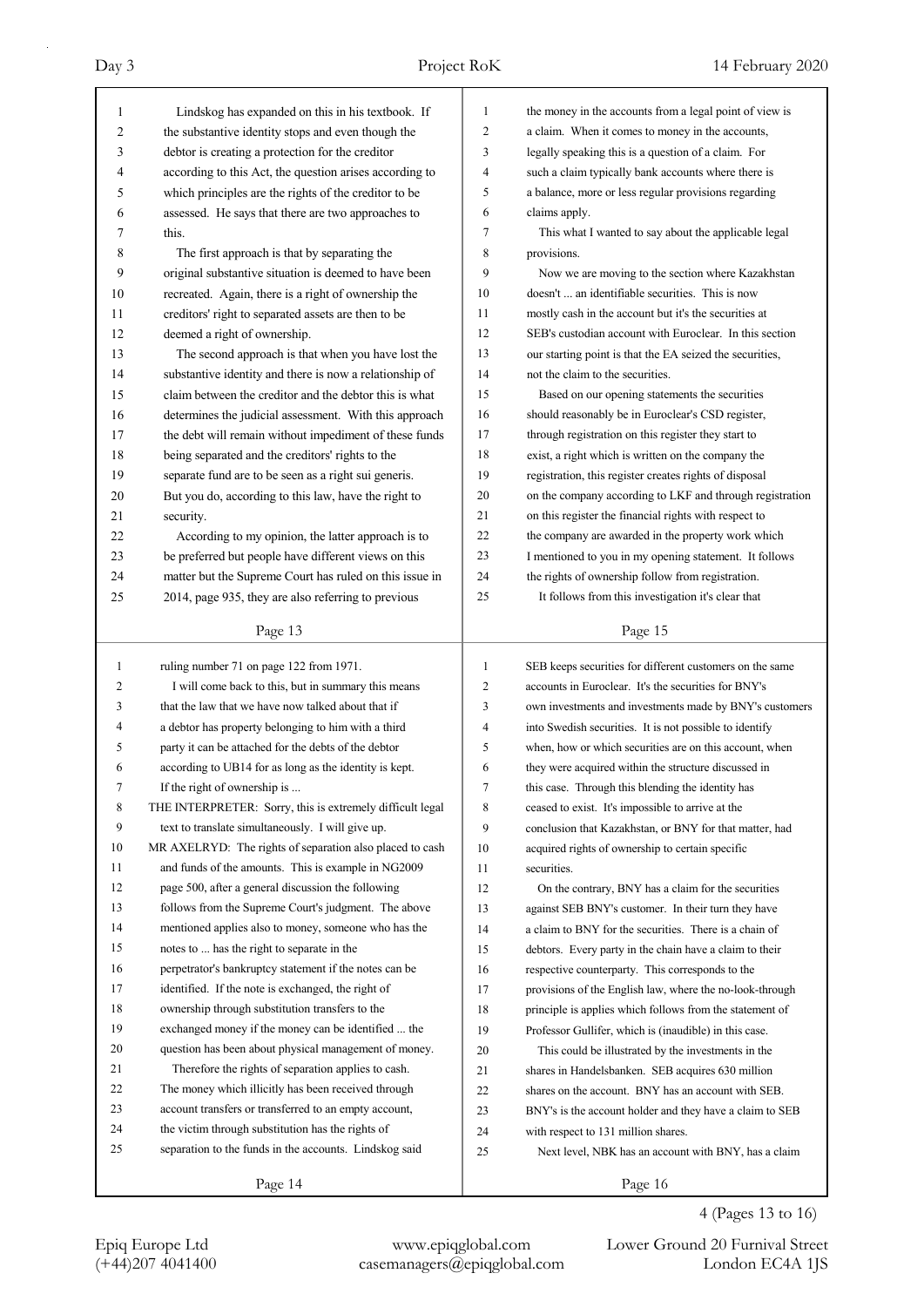| 1  | to 2.4 million shares.                                   | 1              | the NBK has the right to securities.                     |
|----|----------------------------------------------------------|----------------|----------------------------------------------------------|
| 2  | Since there is a chain in place and the line of          | $\overline{2}$ | Considering that it follows from the English law         |
| 3  | claims on several levels every party has a claim to      | 3              | that Kazakhstan cannot even claim any rights to the      |
| 4  | their immediate counterparty. Therefore there is a ban   | 4              | securities in accordance with the GCA, so it's           |
| 5  | in place on upper tier attachment.                       | 5              | impossible for them to be considered to be account       |
| 6  | When the European legislation on a ban against upper     | 6              | holders in Sweden or account creditors in Sweden.        |
| 7  | tier attachment was developed it was noted that the ban  | 7              | The claimants are saying that Kazakhstan could claim     |
| 8  | of upper tier attachment would merely be a clarification | 8              | NBK's rights under the GCA, so you could equate          |
| 9  | of existing law. This is something which was expressed   | 9              | Kazakhstan and NBK at this stage. Even in this           |
| 10 | in the following matter, in holding arrangements where   | 10             | situation Kazakhstan cannot be considered to be          |
| 11 | a legal relationship exists only between the account     | 11             | a creditor with respect to the CSD account, because      |
| 12 | holder and in turn the director cannot provide. The      | 12             | according to the English law this legal provisions which |
| 13 | account holder has no rights against any higher tier     | 13             | decide the actual rights of the NBK to the securities,   |
| 14 | account provider. Hence there is nothing to attach at    | 14             | they apply the so-called no-look-through principle,      |
| 15 | the higher tier account provider level. The taking up    | 15             | which means that the NBK has no rights with respect to   |
| 16 | of such rights in prohibition rule in such legal context | 16             | SEB.                                                     |
| 17 | is merely stating the obvious and serves as              | 17             | It's English law, this is the situation in place.        |
| 18 | a clarification.                                         | 18             | This only applies to BNY and one else. This also         |
| 19 | When this legislation was developed experts from the     | 19             | follows from Professor Gullifer's statement, which Karl  |
| 20 | different member countries expressed their opinions of   | 20             | will return to. When it comes to the no-look principle   |
| 21 | whether a prohibition against upper tier provision       | 21             | there's established case law in England from which this  |
| 22 | existed in the respective countries. The clients from    | 22             | principle follows, NBK has no claim to SEB, only to BNY. |
| 23 | Sweden such prohibition was in place.                    | 23             | That will be in a completely Swedish context. It's       |
| 24 | Question: in which circumstances can (1) creditor        | 24             | completely hypothetical scenario which will be able to   |
| 25 | and (2) a non-creditor third party, such a liquidator of | 25             | apply Swedish law, under which conditions could someone  |
|    |                                                          |                |                                                          |
|    | Page 17                                                  |                | Page 19                                                  |
|    |                                                          |                |                                                          |
|    |                                                          |                |                                                          |
| 1  | the investor, claim securities from the upper tier       | $\mathbf{1}$   | else apart from BNY be consider as an account creditor   |
| 2  | intermediary?                                            | 2              | with respect to CSD account.                             |
| 3  | Answer: a creditor of an investor cannot claim           | 3              | The first question which the court should decide on      |
| 4  | securities from an upper tier intermediary.              | 4              | this is the account registration and SEB's account       |
| 5  | The Court of Appeal could stop here with their           | 5              | register. Does that mean that separate claims are        |
| 6  | analysis but another question which the court possibly   | 6              | created with respect to the securities? As you can see   |
| 7  | asks itself, could it possibly be the case that          | 7              | on the following slides, as BNY has a claim for          |
| 8  | Kazakhstan still owns a claim in Sweden for the          | 8              | 131 million shares to SEB, when BNY and SEB make         |
| 9  | securities of a number of an issue which are found at    | 9              | an account registration at SEB for the CSD account, is   |
| 10 | the account with SEB? Is it the case that the EA have    | 10             | a separate right of claim created for 2.4 million of     |
| 11 | attached a claim to the account which is linked to the   | 11             | shares which could be the subject of a separate right of |
| 12 | CSD? Can Kazakhstan be considered to be a creditor with  | 12             | ownership? Or is it the case that there has been         |
| 13 | respect to the CSD account? BNY holds the registered     | 13             | blending and you can never talk about the separate       |
| 14 | holdings on the CSD on behalf of the third party. Is     | 14             | rights of ownership, BNY has 131 million shares and 2.4  |
| 15 | that of any importance?                                  | 15             | cannot be considered to be a separate claim.             |
| 16 | The answer to this question is clearly no.               | 16             | Let's assume that you arrive that conclusion that        |
| 17 | Kazakhstan cannot be considered as a creditor. The       | 17             | a separate claim is created for 2.4 million through      |
| 18 | question is not governed by Swedish law. Kazakhstan and  | 18             | account registration at the CSD account. Let's assume    |
| 19 | the NBK can never receive a better right to the account  | 19             | that this is the case. What happens then? Is it          |
| 20 | compared to the public order which is applied to the     | 20             | possible that anyone else apart from BNY can be          |
| 21 | relationship and the rights to the securities. What      | 21             | considered to be the account creditor? We have made      |
| 22 | could be seen here is that BNY is the account holder     | $22\,$         | a large number of assumptions. We have ignored the       |
| 23 | with SEB and the NBK is an account holder at BNY. The    | 23             | following, we've always kept all these issues concerned  |
| 24 | relationship between the NBK and BNY is governed by      | 24             | with that. So the question is: who could be consider     |
| 25 | English law. So the English law decides to which extent  | 25             | account creditor?                                        |

5 (Pages 17 to 20)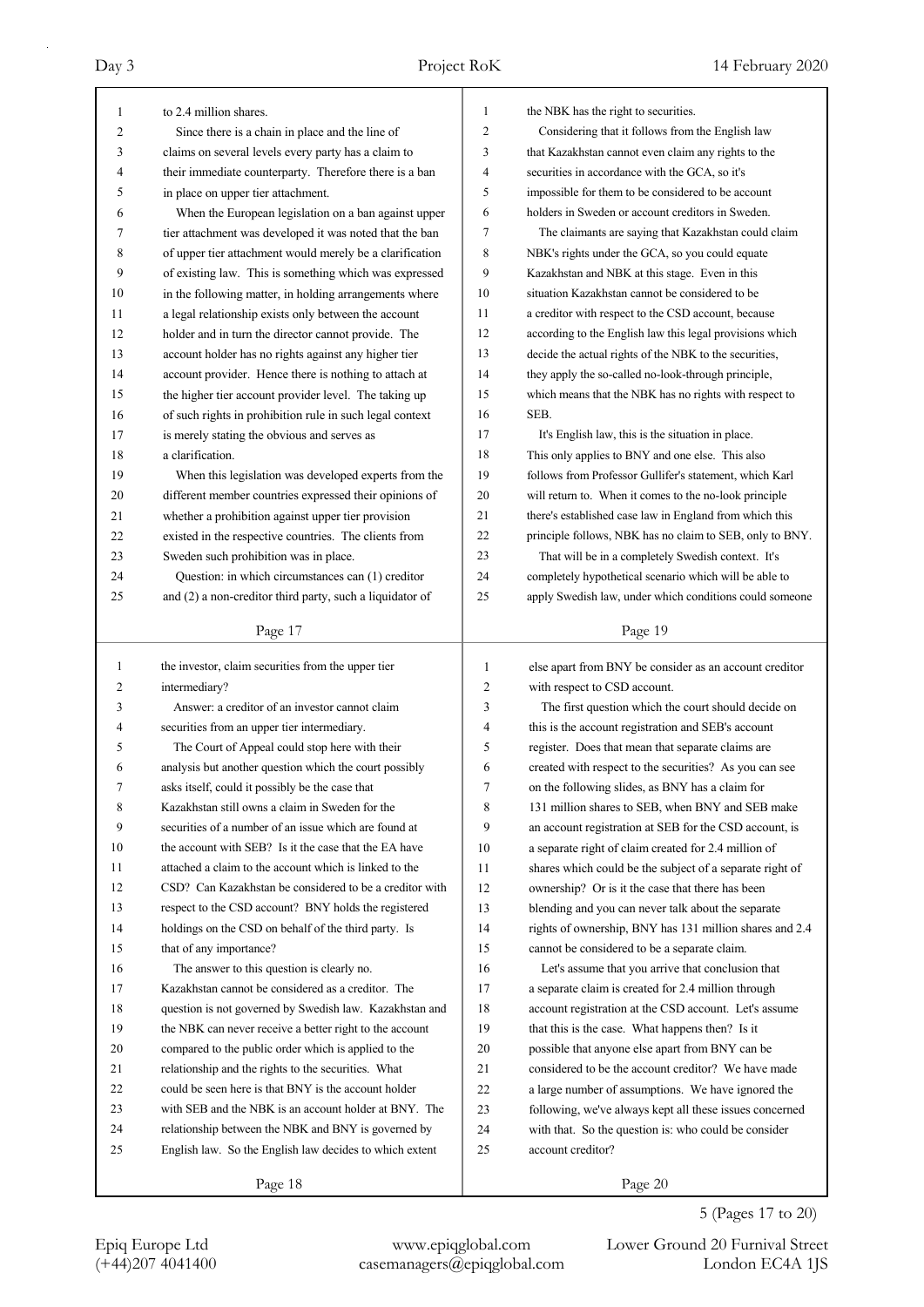| 1  | Yes, but only under very special conditions. The         | 1  | an unbroken chain of ownership can be established with   |
|----|----------------------------------------------------------|----|----------------------------------------------------------|
| 2  | question about who should be considered the account      | 2  | respect to separation and substitution with respect to   |
| 3  | creditor, this was something which was in NJA2014,       | 3  | the claim to the custodian accounts, only in that stage  |
| 4  | page 935. This case was about a bankruptcy estate        | 4  | someone else could be considered to be account holder -- |
| 5  | administrator which opens an account for the bankruptcy  | 5  | sorry, not the account holder but a creditor to the      |
| 6  | estate. The account was opened in the name of the law    | 6  | account.                                                 |
| 7  | firm, so the law firm was the account holder. BNY is     | 7  | The method, in this case 2013 they referred to the       |
| 8  | the account holder and SEB. On the account there were    | 8  | Saras Money method and the method applied in Saras Money |
| 9  | funds and the question was whether the law firm had      | 9  | and the requirement to investigate which is found in     |
| 10 | a right to offset the amount on the account with respect | 10 | Saras method, this is something presented in our         |
| 11 | to their claim to bankruptcy estate.                     | 11 | supplemented letter of appeal. We will not present this  |
| 12 | What was decided for this issue was who would be         | 12 | case over again, but from a purely Swedish perspective   |
| 13 | considered the creditor account with respect to the      | 13 | this is an essential case to assess but we will make the |
| 14 | claimed account, if the law firm would be considered be  | 14 | conclusions which follow from this case.                 |
| 15 | an account creditor then the estate only had a claim to  | 15 | This case shows that the duty to investigate by the      |
| 16 | the law firm. If the law firm had a counterclaim then    | 16 | enforcement agencies, they have to investigate in        |
| 17 | this could be offset, but if the estate had the claim to | 17 | immediate circumstances, which is important for the      |
| 18 | the account then this could not be offset.               | 18 | right of ownership. That the applicant should suffer     |
| 19 | It follows from this legal case that the starting        | 19 | from the flaws in the investigation, so you can't just   |
| 20 | point that the account holder is the account creditor.   | 20 | look at what is in the account now, the custodian        |
| 21 | In this case the law firm, in our case BNY.              | 21 | account. You have to see whether there is an unbroken    |
| 22 | With the reference to NJA1971 275 and the Saras          | 22 | chain of owners, the rights of ownership is decided if   |
| 23 | Money case, the position of the Supreme Court was as     | 23 | the identity has been kept, either the original one or   |
| 24 | follows. In the case at hand, the bankruptcy estate was  | 24 | through substitution. The rights of ownership with the   |
| 25 | the account creditor despite the fact that the law firm  | 25 | exception for illicitly acquired money, which is not the |
|    |                                                          |    |                                                          |
|    | Page 21                                                  |    | Page 23                                                  |
|    |                                                          |    |                                                          |
|    |                                                          |    |                                                          |
| 1  | was the account holder. Therefore this was because you   | 1  | case here, ceases to exist after blending.               |
| 2  | could create an unbroken chain of ownership through the  | 2  | Let's apply the method used by the Supreme Court in      |
| 3  | request for substitution, this is the method which       | 3  | this case. We have to see if the investigation           |
| 4  | follows from Saras Money case.                           | 4  | presented shows an unbroken chain of ownership for       |
| 5  | The money of the bankruptcy estate was transferred       | 5  | an asset owned by Kazakhstan to the assets attached in   |
| 6  | directly to the account and it was never blended with    | 6  | Sweden. So you follow the chain of events from the       |
| 7  | the law firm's funds. Under these special conditions     | Τ  | point when the money leaves Kazakhstan and on.           |
| 8  | and the conditions the fact that this was regarding      | 8  | Step one in the chain, Kazakhstan transfers the          |
| 9  | bankruptcy proceedings, under these special              | 9  | funds to the national fund account at the NBK. In this   |
| 10 | circumstances you could say that someone else apart from | 10 | case, I will just refer to what we said in our           |
| 11 | the account holder would be the counter creditor. But    | 11 | submission. It is so weird to sit here and to apply the  |
| 12 | it follows from the same case -- with the reference to   | 12 | Saras Money case to the relationship between Kazakhstan  |
| 13 | 1971, page 122 -- that the bankruptcy estate would not   | 13 | and the NBK which is governed by the Kazakh law. When    |
| 14 | have been considered an account creditor if an unbroken  | 14 | it comes to the Kazakh law I would like to refer to my   |
| 15 | ownership chain could have been established according to | 15 | colleague who will present it later, but I will not in   |
| 16 | the methods in Saras Money case.                         | 16 | detail apply the Saras Money method to Kazakhstan.       |
| 17 | So if these funds would have been blended with the       | 17 | The next step, the money is transferred from the NBK     |
| 18 | law firm's funds, step one, and then to be separated     | 18 | to BNY. With here this is a relationship which is        |
| 19 | under step two then the bankruptcy estate has no rights  | 19 | outside of Sweden and English law applies to this.       |
| 20 | of ownership to the claim to the accounts, namely        | 20 | I will not be applying Swedish law to an English         |
| 21 | a later separation does not recreate the right of        | 21 | circumstances. I would like to refer to what we've said  |
| 22 | ownership but due to the blending the right of ownership | 22 | in our statement and to what will be presented later by  |
| 23 | has ceased to exist forever.                             | 23 | Karl.                                                    |
| 24 | The point of departure is that BNY is the account        | 24 | BNY transfers later the funds to Sweden and this is      |
| 25 | holder, is the creditor to the account and only if       | 25 | where Swedish law applies. They transfer the amount      |
|    | Page 22                                                  |    | Page 24                                                  |

6 (Pages 21 to 24)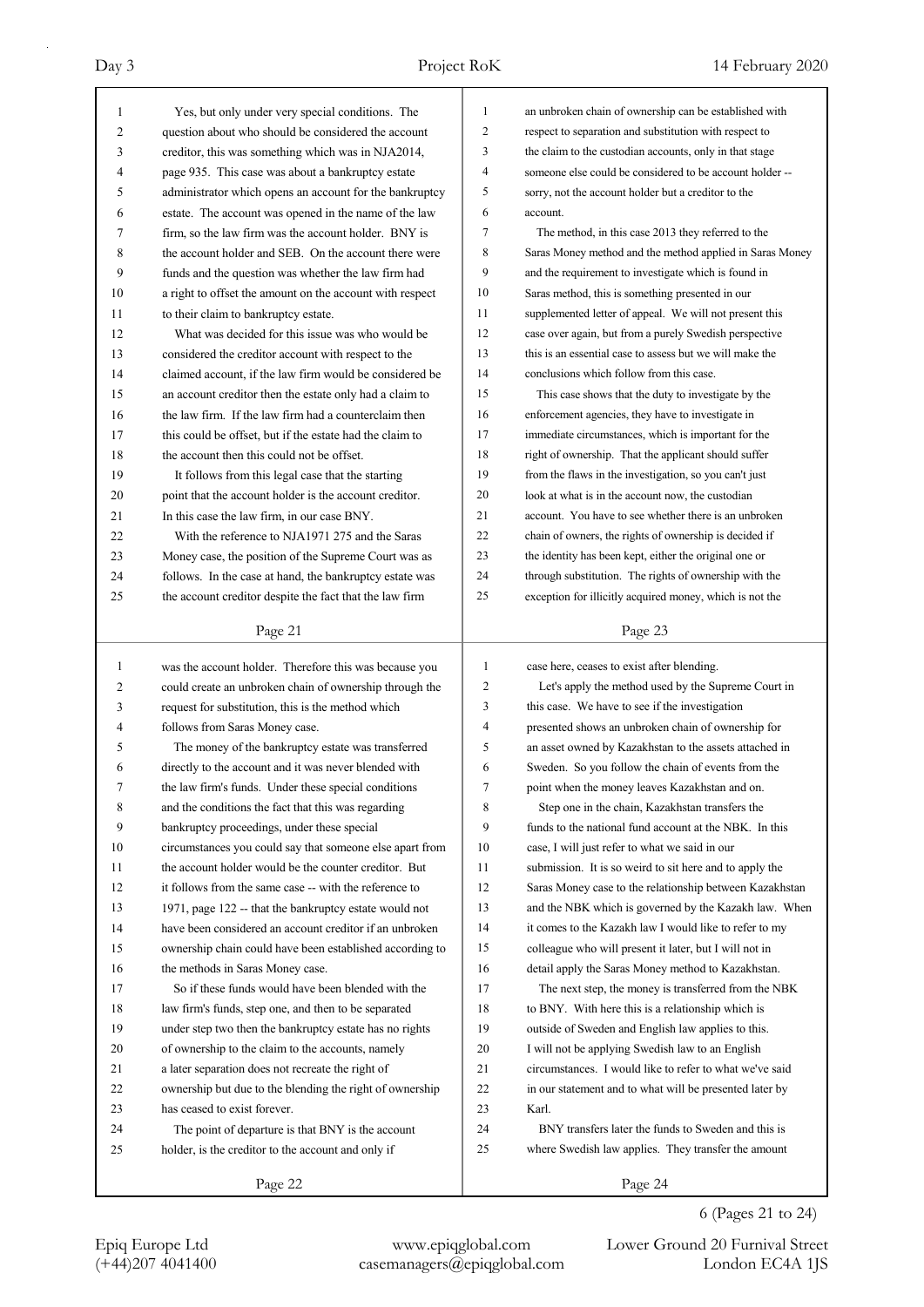| $\mathbf{1}$   | from their own account and for investors' account in                                                            | 1              | Euroclear. You can identify which securities of this    |
|----------------|-----------------------------------------------------------------------------------------------------------------|----------------|---------------------------------------------------------|
| 2              | England to a common omnibus account with SEB in Sweden.                                                         | 2              | account which were acquired by the existing acquisition |
| 3              | This is governed by Swedish law, which means that BNY                                                           | 3              | structure. If the EA attachment referred to the         |
| $\overline{4}$ | has a claim to an account at SEB. The money which is                                                            | 4              | securities not the claim to the securities, then the    |
| 5              | transferred it's not only the money which the NBK has in                                                        | 5              | attachment should be lifted because it has not been     |
| 6              | its account with BNY, but also BNY's own funds and funds                                                        | 6              | presented that the specific security is sold off by the |
| 7              | of BNY's other customers, which means that BNY's own                                                            | 7              | EA to Kazakhstan.                                       |
| 8              | funds and BNY's customers' funds are blended at this                                                            | 8              | Kazakhstan is not the creditor with respect to the      |
| 9              | omnibus accounts. This omnibus account is linked to                                                             | 9              | CSD, so Kazakhstan does not have the claim to the       |
| 10             | 6,000 custodian accounts, so every time a transaction is                                                        | 10             | securities of SEB. Kazakhstan's right to SEB is not     |
| 11             | made everything is done to the omnibus account. It's                                                            | 11             | governed by the Swedish law but the law of the country  |
| 12             | impossible to demonstrate that there is unbroken link of                                                        | 12             | where this right appeared. So according to the English  |
| 13             | ownership to a claim which Kazakhstan have all the way                                                          | 13             | law Kazakhstan has no rights according to the GCA and   |
| 14             | to the claim to SEB.                                                                                            | 14             | also a no-look-through principle applies. Therefore     |
| 15             | Blending has taken place in the omnibus account and                                                             | 15             | BNY's counterparty can never claim any right with       |
| 16             | therefore the link of ownership is broken forever.                                                              | 16             | respect to SEB.                                         |
| 17             | Kazakhstan or the central bank therefore cannot be                                                              | 17             | Additionally, Kazakhstan has no right to the            |
| 18             | considered to have any rights of ownership to the funds                                                         | 18             | securities in accordance of the Kazakh law, which will  |
| 19             | in the omnibus account, as the enforcement code 417                                                             | 19             | be presented by Karl. If the attachment made by EA had  |
| 20             | says. According to what was stated, this link cannot be                                                         | 20             | to do with the claim to the account, this should be     |
| 21             | created later through separation.                                                                               | 21             | lifted since Kazakhstan was not the creditor with       |
| 22             | A potential right of ownership to any party                                                                     | 22             | respect to the CSD account. But even if you could       |
| 23             | different from BNY is completely excluded, which means                                                          | 23             | divert completely from foreign law and if you could     |
| 24             | that the central bank or Kazakhstan cannot acquire any                                                          | 24             | pretend it's completely Swedish circumstances,          |
| 25             | right of ownership to the claim of the account to the                                                           | 25             | Kazakhstan still would not be an account creditor with  |
|                |                                                                                                                 |                |                                                         |
|                | Page 25                                                                                                         |                | Page 27                                                 |
|                |                                                                                                                 |                |                                                         |
|                |                                                                                                                 |                |                                                         |
| $\mathbf{1}$   | cash account just because BNY or SEB transfers some of                                                          | 1              | respect to CSD account. Even if it would be the case    |
| 2<br>3         | the funds from the omnibus account to the segregated<br>cash account. BNY is the account holder and no one else | 2<br>3         | that SEB's registration of the account means that       |
| 4              |                                                                                                                 | $\overline{4}$ | a separate claim is created linked to the CSD account   |
|                | can be considered to be the owner according to the                                                              |                | which could be the subject of a separate right of       |
| 5<br>6         | method in the Saras Money case.                                                                                 | 5<br>6         | ownership, it's the account holder which is the account |
|                | So neither Kazakhstan nor NBK acquire any rights of                                                             |                | creditor. Unless it's possible to show an unbroken      |
| 7              | ownership to the claim for the securities to the                                                                | 7              | chain of ownership for an asset owned by Kazakhstan to  |
| 8              | custodian account just because BNY and SEB replace a                                                            | 8              | the claim to the CSD account. Such unbroken chain of    |
| 9              | part of the claim to the account. Ie after registering                                                          | 9              | ownership has not been proven and therefore there's no  |
| 10             | the securities at the CSD. This is what happens then                                                            | 10             | other rights of ownership, apart from BNY's rights of   |
| 11             | BNY conducted business from SEB, so the balance of the                                                          | 11             | ownership.                                              |
| 12             | omnibus account decreases and the securities are                                                                | 12             | Therefore this would be lifted even if this will        |
| 13             | registered with a different account which BNY has with                                                          | 13             | take place in a completely Swedish context, because     |
| 14             | SEB. This is a separation of fund from the omnibus                                                              | 14             | Kazakhstan is not the account creditor to the CSD       |
| 15             | account and that separation of funds creates a right of                                                         | 15             | account, which means the Swedish law is compatible with |
| 16             | ownership for Kazakhstan or for the NBK. The rights of                                                          | 16             | the securities directive, upper tier  prohibited and    |
| 17             | ownership is something which is held by the account                                                             | 17             | it's possible for a Swedish investor to pledge its      |
| 18             | holder BNY, which means that even if one were to serve                                                          | 18             | accounts with securities at its local bank and the      |
| 19             | that in a Swedish context this registration of accounts                                                         | 19             | securities cannot be seized from a sub-custodian in     |
| 20             | of SEB would create separate claims to the separate                                                             | 20             | Sweden.                                                 |
| 21             | custodian accounts, it's BNY which is the creditor with                                                         | 21             | Maybe it's time to take a break.                        |
| 22             | respect to the custodian account, no one else.                                                                  | 22             | SVEN JÖNSON: A 15-minute break now.                     |
| 23             | Let us summarise what follows from the Swedish law.                                                             | 23             | $(10.20 \text{ am})$                                    |
| 24             | Kazakhstan cannot be the owner to identified securities,                                                        | 24             | (A short break)                                         |
| 25             | because they have not blended the account with                                                                  | 25             | (10.37 am)                                              |

7 (Pages 25 to 28)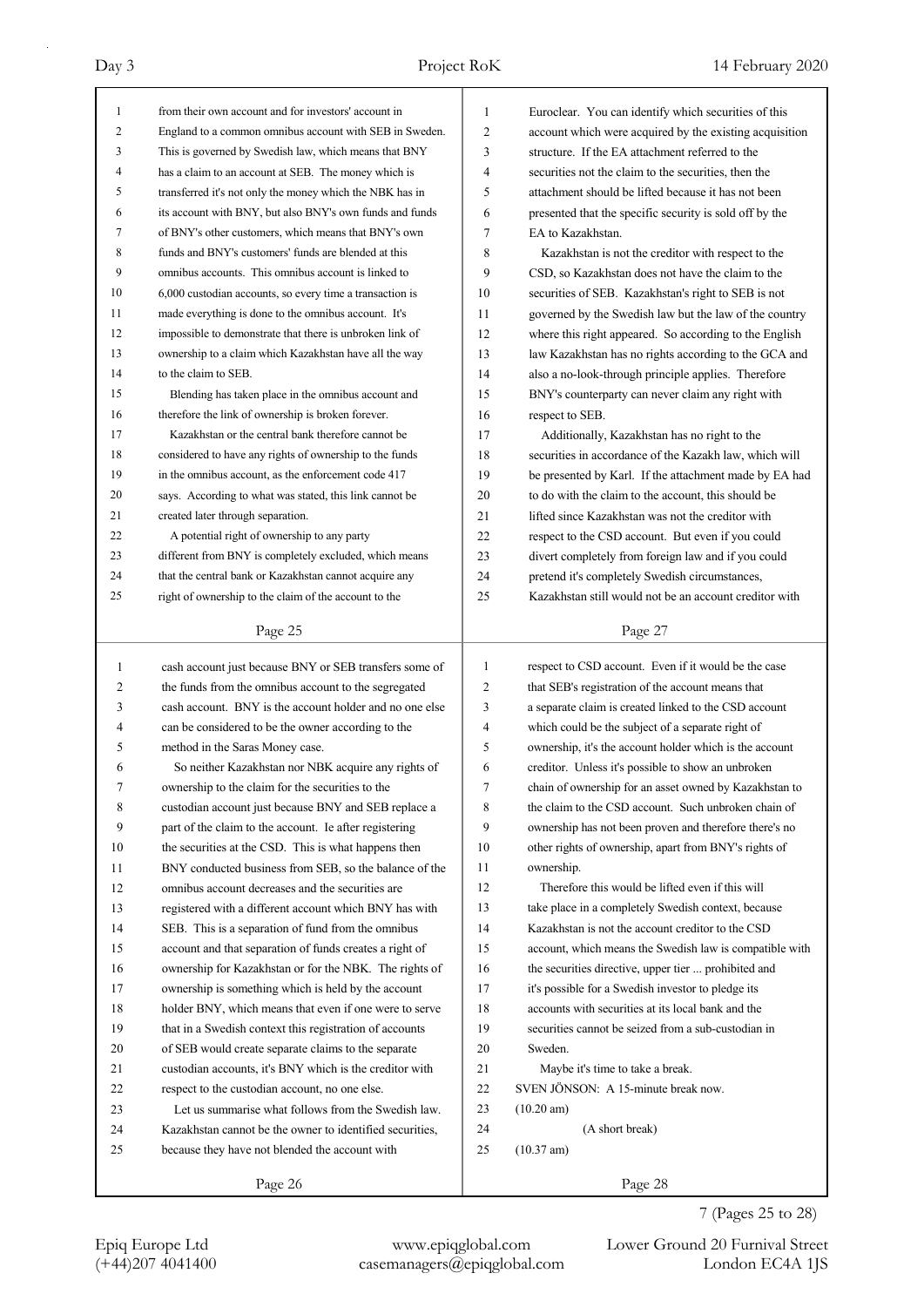| $\mathbf{1}$ | SVEN JÖNSON: Okay, so please go ahead.                                                                          | 1              | Therefore the foreign owner basically has a foreign                                                               |
|--------------|-----------------------------------------------------------------------------------------------------------------|----------------|-------------------------------------------------------------------------------------------------------------------|
| 2            | Submissions by MR GUTERSTAM                                                                                     | $\overline{c}$ | right of ownership in the Swedish shares and other                                                                |
| 3            | MR GUTERSTAM: So I am going to say a couple of words on the                                                     | 3              | registered financial instruments in the Swedish CSD."                                                             |
| 4            | English and Kazakh levels. Before I do that I would                                                             | 4              | The question then is does the National Bank or                                                                    |
| 5            | like to say something briefly about how the Swedish                                                             | 5              | Kazakhstan have this foreign right of ownership in this                                                           |
| 6            | court is to apply foreign law. This is really clear                                                             | 6              | case? We have reported on all the facts and all the                                                               |
| 7            | from NJA2016, page 288. I am not going to go through                                                            | 7              | merits during our opening statement. We are not going                                                             |
| 8            | that here but I am just going to read what I have                                                               | 8              | to do that again. I am just listing the main evidence                                                             |
| 9            | underlined here from the quote. It says:                                                                        | 9              | that the National Bank is invoking. We have the GCA                                                               |
| 10           | "When the Swedish court is to apply foreign legal                                                               | 10             | that confirms that it is only the national bank and                                                               |
| 11           | rules, the court is to interpret and apply the rules in                                                         | 11             | BNY Mellon that are parties to the agreement and have                                                             |
| 12           | the same way as the court in the other country would                                                            | 12             | the rights according to the agreement. BNY Mellon                                                                 |
| 13           | have done."                                                                                                     | 13             | confirmed in a letter that they have no relationship                                                              |
| 14           | They say:                                                                                                       | 14             | with Kazakhstan and they do not take any instruction                                                              |
| 15           | "The point of departure, however, is that it's up to                                                            | 15             | from Kazakhstan. Bank of New York Mellon have also                                                                |
| 16           | the Swedish court as far as possible as to try to apply                                                         | 16             | confirmed in a letter that the National Bank is the                                                               |
| 17           | the foreign law in the same way as a court in the other                                                         | 17             | owner and they have attached excerpts from BNY Mellon's                                                           |
| 18           | country would have done.pounds."                                                                                | 18             | register to prove this.                                                                                           |
| 19           | This is the premise for the assessment and this is                                                              | 19             | Then we have the legal opinion by                                                                                 |
| 20           | the principle of loyal application. Bogdan has written                                                          | 20             | Professor Louise Gullifer that confirms that the                                                                  |
| 21           | about that and Robert Nordhs has also mentioned this in                                                         | 21             | national bank is the only one with a claim, nobody else.                                                          |
| 22           | his expert statement.                                                                                           | 22             | Then we have the English AIG judgment and two court                                                               |
| 23           | I am going to say something about the laws in                                                                   | 23             | rulings from Holland.                                                                                             |
| 24           | England and whether they are applicable, because if the                                                         | 24             | According to the Supreme Court ruling, the Swedish                                                                |
| 25           | court does not find that it's efficient to assess it                                                            | 25             | court can only arrive at the conclusion that it is the                                                            |
|              |                                                                                                                 |                |                                                                                                                   |
|              | Page 29                                                                                                         |                | Page 31                                                                                                           |
|              |                                                                                                                 |                |                                                                                                                   |
| $\mathbf{1}$ |                                                                                                                 | $\mathbf{1}$   |                                                                                                                   |
| 2            | according to Swedish law then you have to look at the                                                           | 2              | National Bank that has a claim according to the GCA.                                                              |
| 3            | English law and the English level of the chain of<br>debtors.                                                   | 3              | The foreign right of ownership forms to the National<br>Bank and not Kazakhstan. The conclusion from that is      |
| 4            | If the court is to find that Kazakhstan owned the                                                               | 4              | that this fact in itself is sufficient for it not being                                                           |
| 5            | securities and attached securities in Sweden, because                                                           | 5              |                                                                                                                   |
| 6            |                                                                                                                 | 6              | possible to attach securities held in Sweden and<br>therefore the attachment order is to be lifted.               |
| 7            | the court agreement principle it is English law that is<br>applicable to the substantive matters in England and | 7              | The securities can never belong to Kazakhstan if the                                                              |
| 8            | the analysis and the application that needs to be done                                                          | 8              | owner of the securities, which is the National Bank but                                                           |
| 9            | is to regard who has a claim on BNY Mellon according to                                                         | 9              |                                                                                                                   |
| 10           | English law, is it Kazakhstan or BNY Mellon? What it is                                                         | 10             | it should also be noted that the right of the National<br>Bank according to English law with regard to BNY Mellon |
| 11           | that was acquired according to the GCA?                                                                         | 11             | that securities in certain categories and number and                                                              |
| 12           | If it is the National Bank who does the acquisition                                                             | 12             | that right can only be exercised against Bank of New                                                              |
| 13           | under the GCA and therefore the assets in England do not                                                        | 13             | York Mellon and no underlying levels. This follows                                                                |
| 14           | belong to Kazakhstan, then no assets in Sweden can                                                              | 14             | directly from English law that you can only have a claim                                                          |
| 15           | belong to Kazakhstan either. In her account                                                                     | 15             | on the next level of the chain of debtors, your                                                                   |
| 16           | Karin Wallin-Norman comments on this on acquisitions of                                                         | 16             | contractual party. To support this the bank has                                                                   |
| 17           | assets in chains of custodians. She says:                                                                       | 17             | submitted an excerpt from -- this is clear from                                                                   |
| 18           | "In general the foreign investor gets a foreign                                                                 | 18             | Louise Gullifer's legal opinion, she has answered the                                                             |
| 19           | right of ownership."                                                                                            | 19             | question on how they view chains of debtors when there                                                            |
| 20           | We looked at this quote during our opening statement                                                            | 20             | is a custodian such as BNY Mellon and a sub-custodian                                                             |
| 21           | and we'll take another look at if the because this is                                                           | 21             | such as SEB.                                                                                                      |
| 22           | central:                                                                                                        | 22             | Her reply in her opinion is this:                                                                                 |
| 23           | "The underlying owners' right against the foreign                                                               | 23             | "The rights that a customer has again the bank                                                                    |
| 24           | custodian should in most cases according to Swedish                                                             | 24             | acting as global custodians are the rights of                                                                     |
| 25           | international private law be governed by foreign law.                                                           | 25             | a beneficiary under a trust as qualified expanded by the                                                          |
|              | Page 30                                                                                                         |                | Page 32                                                                                                           |

8 (Pages 29 to 32)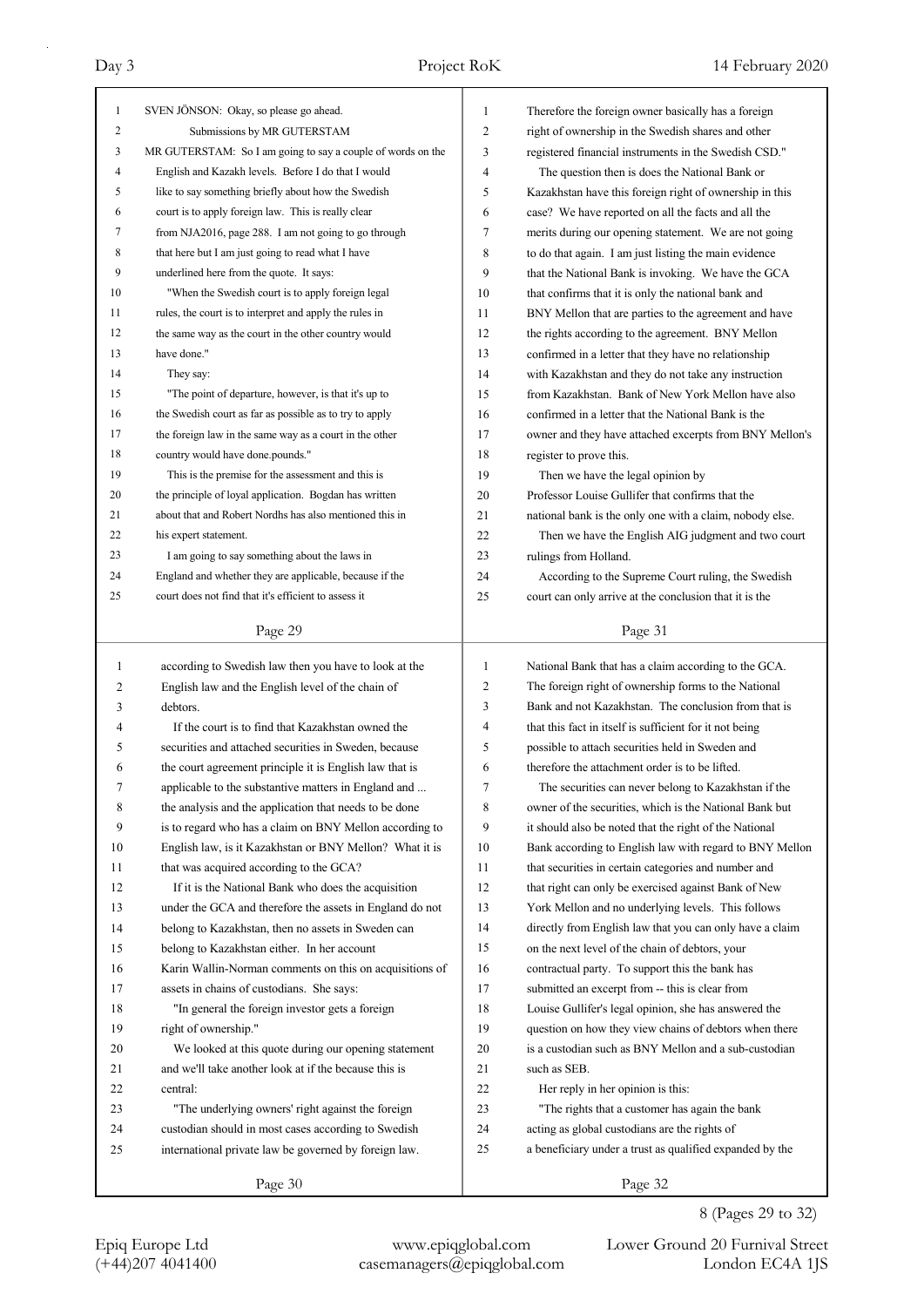| $\mathbf{1}$   | terms of the agreement between that customer and the       | 1              | SVEN JÖNSON: So I understand that UAB61 that you are        |
|----------------|------------------------------------------------------------|----------------|-------------------------------------------------------------|
| 2              | bank (as discussed in paragraph 18 above). However, one    | $\overline{c}$ | referring to is also something that you would like us to    |
| 3              | result of the English law approach to the holding of       | 3              | look at as part of the material, even though it's not       |
| 4              | securities is that each tier is separate.                  | 4              | included in any of the evidentiary binders?                 |
| 5              | "An account holder only has rights against its own         | 5              | MR GUTERSTAM: I will have to come back to you on that.      |
| 6              | intermediary and it cannot assert any rights against       | 6              | I will check this during lunch, but these are appendices    |
| 7              | intermediaries further up the chain. This is known as      | 7              | that were attached to the National Bank's statement on      |
| 8              | the no-look-through principle. Therefore, the customer     | 8              | 22 May to the district court.                               |
| 9              | has no rights against any other intermediary in the        | 9              | SVEN JÖNSON: We have identified the document, I just wanted |
| 10             | chain, such as the sub-custodian or against the issue."    | 10             | to ensure that this is to be part of the procedural         |
| 11             | We have underlined this and put it in bold.                | 11             | material.                                                   |
| 12             | The conclusion here is that this relationship in           | 12             | MR GUTERSTAM: Anyway the only thing that they show from     |
| 13             | itself means that the attachment of the securities has     | 13             | this excerpt that they are referring to is that National    |
| 14             | to be revoked. If the National Bank cannot have any        | 14             | Bank has acquired the right to a certain category of        |
| 15             | claim on a lower tier of course then Kazakhstan cannot     | 15             | securities and the number in respect to BNY Mellon in       |
| 16             | have any such rights either.                               | 16             | London. That is all that can be claimed by the National     |
| 17             | There are no assets belonging to Kazakhstan or the         | 17             | Bank against BNY Mellon London. This does not explain       |
| 18             | National Bank located in Sweden that can be the subject    | 18             | how Kazakhstan acquired the right of ownership to           |
| 19             | of attachment.                                             | 19             | certain securities in Sweden. That question is still        |
| 20             | During our opening statement and in our statements         | 20             | left unanswered.                                            |
| 21             | submitted we have said that the applicant has never        | 21             | I would like to say something very brief about              |
| 22             | specified when and how did Kazakhstan acquire the right    | 22             | Kazakh law. The question that is relevant, according to     |
| 23             | of ownership to the securities, to the securities that     | 23             | Kazakh law, is whether the national fund is a trust and     |
| 24             | were attached by the enforcement agency.                   | 24             | what right does Kazakhstan to assets in the national        |
| 25             | On Tuesday we received an answer to this. They said        | 25             | trust. As we have discussed several times now, it says      |
|                | Page 33                                                    |                | Page 35                                                     |
|                |                                                            |                |                                                             |
|                |                                                            |                |                                                             |
| $\mathbf{1}$   | that through the transactions that were illustrated on     | $\mathbf{1}$   | explicitly in law and in agreements that that national      |
| 2              | slide 61 in their presentation, this was an excerpt from   | 2              | fund is not Kazakh assets. I have already reported on       |
| 3              | exhibit 47, through those transactions Kazakhstan has      | 3              | that.                                                       |
| $\overline{4}$ | taken over the ownership of the attached securities.       | 4              | The main matter in this dispute is what does it mean        |
| 5              | This is the slide that they referred to. This is the       | 5              | for the rights of the National Bank and Kazakhstan that     |
| 6              | document that has been submitted by the National Bank.     | 6              | the assets are held in trust? As we have reported from      |
| 7              | This slide does not show any identified securities         | 7              | the expert statements on Kazakh law that we have            |
| 8              | that the National Bank or Kazakhstan has the right of      | 8              | submitted, the national bank has all the right to the       |
| 9              | ownership to. Neither does it show that the National       | 9              | assets in the trust. Kazakhstan does not have the right     |
| 10             | Bank or Kazakhstan has a claim on SEB or Euroclear on      | 10             | to any specific funds that are transferred to the           |
| 11             | the securities, because what we see on this slide is the   | 11             | National Bank according to the national fund agreement.     |
| 12             | account history of the National Bank of transactions       | 12             | Kazakh law is limited to a guaranteed and targeted          |
| 13             | registered in the National Bank's account in London.       | 13             | transfer of money under procedures stated in law after      |
| 14             | That is transactions according to the GCA that are         | 14             | decisions by Parliament.                                    |
| 15             | registered with BNY Mellon in England. What this slide     | 15             | We've heard a lot about this during opening                 |
| 16             | show is that National Bank has acquired a right to the     | 16             | statements, there are no claims on the securities and       |
| 17             | securities of a certain category and certain number from   | 17             | there is certainly no right to specific securities.         |
| 18             | Bank of New York Mellon from GCA.                          | 18             | Kazakhstan's rights to the fund according to the            |
| 19             | SVEN JÖNSON: Can I just interrupt here, because this slide | 19             | national agreement is in the local currency, tenge, and     |
| 20             | says the National Bank's exhibit 47. I don't quite know    | 20             | only according to agreement. If there is a claim            |
| 21             | what's meant by that, because it's not exhibit 47 in       | 21             | between Kazakhstan and the national bank, Kazakhstan can    |
| 22             | this binder.                                               | 22             | never own securities in any other jurisdiction and          |
| 23             | MR GUTERSTAM: We are not referring to exhibits. It's       | 23             | certainly not in Sweden.                                    |
| 24             | probably some pagination or when we submitted this as      | 24             | The parties do not agree on the meaning of Kazakh           |
| 25             | appendix 1 to appendix 47.                                 | 25             | law. The applicant's experts talk about ownership, the      |
|                | Page 34                                                    |                | Page 36                                                     |

# 9 (Pages 33 to 36)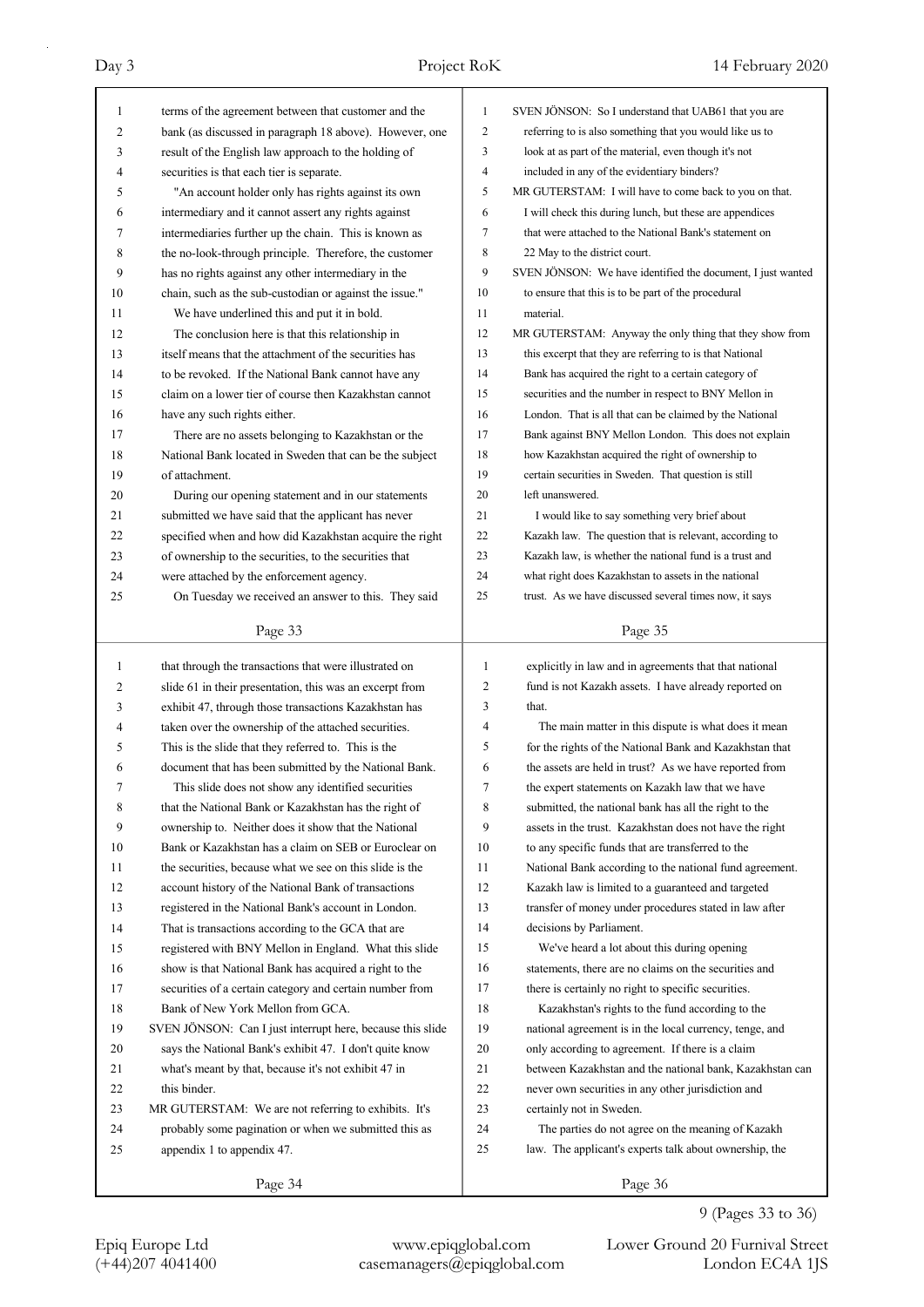| 1  | ownership to the "national fund". This is misleading     | 1              | During these proceedings, throughout the entire          |
|----|----------------------------------------------------------|----------------|----------------------------------------------------------|
| 2  | for two reasons.                                         | 2              | proceedings and during their opening statement they have |
| 3  | First of all, it is not clear what they mean when        | 3              | consistently ignored the contractual relationship        |
| 4  | they say ownership to the national fund, it's not        | 4              | between the parties and how these assets were acquired   |
| 5  | a clearly defined asset. It's not coincidence that they  | 5              | via various accounts. These are in our view the          |
| 6  | have not wanted to define that. It's more about how      | 6              | relevant circumstances.                                  |
| 7  | Kazakh law is structured.                                | 7              | Instead they have referred to what various people        |
| 8  | This leads us to a second argument, because there is     | 8              | have said in email, what has been listed in forms and    |
| 9  | a difference in Kazakh law to the right of proprietary   | 9              | account descriptions. With reference to these documents  |
| 10 | rights and rights of claim. The applicants' experts      | 10             | and also the principle of free assessment of evidence,   |
| 11 | discuss whether Kazakhstan keeps ownership to assets     | 11             | they have said that the attached assets belonged to      |
| 12 | that have been transferred to a trust. Parties can       | 12             | Kazakhstan, but they have never explained their legal    |
| 13 | discuss this at length because we do not agree on this,  | 13             | basis for their action and why these actions are to be   |
| 14 | but it's irrelevant. Kazakhstan does not transfer cars   | 14             | relevant when assessing who the property belongs to. As  |
| 15 | or some other physically identifiable object to the      | 15             | we've noted, the question still remains how and when did |
| 16 | National Bank to be managed as a trust. The only thing   | 16             | Kazakhstan acquire the ownership right to the assets in  |
| 17 | that has been transferred is tenge currency monies and   | 17             | Sweden?                                                  |
| 18 | this has then been changed into dollars and then it was  | 18             | If it were the case that the court can disregard the     |
| 19 | managed as part of this trust. This question of who has  | 19             | structure and if you ignore what was said in the emails  |
| 20 | the right of claim to the assets it's not explained by   | 20             | and what the accounts were described as, has the         |
| 21 | the other side. Why would Kazakhstan have a right of     | 21             | applicant then proven their action, then the applicant   |
| 22 | claim to these assets? Even less do they explain how     | 22             | has the burden of proof. The burden of proof, according  |
| 23 |                                                          | 23             |                                                          |
|    | Kazakhstan could have a right of claim on claims that    | 24             | to the Saras Money case, is of relevance to the          |
| 24 | the National Bank had acquired in their own name with    | 25             | ownership right. From the examinations of experts that   |
| 25 | respect to a third party, in this case bank BNY Mellon.  |                | the court has listened to, experts and witnesses, you    |
|    | Page 37                                                  |                | Page 39                                                  |
|    |                                                          |                |                                                          |
|    |                                                          | $\mathbf{1}$   |                                                          |
| 1  | As we said in our opening statement it's clear from      |                | cannot say anything about who the underlying investor is |
| 2  | Kazakhstan if a trustee enters into an agreement in      | $\overline{c}$ | from the documents that have been invoked by the         |
| 3  | their own name within the framework of the trust it's    | 3              | applicant. Even if you accept the applicants' view that  |
| 4  | only binding between the National Bank and the third     | 4              | you can rely on the evidence that they have invoked,     |
| 5  | party and nobody else.                                   | 5              | they have still not proven that this belongs to          |
| 6  | I am not going to repeat what I said about Kazakh        | 6              | Kazakhstan, ie the assets or the property.               |
| 7  | law during our opening statement, the court has to make  | 7              | Then I would like to move on to some allegations         |
| 8  | up its own mind on that. If I would like to present      | 8              | made by the applicants in their opening statements.      |
| 9  | a wish, I would wish that the court reads the two expert | 9              | There are some claims or statements there that are       |
| 10 | statements in the English proceedings, exhibits 26 and   | 10             | incorrect. We have responded to some of that in our      |
| 11 | 20. This is Professor Maggs and Professor Suleimenov's   | 11             | statement of 31 January of this year. I am just going    |
| 12 | opinion in the legal proceeding in England. If you read  | 12             | to talk about a couple of things that we have talked     |
| 13 | those statements one after the other and you decide      | 13             | about in our opening statement. This slide was shown     |
| 14 | which one gives a credible reflection of Kazakh law,     | 14             | during their opening statement. They allege that assets  |
| 15 | I am absolutely convinced that the court will find that  | 15             | managed by the national fund is owned by BNY Mellon.     |
| 16 | what the National Bank is claiming is correct. This      | 16             | Instead, BNY Mellon's position in Belgium, and           |
| 17 | gives a very clear illustration of Kazakh law and        | 17             | BNY Mellon has given a statement to the court in         |
| 18 | a second opinion encourages the reader to ignore what it | 18             | Belgium, and this illustration that they have taken from |
| 19 | says in the legislation because of corruption and        | 19             | that statement is under the heading "Semantic            |
| 20 | presidential powers, et cetera.                          | 20             | overview" the heading is about a conclusion about        |
| 21 | If you assess this the way my Kazakh colleagues          | 21             | a potential claim, a direct claim on BNY Mellon. So      |
| 22 | would do, I think that you would come to this            | 22             | from the very heading itself you can see that there is   |
| 23 | conclusion.                                              | 23             | a reservation here. If you read to the paragraph that    |
| 24 | I would like to say something about the applicants'      | 24             | leads to this reservation you understand what this       |
| 25 | procedural conduct and their action before the court.    | 25             | reservation is about. This is what we have quoted here   |

10 (Pages 37 to 40)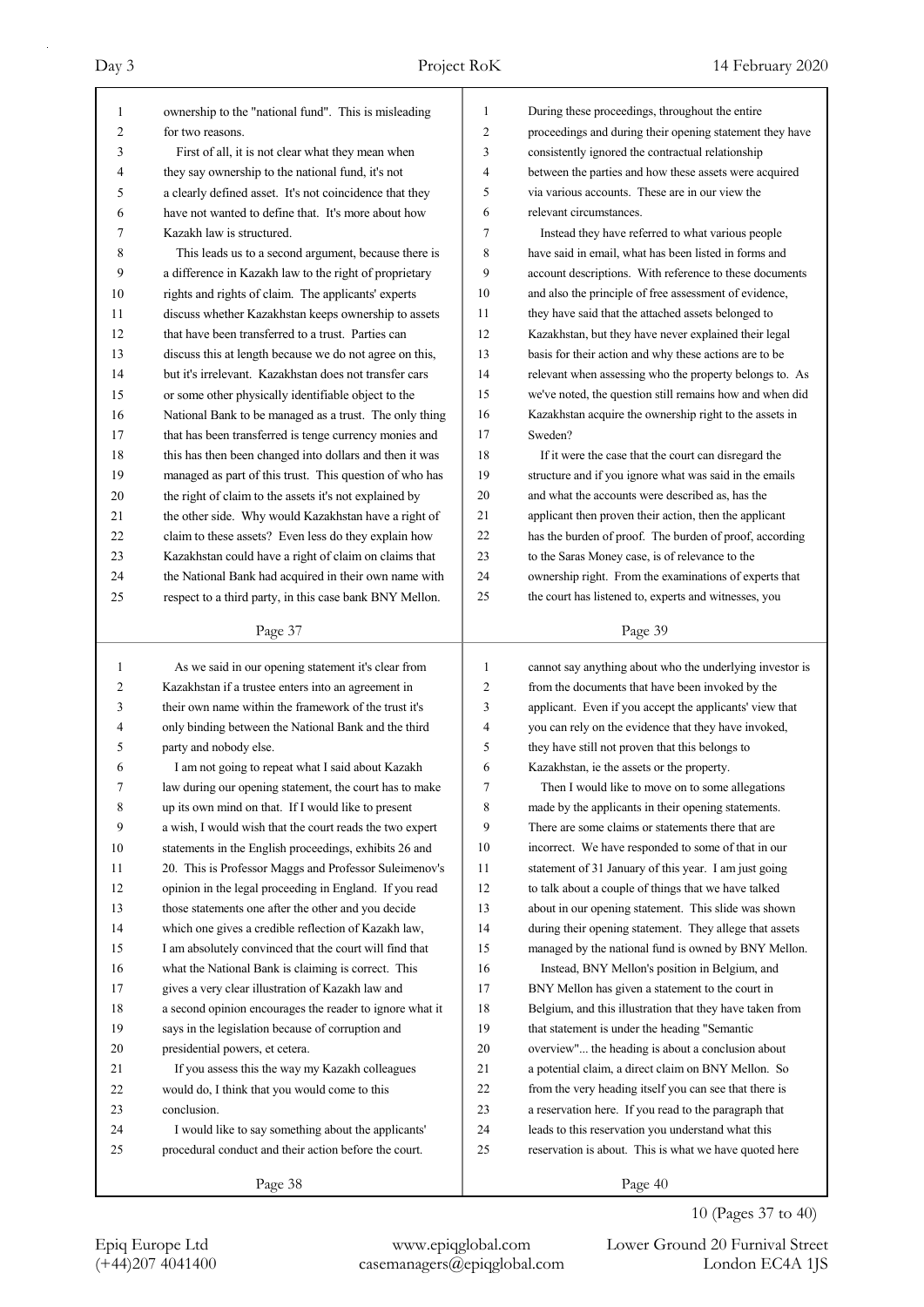| 1  | from the statement. It says:                             | $\mathbf{1}$   | the trust.                                                 |
|----|----------------------------------------------------------|----------------|------------------------------------------------------------|
| 2  | "If Bank of New York Mellon would be informed that       | $\overline{2}$ | Another piece of circumstances which has been              |
| 3  | the management is terminated, it's not at all obvious    | 3              | mentioned is that the central bank and the RoK should      |
| 4  | that Bank of New York Mellon would only be obliged to    | 4              | advise when they appoint foreign counsel, but this is      |
| 5  | return the assets to the National Bank of Kazakhstan,    | 5              | nothing to the issue of control.                           |
| 6  | while the latter is neither the owner nor the manager of | 6              | The last issue I would like to refer to is with            |
| 7  | the assets. In such situations, BNYM could not and       | 7              | respect to the statement made during the examination.      |
| 8  | cannot exclude that the Republic of Kazakhstan is at     | 8              | This is the quote:                                         |
| 9  | least an additional creditor."                           | 9              | "With respect to this quote the claim was made that        |
| 10 | What Bank of New York Mellon writes here is that in      | 10             | Aliya Moldabekova had confirmed that Kazakhstan has been   |
| 11 | case the national fund agreement is revoked then it's    | 11             | stated as an owner, but it follows from the answer that    |
| 12 | not quite obvious that Bank of New York Mellon would     | 12             | she talks about beneficial owner and nothing else."        |
| 13 | just have to send back the assets to the national bank.  | 13             | For some reason they have added a parenthesis at the       |
| 14 | In these circumstances BNY Mellon cannot exclude the     | 14             | end of the answer. It says --- and then in parenthesis:    |
| 15 | possibility that there might also be the possibility of  | 15             | "Cut off by the NBK's counsel."                            |
| 16 | returning the assets to the state directly. This is      | 16             | This is to present a picture that we from NBK              |
| 17 | something that BNYM has always claimed when they were at | 17             | stopped Aliya Moldabekova from answering a question        |
| 18 | risk of \$0.5 million damages. This hypothesis that is   | 18             | because she is about to say something which is not         |
| 19 | illustrated here is illustrated in a scenario where the  | 19             | beneficial to our case. This was not obviously the         |
| 20 | national fund agreement has been terminated. That the    | 20             | case, you have listened to her statement. What happened    |
| 21 | applicant is invoking this schematic illustration shows  | 21             | was that -- well, first what Ms Moldabekova says is not    |
| 22 | how weak their arguments are, because the                | 22             | controversial, the fact that Kazakhstan is stated as the   |
| 23 | This example is of no relevance at all to our case.      | 23             | owner it's not strange, it's completely relevant to our    |
| 24 | Whether Kazakhstan could have a claim on BNY Mellon in   | 24             | case.                                                      |
| 25 | case this agreement was terminated in the future, it's   | 25             | Secondly, Ms Moldabekova was never interrupted by          |
|    |                                                          |                |                                                            |
|    | Page 41                                                  |                | Page 43                                                    |
|    |                                                          |                |                                                            |
|    |                                                          |                |                                                            |
| 1  | of course of no relevance to our case.                   | $\mathbf{1}$   | the counsel. They are just making this up. I would         |
| 2  | The next question I would like to discuss is the         | 2              | like the court to listen to this again, but what happens   |
| 3  | claimed element which would follow from 886 in the civil | 3              | is that her answer was translated. There was a question    |
| 4  | code of Kazakhstan. The claim made by this letter was    | 4              | about how the interpreter interpreted her words and this   |
| 5  | that there's a requirement from the Kazakh law that in   | 5              | discussion was between myself, the presiding judge and     |
| 6  | order for the requirement for something to be a trust in | 6              | the interpreter. Then Ms Moldabekova's examination         |
| 7  | accordance with the Kazakh law, but if you look the      | 7              | continues. So what it says here is not correct.            |
| 8  | entire text, not only the section highlighted in yellow, | 8              | The last example I would like to mention is the            |
| 9  | it says that through the validity of the  unless         | 9              | claim made on page 49 in the applicants' submission that   |
| 10 | everything else is described in the legal acts of the    | 10             | the claim that Aliya Moldabekova confirmed that            |
| 11 | Republic of Kazakhstan or expressed in agreement. So     | 11             | Kazakhstan owns the share fund. This is something which    |
| 12 | there is no element with respect to full separation of   | 12             | we have responded to in writing from our submission from   |
| 13 | disposal.                                                | 13             | 21 January. We not present this again, but briefly this    |
| 14 | There is a description of how trusts should be           | 14             | is completely taken out of the context and if you read     |
| 15 | structured and what kind of disposal there should be.    | 15             | the quotes and if you listen to the 10 references given    |
| 16 | This claim of separation of disposal is not supported by | 16             | in our statement dated 21 January you will understand      |
| 17 | any of the extracts regarding Kazakh law submitted by    | 17             | the context and it becomes self-evident that what Aliya    |
| 18 | any of the parties. Kazakhstan does not dispose of the   | 18             | means by national funds is Kazakhstan's right of claim     |
| 19 | assets in the trust and this follows  or control.        | 19             | to the NBK and nothing else.                               |
| 20 | This is something which could follow from the other      | 20             | Having said that, I will pass the word to my               |
| 21 | slides with respect to control.                          | 21             | colleague, Magnus.                                         |
| 22 | There is a claim that Kazakhstan has rights of           | 22             | Submissions by MR AXELRYD                                  |
| 23 | guaranteed and targeted transfer from national fund, but | 23             | MR AXELRYD: Just a couple of things. If the court looks at |
| 24 | this is not the control of the funds, of the assets in   | 24             | the investors' binder, which they used during their        |
| 25 | the trust. This is a condition to withdraw funds from    | 25             | opening statement. I would like to present a couple of     |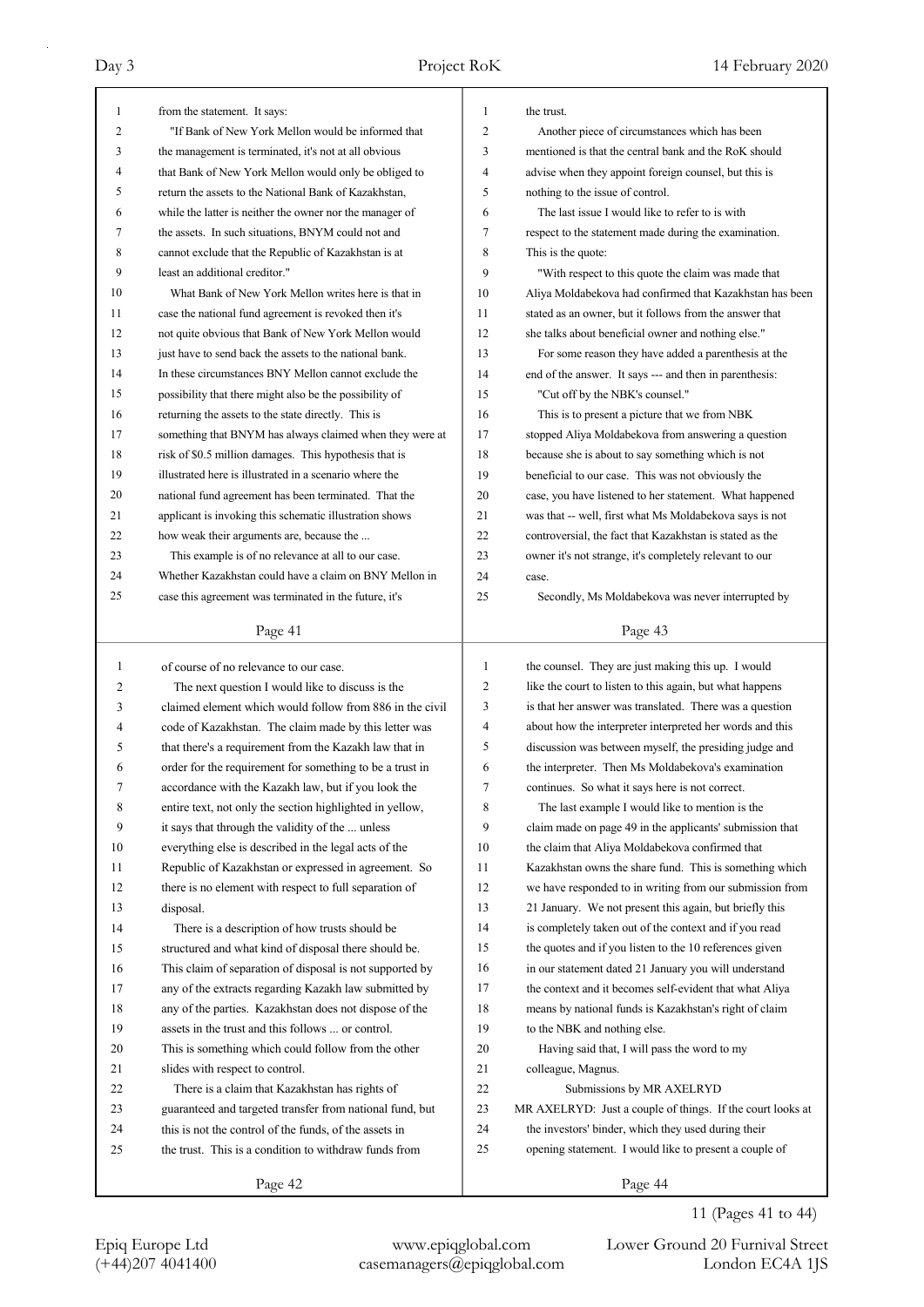| $\mathbf{1}$ |                                                                                                       |              |                                                          |
|--------------|-------------------------------------------------------------------------------------------------------|--------------|----------------------------------------------------------|
|              | points with respect to the document which was identified                                              | 1            | Secondly, in which jurisdiction the assets are           |
| 2            | by the presiding judge. If you look on page 18 in the                                                 | 2            | located and could be subjected to attachment.            |
| 3            | presentation you can see that you have this from the                                                  | 3            | The answer to this question coincides because the        |
| 4            | public register of custodians and there is a number. It                                               | 4            | legal relation of this is based on where the asset is    |
| 5            | says "personal number" or "organisational number" on the                                              | 5            | located. I will make this presentation and it will       |
| 6            | left-hand side which was unique in the opinion of                                                     | 6            | consist of two parts.                                    |
| 7            | investors, unique for every customer. We don't know                                                   | 7            | First, I will explain why the securities are not         |
| 8            | whether it's right, but let us assume it's the case so                                                | 8            | located in Sweden but in England according to the choice |
| 9            | this is the number on page 21, the same presentation.                                                 | 9            | of laws. Therefore English law governs the NBK's rights  |
| 10           | This is the statement of securities. You see the                                                      | 10           | to the shares, which are the shares at BNY London. The   |
| 11           | account number. It's a different number. Then the next                                                | 11           | English law should give us an answer to the following    |
| 12           | document is the document referred to by the presiding                                                 | 12           | questions.                                               |
| 13           | judge. This is the one on page 61. You can see that                                                   | 13           | What's the material meaning of the investors' right?     |
| 14           | there is a table on the left called "Swiss account".                                                  | 14           | Whether the material elements have been fulfilled in     |
| 15           | Then it says "NBK" and then there is a number. This is                                                | 15           | order for investor to claim its rights against a third   |
| 16           | another account, an account name, NBK is the account                                                  | 16           | party. If there's a different investor which has         |
| 17           | holder because this is on the upper tier of NBK in BNY's                                              | 17           | a guilty right of pledge which should be respected.      |
| 18           | register if you look at this.                                                                         | 18           | After presenting the choice of law I will explain        |
| 19           | So this is one reflection. Our opinion is that this                                                   | 19           | why neither Kazakhstan nor NBK's assets have been        |
| 20           | has no relevance to the legal analysis of this document,                                              | 20           | located in Sweden and therefore the Swedish enforcement  |
| 21           | but there's one point we would like to emphasise. If we                                               | 21           |                                                          |
| 22           |                                                                                                       | 22           | agency didn't have jurisdiction to attach the assets in  |
|              | look at the example with Handelsbanken there are<br>131 million shares at the account with SEB. These |              | Sweden. It flows from the same line of reasoning as      |
| 23           |                                                                                                       | 23           | described above, but there are also important legal and  |
| 24           | shares belong to BNY and to 6,000 different customers of                                              | 24           | practical aspects. Therefore the question of attachment  |
| 25           | BNY.                                                                                                  | 25           | jurisdiction should follow the decision or the           |
|              | Page 45                                                                                               |              | Page 47                                                  |
| 1            | When transactions are made between the NBK and BNY                                                    |              |                                                          |
|              |                                                                                                       |              |                                                          |
|              |                                                                                                       | $\mathbf{1}$ | assessment on the governing laws.                        |
| 2            | these transactions can happen between BNY and another of                                              | 2            | Moving on to the governing laws to assess that, just     |
| 3            | BNY's customers and NBK. It could be the case that BNY                                                | 3            | like I said before. We have to know which accounts       |
| 4            | sells its own shares on the account at SEB to the NBK or                                              | 4            | contained investors' rights to the assets. Through my    |
| 5            | two customers of BNY could enter into a transaction with                                              | 5            | presentation I will start at the level of the investor   |
| 6            | respect to the Swedish shares.                                                                        | 6            | and will talk about the investors' rights of claim to    |
| 7            | What happens then? The first thing which happens                                                      | 7            | the securities. The existing structure for acquisition   |
| 8            | that the registration of BNY changes, this is what                                                    | 8            | didn't create rights of ownership to certain specific    |
| 9            | governs the transaction. Then there is a change to SEB                                                | 9            | securities but rather a claim to securities of a certain |
| 10           | in their register, but on SEB's custodian account                                                     | 10           | number and a certain kind. This is how the applicable    |
| 11           | nothing changes there because the shares are still                                                    | 11           | law is structured where you follow on the investors'     |
| 12           | there. So the transactions at BNY's level don't have to                                               | 12           | account at the original custodian to understand the      |
| 13           | result in any changes in registration at the custodian                                                | 13           | meaning of the investors' rights. The registers which    |
| 14           | account -- sorry in Euroclear, because they could be                                                  | 14           | are held at a sub-custodian or a CSD is not relevant.    |
| 15           | transactions between BNY and its customers and there                                                  | 15           | These are the accounts which are found in the chain      |
| 16           | could be transactions between BNY's customers.                                                        | 16           | of custodians. Like we said before, Kazakhstan is not    |
| 17           | Thank you.                                                                                            | 17           | the account holder of any of these accounts and          |
| 18           | Closing submissions by MR NYGREN                                                                      | 18           | therefore has no registered rights to any of the         |
| 19           | MR NYGREN: As I explained in my opening statement on                                                  | 19           | securities anywhere in this chain. What Kazakhstan has   |
| 20           | Monday, the third objection of the NBK is that the                                                    | 20           | is a right with respect to the NBK. NBK has a legal      |
| 21           | securities are not located in Sweden. Those are two                                                   | 21           | relationship with BNY and BNY still has a legal          |
| 22           | different in issues.                                                                                  | 22           | relationship with SEB. In order for the court to arrive  |
| 23           | One is a question where it should be considered                                                       | 23           | at the conclusions of the rights of the investor in the  |
| 24           | where the investors' securities are located based on the                                              | 24           | chain, whether it's NBK, what kind of rights have been   |
| 25           | current say of law.                                                                                   | 25           | acquired. The court first has to decide which country's  |
|              | Page 46                                                                                               |              | Page 48                                                  |

12 (Pages 45 to 48)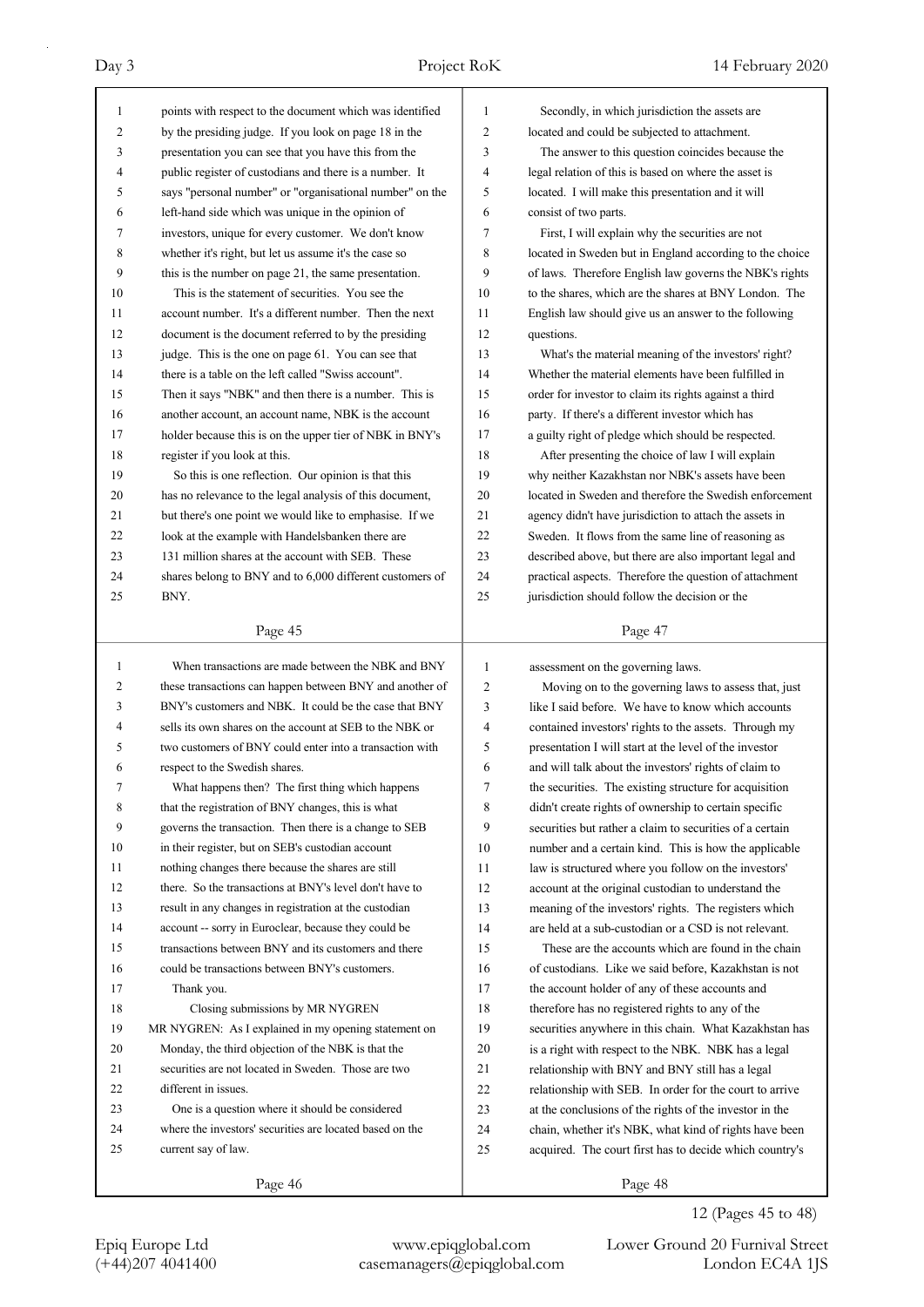| $\mathbf{1}$ | laws should be applied to the issue of rights in         | 1              | general application or the disposal with dematerialised  |
|--------------|----------------------------------------------------------|----------------|----------------------------------------------------------|
| 2            | parties. This is something I will discuss this and       | 2              | account kept securities are covered by the Swedish       |
| 3            | I will discuss the Swedish and the European legal choice | 3              | conflict of law provision, which follows from this       |
| 4            | of law principle, claiming that the court should apply   | 4              | statement in the government bill, page 96.               |
| 5            | the PRIMA principle and therefore the English law is     | 5              | At the top of the page:                                  |
| 6            | applicable to the material issues of the investors'      | 6              | "The materiality of the reasons which indicate that      |
| 7            | rights of claim, which in our position is the NBK's      | 7              | the conflicts of law should be regulated and that they   |
| 8            | rights to claim to the securities.                       | 8              | should also apply beyond the application area of the     |
| 9            | This is a chapter 5, paragraph 3 a law which we call     | 9              | finality directive. A regulation which would be limited  |
| 10           | LHF, the Trade and Financial Instruments Act. When       | 10             | to the financial directive could lead to insecurity and  |
| 11           | transferring, pledging or disposing of financial         | 11             | could lead to incorrect conclusions and therefore this   |
| 12           | instruments in any other ways for which share            | 12             | rule should be made general and not be limited to that   |
| 13           | certificates, promissory notes, et cetera, has not been  | 13             | application area of the finality directive."             |
| 14           | issued or a document has been issued but through         | 14             | More or less the same thing follows from the box at      |
| 15           | interpretation, the buyers' rights to the financial      | 15             | the bottom of the page.                                  |
| 16           | instruments should be registered in the country where    | 16             | This is repeated once again in the legislator's note     |
| 17           | the register is held for the legal effect with respect   | 17             | on the following page. It follows from this paragraph    |
| 18           | to this other party.                                     | 18             | that it applies generally when disposing of the          |
| 19           | It's not quite easy to understand this provision, so     | 19             | financial instruments in question, transfer and pledge   |
| 20           | let's have a look at the preparatory which explains this | 20             | have been explicitly mentioned in the text before as     |
| 21           | provision. We have described this in a lot of detail in  | 21             | examples of the most important types of disposal.        |
| 22           | a supplementary letter of appeal, but we will present    | 22             | However, this provision is also applicable to other      |
| 23           | some of the issues and we will summarise other issues    | 23             | types of disposal. So-called repurchase agreements and   |
| 24           | which are mentioned in the preparatory works. We would   | 24             | loans and security papers.                               |
| 25           | like to ask the Court of Appeal to read the preparatory  | 25             | This is something which also follows from the            |
|              |                                                          |                |                                                          |
|              | Page 49                                                  |                | Page 51                                                  |
|              |                                                          |                |                                                          |
|              |                                                          | $\mathbf{1}$   |                                                          |
| $\mathbf{1}$ | works, even the pages we are just referring to because   |                | government bill 2004/05:30, after the security directive |
| 2            | they give us a good understanding about how the choice   | $\overline{c}$ | became a part of Swedish law. I will not be reading      |
| 3            | of law provision and the EU law should be understood.    | 3              | this but already at this stage the court can make        |
| 4<br>5       | The choice of law provisions in LHF are based on         | 4              | a conclusion on this that the Swedish conflict of law    |
|              | provisions in the finality directive, which entered into | 5              | provision has general applicability and is applied to    |
| 6            | legal force in the year 2000 in Swedish law. These are   | 6              | all the disposal of dematerialised account kept          |
| 7            | securities without share certificates which account held | 7              | securities.                                              |
| 8            | in Sweden, according to the corresponding Act or abroad. | 8              | As we noted earlier, lex rei sitae was applied in        |
| 9            | This provision is just clarification of a written law    | 9              | Sweden to determine choice of law before the finality    |
| 10           | which means that lex rei sitae is used with respect to   | 10             | directive was made part of the Swedish law. The          |
| 11           | dematerialised securities, but legislator wanted to have | 11             | question is what it meant and whether the Swedish legal  |
| 12           | an explicit conflict of law rules. Therefore for the     | 12             | position corresponded to the finality directive. This    |
| 13           | securities which are not caught by the provision, the    | 13             | was something which was addressed by the legislator.     |
| 14           | same provisions in the choice of law Act  sorry,         | 14             | On this page in the government bill, I will only         |
| 15           | conflicts of laws.                                       | 15             | read the last section which has been underlined, which   |
| 16           | Lex rei sitae is the principle which is used by the      | 16             | describes the provisions of the Swedish law in place at  |
| 17           | international private law to determine the applicable    | 17             | the time:                                                |
| 18           | law for real issues. Therefore, the issues of disposal   | 18             | "With respect to dematerialised and  (Reading to         |
| 19           | should be determined by the law where the securities     | 19             | the words) If the right is registered in a register      |
| 20           | were located when the right was created. When the        | 20             | held by a custodian overseas, the question should be     |
| 21           | principle is applied you have to take a position on      | 21             | determined by law of the land where these operation are  |
| 22           | where the asset is located. This is what determines the  | 22             | conducted. Therefore Swedish law corresponds to          |
| 23           | choice of laws, as opposed to the corresponding          | 23             | Article 9.2."                                            |
| 24           | provisions in the finality directive the Swedish         | 24             | So according to an unwritten Swedish law, the            |
| 25           | legislator decided that the provision in LHF should have | 25             | account keeping principle or the registration and        |

## 13 (Pages 49 to 52)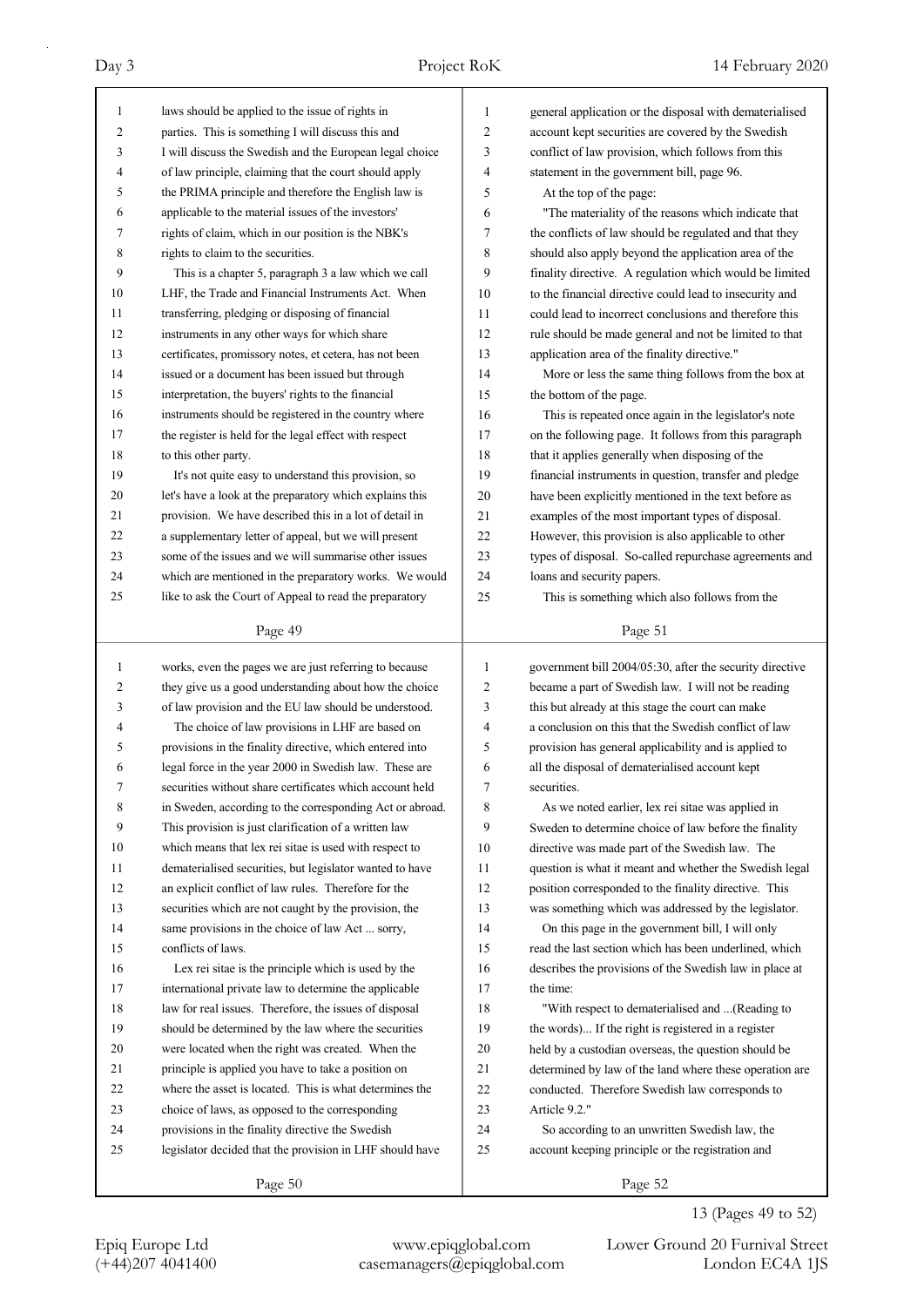| $\mathbf{1}$ | principle was applied earlier to decide where the        | $\mathbf{1}$   | as a general principle to determine on the conflict of   |
|--------------|----------------------------------------------------------|----------------|----------------------------------------------------------|
| 2            | security was located. This was the determining question  | $\overline{c}$ | laws according to the Swedish conflicts of laws          |
| 3            | in terms of choice of law and this was a result of the   | 3              | provision.                                               |
| 4            | application of lex rei sitae.                            | 4              | The conflict around the security directives is found     |
| 5            | In this quote it has been clarified that if the          | 5              | in Article 9.1, but it has to be read together with      |
| 6            | securities registered in the CSD register, not           | 6              | definitions in Article 2.1 to understand this better.    |
| 7            | Euroclear, and the custodian operates overseas, then it  | 7              | 9.1 says:                                                |
| 8            | should be done at the place of registration of the       | 8              | "Every case which deals with any of the issues           |
| 9            | custodian at Euroclear. So where the register is held    | 9              | mentioned under item 2 and which appear when it comes to |
| 10           | does not refer to Euroclear's register.                  | 10             | pledges as account keeping financial instruments should  |
| 11           | Finally, this corresponds to the use of the finality     | 11             | be covered by the law of the land where the relevant     |
| 12           | directive. A bit further down in the same government     | 12             | account is kept."                                        |
| 13           | bill in the comments you can see that when the letter of | 13             | What do they mean by the "relevant account"? It          |
| 14           | registration principles is applied, this is the register | 14             | follows from 2.1(h), relevant account:                   |
| 15           | from which follows the buyers rights of financial        | 15             | "When it comes to such securities, or some pledges       |
| 16           | instruments. So the register should show what kind of    | 16             | as account kept financial instruments covered by an      |
| 17           | right has been acquired, it could be rights of           | 17             | agreement of financial pledge."                          |
| 18           | ownership, rights of pledge or any other special rights  | 18             | This is the register of the account which is held by     |
| 19           | to financial instruments.                                | 19             | the pledge taker, which includes information about the   |
| 20           | The registration has happened lawfully. It's not         | 20             | pledges such as account kept financial instruments       |
| 21           | only registration supported by statutes but also         | 21             | pledged to the pledge taker.                             |
| 22           | registrations which have been made on the basis of       | 22             | What does it tell us? If you read all these              |
| 23           | generally accepted legal principles.                     | 23             | provisions altogether as a summary directive you can see |
| 24           | Before we move on to the next slide, I would like        | 24             | that only one national law should be applied. This is    |
| 25           | the court to note the statement that this is not just    | 25             | something which follows from Article 9.2 and this is the |
|              | Page 53                                                  |                | Page 55                                                  |
|              |                                                          |                |                                                          |
|              |                                                          |                |                                                          |
| 1            | thinking about which account or which register which     | 1              | law of the land where the relevant account is located.   |
| 2            | contains a registration of the buyers' right, from which | $\mathfrak{2}$ | That's the applicable law, with the relevant account is  |
| 3            | it follows which kind of right the buyer has. It would   | 3              | the register or the account which contains information   |
| 4            | be also interesting to think which account, which        | 4              | about the account kept financial instrument which has    |
| 5            | accounts do not contain this type of information.        | 5              | been pledged.                                            |
| 6            | This statement links to the question which was           | 6              | This is an expression of the PRIMA principle which       |
| 7            | resolved through the securities directive, which         | 7              | is place of relevant intermediary approach. Briefly the  |
| 8            | introduced the so-called PRIMA principle.                | 8              | principle means that a pledge to investors' assets       |
| 9            | With the security directive the EU wanted to             | 9              | should be considered to be held at the account where the |
| 10           | establish where the securities are located which are     | 10             | investors' right has been registered. In our case at     |
| 11           | owned through a number of custodians with a number of    | 11             | the account of the original custodian.                   |
| 12           | intermediaries. The purpose of this, just like Marcus    | 12             | It follows from Article 9.2 the law of the original      |
| 13           | explained earlier, this is reason 8 for the directive,   | 13             | custodian should determine which are the legal effects   |
| 14           | to ensure that there is an agreement on security which   | 14             | and which legal rights should be considered primarily if |
| 15           | is applicable to the country where the account is        | 15             | there are competitive claims. No changes of the          |
| 16           | located. The validity/enforceability of the security     | 16             | conflicts of law has been made in LHF on the basis of    |
| 17           | could be claimed against every competitive claim         | 17             | this conflict of law provision, but both the conflict of |
| 18           | exclusively on the basis of the law of the relevant      | 18             | law provision and the LHF and the unwritten law, this    |
| 19           | country. This is in order to avoid the situation where   | 19             | was something which was in compliance with the paragraph |
| 20           | legal uncertainty appear with respect to the pledges'    | 20             | my principle with respect to dematerialised securities   |
| 21           | validity.                                                | 21             | held through chains of custodians.                       |
| 22           | The securities directive, this is the security of        | 22             | Let's have a look at some statements made in the         |
| 23           | the dematerialised securities but the PRIMA principle    | 23             | preparatory works. When the legal review was made after  |
| 24           | which is introduced here, it's linked to the finality    | 24             | the security directive was introduced on page 82 we can  |
| 25           | directive to the winding-up directive and this also used | 25             | see that the choice of law in the security directive     |
|              | Page 54                                                  |                | Page 56                                                  |

14 (Pages 53 to 56)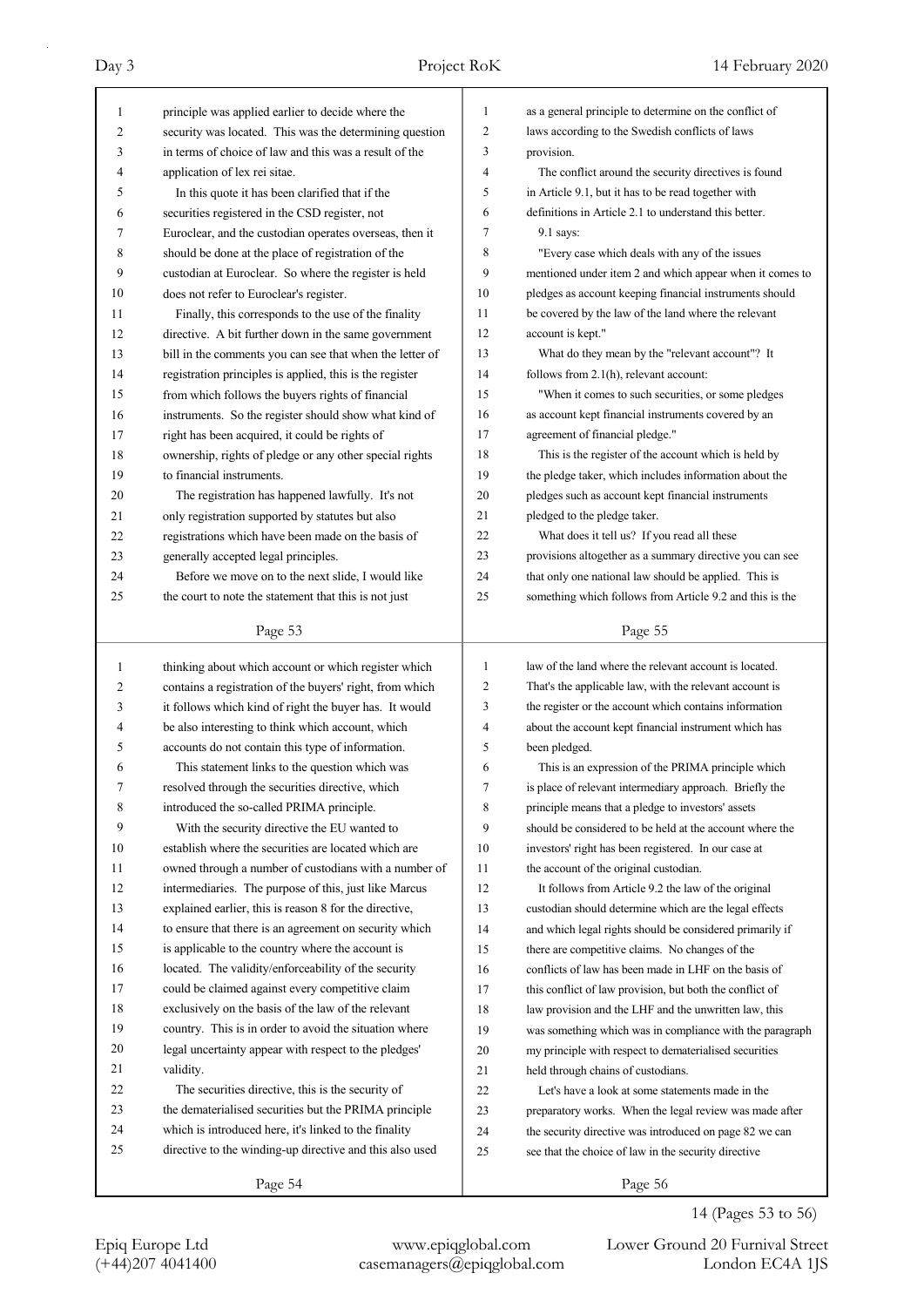| 1            | identifies the relevant account. Here the reference      | 1            | It follows from the notes that the three directives      |
|--------------|----------------------------------------------------------|--------------|----------------------------------------------------------|
| 2            | made to the PRIMA principle. At the top of the page.     | 2            | which Ms Wallin-Norman refers to which applied the PRIMA |
| 3            | The choice of conflict of law rules means that the       | 3            | principle are the finality directive, security directive |
| 4            | applicable law, and this the security directive, is the  | 4            | and the so-called winding-up directive.                  |
| 5            | law of the land where the relevant account is kept,      | 5            | The next page Karin Wallin-Norman notes that the         |
| 6            | article 9.1.                                             | 6            | same PRIMA principle is applied according to the         |
| 7            | Highlighted in yellow:                                   | 7            | conflict of law provision in the LHF.                    |
| 8            | "The provision states therefore a variant of the         | 8            | We have described the PRIMA principle in the             |
| 9            | principle of lex rei sitae which means that the pledge   | 9            | supplementary letter of appeal, but I would like to      |
| 10           | is located where the register is kept."                  | 10           | summarise the contents of the principle with reference   |
| 11           | A question which comes up, how do you establish that     | 11           | to the references which is on the page. The PRIMA        |
| 12           | an account kept financial instrument is located for      | 12           | principle identifies the relevant account where the      |
| 13           | example in Sweden? A financial instrument could be       | 13           | dematerialised securities are held through a custodian   |
| 14           | registered in several tiers, at a number of              | 14           | chain. It always starts with the investors' account at   |
| 15           | intermediaries, in a number of registers and in a number | 15           | an original custodian, the account could include         |
| 16           | of several countries. The conflict of law rules talk     | 16           | a number of underlying securities which have been        |
| 17           | about the relevant account. According to the so-called   | 17           | registered at a number of different custodians,          |
| 18           | PRIMA principle, the place of relevant intermediary      | 18           | different places, which creates a chain of custodians.   |
| 19           | approach, the real aspect of a customer's disposition of | 19           | The principle of the PRIMA principle is that the         |
| 20           | dematerialised financial instruments which are kept by   | 20           | underlying securities are considered to be holdings held |
| 21           | an intermediary should be assessed according to the law  | 21           | at the original custodian. Otherwise this could result   |
| 22           | at the custodian or the intermediary.                    | 22           | in a significant legal uncertainty which the creation of |
| 23           | The following page, we can see that the Swedish          | 23           | PRIMA principle has tried to avoid.                      |
| 24           | conflict of law in LHF corresponds to the security       | 24           | As I mentioned before and the reasoning behind the       |
| 25           | directive and the Swedish provision considers the        | 25           | PRIMA principle means that the investors' holdings could |
|              |                                                          |              |                                                          |
|              | Page 57                                                  |              | Page 59                                                  |
|              |                                                          |              |                                                          |
|              |                                                          |              |                                                          |
| $\mathbf{1}$ | relevant account and not the underlying securities,      | $\mathbf{1}$ | be equated to a chain of debtors where you only have     |
| 2            | which corresponds to the PRIMA principle.                | 2            | a claim to your nearest counterparty. According to       |
| 3            | The fact that the PRIMA principle is applied in the      | 3            | PRIMA principles, every single tier of account should be |
| 4            | EU law, in the conflict of laws provision in the LHF and | 4            | considered individually. The investors' rights to the    |
| 5            | according to unwritten Swedish law this is something     | 5            | securities is considered to be as a claim vis-a-vis the  |
| 6            | which follows from several pages in the preparatory      | 6            | original custodian, so it's not relevant where the       |
| 7            | works and also confirmed by a number of sources which    | 7            | specific securities are registered in different          |
| 8            | have been submitted by the NBK and also by the legal     | 8            | custodians. There are different legal sources which      |
| 9            | experts. Legal reports by Karin Wallin-Norman,           | 9            | deal with the PRIMA principles. You see the list of      |
| 10           | Louise Gullifer and Professor Bogdan.                    | 10           | some of these on the screen but we will not present them |
| 11           | Let me read two quotes from Karin Wallin-Norman's        | 11           | in any more detail.                                      |
| 12           | book which summarises the issue very well and the rest   | 12           | Finally, about the meaning of the PRIMA principles.      |
| 13           | of the reference could be read by the court. On          | 13           | I would like to say that there are requirements on the   |
| 14           | page 300 Karin Wallin-Norman raised the following:       | 14           | relevant accounts must have an account registered and    |
| 15           | "The fact that the Hague Convention still has not        | 15           | have a consulting effect, that is the register in the    |
| 16           | been accepted by the EU is partly connected with the     | 16           | account or register has a legal effect. The applicant    |
| 17           | fact that the EU for a number of years have had common   | 17           | claimed this in the district court and they are          |
| 18           | conflict of laws provisions in the financial area, which | 18           | apparently claiming the same here.                       |
| 19           | follow from a number of different EU directives which    | 19           | From the excerpt from the preparatory works on this      |
| 20           | have been implemented in the Member States. The choice   | 20           | page and the following page that I am not going to read  |
| 21           | of law principle which follows from the directive means  | 21           | to you it says that the Swedish legislator does not      |
| 22           | that the law in the jurisdiction of account keeper       | 22           | believe that there is any such requirement according to  |
| 23           | should apply and that the parties don't have any         | 23           | the security directive. The same thing applies to the    |
| 24           | prospect to choose, at least not formally. I would like  | 24           | same conflict of rule provision and on non-codified law. |
| 25           | to describe this as a strict PRIMA rule."                | 25           | They have taken into consideration how the security      |

15 (Pages 57 to 60)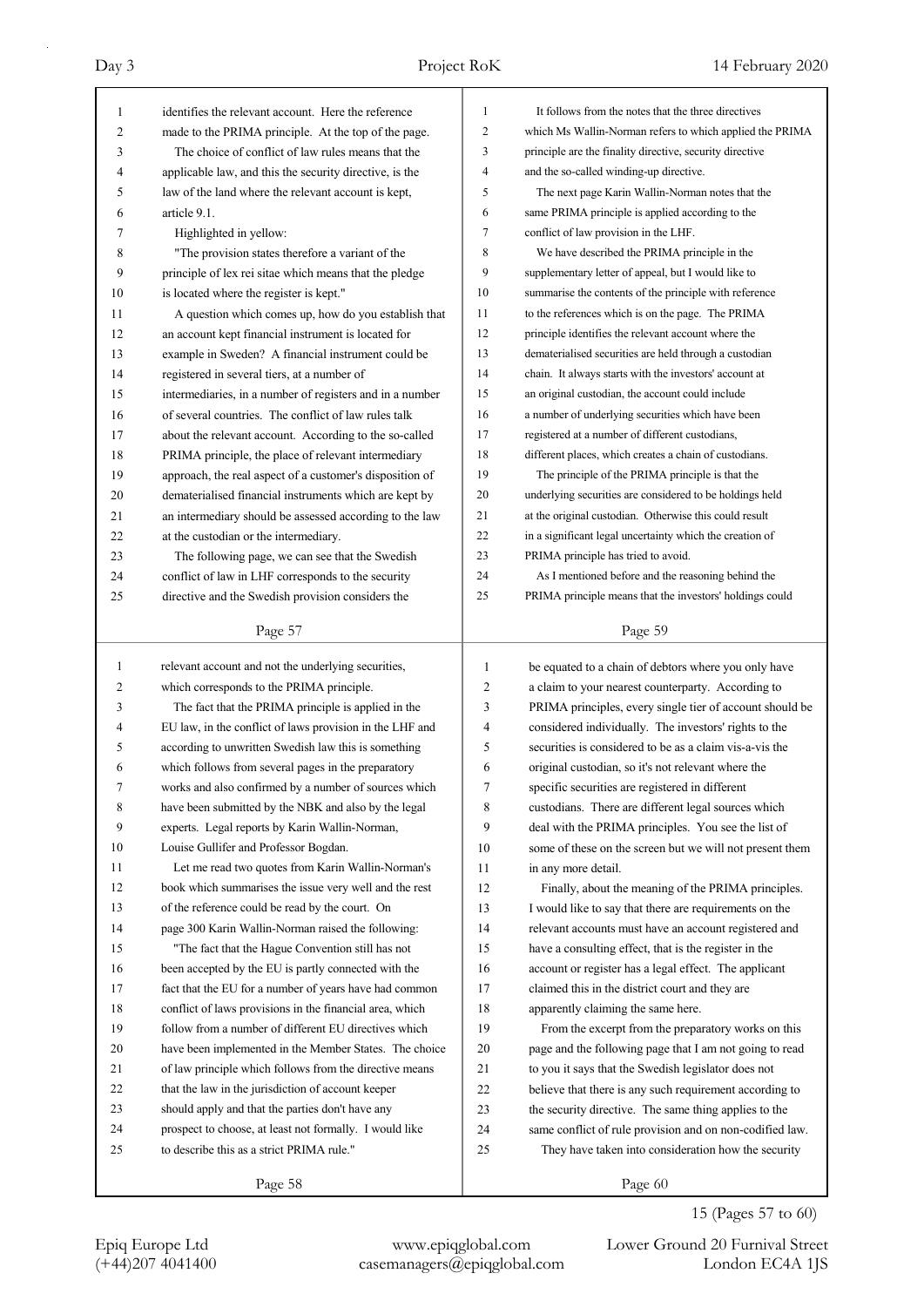| 1              | directive should be interpreted. This is an important    | 1              | with the original custodian. Therefore the applicable    |
|----------------|----------------------------------------------------------|----------------|----------------------------------------------------------|
| $\overline{2}$ | reason why the decision think that relevant accounts are | 2              | law should be the one applying in the location of the    |
| 3              | accounts with evidentiary effect, because otherwise it   | 3              | original custodian. That does not mean that the          |
| 4              | would not be possible to uphold the PRIMA principle      | 4              | investors' assets are located with one or more           |
| 5              | because otherwise there would be one single account      | 5              | sub-custodians or one CSD.                               |
| 6              | where all the assets are registered.                     | 6              | The application of the lex rei sitae and the PRIMA       |
| 7              | It's also noted that no such requirement was made in     | 7              | principle are saying the assets belong with the original |
| 8              | earlier non-codified law and that the phrasing that      | 8              | custodian, this is the party that the investor has       |
| 9              | ended up in the choice of law text did not make any      | 9              | a contractual relationship with and that's the only      |
| 10             | changes to previous law.                                 | 10             | party that the investor can make a claim against. The    |
| 11             | Now we've gone through the relevant legislation we       | 11             | attachable assets are located with the original          |
| 12             | know what the PRIMA principle is, so what remains to be  | 12             | custodians and the attachment can only be made in the    |
| 13             | done is to determine where the relevant account is       | 13             | name of original custodian. We know that the only right  |
| 14             | located. Again, we can establish that there is only one  | 14             | that the National Bank has is a claim on Bank of         |
| 15             | account at the end of the chain of custodians and here   | 15             | New York Mellon and a certain category and number of     |
| 16             | it is the register national bank account BNY Mellon,     | 16             | shares. The National Bank does not have any right of     |
| 17             | which is the original custodian in this case.            | 17             | ownership to the underlying securities.                  |
| 18             | This could apply even if it was Kazakhstan that had      | 18             | My colleague Karl has already explained this and         |
| 19             | been BNY Mellon's customer as the applicant claimed on   | 19             | I am not going to say any more about that, but we can    |
| 20             | Tuesday, however this is not true this is confirmed by   | 20             | establish that the central bank's asset which is a right |
| 21             | BNY Mellon and it's also clear from account statements   | 21             | to securities is located in England and not in Sweden.   |
| 22             | and screenshots from Bank Mellon's database.             | 22             | This has been confirmed by both Bogdan and Gullifer in   |
| 23             | Kazakhstan does not have any account anywhere that       | 23             | their legal opinions.                                    |
| 24             | has a right to the registered securities, not in         | 24             | My colleague Marcus Axelryd has told us that upper       |
| 25             | England, not in Sweden. The only thing that Kazakhstan   | 25             | tier attachments are not allowed under Swedish law or    |
|                | Page 61                                                  |                | Page 63                                                  |
|                |                                                          |                |                                                          |
|                |                                                          |                |                                                          |
| $\mathbf{1}$   | have are the rights that follow from the national fund   | $\mathbf{1}$   | English law. The reason for this is that the investor    |
| 2              | agreement that my colleague Karl has talked about.       | $\overline{c}$ | does not have any answers further up the chain and       |
| 3              | These rights, as Michael Bogdan said in his legal        | 3              | therefore attachment must be against the account that    |
| 4              | opinion, are located in Kazakhstan. The relevant         | 4              | the investor is the account holder of. For this reason   |
| 5              | account in this chain of custodians is held by           | 5              | also it is only the exempt authority in the original     |
| 6              | BNY Mellon and that's located in London.                 | 6              | custodian's country that has the jurisdiction to do the  |
| 7              | Therefore, the securities are considered located in      | 7              | attachments.                                             |
| 8              | London according to the conflict of law provisions and   | 8              | The National Bank's view is that underlying              |
| 9              | LHF and that means that no right in rem is to be applied | 9              | securities in Swedish (inaudible) which is invested in   |
| 10             | to                                                       | 10             | the investors' account in their local bank, and that's   |
| 11             | THE INTERPRETER: I am sorry, excuse me.                  | 11             | the original custodian. That does not mean that the      |
| 12             | I just did not hear that, apologies.                     | 12             | investor therefore is to be deemed to have an attachable |
| 13             | MR NYGREN: When we establish which law is applicable, we | 13             | asset in Sweden. This position is supported by the       |
| 14             | have to ask ourselves the question in which jurisdiction | 14             | Supreme Court case where the Supreme Court assessed      |
| 15             | are the securities held? But can be subject to           | 15             | whether a Swedish court had jurisdiction for a foreign   |
| 16             | attachment. This is critical to the enforcement          | 16             | company that had dematerialised shares in a Swedish      |
| 17             | agency's enforcement, because the enforcement agency's   | 17             | company, this is NJA2004  the fact that the company      |
| 18             | powers are limited to Sweden. If the assets are held     | 18             | had a dematerialised share in a Swedish company was not  |
| 19             | abroad, the enforcement agency is not allowed to carry   | 19             | sufficient for it to have Swedish jurisdiction.          |
| 20             | out any enforcement measures.                            | 20             | Even if that case was about jurisdiction and not the     |
| 21             | The National Bank holds that possession of               | 21             | authority to attach, the court found that it was too     |
| 22             | dematerialised securities in a chain of custodians with  | 22             | much of an intervention for every investor around the    |
| 23             | one or more intermediaries means that the investor has   | 23             | world who had holdings of dematerialised Swedish shares  |
| 24             | an asset in their own original custodian. This could be  | 24             | that they would run the risk of standing before          |
| 25             | the right to underlying securities that are registered   | 25             | a Swedish court of law without any other connections to  |
|                | Page 62                                                  |                | Page 64                                                  |

16 (Pages 61 to 64)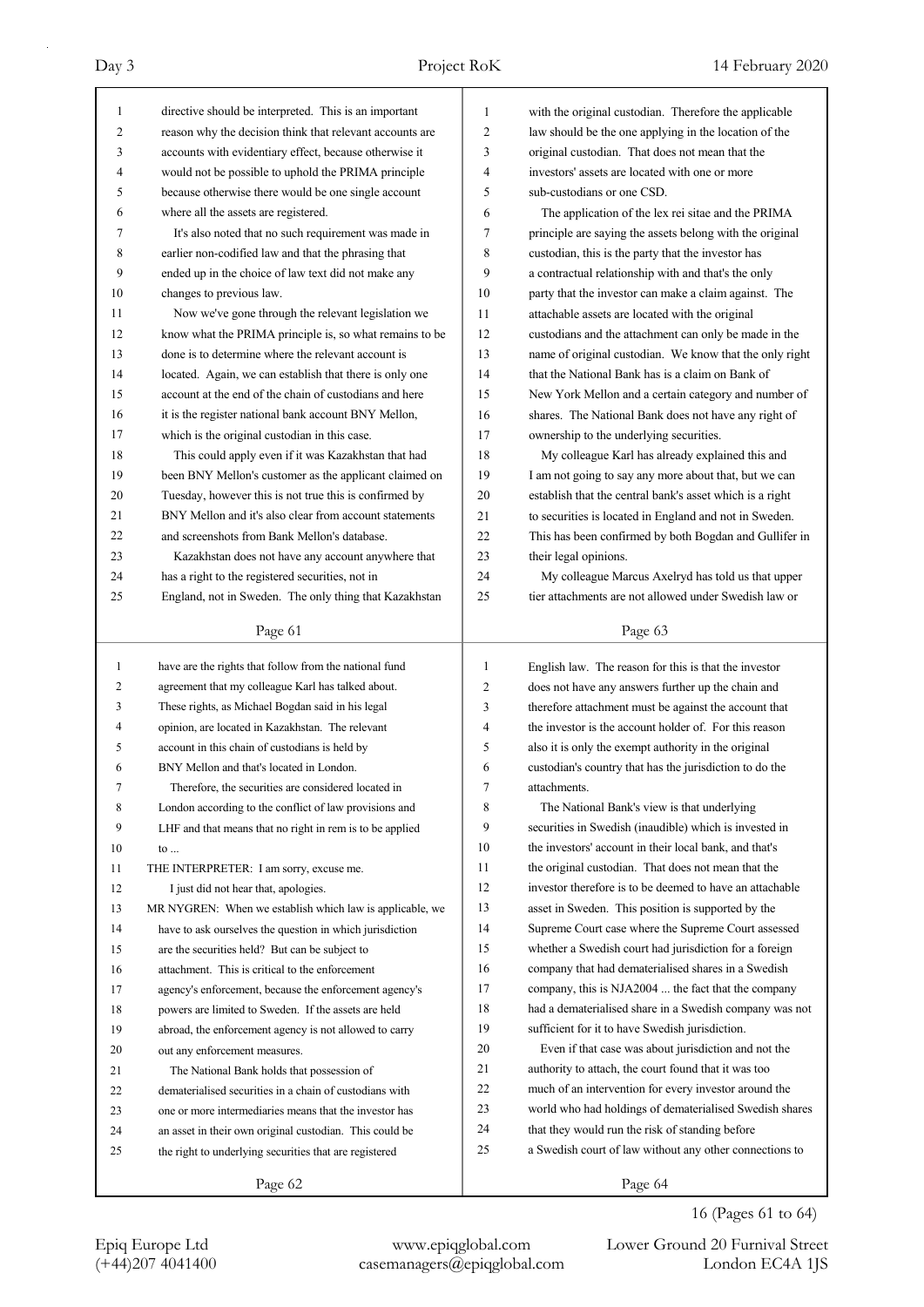| 1              | Sweden.                                                                                                          | 1              | country from that country's legislation, if attachment   |
|----------------|------------------------------------------------------------------------------------------------------------------|----------------|----------------------------------------------------------|
| 2              | Similar arguments can be applied in this case for                                                                | $\overline{2}$ | of the assets in the relevant account with the original  |
| 3              | Kazakhstan and the National Bank, whose only legal                                                               | 3              | custodians cannot be made according to the relevant      |
| 4              | relationship is with their respective counterparty in                                                            | 4              | legislation the underlying securities should be          |
| 5              | Kazakhstan and in England, both Kazakhstan and the                                                               | 5              | protected from attachment in other countries.            |
| 6              | central bank have no connection with Sweden other than                                                           | 6              | Allowing attachment of the underlying securities         |
| 7              | the underlying secure Swedish securities.                                                                        | 7              | means that the pledge is worthless. In this case, the    |
| 8              | This brings us to another aspect. These are the                                                                  | 8              | applicants' right to the underlying securities according |
| 9              | consequences if attachments are going to be made in                                                              | 9              | to the GCA there is no reason to assume that that        |
| 10             | several jurisdictions, not just in the original                                                                  | 10             | contract was not applicable according to English law if  |
| 11             | custodian but also the various intermediaries in the                                                             | 11             | the Swedish court allows attachment of underlying        |
| 12             | chain of custodians. If we look again at this slide we                                                           | 12             | securities, this is inconsistent with valid EU law.      |
| 13             | can see that there are three accounts that reflect                                                               | 13             | Even if it were the case as the applicant alleges        |
| 14             | shares in Handelsbanken, which are the same category                                                             | 14             | that the directive cannot be applicable, it's still      |
| 15             | that were acquired according to this structure, this SEB                                                         | 15             | a case that this is a case of systematically erroneous   |
| 16             | custodian account, Euroclear and it's BNY Mellon's                                                               | 16             | thinking. The whole idea of this EU regulation if        |
| 17             | custody account in SEB and it's the central bank's                                                               | 17             | underlying securities can be attached for an investor,   |
| 18             | account with BNY Mellon.                                                                                         | 18             | international trade and securities require there to be   |
| 19             | According to the National Bank, this cannot mean                                                                 | 19             | basic trust in the system, that each investor really     |
| 20             | that the central bank or Kazakhstan's right in                                                                   | 20             | gets the rights that the investor has acquired and is    |
| 21             | securities as alleged by the applicant are in all                                                                | 21             | invested in the investors' account. The investor also    |
| 22             | accounts and in all occasions at the same time and                                                               | 22             | has to know that this right can be claimed against the   |
| 23             | therefore can be subject of attachment in various                                                                | 23             | other parties, both the counterparty that the right was  |
| 24             | locations.                                                                                                       | 24             | acquired from and from other parties that lay claim to   |
| 25             | As my colleague mentioned earlier, there are legal                                                               | 25             | it. This is the basic idea with the EU regulations       |
|                |                                                                                                                  |                |                                                          |
|                | Page 65                                                                                                          |                | Page 67                                                  |
|                |                                                                                                                  |                |                                                          |
|                |                                                                                                                  |                |                                                          |
| $\mathbf{1}$   | proceedings both in England and Belgium where the                                                                | $\mathbf{1}$   | which has been stressed by Karin Wallin-Norman and in    |
| $\overline{c}$ | applicants have tried to attach the central bank's claim<br>on BNY Mellon for Kazakhstan's debt and for the same | 2              | the English Articles that the National Bank has          |
| 3              |                                                                                                                  | 3              | submitted to the court. The investors should be able to  |
| 4<br>5         | reason we are here today. It sounds both unreasonable                                                            | 4              | trust that an acquisition in the original custodian's    |
|                | and not economic when it comes to procedural costs. The                                                          | 5              | country cannot be subject to attachment in another       |
| 6              | National Bank is saying that when assessing attachment                                                           | 6              | country.                                                 |
|                | jurisdiction the assets should be located in one place                                                           | 7              | Just to summarise the position of the National Bank      |
| 8              | and when it comes to the choice of conflict of laws,                                                             | 8              | when it comes to the jurisdiction of the Swedish         |
| 9              | that location should be at the original custodian.                                                               | 9              | enforcement agency. The applicant is saying that         |
| 10             | If attachments can be made against all the accounts                                                              | 10             | Kazakhstan is the investor because the National Bank in  |
| 11             | in the chain of custodians, that means that an applicant                                                         | 11             | some way -- it's not clear how this happened -- acquired |
| 12             | as opposed to investor themselves can apply his right to                                                         | 12             | the rights to the securities on behalf of the state and  |
| 13             | every intermediary in the chain, whereas the investor                                                            | 13             | therefore they cannot be attached for Kazakhstan.        |
| 14             | can only claim on unsecured with their immediate                                                                 | 14             | This is not true. As we have explained, Kazakhstan       |
| 15             | contractual partner.                                                                                             | 15             | does not have any right to the securities, only          |
| 16             | Why should a Swedish creditor have a better right to                                                             | 16             | conditional limited claim on targeted and guaranteed     |
| 17             | the underlying securities than the investor themselves?                                                          | 17             | transfers according to the national fund agreement.      |
| 18             | The last aspect which according to the National Bank                                                             | 18             | This right is located in Kazakhstan and therefore        |
| 19             | means that attachment of an investors' assets must be                                                            | 19             | should not even come into question that securities that  |
| 20             | made with original custodian and nowhere else, means                                                             | 20             | have been acquired from this structure can be attached.  |
| 21             | that this is the only alternative that is consistent                                                             | 21             | Regardless of this, this does not change any of the      |
| 22             | with EU law.                                                                                                     | 22             | facts of where a security has been registered. The       |
| 23             | The whole idea of the EU securities directive is                                                                 | 23             | registration that we've mentioned during opening         |
| 24             | that investors should trust that a pledge in a country                                                           | 24             | statement and here today too, they are the same.         |
| 25             | is also protected from all the other claims in that                                                              | 25             | There's no account of which Kazakhstan is the account    |

17 (Pages 65 to 68)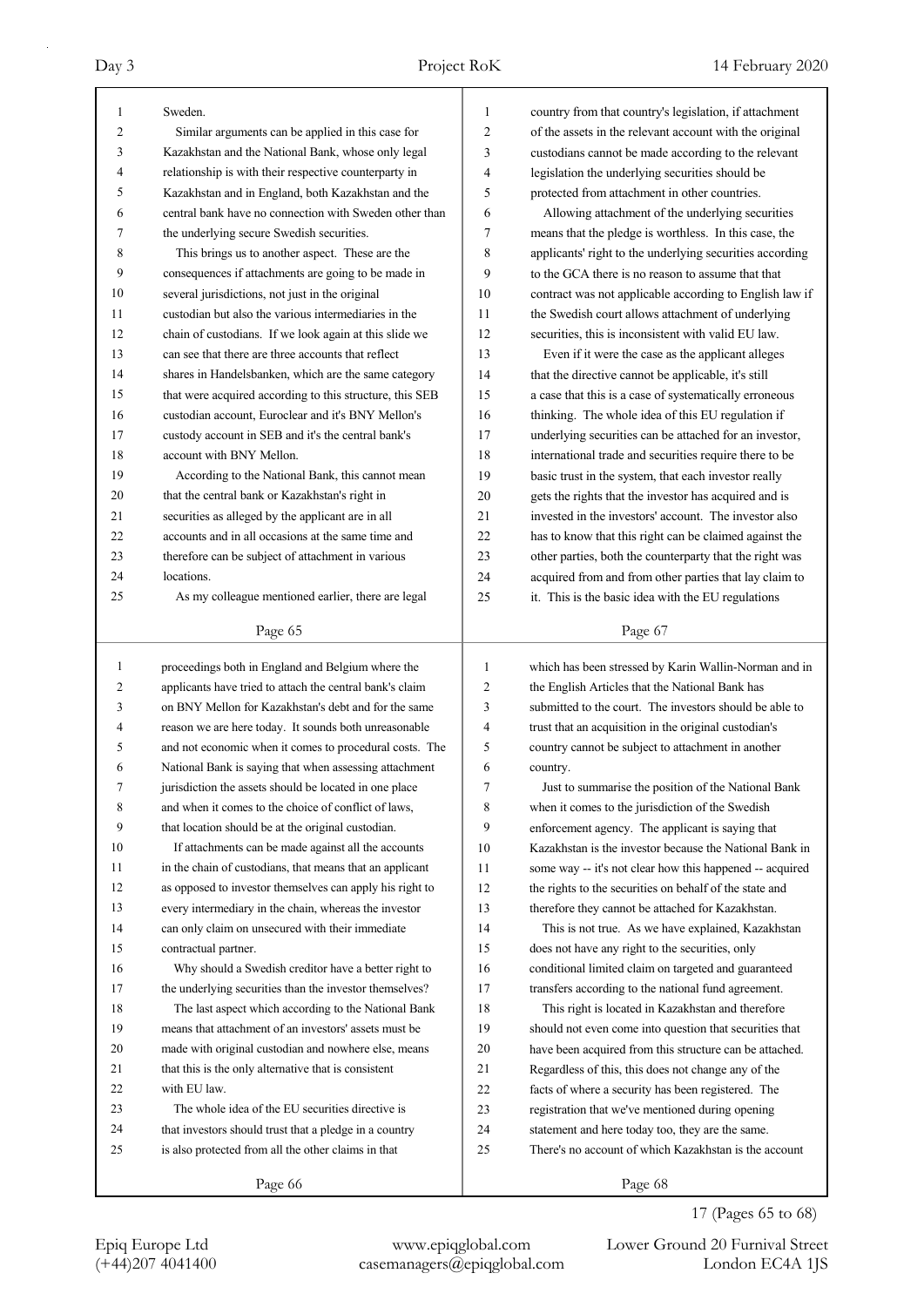| 1              | holder of.                                                  | 1  | statements with respect to the ambassador they stopped   |
|----------------|-------------------------------------------------------------|----|----------------------------------------------------------|
| $\overline{c}$ | The last account in the chain is the National Bank's        | 2  | a planned state visit and that there are quite           |
| 3              | account with Bank of New York Mellon and the right to       | 3  | sufficient flaws in the investigation conducted by the   |
| 4              | attach securities with BNY Mellon in England. There's       | 4  | SEA and by the district court. RoK hopes that the Court  |
| 5              | a number of practical and legal reasons why this has to     | 5  | of Appeal at least corrects the latest mistakes          |
| 6              | be the case. This means that in order to do                 | 6  | committed by the SEA.                                    |
| 7              | an attachment at the enforcement agency  should have        | 7  | Let me start with the interesting legal issues. The      |
| 8              | focused on BNY Mellon's account, but the enforcement        | 8  | structure of the presentation will be as follows. There  |
| 9              | agency did not have jurisdiction to do that so such         | 9  | will be a short introduction.                            |
| 10             | an attachment would have had to be made by the English      | 10 | Then Mr Metz will talk about Article 19.                 |
| 11             | enforcement agency, which would have jurisdiction to        | 11 | Ms Fermbäck will discuss 21.1(c) of the Convention.      |
| 12             | attach in England. Since the enforcement agency did not     | 12 | Finally, I will respond to the applicants' claim         |
| 13             | have jurisdiction to attach, the attachment is to be        | 13 | that Kazakhstan has waived its right to claim immunity.  |
| 14             | lifted.                                                     | 14 | The Supreme Court has described the issue of state       |
| 15             | Thank you.                                                  | 15 | immunity in their well-known case, the Sedelmayer case,  |
| 16             | SVEN JÖNSON: It is 1145. We will have lunch, we will come   | 16 | a case which the appealing judges will be aware. This    |
| 17             | back here at 12.45. Thank you.                              | 17 | is the case 2011, page 765. This was about property on   |
| 18             | (11.45 am)                                                  | 18 | the (inaudible) which belonged to Russia's trade         |
| 19             | (The luncheon adjournment)                                  |    |                                                          |
|                | $(12.45 \text{ pm})$                                        | 19 | delegation. The question is whether this piece of        |
| 20             |                                                             | 20 | property was covered by state immunity. I will come      |
| 21             | SVEN JÖNSON: Now we pass the word to the Republic, you have | 21 | back to this legal case on several occasions.            |
| 22             | an hour and a half according to the timetable, you will     | 22 | In paragraph 7 of the Supreme Court's motivation         |
| 23             | use the entire time?                                        | 23 | they say that state immunity is considered to be         |
| 24             | MR FOERSTER: We will use the time. Maybe a break is not     | 24 | a natural consequence of the fact that states are        |
| 25             | required we hope, or maybe we'll take a break after.        | 25 | sovereign and equal and therefore cannot exercise        |
|                | Page 69                                                     |    | Page 71                                                  |
|                |                                                             |    |                                                          |
|                |                                                             |    |                                                          |
| $\mathbf{1}$   | SVEN JÖNSON: What I was thinking from your point of view,   | 1  | jurisdiction over each other. The state immunity is      |
| 2              | will you start with a brief introduction or will you        | 2  | based on one of the most fundamental principles of       |
| 3              | deal with the entire issue.                                 | 3  | international law, that is the principle of sovereignty, |
| 4              | MR FOERSTER: More or less it will be divided into different | 4  | the possibilities to limit sovereignty are quite small.  |
| 5              | sections.                                                   | 5  | The property which has been attached here from the       |
| 6              | SVEN JÖNSON: Right. Because I am planning for a break at    | 6  | point of view of international law belongs to the NBK    |
| 7              | 2.30. So that if you start then we'll break at 2.30         | 7  | and in any conditions this was used for state            |
| 8              | will that be okay?                                          | 8  | noncommercial purposes. Therefore, the property is       |
| 9              | MR FOERSTER: We could probably accommodate the court's      | 9  | immune against attachment and SEA's decision to attach   |
| 10             | wishes.                                                     | 10 | should be lifted. The applicable approaches are          |
| 11             | SVEN JÖNSON: Let's see what happens.                        | 11 | expressed in Articles 19 and 21 of the UN Convention on  |
| 12             | Please, thank you.                                          | 12 | state immunity and immunity of the property, this what   |
| 13             | Closing submissions by MR FOERSTER                          | 13 | we call "the Convention".                                |
| 14             | MR FOERSTER: Sometimes when I work as an arbitrator in      | 14 | Articles 19 and $21.1(c)$ in the Convention they         |
| 15             | arbitration proceedings I normally try to think about       | 15 | describe the applicable customary law. This is           |
| 16             | why are the parties here? What is it they really want?      | 16 | something which should be applied here. This is also     |
| 17             | This is probably the question which is asked by the         | 17 | confirmed by the decision of the Court of Appeal in the  |
| 18             | Court of Appeal. Why is the RoK so involved in this?        | 18 | Sedelmayer case, where the Supreme Court said this       |
| 19             | The RoK does not claim the money which is in SA's           | 19 | Convention codifies the existing customary law. This is  |
| 20             | accounts, why are we here? RoK is a sovereign state,        | 20 | section 12 in the decision. $19(c)$ expresses the        |
| 21             | a state with which Sweden has diplomatic relationships      | 21 | principle that enforcement can be used for other         |
| 22             | and RoK feels that its integrity has been violated by       | 22 | property which are not used for noncommercial purposes   |
| 23             | the actions of the SEA and the district court.              | 23 | of the state and absolute immunity should be granted to  |
| 24             | The SEA attached the diplomatic accounts in                 | 24 | such property of special nature which is listed in       |
| 25             | violation of 1961 Convention, the SEA through different     | 25 | Article 21.                                              |

18 (Pages 69 to 72)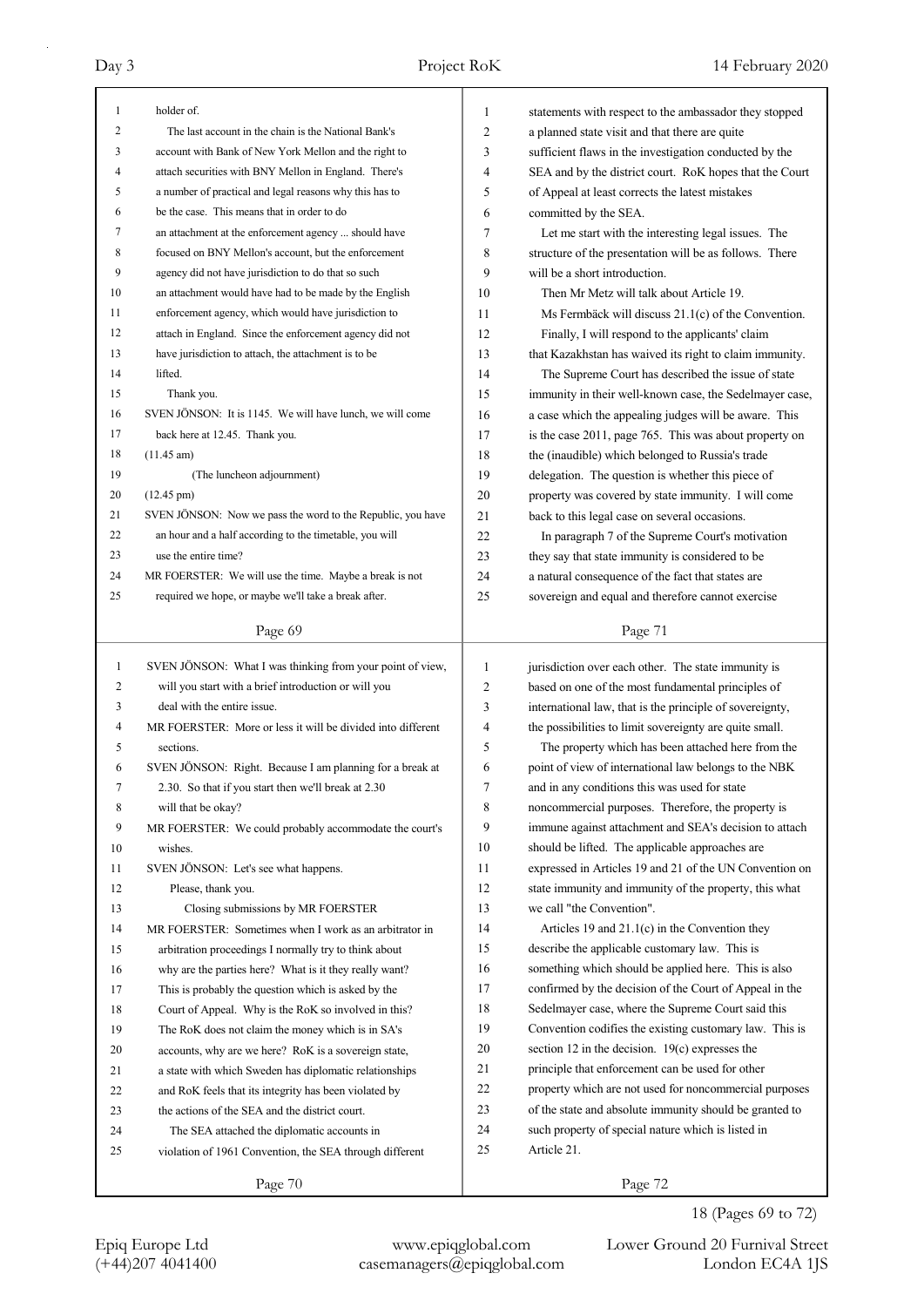| 1            | This is something which is mentioned at the end of       | 1            | paragraph 56. He is very clear on this issue. I would    |
|--------------|----------------------------------------------------------|--------------|----------------------------------------------------------|
| 2            | paragraph 14 in the judgment of the Supreme Court. The   | 2            | also like to refer to Mr Wrange's report on pages 12 and |
| 3            | Convention is a part of Swedish law by incorporation.    | 3            | 13 at the end of the page.                               |
| 4            | This fact is a clear signal that what the Convention     | 4            | It is also confirmed by foreign doctrine, Hazel Fox      |
| 5            | says should be applied to Sweden. It should be           | 5            | and Philippa Webb write in the book the Law of State     |
| 6            | mentioned in this context that Article 18 in the 1969    | 6            | Immunity, this is found under tab 97, exhibit 138,       |
| 7            | Vienna Convention includes an international law          | 7            | page 511:                                                |
| 8            | obligation for the states which have ratified the        | 8            | "The reason of the general immunity of property of       |
| 9            | Convention. That during the period between the           | 9            | a foreign state for measures of constraint of the burden |
| 10           | ratification and entering into force these parties will  | 10           | of proof that the property is in use or intended for use |
| 11           | refrain from activities which would negate the purposes  | 11           | for commercial purpose rests with the claimant."         |
| 12           | of the objectives of the Convention. Therefore, the      | 12           | Kazakhstan's position is also supported by Mr Tams'      |
| 13           | Swedish law cannot interpret the law in violation of the | 13           | comment to Article 5 in the Convention, where it's       |
| 14           | said Convention.                                         | 14           | confirmed that a presumption of immunity exists. This    |
| 15           | Kazakhstan's position on this issue is also              | 15           | has been filed in the second binder, exhibit 139,        |
| 16           | confirmed by the experts on this subject. Without        | 16           | page 103 in the book.                                    |
| 17           | reading too much, I would like to refer to               | 17           | The burden of proof rests on the applicants that the     |
| 18           | Professor Mahmoudi's expert report. This is tab 25,      | 18           | property is used or is intended to be used for           |
| 19           | exhibit 50, paragraphs 32 and 33. Professor Wrange's     | 19           | commercial purposes. The applicants have not managed to  |
| 20           | expert report, this is the next tab, tab 26, pages 6 and | 20           | prove this and the Court of Appeal will understand this  |
| 21           | 7, the first paragraph on page 7.                        | 21           | once my colleagues have finished their closing           |
| 22           | A couple of words about the burden of evidence that      | 22           | statements.                                              |
| 23           | property can be attached the property is not covered by  | 23           | Having said that I pass the word to Mr Metz.             |
| 24           | immunity. It's the position of the RoK that the burden   | 24           |                                                          |
| 25           | of proof rests on the applicant even on issue of         | 25           |                                                          |
|              |                                                          |              |                                                          |
|              | Page 73                                                  |              | Page 75                                                  |
|              |                                                          |              |                                                          |
|              |                                                          |              |                                                          |
| $\mathbf{1}$ | immunity, so the applicants have to show that the        | $\mathbf{1}$ | Closing submissions by MR METZ                           |
| 2            | property is not covered by immunity.                     | 2            | MR METZ: Thank you.                                      |
| 3            | The main principle is absolute immunity. There is        | 3            | I will talk about Article 19. We have discussed          |
| 4            | a presumption in place, a presumption of immunity, which | 4            | this Article earlier, so the importance of the principle |
| 5            | is supported by the wording of 19(c) which describes     | 5            | of immunity is how the intention or for the purpose and  |
| 6            | exceptions of immunity. It says it should be             | 6            | how the property is intended to be used. This is the     |
| 7            | established that the property is not of such nature that | 7            | purpose of the state's intended use.                     |
| 8            | it enjoys immunity and in English it has been            | 8            | Kazakhstan and the NBK are covered by the concept of     |
| 9            | established that the signal is that the starting point   | 9            | state in the Convention, so here it's the purpose of     |
| 10           | is immunity and the burden of proof rests on the party   | 10           | Kazakhstan's use or the intended use which is            |
| 11           | which claims that immunity is not present. When it       | 11           | interesting to the case. Trying the purpose of the       |
| 12           | comes to the claim the property is for commercial        | 12           | NBK's use does not come into question, since the         |
| 13           | purposes. The Court of Appeal in this Sedelmayer case    | 13           | property which is used, possessed or controlled by NBK   |
| 14           | said the following:                                      | 14           | is anyway protected by Article 21.                       |
| 15           | "According to the provision the burden of proof          | 15           | I am about to tell the court how in Kazakhstan's         |
| 16           | rests on the party which claims that the property is     | 16           | opinion the court should try this issue, but before      |
| 17           | used for commercial purposes."                           | 17           | I get to that I would like to explain the way this       |
| 18           | This follows from NJA, page 488. The Supreme Court       | 18           | provision works in the                                   |
| 19           | did not make a statement on the burden of proof but      | 19           | The Supreme Court explained this in the Sedelmayer       |
| 20           | said:                                                    | 20           | case, NJA2011, page 475, the immunity that goes so fast. |
| 21           | "The respective state immunity and respect for the       | 21           | This follows from the position that the states are equal |
| 22           | fact that foreign states cannot be forced to "           | 22           | and this is what the immunity flows from. This is in     |
| 23           | Our position on the burden of evidence is also           | 23           | large violation of a country, of a state's immunity. To  |
| 24           | confirmed by the experts and I would like to refer to    | 24           | allow constraints or coercive measures against a state's |
| 25           | what Professor Mahmoudi said in exhibit 50, tab 25,      | 25           | property could have adverse effect on the other states   |
|              | Page 74                                                  |              | Page 76                                                  |

19 (Pages 73 to 76)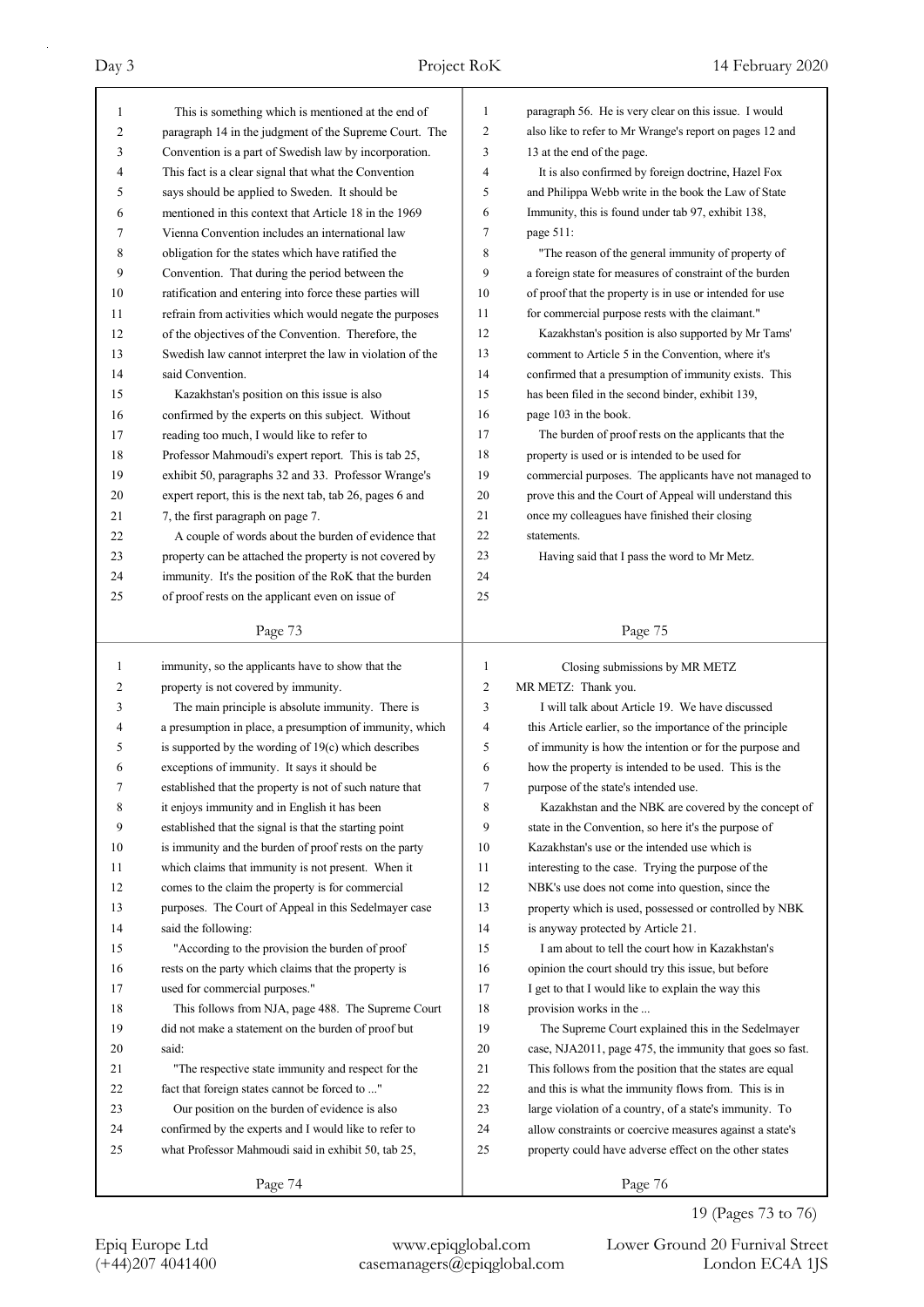| relationship with the state.<br>1<br>arrives at the conclusion that some of the properties in<br>1<br>This explains why the issue of constraint or<br>2<br>the national fund they serve commercial purposes. This<br>2<br>enforcement has developed towards the more restrictive<br>3<br>3<br>is paragraph 2 on page 588, in the middle of the page:<br>approach. This is also something -- it is also<br>"According to what has been established in the<br>4<br>4<br>5<br>explained that the conditions to allow enforcement<br>budget code of 2008, the national fund has two different<br>5<br>measures against the foreign state's property are not<br>functions. It should help to stabilise the Kazakh<br>6<br>6<br>the same as the conditions to have jurisdiction against<br>7<br>7<br>economy, it should generate yield and profit. Already<br>8<br>a foreign state.<br>8<br>on this basis we can note that some part of the national<br>9<br>9<br>fund serve commercial purposes."<br>It is that the threshold should be higher to allow<br>10<br>enforcement rather than to allow jurisdiction. The<br>10<br>He arrives at prefacing 28.3 in the budgetary code.<br>11<br>purpose of the use or intended use is the interesting<br>11<br>What's interesting here is that Linderfalk arrives at<br>12<br>12<br>issue. Therefore the next question how to establish<br>this conclusion without taking a stand on the purposes<br>13<br>this purpose. Kazakhstan's position is that the court<br>13<br>of the fund as this were expressed in the law. This is<br>can establish this purpose by considering Kazakhstan law<br>14<br>14<br>an objective basis, so exactly the same Article 21, but<br>15<br>and statute. It is explained in detailed and in<br>the previous paragraph, paragraph 2. This is clear what<br>15<br>16<br>exhaustive manner what the purposes of national fund<br>16<br>the purposes are but it is something which was ignored<br>are. The Kazakh statutes is a direct evidence which<br>17<br>17<br>by Professor Linderfalk. Instead he looks at the<br>18<br>explains what are the purposes for which Kazakhstan<br>18<br>functions of the fund and on the basis of these<br>19<br>could use the funds in the national fund. It's<br>19<br>functions he makes an assessment and the assumption of<br>mentioned explicitly. This is a primary source and this<br>20<br>what the purposes should be, but he never analyses the<br>20<br>21<br>is the best piece of evidence in this case.<br>21<br>explicit funds. There are no references in this report<br>22<br>In the district court the applicants' argument was<br>22<br>which discusses any provisions in the Kazakh statutes<br>23<br>that you cannot look at the national fund's totality.<br>23<br>which references the purposes, which means that he<br>From the opening statement which we hear on Tuesday we<br>24<br>creates that the purpose of the national funds are state<br>24<br>25<br>25<br>can believe that we will hear something along similar<br>ones and not commercial ones.<br>Page 77<br>Page 79<br>lines later today. The applicants are focusing on the<br>$\mathbf{1}$<br>Another report submitted by the applicants which<br>$\mathbf{1}$<br>2<br>savings portfolio, the commercial services as they<br>2<br>also talk about the explicit purpose of the national<br>allege by referring to the definitions of the savings<br>3<br>fund is something written by Professor Ingrid Wuerth.<br>3<br>portfolio in resolution number 65 of the board of NBK.<br>4<br>The last sentence on 1211. You can probably start<br>4<br>The applicants would also lead away the intention from<br>5<br>5<br>looking for the --<br>6<br>MR NILSSON: This is which page?<br>the explicit purposes of the national fund.<br>6<br>One of the pages showed on Tuesday showed that the<br>7<br>MR METZ: It's page 11 in the report by Ingrid Wuerth.<br>7<br>8<br>8<br>SVEN JÖNSON: I believe the information in my binder is<br>property's nature and use are objective circumstances,<br>9<br>which say something about the purpose. So there was<br>9<br>incomplete, but<br>10<br>an extract from Professor Linderfalk's statement and<br>10<br>MR METZ: Let's have a look at the last sentence on<br>11<br>this is on page 588 in the applicants' first binder.<br>page 1211. This is Ingrid Wuerth's conclusion about the<br>11<br>12<br>We'll have a look at that.<br>12<br>purposes of the national fund. It says:<br>13<br>13<br>"The national fund's structure and purpose as<br>[Uninterpreted exchange]<br>14<br>In the following sense it should be noted that when<br>14<br>a sovereign wealth fund both tend to show that a savings<br>applying Article 19 it's under the decisive  for the<br>portfolio is 'specifically in use or intended for use by<br>15<br>15<br>16<br>purpose for which the purpose is used or intended to be<br>the state for other than government and commercial<br>16<br>17<br>17<br>used. Then he says: "However, it hasn't been said that<br>purposes'."<br>18<br>the property's nature is of no interest  (reading to<br>18<br>Tend to show she's quite careful. She comes to the<br>19<br>the words) this could help us to understand the<br>19<br>conclusion that two factors indicate that the savings<br>20<br>20<br>portfolio is not used for state noncommercial purposes.<br>purpose of this investment." Linderfalk equates with<br>21<br>that experts, namely Mahmoudi and Wrange, that the<br>21<br>One is the structure of the national fund.<br>22<br>22<br>purpose says whether immunity is present and the purpose<br>The second issue is the purpose of the fund, but<br>23<br>can only be established if you look at objective<br>23<br>it's not the purpose as it's expressed in Kazakh law.<br>24<br>24<br>circumstances. He talks about nature of property as one<br>On the contrary at the purpose which Wuerth assigns<br>of these objective pieces of circumstances. Linderfalk<br>25<br>to the national fund, being a SWF, so purpose as<br>25<br>Page 78<br>Page 80 |  |  |
|----------------------------------------------------------------------------------------------------------------------------------------------------------------------------------------------------------------------------------------------------------------------------------------------------------------------------------------------------------------------------------------------------------------------------------------------------------------------------------------------------------------------------------------------------------------------------------------------------------------------------------------------------------------------------------------------------------------------------------------------------------------------------------------------------------------------------------------------------------------------------------------------------------------------------------------------------------------------------------------------------------------------------------------------------------------------------------------------------------------------------------------------------------------------------------------------------------------------------------------------------------------------------------------------------------------------------------------------------------------------------------------------------------------------------------------------------------------------------------------------------------------------------------------------------------------------------------------------------------------------------------------------------------------------------------------------------------------------------------------------------------------------------------------------------------------------------------------------------------------------------------------------------------------------------------------------------------------------------------------------------------------------------------------------------------------------------------------------------------------------------------------------------------------------------------------------------------------------------------------------------------------------------------------------------------------------------------------------------------------------------------------------------------------------------------------------------------------------------------------------------------------------------------------------------------------------------------------------------------------------------------------------------------------------------------------------------------------------------------------------------------------------------------------------------------------------------------------------------------------------------------------------------------------------------------------------------------------------------------------------------------------------------------------------------------------------------------------------------------------------------------------------------------------------------------------------------------------------------------------------------------------------------------------------------------------------------------------------------------------------------------------------------------------------------------------------------------------------------------------------------------------------------------------------------------------------------------------------------------------------------------------------------------------------------------------------------------------------------------------------------------------------------------------------------------------------------------------------------------------------------------------------------------------------------------------------------------------------------------------------------------------------------------------------------------------------------------------------------------------------------------------------------------------------------------------------------------------------------------------------------------------------------------------------------------------------------------------------------------------------------------------------------------------------------------------------------------------------------------------------------------------------------------------------------------------------------------------------------------------------------------------------------------------------------------------------------------------------------------------------------------------------------------------------------------------------------------------------------------------------------------------------------------------------------------------------------------------------------------------------------------------------------------------------------------------------------------------------------------------------------------------------------------------------------------------------------------------------------------------------------------------------------------------------------------------------------------------------------------------------------------------------------------------------------------------------------------------------------------------------------------------------------------------------------------------------------------------------------------------------------------------------------------------------------------------------------------------------------------------------------------------------------------------------------------------------------------------------------------------------------------------------------------------------------------------------------------------------------------------------------------------------------------------------------------------------------------------------------------------------------------------|--|--|
|                                                                                                                                                                                                                                                                                                                                                                                                                                                                                                                                                                                                                                                                                                                                                                                                                                                                                                                                                                                                                                                                                                                                                                                                                                                                                                                                                                                                                                                                                                                                                                                                                                                                                                                                                                                                                                                                                                                                                                                                                                                                                                                                                                                                                                                                                                                                                                                                                                                                                                                                                                                                                                                                                                                                                                                                                                                                                                                                                                                                                                                                                                                                                                                                                                                                                                                                                                                                                                                                                                                                                                                                                                                                                                                                                                                                                                                                                                                                                                                                                                                                                                                                                                                                                                                                                                                                                                                                                                                                                                                                                                                                                                                                                                                                                                                                                                                                                                                                                                                                                                                                                                                                                                                                                                                                                                                                                                                                                                                                                                                                                                                                                                                                                                                                                                                                                                                                                                                                                                                                                                                                                                                                        |  |  |
|                                                                                                                                                                                                                                                                                                                                                                                                                                                                                                                                                                                                                                                                                                                                                                                                                                                                                                                                                                                                                                                                                                                                                                                                                                                                                                                                                                                                                                                                                                                                                                                                                                                                                                                                                                                                                                                                                                                                                                                                                                                                                                                                                                                                                                                                                                                                                                                                                                                                                                                                                                                                                                                                                                                                                                                                                                                                                                                                                                                                                                                                                                                                                                                                                                                                                                                                                                                                                                                                                                                                                                                                                                                                                                                                                                                                                                                                                                                                                                                                                                                                                                                                                                                                                                                                                                                                                                                                                                                                                                                                                                                                                                                                                                                                                                                                                                                                                                                                                                                                                                                                                                                                                                                                                                                                                                                                                                                                                                                                                                                                                                                                                                                                                                                                                                                                                                                                                                                                                                                                                                                                                                                                        |  |  |
|                                                                                                                                                                                                                                                                                                                                                                                                                                                                                                                                                                                                                                                                                                                                                                                                                                                                                                                                                                                                                                                                                                                                                                                                                                                                                                                                                                                                                                                                                                                                                                                                                                                                                                                                                                                                                                                                                                                                                                                                                                                                                                                                                                                                                                                                                                                                                                                                                                                                                                                                                                                                                                                                                                                                                                                                                                                                                                                                                                                                                                                                                                                                                                                                                                                                                                                                                                                                                                                                                                                                                                                                                                                                                                                                                                                                                                                                                                                                                                                                                                                                                                                                                                                                                                                                                                                                                                                                                                                                                                                                                                                                                                                                                                                                                                                                                                                                                                                                                                                                                                                                                                                                                                                                                                                                                                                                                                                                                                                                                                                                                                                                                                                                                                                                                                                                                                                                                                                                                                                                                                                                                                                                        |  |  |
|                                                                                                                                                                                                                                                                                                                                                                                                                                                                                                                                                                                                                                                                                                                                                                                                                                                                                                                                                                                                                                                                                                                                                                                                                                                                                                                                                                                                                                                                                                                                                                                                                                                                                                                                                                                                                                                                                                                                                                                                                                                                                                                                                                                                                                                                                                                                                                                                                                                                                                                                                                                                                                                                                                                                                                                                                                                                                                                                                                                                                                                                                                                                                                                                                                                                                                                                                                                                                                                                                                                                                                                                                                                                                                                                                                                                                                                                                                                                                                                                                                                                                                                                                                                                                                                                                                                                                                                                                                                                                                                                                                                                                                                                                                                                                                                                                                                                                                                                                                                                                                                                                                                                                                                                                                                                                                                                                                                                                                                                                                                                                                                                                                                                                                                                                                                                                                                                                                                                                                                                                                                                                                                                        |  |  |
|                                                                                                                                                                                                                                                                                                                                                                                                                                                                                                                                                                                                                                                                                                                                                                                                                                                                                                                                                                                                                                                                                                                                                                                                                                                                                                                                                                                                                                                                                                                                                                                                                                                                                                                                                                                                                                                                                                                                                                                                                                                                                                                                                                                                                                                                                                                                                                                                                                                                                                                                                                                                                                                                                                                                                                                                                                                                                                                                                                                                                                                                                                                                                                                                                                                                                                                                                                                                                                                                                                                                                                                                                                                                                                                                                                                                                                                                                                                                                                                                                                                                                                                                                                                                                                                                                                                                                                                                                                                                                                                                                                                                                                                                                                                                                                                                                                                                                                                                                                                                                                                                                                                                                                                                                                                                                                                                                                                                                                                                                                                                                                                                                                                                                                                                                                                                                                                                                                                                                                                                                                                                                                                                        |  |  |
|                                                                                                                                                                                                                                                                                                                                                                                                                                                                                                                                                                                                                                                                                                                                                                                                                                                                                                                                                                                                                                                                                                                                                                                                                                                                                                                                                                                                                                                                                                                                                                                                                                                                                                                                                                                                                                                                                                                                                                                                                                                                                                                                                                                                                                                                                                                                                                                                                                                                                                                                                                                                                                                                                                                                                                                                                                                                                                                                                                                                                                                                                                                                                                                                                                                                                                                                                                                                                                                                                                                                                                                                                                                                                                                                                                                                                                                                                                                                                                                                                                                                                                                                                                                                                                                                                                                                                                                                                                                                                                                                                                                                                                                                                                                                                                                                                                                                                                                                                                                                                                                                                                                                                                                                                                                                                                                                                                                                                                                                                                                                                                                                                                                                                                                                                                                                                                                                                                                                                                                                                                                                                                                                        |  |  |
|                                                                                                                                                                                                                                                                                                                                                                                                                                                                                                                                                                                                                                                                                                                                                                                                                                                                                                                                                                                                                                                                                                                                                                                                                                                                                                                                                                                                                                                                                                                                                                                                                                                                                                                                                                                                                                                                                                                                                                                                                                                                                                                                                                                                                                                                                                                                                                                                                                                                                                                                                                                                                                                                                                                                                                                                                                                                                                                                                                                                                                                                                                                                                                                                                                                                                                                                                                                                                                                                                                                                                                                                                                                                                                                                                                                                                                                                                                                                                                                                                                                                                                                                                                                                                                                                                                                                                                                                                                                                                                                                                                                                                                                                                                                                                                                                                                                                                                                                                                                                                                                                                                                                                                                                                                                                                                                                                                                                                                                                                                                                                                                                                                                                                                                                                                                                                                                                                                                                                                                                                                                                                                                                        |  |  |
|                                                                                                                                                                                                                                                                                                                                                                                                                                                                                                                                                                                                                                                                                                                                                                                                                                                                                                                                                                                                                                                                                                                                                                                                                                                                                                                                                                                                                                                                                                                                                                                                                                                                                                                                                                                                                                                                                                                                                                                                                                                                                                                                                                                                                                                                                                                                                                                                                                                                                                                                                                                                                                                                                                                                                                                                                                                                                                                                                                                                                                                                                                                                                                                                                                                                                                                                                                                                                                                                                                                                                                                                                                                                                                                                                                                                                                                                                                                                                                                                                                                                                                                                                                                                                                                                                                                                                                                                                                                                                                                                                                                                                                                                                                                                                                                                                                                                                                                                                                                                                                                                                                                                                                                                                                                                                                                                                                                                                                                                                                                                                                                                                                                                                                                                                                                                                                                                                                                                                                                                                                                                                                                                        |  |  |
|                                                                                                                                                                                                                                                                                                                                                                                                                                                                                                                                                                                                                                                                                                                                                                                                                                                                                                                                                                                                                                                                                                                                                                                                                                                                                                                                                                                                                                                                                                                                                                                                                                                                                                                                                                                                                                                                                                                                                                                                                                                                                                                                                                                                                                                                                                                                                                                                                                                                                                                                                                                                                                                                                                                                                                                                                                                                                                                                                                                                                                                                                                                                                                                                                                                                                                                                                                                                                                                                                                                                                                                                                                                                                                                                                                                                                                                                                                                                                                                                                                                                                                                                                                                                                                                                                                                                                                                                                                                                                                                                                                                                                                                                                                                                                                                                                                                                                                                                                                                                                                                                                                                                                                                                                                                                                                                                                                                                                                                                                                                                                                                                                                                                                                                                                                                                                                                                                                                                                                                                                                                                                                                                        |  |  |
|                                                                                                                                                                                                                                                                                                                                                                                                                                                                                                                                                                                                                                                                                                                                                                                                                                                                                                                                                                                                                                                                                                                                                                                                                                                                                                                                                                                                                                                                                                                                                                                                                                                                                                                                                                                                                                                                                                                                                                                                                                                                                                                                                                                                                                                                                                                                                                                                                                                                                                                                                                                                                                                                                                                                                                                                                                                                                                                                                                                                                                                                                                                                                                                                                                                                                                                                                                                                                                                                                                                                                                                                                                                                                                                                                                                                                                                                                                                                                                                                                                                                                                                                                                                                                                                                                                                                                                                                                                                                                                                                                                                                                                                                                                                                                                                                                                                                                                                                                                                                                                                                                                                                                                                                                                                                                                                                                                                                                                                                                                                                                                                                                                                                                                                                                                                                                                                                                                                                                                                                                                                                                                                                        |  |  |
|                                                                                                                                                                                                                                                                                                                                                                                                                                                                                                                                                                                                                                                                                                                                                                                                                                                                                                                                                                                                                                                                                                                                                                                                                                                                                                                                                                                                                                                                                                                                                                                                                                                                                                                                                                                                                                                                                                                                                                                                                                                                                                                                                                                                                                                                                                                                                                                                                                                                                                                                                                                                                                                                                                                                                                                                                                                                                                                                                                                                                                                                                                                                                                                                                                                                                                                                                                                                                                                                                                                                                                                                                                                                                                                                                                                                                                                                                                                                                                                                                                                                                                                                                                                                                                                                                                                                                                                                                                                                                                                                                                                                                                                                                                                                                                                                                                                                                                                                                                                                                                                                                                                                                                                                                                                                                                                                                                                                                                                                                                                                                                                                                                                                                                                                                                                                                                                                                                                                                                                                                                                                                                                                        |  |  |
|                                                                                                                                                                                                                                                                                                                                                                                                                                                                                                                                                                                                                                                                                                                                                                                                                                                                                                                                                                                                                                                                                                                                                                                                                                                                                                                                                                                                                                                                                                                                                                                                                                                                                                                                                                                                                                                                                                                                                                                                                                                                                                                                                                                                                                                                                                                                                                                                                                                                                                                                                                                                                                                                                                                                                                                                                                                                                                                                                                                                                                                                                                                                                                                                                                                                                                                                                                                                                                                                                                                                                                                                                                                                                                                                                                                                                                                                                                                                                                                                                                                                                                                                                                                                                                                                                                                                                                                                                                                                                                                                                                                                                                                                                                                                                                                                                                                                                                                                                                                                                                                                                                                                                                                                                                                                                                                                                                                                                                                                                                                                                                                                                                                                                                                                                                                                                                                                                                                                                                                                                                                                                                                                        |  |  |
|                                                                                                                                                                                                                                                                                                                                                                                                                                                                                                                                                                                                                                                                                                                                                                                                                                                                                                                                                                                                                                                                                                                                                                                                                                                                                                                                                                                                                                                                                                                                                                                                                                                                                                                                                                                                                                                                                                                                                                                                                                                                                                                                                                                                                                                                                                                                                                                                                                                                                                                                                                                                                                                                                                                                                                                                                                                                                                                                                                                                                                                                                                                                                                                                                                                                                                                                                                                                                                                                                                                                                                                                                                                                                                                                                                                                                                                                                                                                                                                                                                                                                                                                                                                                                                                                                                                                                                                                                                                                                                                                                                                                                                                                                                                                                                                                                                                                                                                                                                                                                                                                                                                                                                                                                                                                                                                                                                                                                                                                                                                                                                                                                                                                                                                                                                                                                                                                                                                                                                                                                                                                                                                                        |  |  |
|                                                                                                                                                                                                                                                                                                                                                                                                                                                                                                                                                                                                                                                                                                                                                                                                                                                                                                                                                                                                                                                                                                                                                                                                                                                                                                                                                                                                                                                                                                                                                                                                                                                                                                                                                                                                                                                                                                                                                                                                                                                                                                                                                                                                                                                                                                                                                                                                                                                                                                                                                                                                                                                                                                                                                                                                                                                                                                                                                                                                                                                                                                                                                                                                                                                                                                                                                                                                                                                                                                                                                                                                                                                                                                                                                                                                                                                                                                                                                                                                                                                                                                                                                                                                                                                                                                                                                                                                                                                                                                                                                                                                                                                                                                                                                                                                                                                                                                                                                                                                                                                                                                                                                                                                                                                                                                                                                                                                                                                                                                                                                                                                                                                                                                                                                                                                                                                                                                                                                                                                                                                                                                                                        |  |  |
|                                                                                                                                                                                                                                                                                                                                                                                                                                                                                                                                                                                                                                                                                                                                                                                                                                                                                                                                                                                                                                                                                                                                                                                                                                                                                                                                                                                                                                                                                                                                                                                                                                                                                                                                                                                                                                                                                                                                                                                                                                                                                                                                                                                                                                                                                                                                                                                                                                                                                                                                                                                                                                                                                                                                                                                                                                                                                                                                                                                                                                                                                                                                                                                                                                                                                                                                                                                                                                                                                                                                                                                                                                                                                                                                                                                                                                                                                                                                                                                                                                                                                                                                                                                                                                                                                                                                                                                                                                                                                                                                                                                                                                                                                                                                                                                                                                                                                                                                                                                                                                                                                                                                                                                                                                                                                                                                                                                                                                                                                                                                                                                                                                                                                                                                                                                                                                                                                                                                                                                                                                                                                                                                        |  |  |
|                                                                                                                                                                                                                                                                                                                                                                                                                                                                                                                                                                                                                                                                                                                                                                                                                                                                                                                                                                                                                                                                                                                                                                                                                                                                                                                                                                                                                                                                                                                                                                                                                                                                                                                                                                                                                                                                                                                                                                                                                                                                                                                                                                                                                                                                                                                                                                                                                                                                                                                                                                                                                                                                                                                                                                                                                                                                                                                                                                                                                                                                                                                                                                                                                                                                                                                                                                                                                                                                                                                                                                                                                                                                                                                                                                                                                                                                                                                                                                                                                                                                                                                                                                                                                                                                                                                                                                                                                                                                                                                                                                                                                                                                                                                                                                                                                                                                                                                                                                                                                                                                                                                                                                                                                                                                                                                                                                                                                                                                                                                                                                                                                                                                                                                                                                                                                                                                                                                                                                                                                                                                                                                                        |  |  |
|                                                                                                                                                                                                                                                                                                                                                                                                                                                                                                                                                                                                                                                                                                                                                                                                                                                                                                                                                                                                                                                                                                                                                                                                                                                                                                                                                                                                                                                                                                                                                                                                                                                                                                                                                                                                                                                                                                                                                                                                                                                                                                                                                                                                                                                                                                                                                                                                                                                                                                                                                                                                                                                                                                                                                                                                                                                                                                                                                                                                                                                                                                                                                                                                                                                                                                                                                                                                                                                                                                                                                                                                                                                                                                                                                                                                                                                                                                                                                                                                                                                                                                                                                                                                                                                                                                                                                                                                                                                                                                                                                                                                                                                                                                                                                                                                                                                                                                                                                                                                                                                                                                                                                                                                                                                                                                                                                                                                                                                                                                                                                                                                                                                                                                                                                                                                                                                                                                                                                                                                                                                                                                                                        |  |  |
|                                                                                                                                                                                                                                                                                                                                                                                                                                                                                                                                                                                                                                                                                                                                                                                                                                                                                                                                                                                                                                                                                                                                                                                                                                                                                                                                                                                                                                                                                                                                                                                                                                                                                                                                                                                                                                                                                                                                                                                                                                                                                                                                                                                                                                                                                                                                                                                                                                                                                                                                                                                                                                                                                                                                                                                                                                                                                                                                                                                                                                                                                                                                                                                                                                                                                                                                                                                                                                                                                                                                                                                                                                                                                                                                                                                                                                                                                                                                                                                                                                                                                                                                                                                                                                                                                                                                                                                                                                                                                                                                                                                                                                                                                                                                                                                                                                                                                                                                                                                                                                                                                                                                                                                                                                                                                                                                                                                                                                                                                                                                                                                                                                                                                                                                                                                                                                                                                                                                                                                                                                                                                                                                        |  |  |
|                                                                                                                                                                                                                                                                                                                                                                                                                                                                                                                                                                                                                                                                                                                                                                                                                                                                                                                                                                                                                                                                                                                                                                                                                                                                                                                                                                                                                                                                                                                                                                                                                                                                                                                                                                                                                                                                                                                                                                                                                                                                                                                                                                                                                                                                                                                                                                                                                                                                                                                                                                                                                                                                                                                                                                                                                                                                                                                                                                                                                                                                                                                                                                                                                                                                                                                                                                                                                                                                                                                                                                                                                                                                                                                                                                                                                                                                                                                                                                                                                                                                                                                                                                                                                                                                                                                                                                                                                                                                                                                                                                                                                                                                                                                                                                                                                                                                                                                                                                                                                                                                                                                                                                                                                                                                                                                                                                                                                                                                                                                                                                                                                                                                                                                                                                                                                                                                                                                                                                                                                                                                                                                                        |  |  |
|                                                                                                                                                                                                                                                                                                                                                                                                                                                                                                                                                                                                                                                                                                                                                                                                                                                                                                                                                                                                                                                                                                                                                                                                                                                                                                                                                                                                                                                                                                                                                                                                                                                                                                                                                                                                                                                                                                                                                                                                                                                                                                                                                                                                                                                                                                                                                                                                                                                                                                                                                                                                                                                                                                                                                                                                                                                                                                                                                                                                                                                                                                                                                                                                                                                                                                                                                                                                                                                                                                                                                                                                                                                                                                                                                                                                                                                                                                                                                                                                                                                                                                                                                                                                                                                                                                                                                                                                                                                                                                                                                                                                                                                                                                                                                                                                                                                                                                                                                                                                                                                                                                                                                                                                                                                                                                                                                                                                                                                                                                                                                                                                                                                                                                                                                                                                                                                                                                                                                                                                                                                                                                                                        |  |  |
|                                                                                                                                                                                                                                                                                                                                                                                                                                                                                                                                                                                                                                                                                                                                                                                                                                                                                                                                                                                                                                                                                                                                                                                                                                                                                                                                                                                                                                                                                                                                                                                                                                                                                                                                                                                                                                                                                                                                                                                                                                                                                                                                                                                                                                                                                                                                                                                                                                                                                                                                                                                                                                                                                                                                                                                                                                                                                                                                                                                                                                                                                                                                                                                                                                                                                                                                                                                                                                                                                                                                                                                                                                                                                                                                                                                                                                                                                                                                                                                                                                                                                                                                                                                                                                                                                                                                                                                                                                                                                                                                                                                                                                                                                                                                                                                                                                                                                                                                                                                                                                                                                                                                                                                                                                                                                                                                                                                                                                                                                                                                                                                                                                                                                                                                                                                                                                                                                                                                                                                                                                                                                                                                        |  |  |
|                                                                                                                                                                                                                                                                                                                                                                                                                                                                                                                                                                                                                                                                                                                                                                                                                                                                                                                                                                                                                                                                                                                                                                                                                                                                                                                                                                                                                                                                                                                                                                                                                                                                                                                                                                                                                                                                                                                                                                                                                                                                                                                                                                                                                                                                                                                                                                                                                                                                                                                                                                                                                                                                                                                                                                                                                                                                                                                                                                                                                                                                                                                                                                                                                                                                                                                                                                                                                                                                                                                                                                                                                                                                                                                                                                                                                                                                                                                                                                                                                                                                                                                                                                                                                                                                                                                                                                                                                                                                                                                                                                                                                                                                                                                                                                                                                                                                                                                                                                                                                                                                                                                                                                                                                                                                                                                                                                                                                                                                                                                                                                                                                                                                                                                                                                                                                                                                                                                                                                                                                                                                                                                                        |  |  |
|                                                                                                                                                                                                                                                                                                                                                                                                                                                                                                                                                                                                                                                                                                                                                                                                                                                                                                                                                                                                                                                                                                                                                                                                                                                                                                                                                                                                                                                                                                                                                                                                                                                                                                                                                                                                                                                                                                                                                                                                                                                                                                                                                                                                                                                                                                                                                                                                                                                                                                                                                                                                                                                                                                                                                                                                                                                                                                                                                                                                                                                                                                                                                                                                                                                                                                                                                                                                                                                                                                                                                                                                                                                                                                                                                                                                                                                                                                                                                                                                                                                                                                                                                                                                                                                                                                                                                                                                                                                                                                                                                                                                                                                                                                                                                                                                                                                                                                                                                                                                                                                                                                                                                                                                                                                                                                                                                                                                                                                                                                                                                                                                                                                                                                                                                                                                                                                                                                                                                                                                                                                                                                                                        |  |  |
|                                                                                                                                                                                                                                                                                                                                                                                                                                                                                                                                                                                                                                                                                                                                                                                                                                                                                                                                                                                                                                                                                                                                                                                                                                                                                                                                                                                                                                                                                                                                                                                                                                                                                                                                                                                                                                                                                                                                                                                                                                                                                                                                                                                                                                                                                                                                                                                                                                                                                                                                                                                                                                                                                                                                                                                                                                                                                                                                                                                                                                                                                                                                                                                                                                                                                                                                                                                                                                                                                                                                                                                                                                                                                                                                                                                                                                                                                                                                                                                                                                                                                                                                                                                                                                                                                                                                                                                                                                                                                                                                                                                                                                                                                                                                                                                                                                                                                                                                                                                                                                                                                                                                                                                                                                                                                                                                                                                                                                                                                                                                                                                                                                                                                                                                                                                                                                                                                                                                                                                                                                                                                                                                        |  |  |
|                                                                                                                                                                                                                                                                                                                                                                                                                                                                                                                                                                                                                                                                                                                                                                                                                                                                                                                                                                                                                                                                                                                                                                                                                                                                                                                                                                                                                                                                                                                                                                                                                                                                                                                                                                                                                                                                                                                                                                                                                                                                                                                                                                                                                                                                                                                                                                                                                                                                                                                                                                                                                                                                                                                                                                                                                                                                                                                                                                                                                                                                                                                                                                                                                                                                                                                                                                                                                                                                                                                                                                                                                                                                                                                                                                                                                                                                                                                                                                                                                                                                                                                                                                                                                                                                                                                                                                                                                                                                                                                                                                                                                                                                                                                                                                                                                                                                                                                                                                                                                                                                                                                                                                                                                                                                                                                                                                                                                                                                                                                                                                                                                                                                                                                                                                                                                                                                                                                                                                                                                                                                                                                                        |  |  |
|                                                                                                                                                                                                                                                                                                                                                                                                                                                                                                                                                                                                                                                                                                                                                                                                                                                                                                                                                                                                                                                                                                                                                                                                                                                                                                                                                                                                                                                                                                                                                                                                                                                                                                                                                                                                                                                                                                                                                                                                                                                                                                                                                                                                                                                                                                                                                                                                                                                                                                                                                                                                                                                                                                                                                                                                                                                                                                                                                                                                                                                                                                                                                                                                                                                                                                                                                                                                                                                                                                                                                                                                                                                                                                                                                                                                                                                                                                                                                                                                                                                                                                                                                                                                                                                                                                                                                                                                                                                                                                                                                                                                                                                                                                                                                                                                                                                                                                                                                                                                                                                                                                                                                                                                                                                                                                                                                                                                                                                                                                                                                                                                                                                                                                                                                                                                                                                                                                                                                                                                                                                                                                                                        |  |  |
|                                                                                                                                                                                                                                                                                                                                                                                                                                                                                                                                                                                                                                                                                                                                                                                                                                                                                                                                                                                                                                                                                                                                                                                                                                                                                                                                                                                                                                                                                                                                                                                                                                                                                                                                                                                                                                                                                                                                                                                                                                                                                                                                                                                                                                                                                                                                                                                                                                                                                                                                                                                                                                                                                                                                                                                                                                                                                                                                                                                                                                                                                                                                                                                                                                                                                                                                                                                                                                                                                                                                                                                                                                                                                                                                                                                                                                                                                                                                                                                                                                                                                                                                                                                                                                                                                                                                                                                                                                                                                                                                                                                                                                                                                                                                                                                                                                                                                                                                                                                                                                                                                                                                                                                                                                                                                                                                                                                                                                                                                                                                                                                                                                                                                                                                                                                                                                                                                                                                                                                                                                                                                                                                        |  |  |
|                                                                                                                                                                                                                                                                                                                                                                                                                                                                                                                                                                                                                                                                                                                                                                                                                                                                                                                                                                                                                                                                                                                                                                                                                                                                                                                                                                                                                                                                                                                                                                                                                                                                                                                                                                                                                                                                                                                                                                                                                                                                                                                                                                                                                                                                                                                                                                                                                                                                                                                                                                                                                                                                                                                                                                                                                                                                                                                                                                                                                                                                                                                                                                                                                                                                                                                                                                                                                                                                                                                                                                                                                                                                                                                                                                                                                                                                                                                                                                                                                                                                                                                                                                                                                                                                                                                                                                                                                                                                                                                                                                                                                                                                                                                                                                                                                                                                                                                                                                                                                                                                                                                                                                                                                                                                                                                                                                                                                                                                                                                                                                                                                                                                                                                                                                                                                                                                                                                                                                                                                                                                                                                                        |  |  |
|                                                                                                                                                                                                                                                                                                                                                                                                                                                                                                                                                                                                                                                                                                                                                                                                                                                                                                                                                                                                                                                                                                                                                                                                                                                                                                                                                                                                                                                                                                                                                                                                                                                                                                                                                                                                                                                                                                                                                                                                                                                                                                                                                                                                                                                                                                                                                                                                                                                                                                                                                                                                                                                                                                                                                                                                                                                                                                                                                                                                                                                                                                                                                                                                                                                                                                                                                                                                                                                                                                                                                                                                                                                                                                                                                                                                                                                                                                                                                                                                                                                                                                                                                                                                                                                                                                                                                                                                                                                                                                                                                                                                                                                                                                                                                                                                                                                                                                                                                                                                                                                                                                                                                                                                                                                                                                                                                                                                                                                                                                                                                                                                                                                                                                                                                                                                                                                                                                                                                                                                                                                                                                                                        |  |  |
|                                                                                                                                                                                                                                                                                                                                                                                                                                                                                                                                                                                                                                                                                                                                                                                                                                                                                                                                                                                                                                                                                                                                                                                                                                                                                                                                                                                                                                                                                                                                                                                                                                                                                                                                                                                                                                                                                                                                                                                                                                                                                                                                                                                                                                                                                                                                                                                                                                                                                                                                                                                                                                                                                                                                                                                                                                                                                                                                                                                                                                                                                                                                                                                                                                                                                                                                                                                                                                                                                                                                                                                                                                                                                                                                                                                                                                                                                                                                                                                                                                                                                                                                                                                                                                                                                                                                                                                                                                                                                                                                                                                                                                                                                                                                                                                                                                                                                                                                                                                                                                                                                                                                                                                                                                                                                                                                                                                                                                                                                                                                                                                                                                                                                                                                                                                                                                                                                                                                                                                                                                                                                                                                        |  |  |
|                                                                                                                                                                                                                                                                                                                                                                                                                                                                                                                                                                                                                                                                                                                                                                                                                                                                                                                                                                                                                                                                                                                                                                                                                                                                                                                                                                                                                                                                                                                                                                                                                                                                                                                                                                                                                                                                                                                                                                                                                                                                                                                                                                                                                                                                                                                                                                                                                                                                                                                                                                                                                                                                                                                                                                                                                                                                                                                                                                                                                                                                                                                                                                                                                                                                                                                                                                                                                                                                                                                                                                                                                                                                                                                                                                                                                                                                                                                                                                                                                                                                                                                                                                                                                                                                                                                                                                                                                                                                                                                                                                                                                                                                                                                                                                                                                                                                                                                                                                                                                                                                                                                                                                                                                                                                                                                                                                                                                                                                                                                                                                                                                                                                                                                                                                                                                                                                                                                                                                                                                                                                                                                                        |  |  |
|                                                                                                                                                                                                                                                                                                                                                                                                                                                                                                                                                                                                                                                                                                                                                                                                                                                                                                                                                                                                                                                                                                                                                                                                                                                                                                                                                                                                                                                                                                                                                                                                                                                                                                                                                                                                                                                                                                                                                                                                                                                                                                                                                                                                                                                                                                                                                                                                                                                                                                                                                                                                                                                                                                                                                                                                                                                                                                                                                                                                                                                                                                                                                                                                                                                                                                                                                                                                                                                                                                                                                                                                                                                                                                                                                                                                                                                                                                                                                                                                                                                                                                                                                                                                                                                                                                                                                                                                                                                                                                                                                                                                                                                                                                                                                                                                                                                                                                                                                                                                                                                                                                                                                                                                                                                                                                                                                                                                                                                                                                                                                                                                                                                                                                                                                                                                                                                                                                                                                                                                                                                                                                                                        |  |  |
|                                                                                                                                                                                                                                                                                                                                                                                                                                                                                                                                                                                                                                                                                                                                                                                                                                                                                                                                                                                                                                                                                                                                                                                                                                                                                                                                                                                                                                                                                                                                                                                                                                                                                                                                                                                                                                                                                                                                                                                                                                                                                                                                                                                                                                                                                                                                                                                                                                                                                                                                                                                                                                                                                                                                                                                                                                                                                                                                                                                                                                                                                                                                                                                                                                                                                                                                                                                                                                                                                                                                                                                                                                                                                                                                                                                                                                                                                                                                                                                                                                                                                                                                                                                                                                                                                                                                                                                                                                                                                                                                                                                                                                                                                                                                                                                                                                                                                                                                                                                                                                                                                                                                                                                                                                                                                                                                                                                                                                                                                                                                                                                                                                                                                                                                                                                                                                                                                                                                                                                                                                                                                                                                        |  |  |
|                                                                                                                                                                                                                                                                                                                                                                                                                                                                                                                                                                                                                                                                                                                                                                                                                                                                                                                                                                                                                                                                                                                                                                                                                                                                                                                                                                                                                                                                                                                                                                                                                                                                                                                                                                                                                                                                                                                                                                                                                                                                                                                                                                                                                                                                                                                                                                                                                                                                                                                                                                                                                                                                                                                                                                                                                                                                                                                                                                                                                                                                                                                                                                                                                                                                                                                                                                                                                                                                                                                                                                                                                                                                                                                                                                                                                                                                                                                                                                                                                                                                                                                                                                                                                                                                                                                                                                                                                                                                                                                                                                                                                                                                                                                                                                                                                                                                                                                                                                                                                                                                                                                                                                                                                                                                                                                                                                                                                                                                                                                                                                                                                                                                                                                                                                                                                                                                                                                                                                                                                                                                                                                                        |  |  |
|                                                                                                                                                                                                                                                                                                                                                                                                                                                                                                                                                                                                                                                                                                                                                                                                                                                                                                                                                                                                                                                                                                                                                                                                                                                                                                                                                                                                                                                                                                                                                                                                                                                                                                                                                                                                                                                                                                                                                                                                                                                                                                                                                                                                                                                                                                                                                                                                                                                                                                                                                                                                                                                                                                                                                                                                                                                                                                                                                                                                                                                                                                                                                                                                                                                                                                                                                                                                                                                                                                                                                                                                                                                                                                                                                                                                                                                                                                                                                                                                                                                                                                                                                                                                                                                                                                                                                                                                                                                                                                                                                                                                                                                                                                                                                                                                                                                                                                                                                                                                                                                                                                                                                                                                                                                                                                                                                                                                                                                                                                                                                                                                                                                                                                                                                                                                                                                                                                                                                                                                                                                                                                                                        |  |  |
|                                                                                                                                                                                                                                                                                                                                                                                                                                                                                                                                                                                                                                                                                                                                                                                                                                                                                                                                                                                                                                                                                                                                                                                                                                                                                                                                                                                                                                                                                                                                                                                                                                                                                                                                                                                                                                                                                                                                                                                                                                                                                                                                                                                                                                                                                                                                                                                                                                                                                                                                                                                                                                                                                                                                                                                                                                                                                                                                                                                                                                                                                                                                                                                                                                                                                                                                                                                                                                                                                                                                                                                                                                                                                                                                                                                                                                                                                                                                                                                                                                                                                                                                                                                                                                                                                                                                                                                                                                                                                                                                                                                                                                                                                                                                                                                                                                                                                                                                                                                                                                                                                                                                                                                                                                                                                                                                                                                                                                                                                                                                                                                                                                                                                                                                                                                                                                                                                                                                                                                                                                                                                                                                        |  |  |
|                                                                                                                                                                                                                                                                                                                                                                                                                                                                                                                                                                                                                                                                                                                                                                                                                                                                                                                                                                                                                                                                                                                                                                                                                                                                                                                                                                                                                                                                                                                                                                                                                                                                                                                                                                                                                                                                                                                                                                                                                                                                                                                                                                                                                                                                                                                                                                                                                                                                                                                                                                                                                                                                                                                                                                                                                                                                                                                                                                                                                                                                                                                                                                                                                                                                                                                                                                                                                                                                                                                                                                                                                                                                                                                                                                                                                                                                                                                                                                                                                                                                                                                                                                                                                                                                                                                                                                                                                                                                                                                                                                                                                                                                                                                                                                                                                                                                                                                                                                                                                                                                                                                                                                                                                                                                                                                                                                                                                                                                                                                                                                                                                                                                                                                                                                                                                                                                                                                                                                                                                                                                                                                                        |  |  |
|                                                                                                                                                                                                                                                                                                                                                                                                                                                                                                                                                                                                                                                                                                                                                                                                                                                                                                                                                                                                                                                                                                                                                                                                                                                                                                                                                                                                                                                                                                                                                                                                                                                                                                                                                                                                                                                                                                                                                                                                                                                                                                                                                                                                                                                                                                                                                                                                                                                                                                                                                                                                                                                                                                                                                                                                                                                                                                                                                                                                                                                                                                                                                                                                                                                                                                                                                                                                                                                                                                                                                                                                                                                                                                                                                                                                                                                                                                                                                                                                                                                                                                                                                                                                                                                                                                                                                                                                                                                                                                                                                                                                                                                                                                                                                                                                                                                                                                                                                                                                                                                                                                                                                                                                                                                                                                                                                                                                                                                                                                                                                                                                                                                                                                                                                                                                                                                                                                                                                                                                                                                                                                                                        |  |  |
|                                                                                                                                                                                                                                                                                                                                                                                                                                                                                                                                                                                                                                                                                                                                                                                                                                                                                                                                                                                                                                                                                                                                                                                                                                                                                                                                                                                                                                                                                                                                                                                                                                                                                                                                                                                                                                                                                                                                                                                                                                                                                                                                                                                                                                                                                                                                                                                                                                                                                                                                                                                                                                                                                                                                                                                                                                                                                                                                                                                                                                                                                                                                                                                                                                                                                                                                                                                                                                                                                                                                                                                                                                                                                                                                                                                                                                                                                                                                                                                                                                                                                                                                                                                                                                                                                                                                                                                                                                                                                                                                                                                                                                                                                                                                                                                                                                                                                                                                                                                                                                                                                                                                                                                                                                                                                                                                                                                                                                                                                                                                                                                                                                                                                                                                                                                                                                                                                                                                                                                                                                                                                                                                        |  |  |
|                                                                                                                                                                                                                                                                                                                                                                                                                                                                                                                                                                                                                                                                                                                                                                                                                                                                                                                                                                                                                                                                                                                                                                                                                                                                                                                                                                                                                                                                                                                                                                                                                                                                                                                                                                                                                                                                                                                                                                                                                                                                                                                                                                                                                                                                                                                                                                                                                                                                                                                                                                                                                                                                                                                                                                                                                                                                                                                                                                                                                                                                                                                                                                                                                                                                                                                                                                                                                                                                                                                                                                                                                                                                                                                                                                                                                                                                                                                                                                                                                                                                                                                                                                                                                                                                                                                                                                                                                                                                                                                                                                                                                                                                                                                                                                                                                                                                                                                                                                                                                                                                                                                                                                                                                                                                                                                                                                                                                                                                                                                                                                                                                                                                                                                                                                                                                                                                                                                                                                                                                                                                                                                                        |  |  |
|                                                                                                                                                                                                                                                                                                                                                                                                                                                                                                                                                                                                                                                                                                                                                                                                                                                                                                                                                                                                                                                                                                                                                                                                                                                                                                                                                                                                                                                                                                                                                                                                                                                                                                                                                                                                                                                                                                                                                                                                                                                                                                                                                                                                                                                                                                                                                                                                                                                                                                                                                                                                                                                                                                                                                                                                                                                                                                                                                                                                                                                                                                                                                                                                                                                                                                                                                                                                                                                                                                                                                                                                                                                                                                                                                                                                                                                                                                                                                                                                                                                                                                                                                                                                                                                                                                                                                                                                                                                                                                                                                                                                                                                                                                                                                                                                                                                                                                                                                                                                                                                                                                                                                                                                                                                                                                                                                                                                                                                                                                                                                                                                                                                                                                                                                                                                                                                                                                                                                                                                                                                                                                                                        |  |  |
|                                                                                                                                                                                                                                                                                                                                                                                                                                                                                                                                                                                                                                                                                                                                                                                                                                                                                                                                                                                                                                                                                                                                                                                                                                                                                                                                                                                                                                                                                                                                                                                                                                                                                                                                                                                                                                                                                                                                                                                                                                                                                                                                                                                                                                                                                                                                                                                                                                                                                                                                                                                                                                                                                                                                                                                                                                                                                                                                                                                                                                                                                                                                                                                                                                                                                                                                                                                                                                                                                                                                                                                                                                                                                                                                                                                                                                                                                                                                                                                                                                                                                                                                                                                                                                                                                                                                                                                                                                                                                                                                                                                                                                                                                                                                                                                                                                                                                                                                                                                                                                                                                                                                                                                                                                                                                                                                                                                                                                                                                                                                                                                                                                                                                                                                                                                                                                                                                                                                                                                                                                                                                                                                        |  |  |
|                                                                                                                                                                                                                                                                                                                                                                                                                                                                                                                                                                                                                                                                                                                                                                                                                                                                                                                                                                                                                                                                                                                                                                                                                                                                                                                                                                                                                                                                                                                                                                                                                                                                                                                                                                                                                                                                                                                                                                                                                                                                                                                                                                                                                                                                                                                                                                                                                                                                                                                                                                                                                                                                                                                                                                                                                                                                                                                                                                                                                                                                                                                                                                                                                                                                                                                                                                                                                                                                                                                                                                                                                                                                                                                                                                                                                                                                                                                                                                                                                                                                                                                                                                                                                                                                                                                                                                                                                                                                                                                                                                                                                                                                                                                                                                                                                                                                                                                                                                                                                                                                                                                                                                                                                                                                                                                                                                                                                                                                                                                                                                                                                                                                                                                                                                                                                                                                                                                                                                                                                                                                                                                                        |  |  |
|                                                                                                                                                                                                                                                                                                                                                                                                                                                                                                                                                                                                                                                                                                                                                                                                                                                                                                                                                                                                                                                                                                                                                                                                                                                                                                                                                                                                                                                                                                                                                                                                                                                                                                                                                                                                                                                                                                                                                                                                                                                                                                                                                                                                                                                                                                                                                                                                                                                                                                                                                                                                                                                                                                                                                                                                                                                                                                                                                                                                                                                                                                                                                                                                                                                                                                                                                                                                                                                                                                                                                                                                                                                                                                                                                                                                                                                                                                                                                                                                                                                                                                                                                                                                                                                                                                                                                                                                                                                                                                                                                                                                                                                                                                                                                                                                                                                                                                                                                                                                                                                                                                                                                                                                                                                                                                                                                                                                                                                                                                                                                                                                                                                                                                                                                                                                                                                                                                                                                                                                                                                                                                                                        |  |  |
|                                                                                                                                                                                                                                                                                                                                                                                                                                                                                                                                                                                                                                                                                                                                                                                                                                                                                                                                                                                                                                                                                                                                                                                                                                                                                                                                                                                                                                                                                                                                                                                                                                                                                                                                                                                                                                                                                                                                                                                                                                                                                                                                                                                                                                                                                                                                                                                                                                                                                                                                                                                                                                                                                                                                                                                                                                                                                                                                                                                                                                                                                                                                                                                                                                                                                                                                                                                                                                                                                                                                                                                                                                                                                                                                                                                                                                                                                                                                                                                                                                                                                                                                                                                                                                                                                                                                                                                                                                                                                                                                                                                                                                                                                                                                                                                                                                                                                                                                                                                                                                                                                                                                                                                                                                                                                                                                                                                                                                                                                                                                                                                                                                                                                                                                                                                                                                                                                                                                                                                                                                                                                                                                        |  |  |
|                                                                                                                                                                                                                                                                                                                                                                                                                                                                                                                                                                                                                                                                                                                                                                                                                                                                                                                                                                                                                                                                                                                                                                                                                                                                                                                                                                                                                                                                                                                                                                                                                                                                                                                                                                                                                                                                                                                                                                                                                                                                                                                                                                                                                                                                                                                                                                                                                                                                                                                                                                                                                                                                                                                                                                                                                                                                                                                                                                                                                                                                                                                                                                                                                                                                                                                                                                                                                                                                                                                                                                                                                                                                                                                                                                                                                                                                                                                                                                                                                                                                                                                                                                                                                                                                                                                                                                                                                                                                                                                                                                                                                                                                                                                                                                                                                                                                                                                                                                                                                                                                                                                                                                                                                                                                                                                                                                                                                                                                                                                                                                                                                                                                                                                                                                                                                                                                                                                                                                                                                                                                                                                                        |  |  |
|                                                                                                                                                                                                                                                                                                                                                                                                                                                                                                                                                                                                                                                                                                                                                                                                                                                                                                                                                                                                                                                                                                                                                                                                                                                                                                                                                                                                                                                                                                                                                                                                                                                                                                                                                                                                                                                                                                                                                                                                                                                                                                                                                                                                                                                                                                                                                                                                                                                                                                                                                                                                                                                                                                                                                                                                                                                                                                                                                                                                                                                                                                                                                                                                                                                                                                                                                                                                                                                                                                                                                                                                                                                                                                                                                                                                                                                                                                                                                                                                                                                                                                                                                                                                                                                                                                                                                                                                                                                                                                                                                                                                                                                                                                                                                                                                                                                                                                                                                                                                                                                                                                                                                                                                                                                                                                                                                                                                                                                                                                                                                                                                                                                                                                                                                                                                                                                                                                                                                                                                                                                                                                                                        |  |  |
|                                                                                                                                                                                                                                                                                                                                                                                                                                                                                                                                                                                                                                                                                                                                                                                                                                                                                                                                                                                                                                                                                                                                                                                                                                                                                                                                                                                                                                                                                                                                                                                                                                                                                                                                                                                                                                                                                                                                                                                                                                                                                                                                                                                                                                                                                                                                                                                                                                                                                                                                                                                                                                                                                                                                                                                                                                                                                                                                                                                                                                                                                                                                                                                                                                                                                                                                                                                                                                                                                                                                                                                                                                                                                                                                                                                                                                                                                                                                                                                                                                                                                                                                                                                                                                                                                                                                                                                                                                                                                                                                                                                                                                                                                                                                                                                                                                                                                                                                                                                                                                                                                                                                                                                                                                                                                                                                                                                                                                                                                                                                                                                                                                                                                                                                                                                                                                                                                                                                                                                                                                                                                                                                        |  |  |
|                                                                                                                                                                                                                                                                                                                                                                                                                                                                                                                                                                                                                                                                                                                                                                                                                                                                                                                                                                                                                                                                                                                                                                                                                                                                                                                                                                                                                                                                                                                                                                                                                                                                                                                                                                                                                                                                                                                                                                                                                                                                                                                                                                                                                                                                                                                                                                                                                                                                                                                                                                                                                                                                                                                                                                                                                                                                                                                                                                                                                                                                                                                                                                                                                                                                                                                                                                                                                                                                                                                                                                                                                                                                                                                                                                                                                                                                                                                                                                                                                                                                                                                                                                                                                                                                                                                                                                                                                                                                                                                                                                                                                                                                                                                                                                                                                                                                                                                                                                                                                                                                                                                                                                                                                                                                                                                                                                                                                                                                                                                                                                                                                                                                                                                                                                                                                                                                                                                                                                                                                                                                                                                                        |  |  |
|                                                                                                                                                                                                                                                                                                                                                                                                                                                                                                                                                                                                                                                                                                                                                                                                                                                                                                                                                                                                                                                                                                                                                                                                                                                                                                                                                                                                                                                                                                                                                                                                                                                                                                                                                                                                                                                                                                                                                                                                                                                                                                                                                                                                                                                                                                                                                                                                                                                                                                                                                                                                                                                                                                                                                                                                                                                                                                                                                                                                                                                                                                                                                                                                                                                                                                                                                                                                                                                                                                                                                                                                                                                                                                                                                                                                                                                                                                                                                                                                                                                                                                                                                                                                                                                                                                                                                                                                                                                                                                                                                                                                                                                                                                                                                                                                                                                                                                                                                                                                                                                                                                                                                                                                                                                                                                                                                                                                                                                                                                                                                                                                                                                                                                                                                                                                                                                                                                                                                                                                                                                                                                                                        |  |  |
|                                                                                                                                                                                                                                                                                                                                                                                                                                                                                                                                                                                                                                                                                                                                                                                                                                                                                                                                                                                                                                                                                                                                                                                                                                                                                                                                                                                                                                                                                                                                                                                                                                                                                                                                                                                                                                                                                                                                                                                                                                                                                                                                                                                                                                                                                                                                                                                                                                                                                                                                                                                                                                                                                                                                                                                                                                                                                                                                                                                                                                                                                                                                                                                                                                                                                                                                                                                                                                                                                                                                                                                                                                                                                                                                                                                                                                                                                                                                                                                                                                                                                                                                                                                                                                                                                                                                                                                                                                                                                                                                                                                                                                                                                                                                                                                                                                                                                                                                                                                                                                                                                                                                                                                                                                                                                                                                                                                                                                                                                                                                                                                                                                                                                                                                                                                                                                                                                                                                                                                                                                                                                                                                        |  |  |
|                                                                                                                                                                                                                                                                                                                                                                                                                                                                                                                                                                                                                                                                                                                                                                                                                                                                                                                                                                                                                                                                                                                                                                                                                                                                                                                                                                                                                                                                                                                                                                                                                                                                                                                                                                                                                                                                                                                                                                                                                                                                                                                                                                                                                                                                                                                                                                                                                                                                                                                                                                                                                                                                                                                                                                                                                                                                                                                                                                                                                                                                                                                                                                                                                                                                                                                                                                                                                                                                                                                                                                                                                                                                                                                                                                                                                                                                                                                                                                                                                                                                                                                                                                                                                                                                                                                                                                                                                                                                                                                                                                                                                                                                                                                                                                                                                                                                                                                                                                                                                                                                                                                                                                                                                                                                                                                                                                                                                                                                                                                                                                                                                                                                                                                                                                                                                                                                                                                                                                                                                                                                                                                                        |  |  |
|                                                                                                                                                                                                                                                                                                                                                                                                                                                                                                                                                                                                                                                                                                                                                                                                                                                                                                                                                                                                                                                                                                                                                                                                                                                                                                                                                                                                                                                                                                                                                                                                                                                                                                                                                                                                                                                                                                                                                                                                                                                                                                                                                                                                                                                                                                                                                                                                                                                                                                                                                                                                                                                                                                                                                                                                                                                                                                                                                                                                                                                                                                                                                                                                                                                                                                                                                                                                                                                                                                                                                                                                                                                                                                                                                                                                                                                                                                                                                                                                                                                                                                                                                                                                                                                                                                                                                                                                                                                                                                                                                                                                                                                                                                                                                                                                                                                                                                                                                                                                                                                                                                                                                                                                                                                                                                                                                                                                                                                                                                                                                                                                                                                                                                                                                                                                                                                                                                                                                                                                                                                                                                                                        |  |  |
|                                                                                                                                                                                                                                                                                                                                                                                                                                                                                                                                                                                                                                                                                                                                                                                                                                                                                                                                                                                                                                                                                                                                                                                                                                                                                                                                                                                                                                                                                                                                                                                                                                                                                                                                                                                                                                                                                                                                                                                                                                                                                                                                                                                                                                                                                                                                                                                                                                                                                                                                                                                                                                                                                                                                                                                                                                                                                                                                                                                                                                                                                                                                                                                                                                                                                                                                                                                                                                                                                                                                                                                                                                                                                                                                                                                                                                                                                                                                                                                                                                                                                                                                                                                                                                                                                                                                                                                                                                                                                                                                                                                                                                                                                                                                                                                                                                                                                                                                                                                                                                                                                                                                                                                                                                                                                                                                                                                                                                                                                                                                                                                                                                                                                                                                                                                                                                                                                                                                                                                                                                                                                                                                        |  |  |

20 (Pages 77 to 80)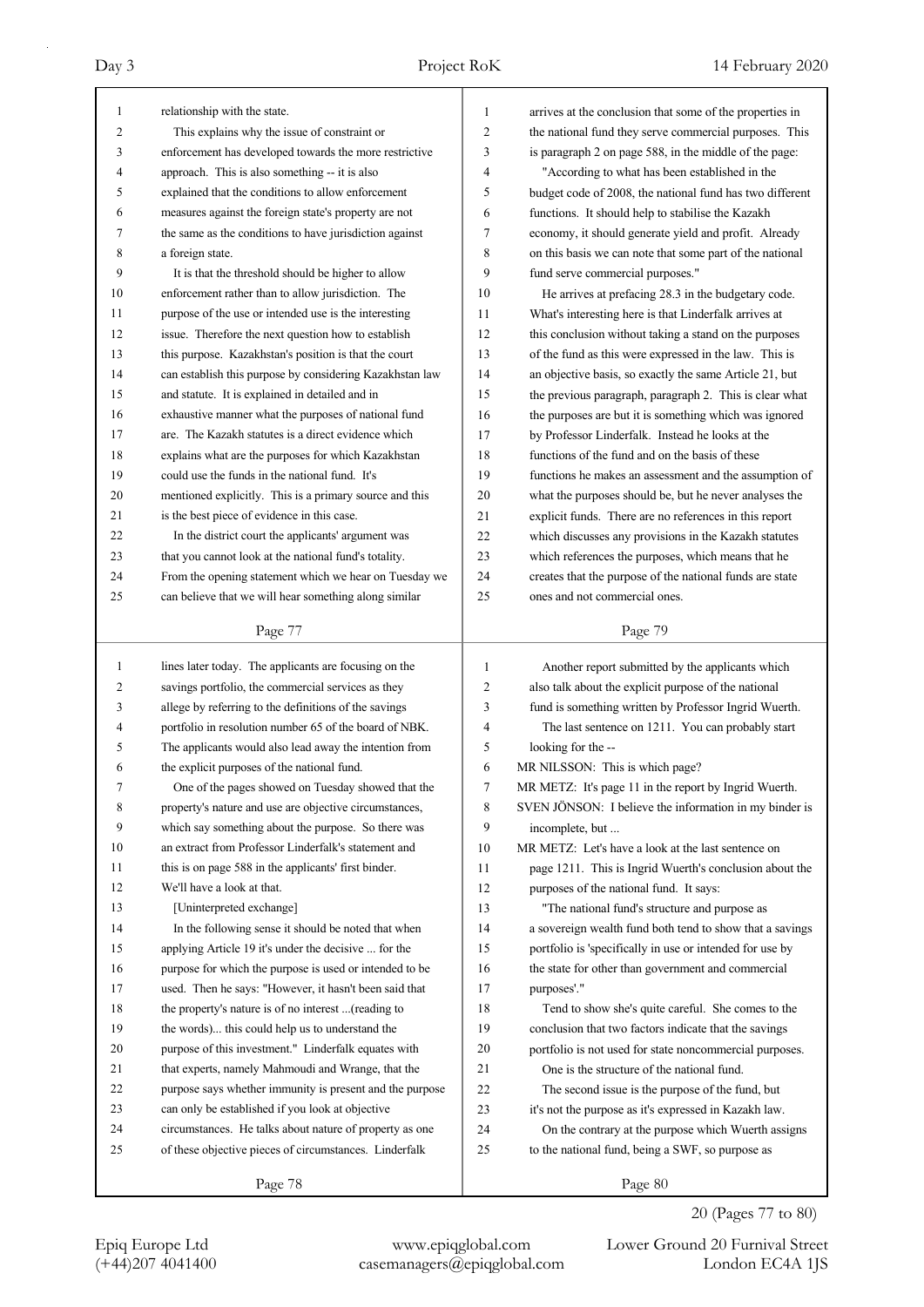| 1            | a sovereign wealth fund. What she does? She does the     | 1            | at the factual use and based on that make conclusions on |
|--------------|----------------------------------------------------------|--------------|----------------------------------------------------------|
| 2            | same thing as Professor Linderfalk. She avoids           | 2            | the purpose. But it follows from the Supreme Court's     |
| 3            | discussing the explicit purposes, not mentioned anywhere | 3            | decision that the circumstances of that case were        |
| 4            | in her report. This report was referred to on Tuesday,   | 4            | specific, there was an in cost assessment, this is not   |
| 5            | while the applicants showed a header that the national   | 5            | a general rule which was set up by the Supreme Court.    |
| 6            | fund's status as an SWF, this was something should be    | 6            | The Supreme Court looked at the factual use of the       |
| 7            | done when considering the immunity. I could have         | 7            | property, which was a piece of real estate. There was    |
| 8            | misunderstood bit it was implied that the states which   | 8            | no evidence what was the purpose of Russia's possession  |
| 9            | constructed the Convention did not take into             | 9            | of the piece of real estate. Kazakhstan claims that the  |
| 10           | consideration the SWF, which is quite a modern creation. | 10           | Supreme Court would have made a different assessment if  |
| 11           | This should be taken with a pinch of salt. There are     | 11           | this piece of property would have been assigned as       |
| 12           | more than 90 SWFs today, more than about half of them    | 12           | an official premises of the Russian trade delegation     |
| 13           | existed before 2004, this is when the Convention was     | 13           | So the factual use of the property should be used to     |
| 14           | adopted.                                                 | 14           | make the assessment.                                     |
| 15           | My understanding of the applicants' counsel, the         | 15           | On Tuesday we saw extracts from three court              |
| 16           | claim was made that the sovereign wealth funds don't     | 16           | decisions referred to by the applicants. The decisions   |
| 17           | have any political purposes but only commercial ones.    | 17           | in three different instances independently came to the   |
| 18           | This is something the RoK does not agree with. This is   | 18           | conclusion that Kazakhstan does not use its property for |
| 19           | a way to claim to create conditions to assign to the     | 19           | state noncommercial purposes. This could seem to be      |
| 20           | national fund a purpose as sovereign wealth funds        | 20           | aggravating for Kazakhstan. You could have thought that  |
| 21           | allegedly have in general, in order to avoid discussing  | 21           | if there would be a line of reasoning which could serve  |
| 22           | the purpose of the national fund as it's explicitly      | 22           | as a basis for this court's assessment, but this is not  |
| 23           | expressed in the law, something which is done by         | 23           | the case. The Belgian court's decision has been          |
| 24           | Ingrid Wuerth. Discussing the constructive purpose       | 24           | appealed, the same applies to Nacka district court's     |
| 25           | rather than discussing actual purpose, this is something | 25           | decision this why we are here, so I will not be          |
|              |                                                          |              |                                                          |
|              | Page 81                                                  |              | Page 83                                                  |
|              |                                                          |              |                                                          |
|              |                                                          |              |                                                          |
| $\mathbf{1}$ | the applicants want the court to do.                     | $\mathbf{1}$ | discussing this decision. But one of them have entered   |
| 2            | I draw this conclusion from the references to other      | 2            | into legal force, this is a decision by Stockholm        |
| 3            | pieces of evidence which we saw on Tuesday. We had look  | 3            | district court which is on page 109 in the first binder  |
| 4            | at some of the introductions which the investment        | 4            | of the applicants.                                       |
| 5            | advisers advised the fund to do. After that we saw that  | 5            | In the middle of the page you see the headline "Does     |
| 6            | the savings portfolio had certain return investments in  | 6            | Kazakhstan use or does Kazakhstan intend to use the      |
| 7            | 2017. Why 2017 was shown? Because this is when the       | 7            | property in question for anything else than state        |
| 8            | enforcement measures were taken, this is why this table  | 8            | noncommercial purposes?"                                 |
| 9            | is relevant.                                             | 9            | The district court of Stockholm starts by saying:        |
| 10           | Yesterday we received a brand new document, which        | 10           | "The relevant property consists of commercial            |
| 11           | explains how the national fund was managed in 2019. How  | 11           | companies' commercial shares."                           |
| 12           | this relates to everything else, it's not clear to me.   | 12           | I believe that's quite contentious. In any case,         |
| 13           | In the opening statement they referred to the current    | 13           | the starting point for the court's reasoning was the     |
| 14           | deputy head of the NBK, Ms Moldabekova, but what was     | 14           | type of property, which is wrong. Furthermore, the       |
| 15           | shown there does not cover by the subject for the        | 15           | court below said the purposes of the holdings, the PRIMA |
| 16           | examination of Ms Moldabekova.                           | 16           | purpose was to generate profit and this is because       |
| 17           | The fact that the applicants in this manner look at      | 17           | Kazakhstan stated that the loss returned on the shares   |
| 18           | the result of the use and how the property is used, this | 18           | would cause damage. Then they said it would be           |
| 19           | might be explained by a statement made by the Supreme    | 19           | improbable that the funds which were important for the   |
| 20           | Court in the Sedelmayer case.                            | 20           | social and economic stability of Kazakhstan were         |
| 21           | In that case the Supreme Court granted the               | 21           | invested in a way that the value could disappear, but    |
| 22           | assessment of the purpose of Russia's use of the         | 22           | I believe that the court does not really understand how  |
| 23           | evidence, they looked at the factual use and this is     | 23           | the securities market operates and how you diversify     |
| 24           | something the court discussed in paragraph 20. We        | 24           | your investments. The only way how the value of the      |
| 25           | believe the applicants want the court to do this, look   | 25           | securities would have turned to nothing. It could have   |

21 (Pages 81 to 84)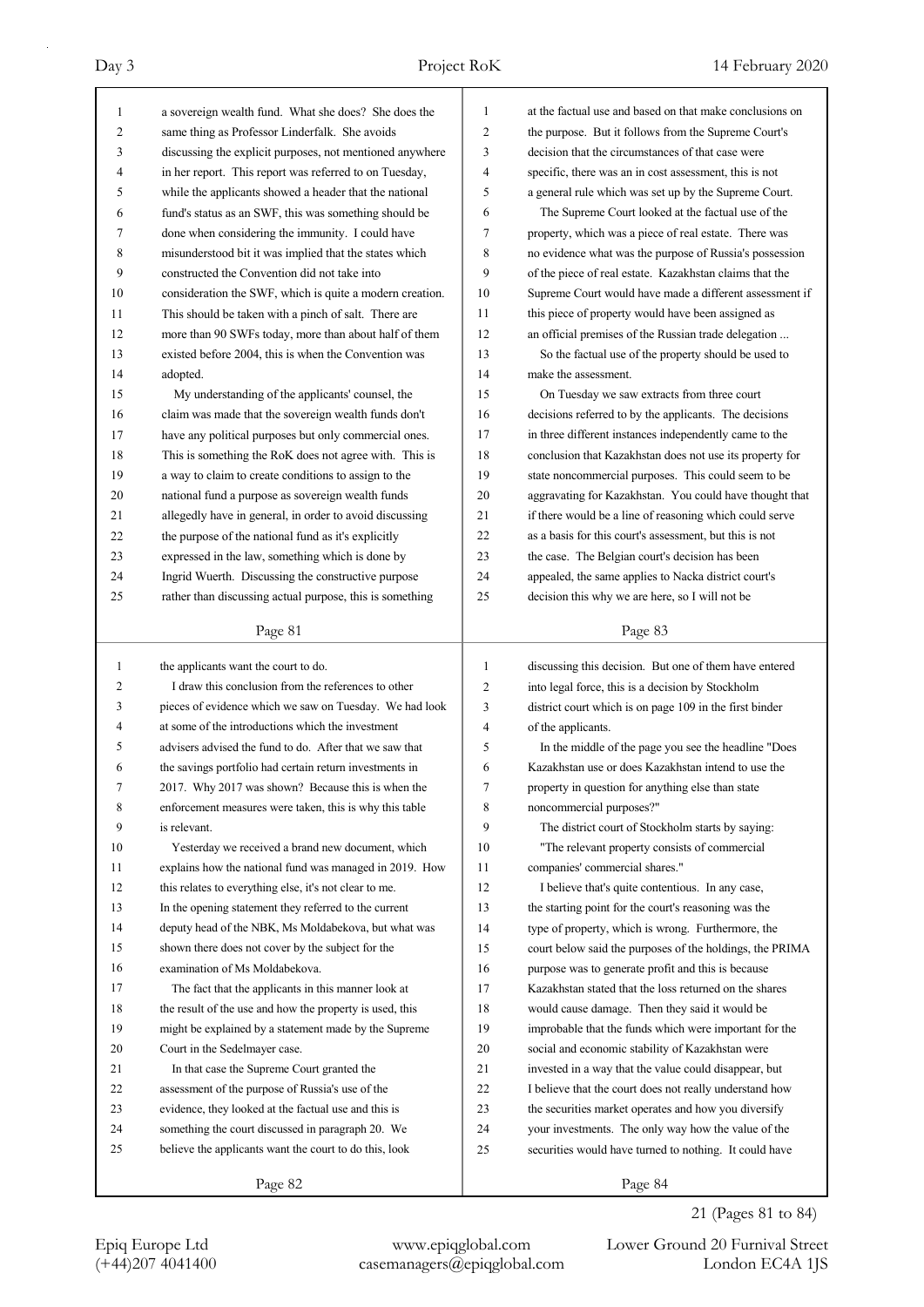| 1            | only have resulted if a global crash would have taken    | 1  | future too. It also guarantees the future existence of   |
|--------------|----------------------------------------------------------|----|----------------------------------------------------------|
| 2            | place. Even in that case it would not have happened,     | 2  | the national fund, even though the revenue from the oil  |
| 3            | this is about shares but 30 different companies, such    | 3  | funds will  be reduced.                                  |
| 4            | a crash would not have affected the shares in different  | 4  | We'd like to look at the Swedish Central Bank's          |
| 5            | companies. In the same manner, the more different types  | 5  | investment policy. This tab 21 in binder 1, the Swedish  |
| 6            | of securities you have, the lower is the risk that the   | 6  | Central Bank's investment policy.                        |
| 7            | total value of the securities would turn to zero.        | 7  | There it has other purpose on the management of the      |
| 8            | The purposes of the national fund could be reached       | 8  | gold and currency reserve and how it's to be achieved.   |
| 9            | if NBK invested the funds in different types of          | 9  | On page 1 under the heading "Targets or objectives",     |
| 10           | securities in different markets. Therefore, the risk of  | 10 | under Article 3 you'll find this. There it reads:        |
| 11           | the national fund's value turning to zero is much lower  | 11 | "The purpose of the goal and currency reserve of the     |
| 12           | and much lower if the profits or if the revenues were    | 12 | central bank is to ensure that the bank can meet its     |
| 13           | not consisted of the revenues from the oil sector in     | 13 | obligations and be prepared to intervene on the currency |
| 14           | Kazakhstan.                                              | 14 | market and to give temporary liquidity support to        |
| 15           | The court says it's not probable that the funds          | 15 | banks."                                                  |
| 16           | which were used to stabilise the country's social and    | 16 | It says:                                                 |
| 17           | economic are invested in a way that the value could      | 17 | "The answers have to be composed in such a way that      |
| 18           | quickly turn to zero. That's correct but the funds are   | 18 | the objectives can always be performed."                 |
| 19           | not invested in such a way that the value could quickly  | 19 | Because of this, the focus of the investment of gold     |
| 20           | turn to zero. This is something the court misunderstood  | 20 | currency reserves have to give as higher yield as        |
| 21           | and this is why the court made the wrong conclusions.    | 21 | possible in relation to the risk that has been           |
| 22           | There is a decision which this court used for            | 22 | determined by the central bank. So the yield that's      |
| 23           | guidance. This is found under tab 3 in the first         | 23 | generated from a mass of assets, for example, the        |
| 24           | binder. Kazakhstan's first binder. This is the English   | 24 | central bank's gold and currency reserves or the         |
| 25           | High Court of Justice and this is the AIG case, tab 3,   | 25 | national fund increases the possibility of achieving the |
|              |                                                          |    |                                                          |
|              | Page 85                                                  |    | Page 87                                                  |
|              |                                                          |    |                                                          |
|              |                                                          |    |                                                          |
| $\mathbf{1}$ | page 50.                                                 | 1  | objectives. But the yield as such is not an objective    |
| 2            | This has been referred to as the AIG case, but           | 2  | in itself.                                               |
| 3            | AIG Capital partners and others v Kazakhstan and the     | 3  | The gold reserve of the central bank is mainly kept      |
| 4            | National Bank on behalf of Kazakhstan. Starting on       | 4  | abroad and from the applicants' point of view that might |
| 5            | paragraph 91 they talk about immunity according to the   | 5  | be attached in the country where it's located, because   |
| 6            | English Sovereign Immunity Act, I am not going to talk   | 6  | the management is for the purpose of achieving a high    |
| 7            | about this. You can read about this in your chambers,    | 7  | yield in relation to risk. We talk about this.           |
| 8            | please mark this paragraph and read it.                  | 8  | Whatever I would just like to point out that gold        |
| 9            | The purpose of the Kazakhs' use or intended use of       | 9  | and currency reserves are used in the same way as        |
| 10           | the property is clear from laws, statutes and the same   | 10 | benchmarks are used when it comes to investments in      |
| 11           | thing applies to the way the property can be used. As    | 11 | securities. It's not a spread risk. This is clear from   |
| 12           | the applicants and their experts have focused on this,   | 12 | an excerpt from the website on the central bank on       |
| 13           | it's clear from Article 21.3 in Kazakhstan's budget code | 13 | tab 37 of the binder.                                    |
| 14           | that they have a savings and stabilisation function.     | 14 | We can see the heading "The gold reserve". In the        |
| 15           | The savings function, according to the law, is about     | 15 | second paragraph under that heading, the central bank    |
| 16           | gathering assets and providing long-term returns on the  | 16 | says:                                                    |
| 17           | means and a moderate risk. The saving function itself    | 17 | "Nowadays the reason for the gold reserve is because     |
| 18           | is not a purpose, it's just one of the answers to the    | 18 | the price of gold reserves doesn't follow the same       |
| 19           | question of how are the national fund's purposes going   | 19 | process as the currency market, so therefore the         |
| 20           | to be achieved. We heard earlier Moldabekova talk about  | 20 | currency value is more stable than the gold reserve and  |
| 21           | this in her examination.                                 | 21 | the price reserve were together in the old days."        |
| 22           | That there is a savings function does not change the     | 22 | The same thing with the national fund, investments       |
| 23           | purpose of the national fund.                            | 23 | there are made in order for the fund's value to be       |
| 24           | The national fund is to ensure that the                  | 24 | maintained over time and also to increase the value of   |
| 25           | stabilisation function works and it will work in the     | 25 | the fund. To come back to what I said initially, there   |

22 (Pages 85 to 88)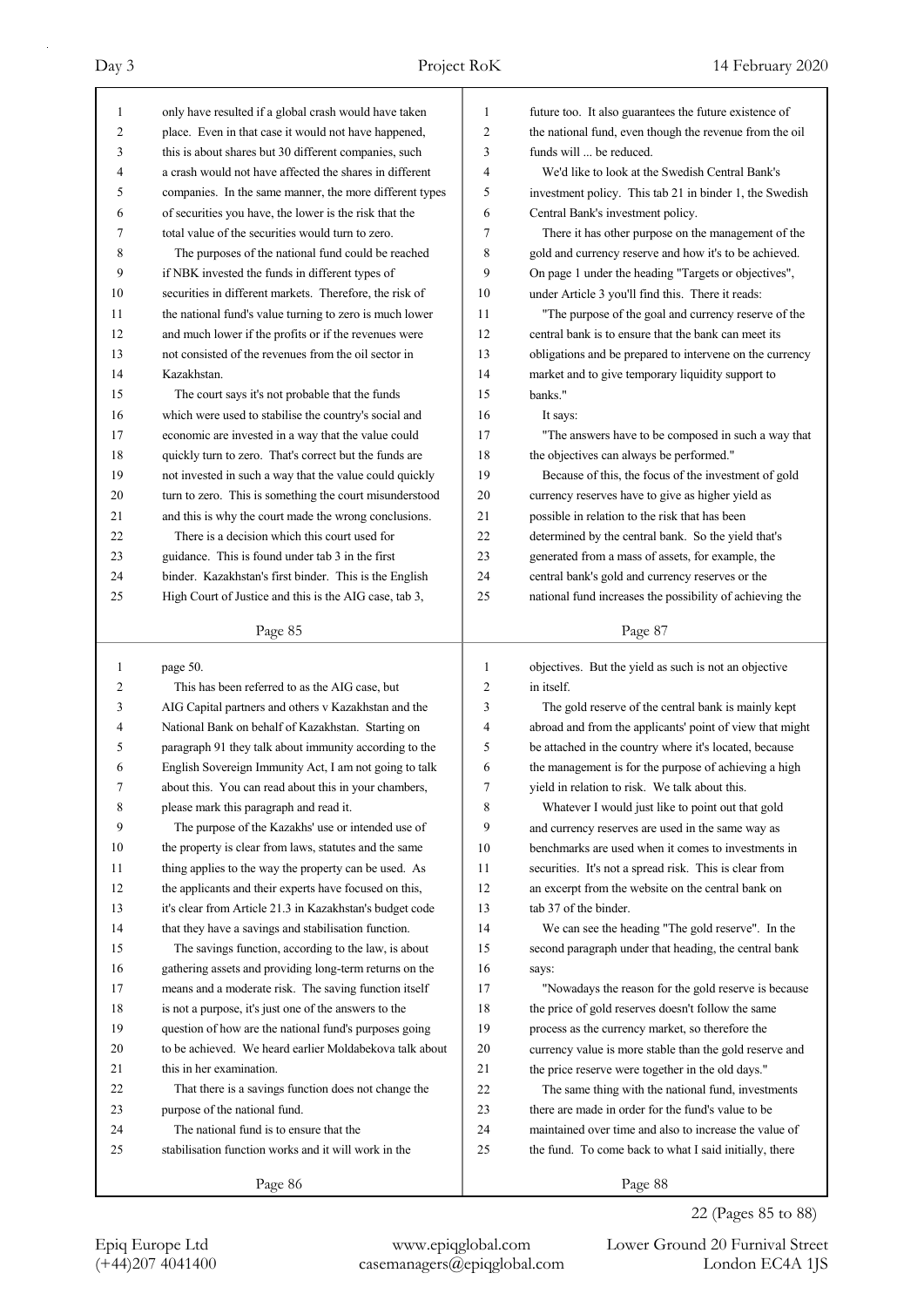| 1            | should be a higher threshold in order to take             | 1            | States wants to ensure that some state property is not   |
|--------------|-----------------------------------------------------------|--------------|----------------------------------------------------------|
| 2            | enforcement measures against a foreign state's property   | 2            | covered by the exception of Article $19(c)$ ."           |
| 3            | than it is to exercise jurisdiction in that state.        | 3            | On page 82 in the government bill it says that           |
| 4            | For that reason a rule has come that the purpose of       | 4            | Article 21 is intended to prevent certain types of       |
| 5            | use or intended use is to determine whether there is      | 5            | property, when applying to Article 19(c) is deemed to be |
| 6            | immunity. This something based on the character of the    | 6            | used for other than state noncommercial purposes.        |
| 7            | asset or the use of the asset. You can ask yourself: is   | 7            | If the property is of the type that's stated in          |
| 8            | anything left lift of that rule then? Because basically   | 8            | Article 21, then you don't have to mention whether it is |
| 9            | it's the same assessment when it comes to immunity        | 9            | used for a state noncommercial purposes. It's immune     |
| 10           | against restriction, that the requirement for             | 10           | regardless. As we heard from the applicants, they are    |
| 11           | a nongovernmental noncommercial purposes is not there.    | 11           | saying that Article 21.1(c) does not express the current |
| 12           | Kazakhstan are saying here when there is                  | 12           | customary law and therefore it cannot be applied by the  |
| 13           | an objective, the court must not consider what types of   | 13           | Court of Appeal. They are saying that the Court of       |
| 14           | property are included in the national fund or what        | 14           | Appeal should instead apply a number of requisites that  |
| 15           | results the management gives or what the results that     | 15           | limits the application of the provision, also by         |
| 16           | (inaudible) management gives. When you assess this        | 16           | referring to US law. Since the court recognised the      |
| 17           | based on the objective you can compare that for anything  | 17           | Convention Sweden has twice tried cases against          |
| 18           | state noncommercial purposes, the state has nothing that  | 18           | enforcement measures, NJA209 and NJA2011, page 475.      |
| 19           | that was done in the district court. This an objection    | 19           | In both those cases the Supreme Court said that the      |
| 20           | that's warranted when it comes to distant obscure         | 20           | Convention is deemed to be a codifying of customary law. |
| 21           | objectives.                                               | 21           | The Supreme Court in NJA2011 established that there      |
| 22           | That is not the case here. Here it's a matter of          | 22           | should be immunity against enforcement measurement if    |
| 23           | an objective that's stated in law or statute. It is       | 23           | the content of the property is of a qualified type. The  |
| 24           | clear. It is limited. It's clearly stated there are       | 24           | court also declared that property is of a qualified      |
| 25           | regulations and that there is a public connection. Even   | 25           | nature if the property is of such a type that is stated  |
|              |                                                           |              |                                                          |
|              | Page 89                                                   |              | Page 91                                                  |
|              |                                                           |              |                                                          |
|              |                                                           |              |                                                          |
| $\mathbf{1}$ | if it's of no significance to the Court of Appeal's       | $\mathbf{1}$ | in Article 21 in the UN Convention of 2004.              |
| 2            | assessment, it is clearly described how Kazakhstan used   | 2            | The Supreme Court's statement means that there is an     |
| 3            | the fund. The assets are clearly visible to all           | 3            | impediment to enforcement in Sweden if the property is   |
| 4            | external people what the objectives of the national fund  | 4            | of the type that is listed in Article 21. Kazakhstan     |
| 5            | is.                                                       | 5            | holds that Article 21(c) expresses valid customary law,  |
| 6            | Kazakhstan holds that the property that was subject       | 6            | but that question is not to be considered by the Court   |
| 7            | to enforcement measures was used and is intended to be    | 7            | of Appeal because of the Supreme Court's statement that  |
| 8            | used for state noncommercial purposes and therefore the   | 8            | the Article should be applied by Swedish courts.         |
| 9            | Court of Appeal should grant the appeal.                  | 9            | To determine whether the property of this case is        |
| 10           | Closing submissions by MS FERMBÄCK                        | 10           | covered by Article 21, that is that it constitutes       |
| 11           | MS FERMBÄCK: As has been explained before Article 201 is  | 11           | property of the central bank, the court then has to      |
| 12           | an exception to the exemption stated in Article $19(c)$ : | 12           | interpret and apply the provision anyway that complies   |
| 13           | "If the court were to find that the attached              | 13           | with UN Convention in the view Kazakhstan, meaning that  |
| 14           | property is not immune according to Article 9 then you    | 14           | the attached property is covered by state immunity.      |
| 15           | have to assess whether the property is immune because it  | 15           | I am going to discuss this in three points.              |
| 16           | is of such a type as stated in Article 21."               | 16           | The first thing is that the central bank is covered      |
| 17           | Five types of assets are listed, a particular             | 17           | by the immunity applying to central bank.                |
| 18           | property of the central bank is one of them. On page 82   | 18           | Also that the attached property is the property of       |
| 19           | in bill 208 and 209:204 the legislators and at the        | 19           | the national central bank of Kazakhstan, in that the     |
| 20           | background to Article 21 is the following:                | 20           | central bank controls it.                                |
| 21           | "This special protection is deemed to be necessary        | 21           | The third one is that criteria that the applicant is     |
| 22           | to include in the Convention because of the practice of   | 22           | making claims that the court has to consider if they     |
| 23           | some states to grant permission to enforcement measures.  | 23           | find that the property is the property of the central    |
| 24           | For example, on foreign state's bank account or national  | 24           | bank and is not covered by the UN Convention and         |
| 25           | bank's assets. By introducing Article 21 the Member       | 25           | therefore should not be applied.                         |

23 (Pages 89 to 92)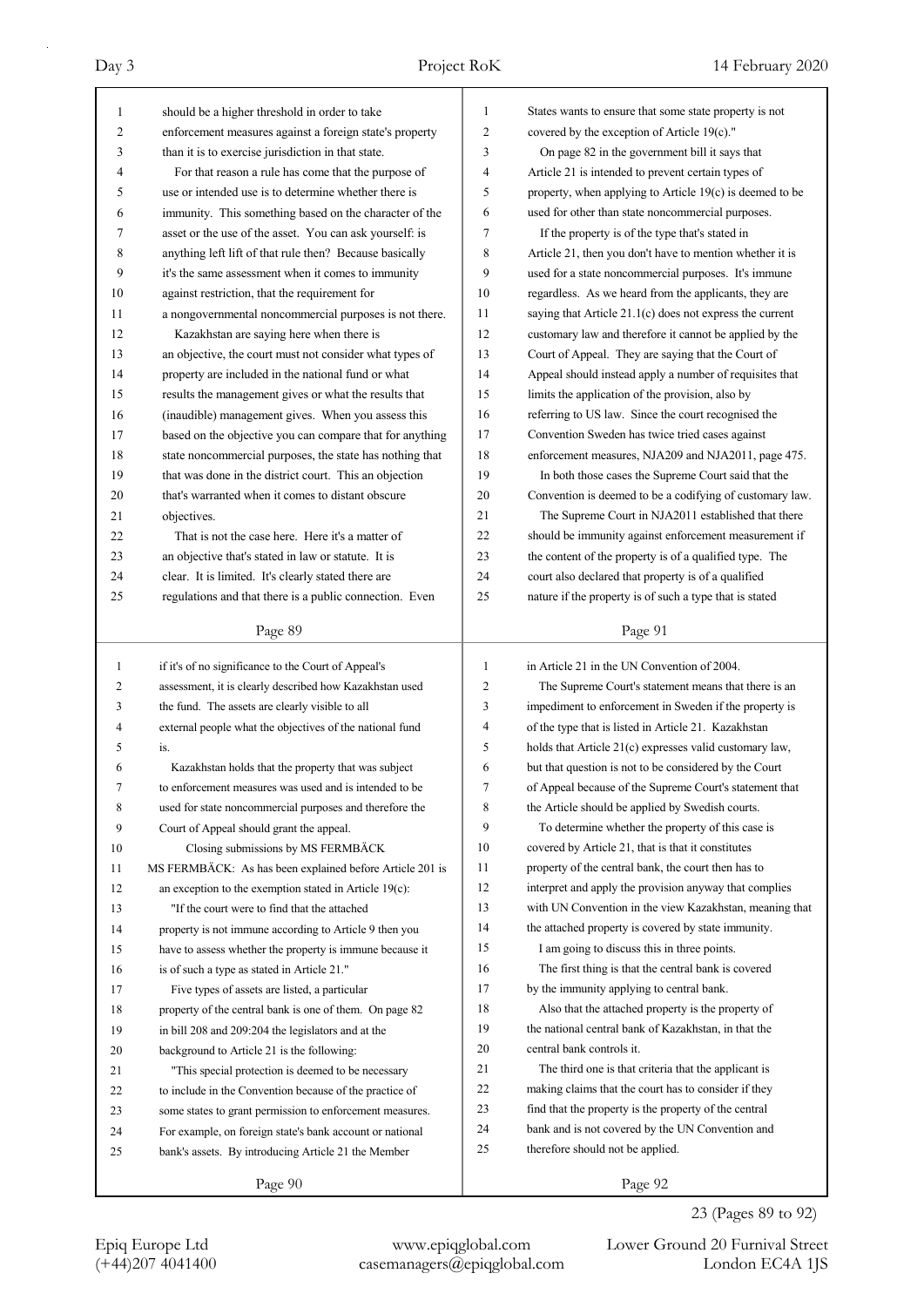| 1            | The first thing I am going to discuss is whether the     | 1                   | However, the circumstances separates the management      |
|--------------|----------------------------------------------------------|---------------------|----------------------------------------------------------|
| 2            | national bank is covered under the concept of state and  | 2                   | of the national fund from a private asset management,    |
| 3            | Article 2. Article 2, as we know, defines certain terms  | 3                   | a position that a bank would typically perform.          |
| 4            | that are used in the Convention. The concept of state    | 4                   | First of all, the fund solely consists of public         |
| 5            | is defined under Article 2.1(b).                         | 5                   | funds that stem from the oil sector of Kazakhstan.       |
| 6            | Article 2.1(b) what it does is they identify the         | 6                   | Secondly, the combination is not private individual      |
| 7            | subjects that are covered by state. However, Article 2   | 7                   | or corporation, it is the Kazakh government.             |
| 8            | does not say anything about the property that is covered | 8                   | Thirdly, the National Bank is obliged by law to          |
| 9            | by immunity against enforcement measures. This is        | 9                   | manage the national fund. The National Bank would not    |
| 10           | stated in Articles 18, 19 and 21.                        | 10                  | have been able to choose whether to take on the          |
| 11           | For an independent legal entity is to be covered by      | 11                  | commission or not. The terms and conditions for this     |
| 12           | the concept of state, according to Article 3 it's        | 12                  | are not just regulated in agreements, which would have   |
| 13           | required it's entitled to perform and is performing as   | 13                  | been the case if it had been a matter of a private       |
| 14           | sovereign. The literature mentions national banks and    | 14                  | management commission.                                   |
| 15           | sovereign wealth funds are both subjects that are        | 15                  | Thirdly, the national fund agreement does not have       |
| 16           | covered by Article 21(b). I am referring to comment 50   | 16                  | any regular terms and conditions. For example it is      |
| 17           | of the Convention by O'Keefe and Tams, that was          | 17                  | just the president who can terminate the agreement.      |
| 18           | submitted yesterday.                                     | 18                  | This is hardly a term and condition that a commercial    |
| 19           | When it comes to the kind of properties being            | 19                  | bank would have accepted.                                |
| 20           | discussed, in doctrine of whether Article 2 could have   | 20                  | The National Bank's management of the national fund      |
| 21           | an indirect meaning for the scope of the immunity.       | 21                  | is not a private act, but it's an act in the exercise of |
| 22           | Since central banks usually are separate legal entities  | 22                  | sovereign authority of the state. Therefore, the         |
| 23           | the definition of state under Article 2.1(b)(iii) could  | 23                  | National Bank is covered by the concept of state.        |
| 24           | mean that property of central banks is only protected to | 24                  | The second thing I am going to discuss is the            |
| 25           | the extent that the central bank is considered taking    | 25                  | attached property is property of the central bank        |
|              |                                                          |                     |                                                          |
|              | Page 93                                                  |                     | Page 95                                                  |
|              |                                                          |                     |                                                          |
|              |                                                          |                     |                                                          |
| $\mathbf{1}$ | acts in the exercise of sovereign authority of the       | $\mathbf{1}$        | according to Article 21. If the court ends up here in    |
| 2            | state.                                                   | $\overline{c}$      | its assessment it's probably already found that the      |
| 3            | If the court would like to read more about these         | 3<br>$\overline{4}$ | property belong to Kazakhstan in the sense of the        |
| 4            | discussions I'm referred to page 343 and O'Keefe and     |                     | enforcement code, which would mean that the National     |
| 5            | Tams's comments, which is in the applicants'             | 5                   | Bank would own the property. However, the courts would   |
| 6            | appendix 87. In Ingrid Wuerth's article on the           | 6                   | still have to assess whether the attached property is    |
| 7            | execution of central banks, exhibit 269 and the          | 7                   | held or controlled by the national bank.                 |
| 8            | submission yesterday.                                    | 8                   | The applicant is claiming here that the concept          |
| 9            | This describes a possible interpretation of the          | 9                   | property of does not cover property that the National    |
| 10           | Convention as a loophole, which is likely not to have    | 10                  | Bank holds or controls, only the type of property that   |
| 11           | been intentional. Regardless of the cases about this     | 11                  | the bank owns.                                           |
| 12           | possible interpretation of the Convention, the question  | 12                  | In our view, that interpretation is not consistent       |
| 13           | that's under discussion could only become relevant when  | 13                  | with the Convention. Since the concept property of is    |
| 14           | it's a question of a central bank that is acting which   | 14                  | not only used in Article 21(c) but in several other      |
| 15           | is clearly distant from the acts and the exercises of    | 15                  | Articles in the Convention, you have to look at the      |
| 16           | authority. This could, for example, be about the         | 16                  | meaning the concept is given there. In these articles    |
| 17           | central bank providing commercial banking services to    | 17                  | the expression is used a concept of property of the      |
| 18           | private individuals, beside their  they work for the     | 18                  | state. The wording property of the state can give you    |
| 19           | state. The applicant seems to say that since the         | 19                  | the impression that it's limited to property that the    |
| 20           | central bank is getting money for their management of    | 20                  | state owns. The preparatory works of the Convention and  |
| 21           | the national fund, so therefore the bank should not be   | 21                  | the literature in this area confirm that property of not |
| 22           | covered by the concept of state. But the National Bank   | 22                  | just own the right of property but also holding and      |
| 23           | is being paid for the asset management is actually       | 23                  | controlling.                                             |
| 24           | a condition that a commercial bank would have had to     | 24                  | I will have to ask the court to take out the second      |
| 25           | manage the assets of private individuals or companies.   | 25                  | evidentiary binder and get O'Keefe and Tams's comment to |

24 (Pages 93 to 96)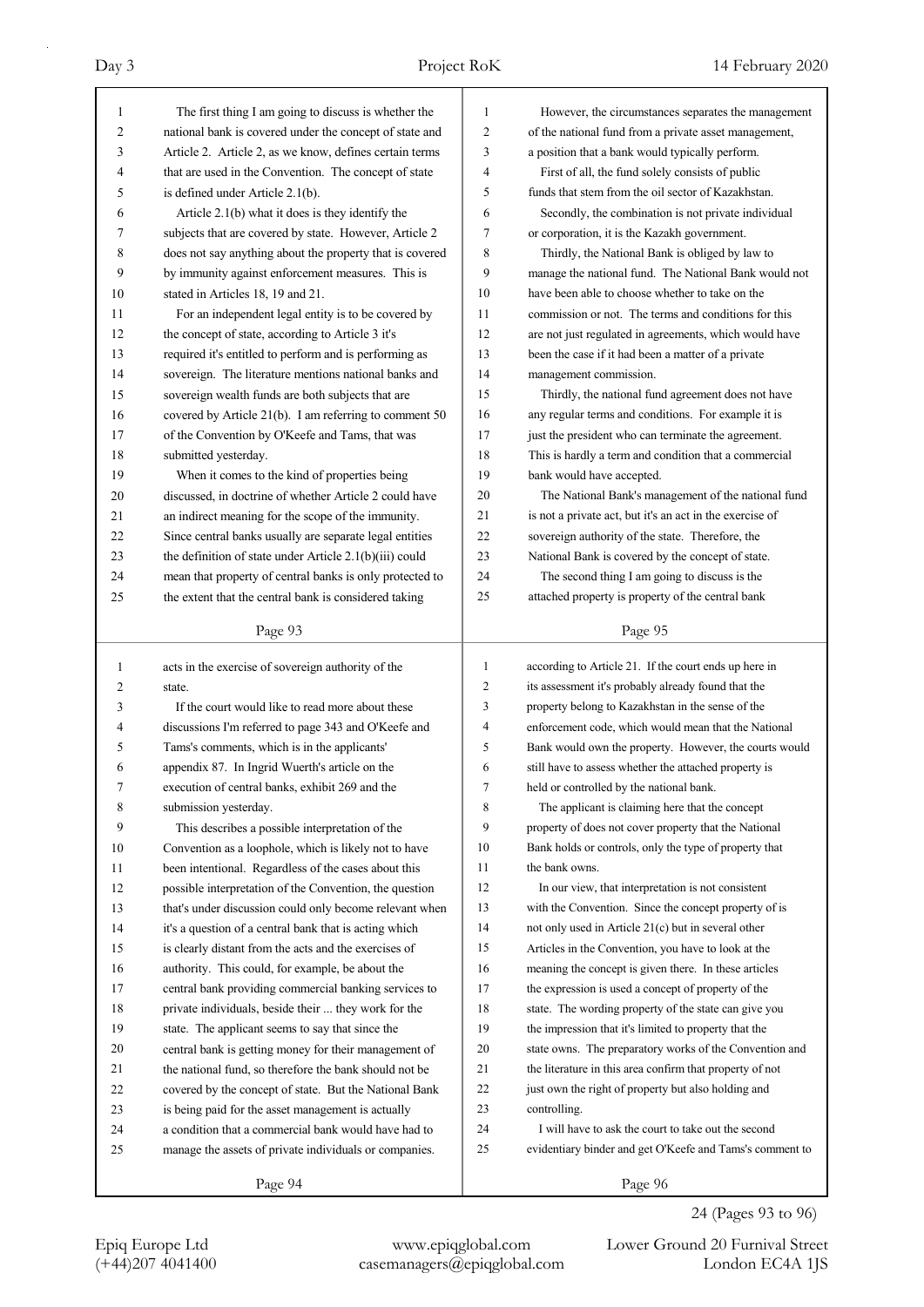| 1                   | the UN convention, which is under tab 98. If we go to                                                             | 1        | applicants have not been able to produce any support for                                                         |
|---------------------|-------------------------------------------------------------------------------------------------------------------|----------|------------------------------------------------------------------------------------------------------------------|
| 2                   | page 316, which is page 1257 of the binder.                                                                       | 2        | that, but they are saying that otherwise it would get                                                            |
| 3                   | THE INTERPRETER: We need the text of us in front of us,                                                           | 3        | unreasonable consequence. It's hard to understand what                                                           |
| $\overline{4}$<br>5 | even if you are reading the text in English. It's at                                                              | 4<br>5   | those unreasonable consequence would be. However, what                                                           |
| 6                   | tab 98, page 1257.                                                                                                | 6        | would appeal to strange consequence is if the concept of                                                         |
| 7                   | MS FERMBÄCK: In the middle of the second paragraph, they                                                          | 7        | property of would have meant one thing in Articles 18                                                            |
|                     | write:                                                                                                            |          | and 19 and something else in Article 21. Since property                                                          |
| 8<br>9              | "The words 'property of the state' having been                                                                    | 8<br>9   | of covers both possession and control, according to the<br>main rule of Article 9.3 it means that no enforcement |
|                     | proposed as a shorthand for the formulation, its                                                                  |          |                                                                                                                  |
| 10                  | property or property in its possession or control                                                                 | 10       | measures can be taken against property owned, held or                                                            |
| 11                  | adopted on first reading are to be construed as                                                                   | 11<br>12 | controlled by the central bank.                                                                                  |
| 12<br>13            | referring to any property that the state owns or that it                                                          | 13       | According to Article $19(c)$ property used for                                                                   |
|                     | possesses or controls."                                                                                           |          | commercial purpose is exempted. That means that all                                                              |
| 14                  | So O'Keefe and Tams are referring to the preparatory                                                              | 14       | property that a central bank owns, holds or controls is                                                          |
| 15                  | words of the Convention. In the comment on                                                                        | 15<br>16 | excepted from immunity according to Article 19 if it's                                                           |
| 16<br>17            | international law from 1960 they discuss the need for<br>definition of the concept property of the state and such | 17       | used for commercial purposes.                                                                                    |
|                     |                                                                                                                   |          | According to the interpretation of the applicants                                                                |
| 18                  | a definition would in that case have covered property                                                             | 18       | the exception for property that's property of the                                                                |
| 19                  | that is used and held by a state.                                                                                 | 19       | central bank under Article 19 should be limited to                                                               |
| 20                  | On page 25 in the comment from 1991 on the                                                                        | 20       | property owned by the central bank. That means that                                                              |
| 21                  | Convention  the following is said on the scope:                                                                   | 21       | property owned by a central bank is covered by absolute                                                          |
| 22                  | "The criterion for the foundation of state immunity                                                               | 22       | immunity, whereas property that the central bank holds                                                           |
| 23                  | is not limited to the claim of time or ownership, but it                                                          | 23<br>24 | or controls can be attached if it's used for commercial                                                          |
| 24                  | clearly encompasses cases of property in actual                                                                   | 25       | purposes.                                                                                                        |
| 25                  | possession or control of the foreign state."                                                                      |          | There is no support in the interpretation of the                                                                 |
|                     | Page 97                                                                                                           |          | Page 99                                                                                                          |
|                     |                                                                                                                   |          |                                                                                                                  |
|                     |                                                                                                                   | 1        |                                                                                                                  |
| $\mathbf{1}$        | The state immunity is not limited to ownership but                                                                | 2        | Convention that any such difference was intended and                                                             |
| 2<br>3              | clearly covers property that's held or controlled by                                                              | 3        | I refer to the material for interpretation in page 103                                                           |
| 4                   | another state. In the law of state immunity (inaudible)                                                           | 4        | of the bill. Apart from the Convention's provisions                                                              |
| 5                   | they also discuss the meaning of property of state.                                                               | 5        | that these are statements by the ad hoc committees'                                                              |
| 6                   | They are referring to the so-called AIG case that my                                                              | 6        | chairman to the general assembly when the Convention's                                                           |
|                     | colleague referred to earlier and the parties                                                                     | 7        | report was submitted. This was a point adopted by the                                                            |
| 7<br>8              | AIG Capital partners and Kazakhstan inter alia. That's                                                            | 8        | ICC                                                                                                              |
|                     | under tab 3 in the binder 1. I am not going to go                                                                 | 9        | This has the same meaning as the rest of the                                                                     |
| 9<br>10             | through the judgment, but I am referring to                                                                       | 10       | Convention. That means that Article 21(c) protects all                                                           |
| 11                  | paragraph 45. The English judge there describes how the<br>concept of "property of" is to be interpreted.         | 11       | property that's owned, held or controlled by central<br>bank.                                                    |
| 12                  | The statement is about English law, but the doctrine                                                              | 12       | It is undisputed in this case that the attached                                                                  |
| 13                  | is deemed to be relevant as to how it's to be                                                                     | 13       | property was acquired within the national fund and that                                                          |
| 14                  | interpreted according to the Convention. In                                                                       | 14       | it's the National Bank that manages and holds the funds.                                                         |
| 15                  | paragraphs 89 and 90 he gives his views on how the                                                                | 15       | It is in itself sufficient for there to be immunity                                                              |
| 16                  | assets in the national fund enjoy immunity as property                                                            | 16       | according to Article $21.1(c)$ . The evidence that we went                                                       |
| 17                  | of the National Bank.                                                                                             | 17       | through during our opening statement also shows that the                                                         |
| 18                  | The concept of property of the state covers all the                                                               | 18       | National Bank also controls the specific securities and                                                          |
| 19                  | property that the state owns, holds or controls.                                                                  | 19       | claims that have been attached. The National Bank got                                                            |
| 20                  | As I said during my opening statement, this                                                                       | 20       | that control when the government instructed the bank to                                                          |
| 21                  | interpretation is confirmed by the experts Pål Wrange,                                                            | 21       | manage the fund and the National Bank has kept that                                                              |
| 22                  | Said Mahmoudi and Ulf Linderfalk.                                                                                 | 22       | control when they transferred funds to Bank of New York                                                          |
| 23                  | The applicants however seem to imply that the                                                                     | 23       | Mellon for external management.                                                                                  |
| 24                  | concept of property of is to have a more limited meaning                                                          | 24       | The attached property is therefore property of the                                                               |
| 25                  | than it does in the text property of the state. The                                                               | 25       | central bank according to Article 21.1(c). I should                                                              |
|                     | Page 98                                                                                                           |          | Page 100                                                                                                         |

25 (Pages 97 to 100)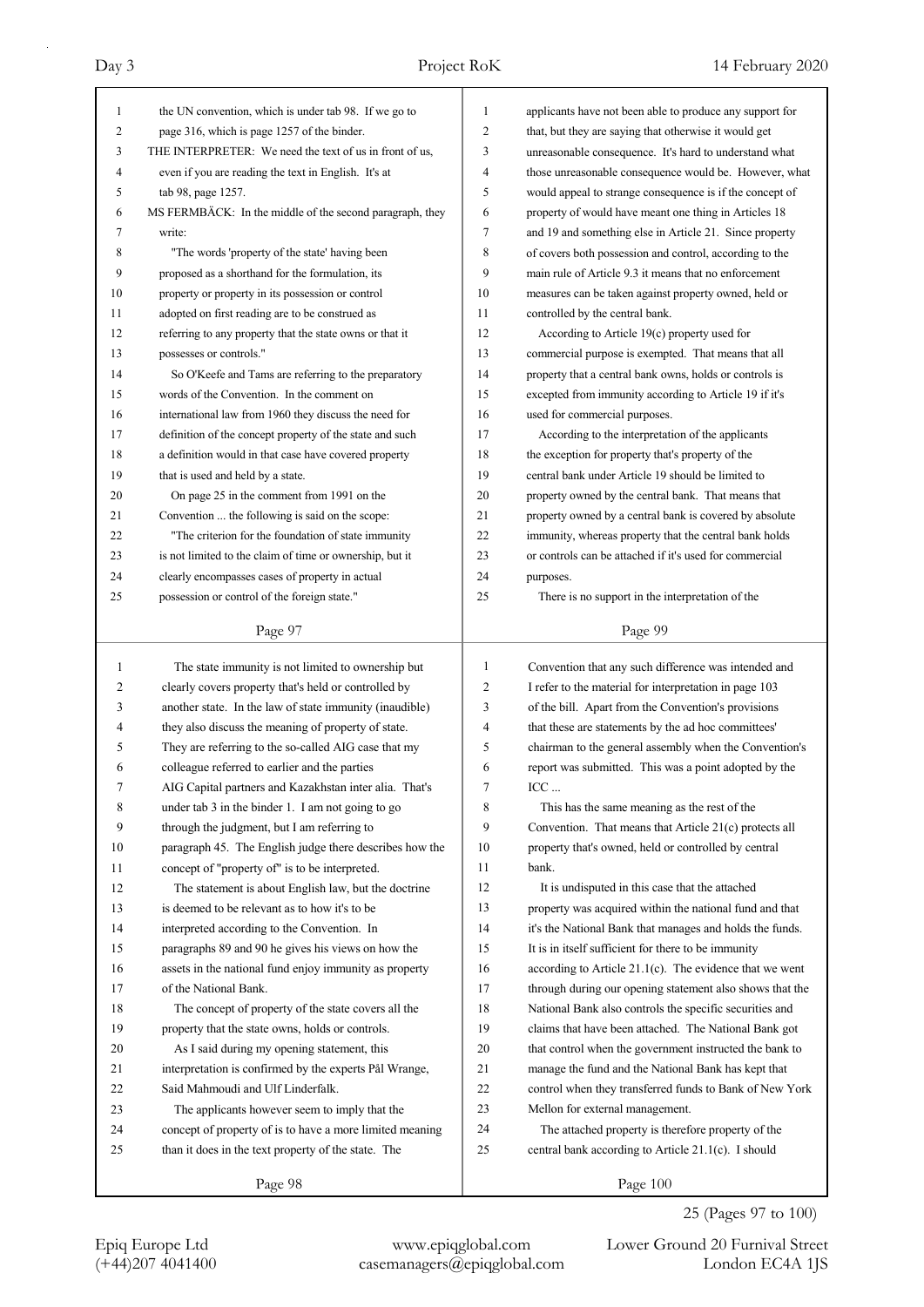| 1  | also briefly comment on the Nacka district court, who     | $\mathbf{1}$   | it follows from the preparatory work to the Convention     |
|----|-----------------------------------------------------------|----------------|------------------------------------------------------------|
| 2  | said that the fact that the funds of the national fund    | $\overline{c}$ | and Swedish law that the purpose or the intention of 21    |
| 3  | were not entered into books, that that indicate that      | 3              | is to categorically protect property of certain            |
| 4  | it's not property of the central bank according to        | 4              | character. I would like you to have a look at binder 1     |
| 5  | Article $21.1(c)$ . How they are entered into books is of | 5              | of Kazakhstan, NBK and under 425 you have extract from     |
| 6  | no significance to the court.                             | 6              | the year book of ILC, page 158. In the right-hand          |
| 7  | If they arrive at this the court will already have        | 7              | column you have the comments to 19, which later on         |
| 8  | found that funds are not owned by the central bank, they  | 8              | became 21.                                                 |
| 9  | should assess whether it's held or controlled by the      | 9              | The sentence to the comment it's stated:                   |
| 10 | National Bank. Of course this is regardless of how that   | 10             | "Article 21.6 to prevent any interpretation to the         |
| 11 | is reported on in the accounts.                           | 11             | effect the property classified as belonging to any of      |
| 12 | The second thing that the applicant is holding out        | 12             | the categories specified is in fact property               |
| 13 | as important is the tax forms, implications for tax       | 13             | specifically in use or intended for use by the state for   |
| 14 | forms, that does not change the fact that the National    | 14             | other than government or commercial purposes."             |
| 15 | Bank holds and controls the funds in the national fund.   | 15             | In the second sentence in 2, in the comments which         |
| 16 | My last thing on the three requisites that the court      | 16             | are on the next page, it is stated:                        |
| 17 | has to assess that the court finds that the attached      | 17             | "Each of the specific categories of property by its        |
| 18 | property is the property of the National Bank.            | 18             | very nature must be taken to be in use or intended for     |
| 19 | The first requisite is for the property to be used        | 19             | use for governmental purposes removed from any             |
| 20 | for monetary purposes.                                    | 20             | commercial considerations."                                |
| 21 | The second is that the property has to be held for        | 21             | On page 82 in the government bill the Swedish              |
| 22 | its own account. That can obviously mean that it's used   | 22             | legislators said the following. Through its nature they    |
| 23 | for traditional central bank tasks.                       | 23             | stated property should be considered to be used or         |
| 24 | The third is that the National Bank has to be             | 24             | intended to be used only for state purposes, without any   |
| 25 | independent in relation to the state.                     | 25             | commercial purposes whatsoever.                            |
|    | Page 101                                                  |                | Page 103                                                   |
|    |                                                           |                |                                                            |
|    |                                                           |                |                                                            |
| 1  | These requisites are not clear from Article $21.1(c)$     | 1              | The property of the central bank is immune due to          |
| 2  | and they are not to be applied by the Court of Appeal.    | $\overline{2}$ | the fact that this belong to the central bank and not      |
| 3  | Even if the requisites were to be deemed to have been     | 3              | with intents of the central bank with its holdings.        |
| 4  | met in this case, it is clear from Moldabekova's          | 4              | It's difficult to understand what would be the             |
| 5  | testimony the use of national fund for monetary           | 5              | function of $21.1(c)$ if the intents of the property would |
| 6  | purposes, it's also clear from Kazakh law that the        | 6              | be considered. The purpose of Article 21 is to make        |
| 7  | management of the national fund is work for the national  | 7              | sure that certain property is covered with immunity,       |
| 8  | bank and that the bank is independent vis-a-vis the       | 8              | even though it's covered by the exemption in $19(c)$ ,     |
| 9  | state.                                                    | 9              | because it's used for commercial purposes. It's            |
| 10 | These elements could be understood if you read the        | 10             | difficult to imagine how property which is used by the     |
| 11 | context and the intention of these provisions, but there  | 11             | central bank for the purposes of monetary policy could     |
| 12 | is no support in place for such interpretation. When it   | 12             | at the same time be used for commercial purposes.          |
| 13 | comes to the first element that the property will be      | 13             | If the requirement would be that the property is           |
| 14 | used for the purposes of monetary policy, when the        | 14             | used for the purposes of monetary purposes then            |
| 15 | Convention was developed the proposal was to include      | 15             | Article 21 would become superfluous.                       |
| 16 | this element. This part was not adopted by general        | 16             | The second criteria of the applicant that the              |
| 17 | assembly, it's not part of the final version.             | 17             | property should be held for own account, this element      |
| 18 | That the criteria proposed by the applicant, it was       | 18             | has been used in US case law and this is a qualifying      |
| 19 | rejected by the Member States and the UN indicates        | 19             | element which means that the assets of the central bank    |
| 20 | strongly that such an element is not part of $21.1(c)$ .  | 20             | should be used for traditional central bank tasks in       |
| 21 | The applicants claim that the Member States of the        | 21             | order to be covered by immunity according to the           |
| 22 | UN through adoption of $21.1(c)$ adopted a minimum common | 22             | American State Immunity Act.                               |
| 23 | denominator and the question has been passed on to        | 23             | The starting point in this American element which --       |
| 24 | application of law.                                       | 24             | it's on the basis of this that the American professor,     |
| 25 | There's no support for this claim. On the contrary,       | 25             | Ms Wuerth, makes conclusions about the immunity in the     |

26 (Pages 101 to 104)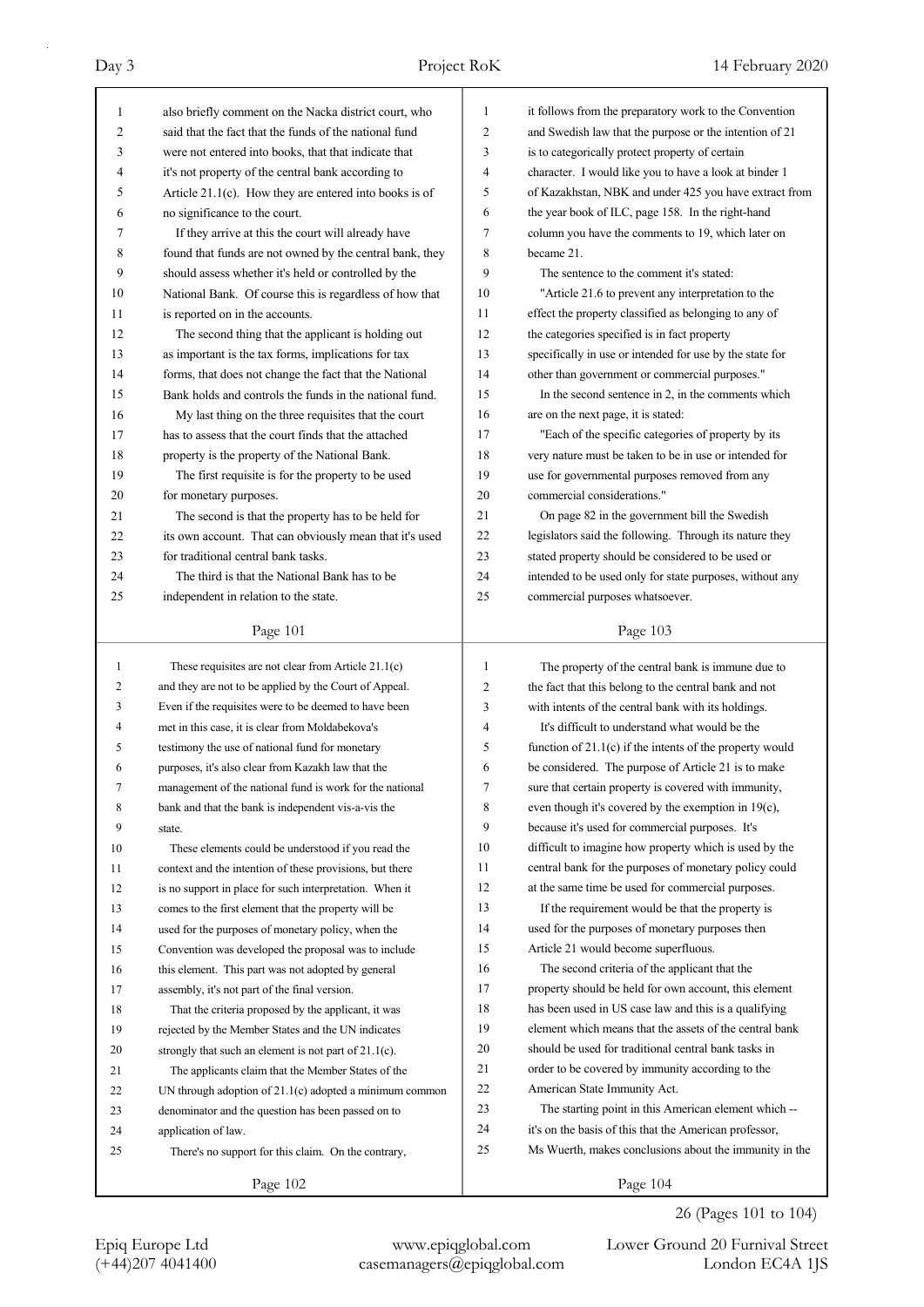| 1              | report she compiles on behalf of the respondent.         | 1              | from the state. This independence is definitely not         |
|----------------|----------------------------------------------------------|----------------|-------------------------------------------------------------|
| $\overline{c}$ | A lot could be said about those reports and her          | 2              | absolute being a state body which implements or             |
| 3              | conclusions but I will refer you to the report of just   | 3              | exercises state authority. All the central banks are in     |
| 4              | Professor Chester Brown, which was submitted yesterday,  | 4              | one way or another more or less dependent on the state.     |
| 5              | where he provides comments on Professor Wuerth's         | 5              | The level of independence of the central bank is always     |
| 6              | reports. When it comes to her conclusion it should be    | 6              | relative.                                                   |
| 7              | noted that the point of departure is US law where the    | 7              | What is the level of independence which would be            |
| 8              | position is much more restrictive to state immunity      | 8              | sufficient in this case is highly unclear. Although the     |
| 9              | compared to the UN Convention. It should also be noted   | 9              | development in a lot of places has indicated that           |
| 10             | that the case law varies between different states when   | 10             | central banks are becoming more independent, but there's    |
| 11             | it comes to immunity of central bank assets.             | 11             | no consensus in the global community about what degree      |
| 12             | For example, the English and the Chinese legislation     | 12             | of independence should be granted by the state to its       |
| 13             | provide more or less the same protection for the assets  | 13             | central bank. The fact that national courts would have      |
| 14             | of central bank as in 21, while the US legislation is    | 14             | to make an assessment to which level the central bank       |
| 15             | much more restrictive.                                   | 15             | influences the monetary policy is probably not the          |
| 16             | The contents in national case law is of no               | 16             | intent of the Member States of the UN and also violates     |
| 17             | importance in this particular case. The Supreme Court    | 17             | one of the local principles of international law, the       |
| 18             | has established that property which belongs to the       | 18             | principle of sovereignty. Therefore Article 21 can be       |
| 19             | specific categories listed in 21 in the Convention are   | 19             | interpreted in the way proposed by the applicant.           |
| 20             | covered by immunity and enforcement measures cannot be   | 20             | In conclusion and to summarise, the property managed        |
| 21             | taken in Sweden against this type of property.           | 21             | by the NBK as part of national fund which was attached      |
| 22             | The state case law is only relevant if in order to       | 22             | by the SEA is of the kind which is mentioned in $21.1(c)$ . |
| 23             | understand how Article 21 of the Convention should be    | 23             | Therefore it's covered by state immunity and therefore      |
| 24             | applied but the American case law does not provide us    | 24             | the court should grant her motions.                         |
| 25             | with any such guidelines.                                | 25             | I pass the word to                                          |
|                |                                                          |                |                                                             |
|                | Page 105                                                 |                | Page 107                                                    |
|                |                                                          |                |                                                             |
|                |                                                          |                |                                                             |
| $\mathbf{1}$   | The third element which should be applied in             | $\mathbf{1}$   | Submissions by MR FOERSTER                                  |
| 2              | accordance with the claim of the applicants is that the  | $\overline{c}$ | MR FOERSTER:  the applicants claim that Kazakhstan has      |
| 3              | central bank should be independent with respect to this  | 3              | laws that operate to  due to abusive rights. But            |
| 4              | state. This line of reasoning is based on the            | $\overline{4}$ | what the applicants really -- it's not very clear what      |
| 5              | conclusions made by Professor Linderfalk is that the     | 5              | they state. What is an abusive  the applicants have         |
| 6              | central banks have normally quite a large degree of      | 6              | been quite unclear in that respect. From what I could       |
| 7              | independence vis-a-vis the state. The applicants refer   | 7              | read and based on what was said on Tuesday is that          |
| 8              | to the doctrine that central bank has considerable       | 8              | Kazakhstan consistently refuses to pay, referring           |
| 9              | autonomy from the parent state. These description of     | 9              | immunity. It's quite easy to respond. Look at               |
| 10             | central banks are correct per se, it's also a place to   | 10             | statistics, look at mathematics. Out to the 11              |
| 11             | hold National Bank of Kazakhstan, as organised NBK       | 11             | investment disputes which Kazakhstan has been involved      |
| 12             | operates as a separate legal entity, it is not a state   | 12             | in at the time for hearing the district court in April      |
| 13             | ministry.                                                | 13             | of last year, there has been another dispute. Eight of      |
| 14             | However, there is no support in authoritative legal      | 14             | disputes were settled.                                      |
| 15             | sources that independence is a requirement for a central | 15             | In April, the additional case, this case has been           |
| 16             | bank to be covered by $21.1(c)$ . The wording seems to   | 16             | appealed, yes, but this was done on the basis of the        |
| 17             | indicate on the contrary, or other monetary authorities  | 17             | fact that the tribunal exceeded its authority.              |
| 18             | of the state, that they have taken into account the fact | 18             | The other two cases where the payment was made, this        |
| 19             | that the states organise their public apparatuses        | 19             | has been settled by the -- so the payment has been made.    |
| 20             | differently and therefore the task of the central bank   | 20             | So the only remaining case is this one.                     |
| 21             | could also be executed by state authorities.             | 21             | It's strange that this claim is still maintained,           |
| 22             | The elements which is claimed by the applicant would     | 22             | because you can read from all possible databases which      |
| 23             | lead to considerable enforcement difficulties, obviously | 23             | the counsel probably also has access to and also it's       |
| 24             | when Sweden take for granted that the Swedish Central    | 24             | not an abuse to right to pay on the basis of an arbitral    |
| 25             | Bank operates with a high-level degree of independence   | 25             | award. There are different systems in the arbitral law      |

Epiq Europe Ltd www.epiqglobal.com Lower Ground 20 Furnival Street<br>
(+44)207 4041400 casemanagers@epiqglobal.com London EC4A 1JS

Lower Ground 20 Furnival Street

27 (Pages 105 to 108)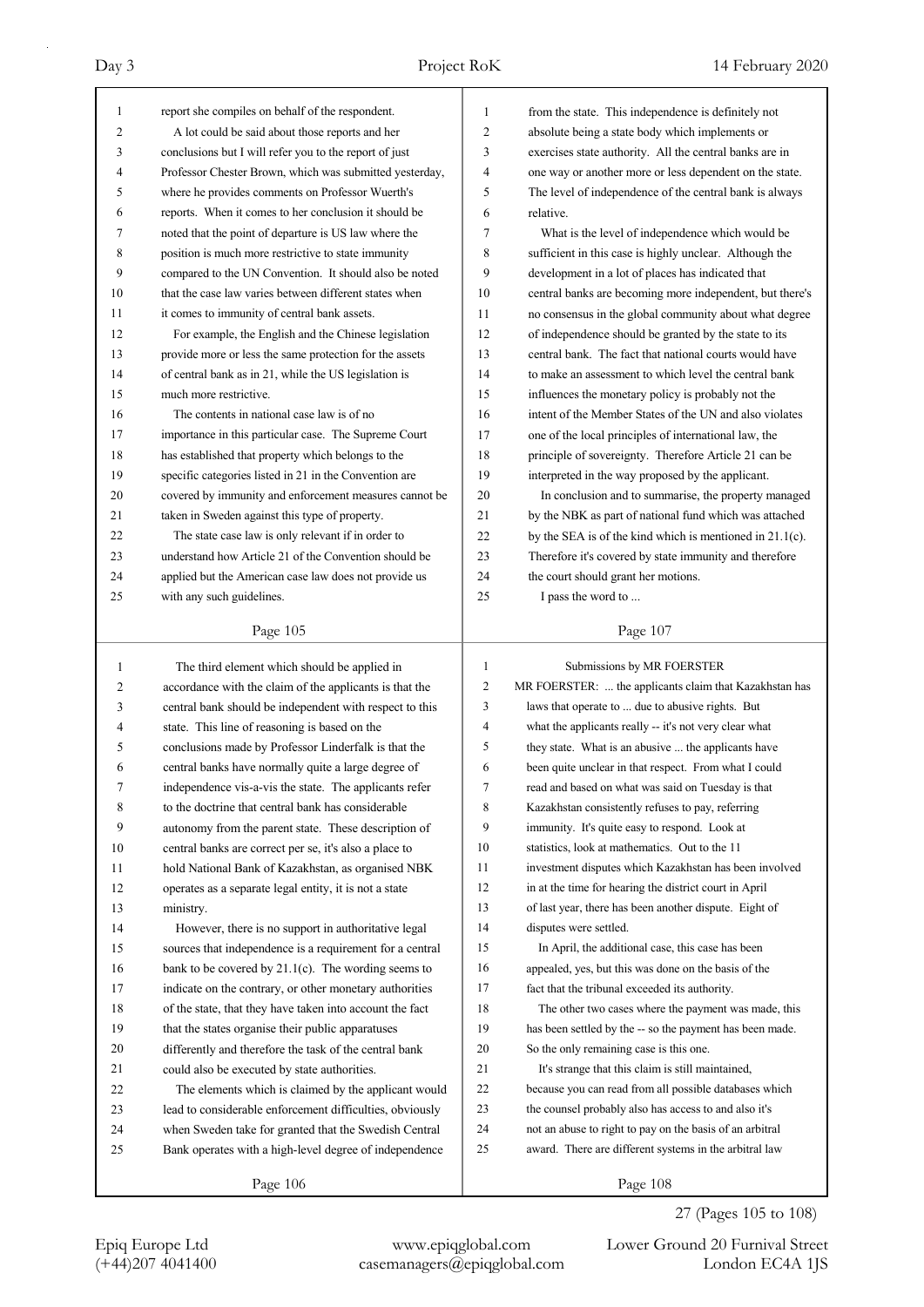| $\mathbf{1}$ | to review the arbitral award based on different          | 1              | The claim was that the Kazakhstan abuses                 |
|--------------|----------------------------------------------------------|----------------|----------------------------------------------------------|
| 2            | procedural grounds but also as violation of order        | $\overline{c}$ | international principles of state immunity in order to   |
| 3            | public.                                                  | 3              | avoid paying on the basis of Linderfalk. The applicant   |
| 4            | The fact they didn't pay after the award means they      | 4              | claims that there is such a fundamental principle the    |
| 5            | violated their obligations, including 26.8 of the ECT,   | 5              | international right of principle of good faith. The      |
| 6            | the Energy Charter Treaty. I don't want to describe the  | 6              | only support for the applicants' claim is Linderfalk's   |
| 7            | entire system.                                           | 7              | customary law, what's interesting is that                |
| 8            | This paragraph says that every state which has           | 8              | Professor Linderfalk where he claims that the abuse of   |
| 9            | acceded to the treaty should without delay follow        | 9              | right doctrine is part of international legal order, and |
| 10           | decisions by the appeal courts to make sure that the     | 10             | he quotes himself. This is footnote 55 on page 14. He    |
| 11           | statutes could be enforced efficiently. However. This    | 11             | does not provide any other sources. The right to invoke  |
| 12           | is not a promise with respect to the investors. This is  | 12             | immunity is completely separated from the international  |
| 13           | a treaty between the states. This means that the state   | 13             | obligations of the state. It has been confirmed by the   |
| 14           | should take certain measures within its own              | 14             | international court  in the judgment from the            |
| 15           | jurisdiction. For example, provide for an efficient      | 15             | 13 April 2012 in a case between Germany and Italy, where |
| 16           | legal process to enforce arbitral award based on the     | 16             | Germany was allowed to invoke immunity with respect to   |
| 17           | rules of enforceability, the ICSID rules on the UN       | 17             | real property which located in Italy, although German    |
| 18           | Convention. This is something which is described by      | 18             | didn't pay damages for war crimes which Germany had to   |
| 19           | Pål Wrange in his second report, where he refers         | 19             | pay. This is filed under tab 48 in binder 1, exhibit     |
| 20           | specifically to page 12. This is under tab 40. The       | 20             | 210. The conclusions of the judgment:                    |
| 21           | provisional test would mean that Kazakhstan has          | 21             | "Where the state is entitled to immunity before the      |
| 22           | an application with respect to other states of the       | 22             | court of another state is a question entirely separate   |
| 23           | treaty to pay to a third party after an award rendered   | 23             | from whether the international responsibility of that    |
| 24           | against the state. The provision, these obligations      | 24             | state is engaged when it has an obligation to make       |
| 25           | between Kazakhstan and Sweden, and Sweden wasn't a party | 25             | reparation."                                             |
|              |                                                          |                |                                                          |
|              | Page 109                                                 |                | Page 111                                                 |
|              |                                                          |                |                                                          |
|              |                                                          |                |                                                          |
| $\mathbf{1}$ | to that award. So therefore Sweden has no vested         | 1              | A possible breach of the ECT is not relevant to the      |
| 2            | interest in this matter. The applicant cannot claim      | $\overline{c}$ | issue whether this question can invoke state immunity or |
| 3            | an abuse of rights which Kazakhstan has not against      | 3              | not.                                                     |
| 4            | Sweden. Kazakhstan did not violate any obligations in    | $\overline{4}$ | It is also said that Kazakhstan does not have            |
| 5            | accordance with the ECT by not paying in accordance with | 5              | damages set in this case and they fight enforcement in   |
| 6            | the rendered award.                                      | 6              | other countries where the applicants try to enforce the  |
| 7            | Next claim which was made is that Kazakhstan by          | $\mathcal{L}$  | arbitral award. The applicants seem to say the fact      |
| 8            | ratifying the ECT implicitly waived its right to raise   | 8              | that Kazakhstan invokes immunity that in itself is       |
| 9            | the immunity defence. With respect to that, the          | 9              | an abuse of rights and therefore the right to invoke     |
| 10           | starting point should be  rights invoking community,     | 10             | immunity, which is not correct. Enforcement measures     |
| 11           | in accordance with international case law. It can be     | 11             | are taken when voluntary payment didn't take place. If   |
| 12           | done by explicitly and specifically by waiving this      | 12             | the right has no right to invoke immunity to enforcement |
| 13           | right, but Kazakhstan did not do that. Such a waiver     | 13             | measures every time the state does not pay a debt, the   |
| 14           | and cannot be read from this Article 26.8 in the ECT,    | 14             | state immunity against enforcement measures will become  |
| 15           | because that provision refers to the fact that the state | 15             | a meaningless issue.                                     |
| 16           | with respect to the enforcement procedures, they refrain | 16             | Kazakhstan's unwillingness to pay in accordance with     |
| 17           | to claim right to immunity to jurisdiction. So           | 17             | the award is based on the fact that the applicants       |
| 18           | obviously to assign to the ECT the waiver of their right | 18             | motions in the award are based on serious crimes and the |
| 19           | to claim immunity with respect to enforcement, but this  | 19             | fact  that this follows from the decision by the         |
| $20\,$       | is not the case. This is confirmed by Professor Wrange   | 20             | English High Court, which under the prima facie          |
| 21           | in his second report, tab 40, on pages 12 and 13 and     | 21             | assessment came to the conclusion that the award         |
| 22           | also the judgment by the Supreme Court of the            | 22             | rendered fraud and therefore the award was not           |
| 23           | Netherlands delivered in October 2016, and also from the | 23             | enforceable in England.                                  |
| 24           | French Cour D'Appel, the judgment which we sent in just  | 24             | This criminal act had become an issue in Sweden          |
| 25           | before this hearing opened.                              | 25             | through the new application by the (inaudible) to        |

Epiq Europe Ltd www.epiqglobal.com Lower Ground 20 Furnival Street<br>
(+44)207 4041400 casemanagers@epiqglobal.com London EC4A 1JS

Lower Ground 20 Furnival Street 28 (Pages 109 to 112)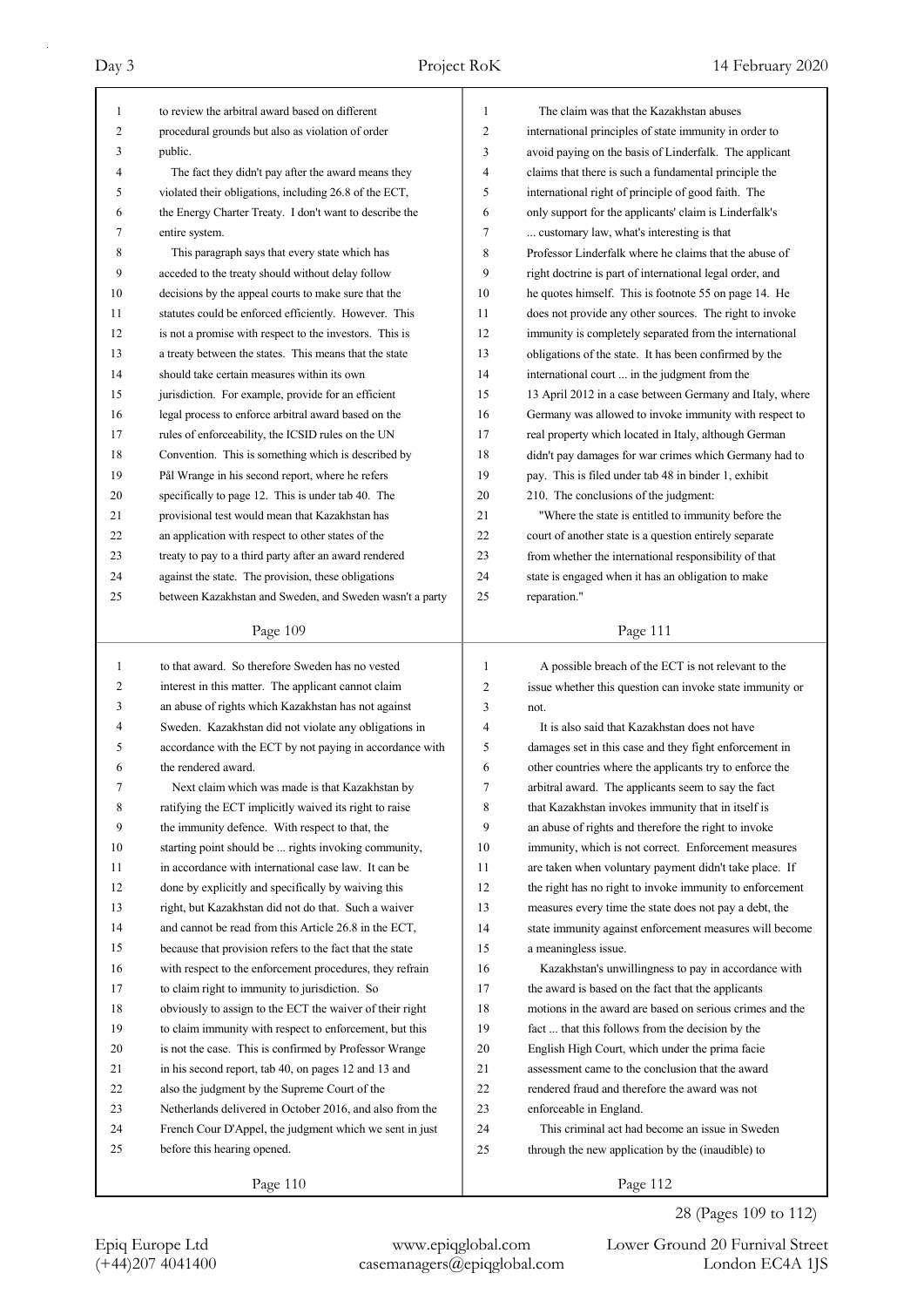| 1            | invalidate this case to the Court of Appeal. As you      | $\mathbf{1}$   | not enough, so why would Kazakhstan be criticised for     |
|--------------|----------------------------------------------------------|----------------|-----------------------------------------------------------|
| 2            | know, Kazakhstan has submitted a copy of the summons as  | 2              | seeking justice on this matter? The minister for          |
| 3            | part of this case and, briefly, the fact that the        | 3              | Justice himself and the majority of his staff are         |
| 4            | applicants have drained their operations in Kazakhstan   | $\overline{4}$ | trained in American, English and other western            |
| 5            | of funds to funnel the money to affiliated companies.    | 5              | universities. These are qualified lawyers who have        |
| 6            | Therefore the applicants' Kazakh company was facing      | 6              | studied foreign state government and know about rule of   |
| 7            | serious financial difficulties, something which the      | 7              | law. Why would they not bring to justice people who       |
| 8            | applicants blamed on Kazakhstan.                         | 8              | have benefited in criminal ways, especially from the      |
| 9            | The tribunal accepted the applicants' -- considered      | 9              | Kazakh natural resources?                                 |
| 10           | the damages which de facto were caused by the applicants | 10             | Sweden signed another convention, the 2003 UN             |
| 11           | themselves. So if Kazakhstan had paid in accordance      | 11             | Convention on corruption. This is in 2007:44 and Sweden   |
| 12           | with the award Kazakhstan would pay for the damages      | 12             | is complying with this to fight the crime that preceded   |
| 13           | which have been caused by the applicant.                 | 13             | the arbitral award. That is the basis of the              |
| 14           | It should be noted that this money was laundered by      | 14             | applicants' claim. This Convention has to be taken in     |
| 15           | the applicants to use improper payment to politicians,   | 15             | consideration. Therefore Swedish courts must respect      |
| 16           | among others the Kazakh vice minister which was          | 16             | Kazakhstan's objections to enforcing the award in order   |
| 17           | responsible for the industry in which the applicants     | 17             | to prevent such criminal activities.                      |
| 18           | have been doing their business. If the court considers   | 18             | Therefore the applicants' claim that Kazakhstan has       |
| 19           | that the enforcement of the award violates  but if       | 19             | lost it's right to invoke immunity be disregarded.        |
| 20           | the Court of Appeal in this case would really have to    | 20             | Thank you very much for your attention.                   |
| 21           | try the actual abuse of rights. In that case, the        | 21             | SVEN JÖNSON: The question now is would you like to begin  |
| 22           | circumstances listed in our addendum K55 this is         | 22             | and then in 20 minutes  or if that's not that good.       |
| 23           | relevant and this gives strong indications that          | 23             | MR NILSSON: Could we take a break, maybe a short break,   |
| 24           | Kazakhstan had reasons to suspect the applicants of      | 24             | just so that we get our equipment installed. Then we      |
| 25           | committing crimes and should be tried by a competent     | 25             | could have a longer break in the middle of our            |
|              |                                                          |                |                                                           |
|              | Page 113                                                 |                | Page 115                                                  |
|              |                                                          |                |                                                           |
|              |                                                          |                |                                                           |
| $\mathbf{1}$ | court. If Kazakhstan had reasons to suspect that         | 1              | presentation. That might be easier. If we take            |
| 2            | a crime was committed this review can only be made on    | 2              | a 10-minute break now.                                    |
| 3            | the basis of the written evidence. The issue of burden   | 3              | SVEN JÖNSON: That will be fine.                           |
| 4<br>5       | of proof is something else.                              | $\overline{4}$ | $(2.07 \text{ pm})$                                       |
|              | The criminal acts by the applicant is something          | 5              | (A short break)                                           |
| 6            | which is part of the litigation in the Washington DC     | 6              | $(2.23 \text{ pm})$                                       |
| 7            | litigation on the basis of RICO and this is something    | 7              | Closing submissions by MR NILSSON                         |
| 8            | which was quoted by the court. The court at first        | 8              | MR NILSSON: While we are waiting to get our technology in |
| 9            | instance rejected the claim and now on Monday, just      | 9              | order, I would just like to without the help of any       |
| 10           | during our first day, there was a hearing in the US and  | 10             | slides just give a very brief comment on the very last    |
| 11           | according to our information service in the US there are | 11             | thing that was said by the other side when it comes to    |
| 12           | now good chances that the judge on Monday signalled the  | 12             | this lawsuit that has been submitted in 2002.             |
| 13           | possibility of granting Kazakhstan's request to request  | 13             | The evidence was dismissed by this or abuse as            |
| 14           | dismissal of the suit. So let's wait and see.            | 14             | evidence in this case has been rejected. Therefore        |
| 15           | Before this meeting the Ministry of Justice in           | 15             | there is no evidence for the allegations made. I would    |
| 16           | Kazakhstan has asked me specifically to raise the way    | 16             | just like for the sake of order that everything that is   |
| 17           | the applicants quoted from the message paper from        | 17             | said there is incorrectly stated by them. It is           |
| 18           | March 2019. It is here on page 913 in the binder of      | 18             | contested, it's denied and the court should not take      |
| 19           | evidence by the applicant. I would ask the court to      | 19             | this into any consideration when it assesses the case.    |
| 20           | read the entire article later. In the article they       | 20             | If we can move on to what the Court of Appeal is to       |
| 21           | mention the criminal background of the applicant and the | 21             | take into account in its assessment, I am going to stick  |
| 22           | new evidence that the minister for justice had just      | $22\,$         | to what I believe is a logical sequence of the questions  |
| 23           | receive then about the applicant's fraudulent conduct    | 23             | that have come up in this case.                           |
| 24           | and the need for precedence when it comes to the         | 24             | The first one is really only about the depository         |
| 25           | question of immunity. The AIG judgment is apparently     | 25             | and that is the question of the jurisdiction. Then the    |

29 (Pages 113 to 116)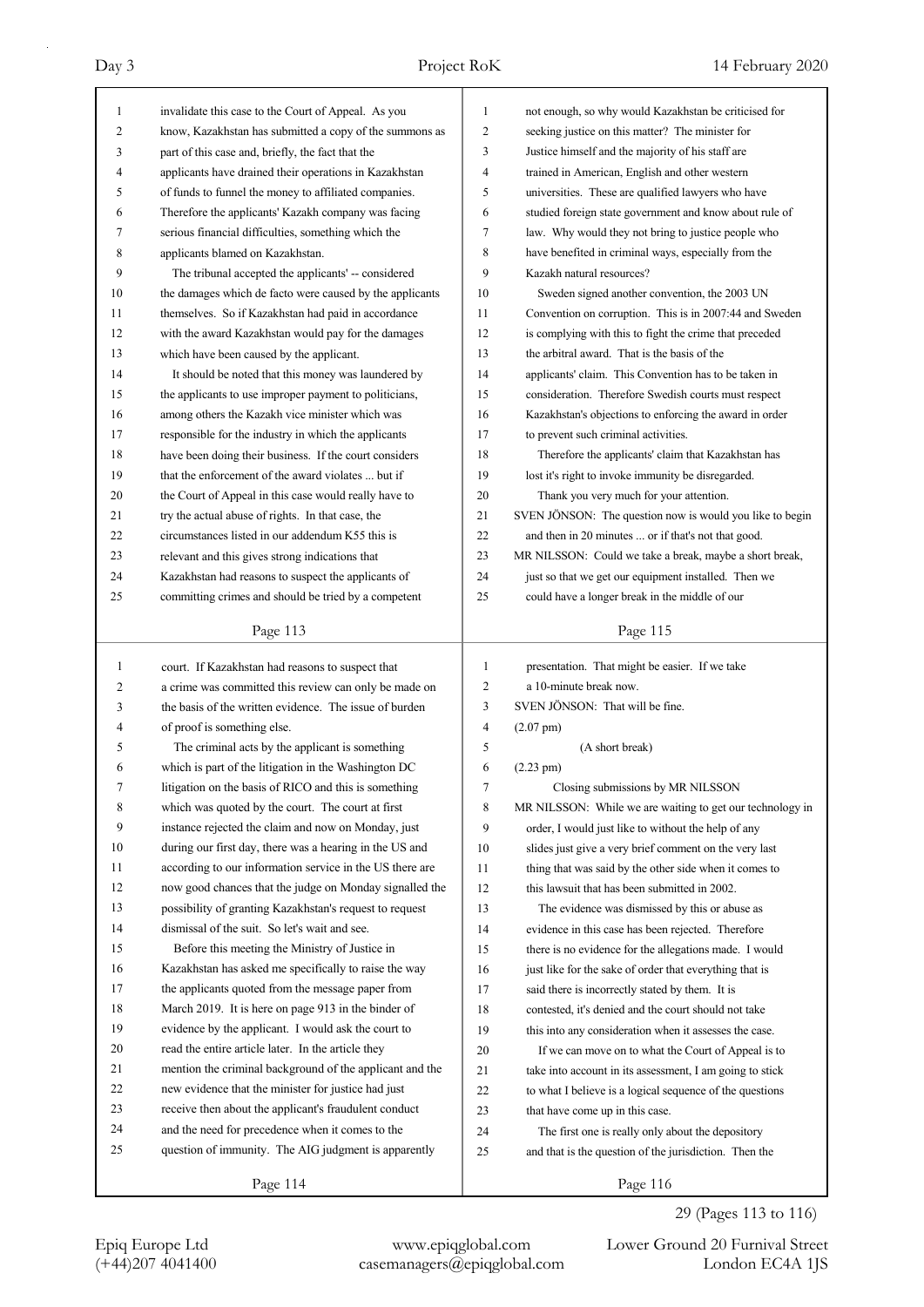| 1            | next question is whether the attached property belongs   | $\mathbf{1}$ | examination that BNY Mellon sends written instructions   |
|--------------|----------------------------------------------------------|--------------|----------------------------------------------------------|
| 2            | to Kazakhstan or not. If it does, then the question of   | 2            | to the bank via SWIFT for immediate registration in the  |
| 3            | immunity comes up, firstly according to Article 19(c).   | 3            | bank's depository system. That BNY Mellon's              |
| 4            | If that answer is answered in the negative, that is that | 4            | instructions state clearly the financial instrument and  |
| 5            | the court finds that the property is not solely used for | 5            | the number that this transaction is about. That          |
| 6            | state noncommercial purposes, then the question of       | 6            | registration in the SEB Bank in Sweden is made in        |
| 7            | immunity comes up according to Article 21.               | 7            | accordance with these abbreviations for the accounts     |
| 8            | Then finally if any of the principles of immunity        | 8            | that the Court of Appeal recognises now and that you     |
| 9            | are to be applicable, then the court will have to answer | 9            | have seen within this pink frame. I am sure you will     |
| 10           | the question on whether that has been lost through abuse | 10           | recognise it when you see these documents.               |
| 11           | by Kazakhstan.                                           | 11           | Now that assets that belong to a foreign debtor held     |
| 12           | I will start then with the question of jurisdiction.     | 12           | in a Swedish bank account, that that means that they are |
| 13           | All of the attempts that the opposite side is making to  | 13           | in Sweden and it's not significant then that the shares  |
| 14           | locate the attached property, to locate it abroad is     | 14           | are dematerialised.                                      |
| 15           | only based on non-solid theoretical arguments, which     | 15           | It is actually clear from the legal case from 2014       |
| 16           | have nothing to do with reality. This situation is such  | 16           | that the National Bank referred to that when property    |
| 17           | that the enforcement agency has attached shareholdings   | 17           | originally is put into a specific account on behalf of   |
| 18           | belonging to Kazakhstan which are held in depository by  | 18           | somebody else, it is of no significance who is named as  |
| 19           | the Swedish SEB Bank, that they have sold these shares   | 19           | the account holder. What is decisive is the one who      |
| 20           | and they are keeping the liquid funds in an account      | 20           | owns the funds. In that case the law firm was the        |
| 21           | belonging to the enforcement agency.                     | 21           | account holder, but of course it was never claimed that  |
| 22           | This was also held in separate cash account at SEB       | 22           | the funds belonged to the law firm. The important thing  |
| 23           | at the time of the attachment. The shares, they were     | 23           | is that it can be definitely identified who has access   |
| 24           | formed in Sweden at the time they were issued in Sweden. | 24           | to it.                                                   |
| 25           | They were book entered in Sweden and they have never     | 25           | This case of jurisdiction that the other side has        |
|              |                                                          |              |                                                          |
|              | Page 117                                                 |              | Page 119                                                 |
|              |                                                          |              |                                                          |
|              |                                                          |              |                                                          |
| $\mathbf{1}$ | been taken out of Sweden. They are in Sweden to the      | $\mathbf{1}$ | also gotten from other instances, this is about          |
| 2            | uncontested chain of custodians. They were originally    | 2            | jurisdiction. Different views are put forward when it    |
| 3            | acquired for Kazakhstan with funds from the national     | 3            | comes to whether a foreign party has to defend           |
| 4            | fund.                                                    | 4            | themselves in the Swedish court of law and whether it's  |
| 5            | This of no significance to the question of               | 5            | possible to attach assets.                               |
| 6            | jurisdiction if the shares were acquired on behalf of    | 6            | When it comes to jurisdiction, you can talk about        |
| 7            | Kazakhstan. Bank of New York Mellon has had no           | 7            | forum of convenience [as said] and parties are not       |
| 8            | difficulties differentiating on the relevant             | 8            | forced to appear when it would not be natural for them   |
| 9            | transactions. We will come back to this list of          | 9            | to respond. When it comes to execution, of course then   |
| 10           | transactions later. But I will just note that in this    | 10           | it is legitimate that the assets of a non-cooperating    |
| 11           | context this list reflected directly to SEB as           | 11           | debtor can be taken anywhere they are found in the       |
| 12           | Ms Buresten said during the examination of her, this     | 12           | world.                                                   |
| 13           | happened simultaneously or immediately by electronic     | 13           | What the enforcement agencies said about their           |
| 14           | transfer in the SWIFT system.                            | 14           | executive authority and this refers to this and this is  |
| 15           | SEB Bank has kept all the acquired shares in             | 15           | a practical approach that the enforcement agency have.   |
| 16           | segregated securities accounts from the time of the      | 16           | They are saying what they have said in their statement,  |
| 17           | acquisition. What happens first is the acquisition of    | 17           | which is on this slide of the enforcement agency         |
| 18           | the shares and the registration of the shares. After     | 18           | statement. Here they are establishing that the           |
| 19           | that there is a clearing made of payments, et cetera.    | 19           | territorial authority there is no guidance to that and   |
| 20           | But it's not the case that Bank of New York Mellon first | 20           | there is no precedent. But according to them the main    |
| 21           | sends SEB bank a lot of money which is then all mixed    | 21           | principle of the executive authority of the enforcement  |
| 22           | together and there, after that, the money is used for    | 22           | agency is linked to the possibility of effectively       |
| 23           | buying shares. It's the opposite.                        | 23           | ensure attachment. This is a practical and               |
| 24           | The acquisition of the shares comes first and then       | 24           | down-to-earth approach that the investors advocate. The  |
| 25           | the clearing comes after. Ms Buresten confirmed in her   | 25           | enforcement agency also says that attachment according   |

Epiq Europe Ltd www.epiqglobal.com Lower Ground 20 Furnival Street<br>
(+44)207 4041400 casemanagers@epiqglobal.com London EC4A 1JS Lower Ground 20 Furnival Street

30 (Pages 117 to 120)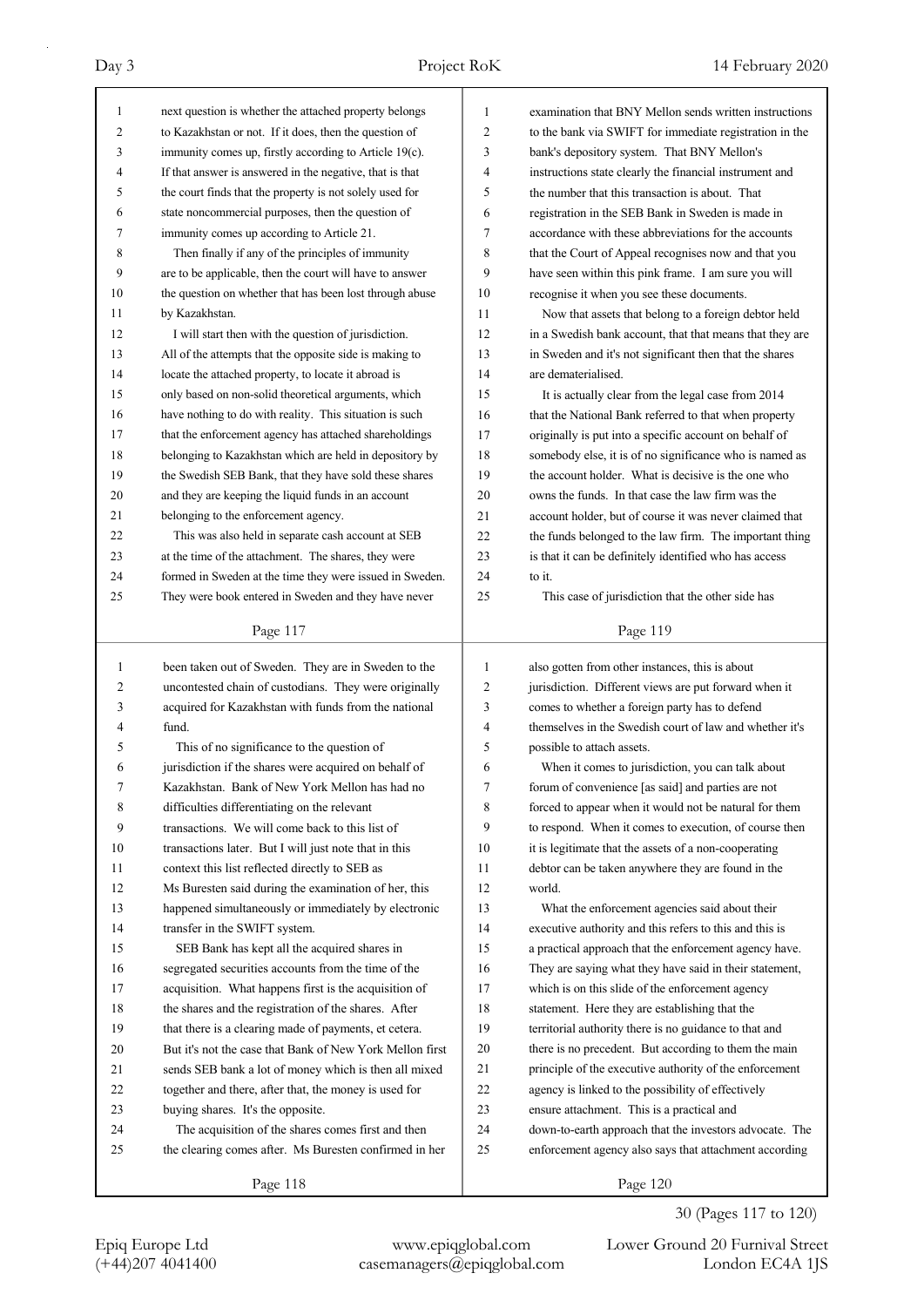| 1            | to 47 of the enforcement code is that an effective       | 1              | identified. If you are going to look at the              |
|--------------|----------------------------------------------------------|----------------|----------------------------------------------------------|
| 2            | attachment can be made. Of course that has to be the     | 2              | significance of keeping registers, the relevant register |
| 3            | case and there is no doubt that that was the situation   | 3              | in the view of the investors is kept where the register  |
| 4            | here in this case and that's the reason why we are       | 4              | shows who the owner is.                                  |
| 5            | sitting here.                                            | 5              | The custodian registered with Euroclear, that is the     |
| 6            | What the opposite side is saying is really that          | 6              | SEB Bank, knows who the owner is. That is clear from     |
| 7            | there is some form of prohibition against upper tier     | 7              | the list of custodies by the bank and it's the SEB       |
| 8            | attachment or pass through, whatever you call it in      | 8              | register which is the relevant one there.                |
| 9            | proper English terminology. This is actually not         | 9              | The Court of Appeal can also look at how the London      |
| 10           | supported in Swedish law. If the debtor's property is    | 10             | High Court describes the legal situation in its ruling   |
| 11           | to be exempted from attachment, then that needs to be    | 11             | on the Part 8 judgment. It is fairly long, it's          |
| 12           | supported by law and there is no such support here.      | 12             | appendix SO5 or exhibit 125. The court can just note     |
| 13           | The claim to get the shares is directed at SEB and       | 13             | that the sections that are registered are 74, 76, 81 and |
| 14           | if you choose to look on this as a claim, then you have  | 14             | 101. There you can see that not according to English     |
| 15           | to establish that the claim has to be where the debtor   | 15             | law is the legal situation as clear as the National Bank |
| 16           | is. In this case that is the SEB Bank. The enforcement   | 16             | is claiming.                                             |
| 17           | agency's authority to take measure against that cannot   | 17             | If you raise your gaze a bit you see that the            |
| 18           | be argued according to discussions on a doctrine that is | 18             | National Bank's understanding of the law and the         |
| 19           | not part of Swedish legislation. It's not clear whether  | 19             | possibility of getting at shares must be the dream of    |
| 20           | this will be entered into Swedish legislation. It's      | 20             | any money launderer or drug dealer, if not even all the  |
| 21           | only been ratified by Bangladesh in the last 10 years    | 21             | elements of the chain knows who has is entitled to that. |
| 22           | and as well as that the Convention allows exceptions     | 22             | It's possible to take the assets in possession if you    |
| 23           | from the prohibition in international law, for example,  | 23             | cannot intervene against the first custodian in the      |
| 24           | if the chain is transparent.                             | 24             | chain. For some reason they always turn that upside      |
| 25           | The opposite wants to rely a lot on what                 | 25             | down so that the upper tier is at the very bottom. This  |
|              |                                                          |                |                                                          |
|              | Page 121                                                 |                | Page 123                                                 |
|              |                                                          |                |                                                          |
|              |                                                          |                |                                                          |
| $\mathbf{1}$ | Wallin-Norman wrote, what was written in her statement   | 1              | is a mysterious thing that we can disregard for now, but |
| 2            | made on request of the other side and never experienced  | $\overline{c}$ | the practical significance is that if an investor,       |
| 3            | a person making statements for both parties in           | 3              | whatever sort of shady nature is chooses an original     |
| 4            | an ongoing dispute. I think this throws a shadow on the  | 4              | custodian in the jurisdiction where you can possibly be  |
| 5            | general liability and credibility of her report.         | 5              | found right, then that's the end of it. Normally         |
| 6<br>7       | It is not really  not very good to just agree            | 6<br>7         | speaking that those who have inappropriately             |
|              | with the one who sent you the last invoice. So this is   |                | appropriated funds, they are keen to conceal their       |
| 8            | the question of the chains of custodians or chains of    | 8              | holdings and there are all kinds of complex company      |
| 9            | debtors. That objection is sort of beside the point.     | 9              | constructions for that not to be revealed.               |
| 10           | The mistake is that the National Bank mixes up ownership | 10             | If it is as the National Bank is saying, that would      |
| 11           | right and legitimacy. The shares are held on deposit by  | 11             | be unnecessary work. All you have to do is ensure you    |
| 12           | the bank, but of course the bank doesn't own the shares  | 12             | have a first custodian that you can't really get at.     |
| 13           | because it's held on deposit. The same thing applies to  | 13             | Then everybody else in the chain can just then refer to  |
| 14           | custodians further up the chain. That is                 | 14             | prohibition against upper tier attachment.               |
| 15           | Bank of New York Mellon and the national bank.           | 15             | There is a statement where it says that if the           |
| 16           | During the closing statement the National Bank           | 16             | shares cannot be attached in Sweden they have created    |
| 17           | talked a bit about grains and silos, but that analogy is | 17             | an effective way of withholding property. If we look at  |
| 18           | not sustainable in the view of the investors. The CSD    | 18             | this chain of custodians or nominees, according to the   |
| 19           | account in Euroclear is not a silo. It is perfectly      | 19             | investors it is Kazakhstan which is listed in red here   |
| 20           | possible if you just go to the relevant data in the one  | 20             | Kazakhstan which is the real owner, the National Bank is |
| 21           | who has the account, that is the SEB Bank, to            | 21             | original custodian, Bank of New York Mellon is the sub   |
| 22           | distinguish the individual shareholdings that are held.  | 22             | nominee in Sweden and SEB is a sub nominee in Sweden.    |
| 23           | It's not like just one big mix of grains that are just   | 23             | Then the first nominee in this chain, the National       |
| 24           | sitting there unidentifiable, it is securities that have | 24             | Bank. The other side is not saying this, but this is     |
| 25           | been individualised and that's as they can be            | 25             | the logical consequence of their arguments. I take it    |

31 (Pages 121 to 124)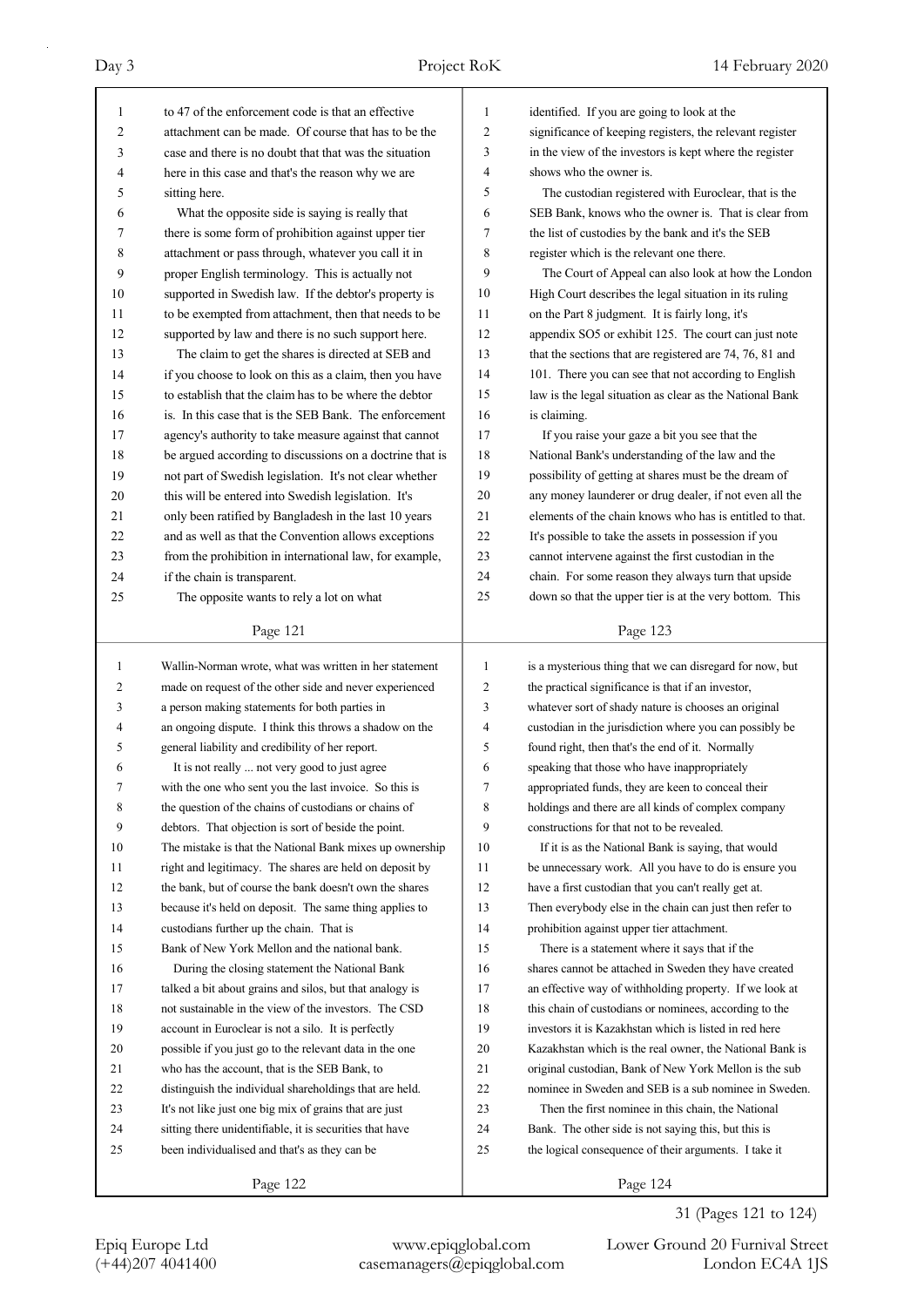| $\mathbf{1}$ | that they avoid saying this because anybody will         | $\mathbf{1}$ | submitted and the information in them and the decision   |
|--------------|----------------------------------------------------------|--------------|----------------------------------------------------------|
| 2            | understand the possibilities the investors would have of | 2            | by the tax agency. I am only reminding you of this,      |
| 3            | being found right by turning to enforcement agencies in  | 3            | I am not going to look through these documents again.    |
| 4            | Kazakhstan requesting executive measures against the     | 4            | I am only referring to what we looked at during our      |
| 5            | National Bank.                                           | 5            | opening statement.                                       |
| 6            | There are more and more requirements for                 | 6            | If we then take a look at what the National Bank has     |
| 7            | transparency in the financial systems now for various    | 7            | said, Kazakhstan also owns the property. This filled-in  |
| 8            | reasons. For example, the 2018 directive on increased    | 8            | form identifies the ministry of finance of the           |
| 9            | shareholder engagement it's unreasonable to keep         | 9            | Republic of Kazakhstan as the owner and the National     |
| 10           | an order which does not take into consideration who is   | 10           | Bank as the account holder and nothing else.             |
| 11           | the beneficial owner. It's equally impossible as the     | 11           | This also corresponds with what Moldabekova said         |
| 12           | SEB representatives are saying that they don't really    | 12           | during her examination and that the Court of Appeal has  |
| 13           | know who Bank of New York Mellon's customers might be.   | 13           | listened to. What she described was actually that they   |
| 14           | Still, the SEB Bank has taken on responsibility          | 14           | had considered the question before they drew up the      |
| 15           | vis-a-vis the tax agency to ensure that the tax treaty   | 15           | documents and sent them into the tax agency, at least at |
| 16           | with Kazakhstan is applicable and it is also clear from  | 16           | an earlier stage. The other day the National Bank said   |
| 17           | anybody who reads the list of custodians, including      | 17           | that it was actually Bank of New York Mellon who had     |
| 18           | Electrolux's advisers, that they can see the             | 18           | stated this or that. But that is wrong. It was the       |
| 19           | shareholdings that belong to Kazakhstan. This is real    | 19           | National Bank's vice president and the ministry in       |
| 20           | knowledge as opposed to imagined ignorance. The          | 20           | consultation had agreed that it was Kazakhstan who was   |
| 21           | shareholders have been identified with the help of       | 21           | to be named as the owner of the shares.                  |
| 22           | Swedish registers and the shares were available for      | 22           | Then if we take a look at Bank of New York Mellon's      |
| 23           | enforcement measures in Sweden. That is why we are       | 23           | information, it's the same there. Earlier on we saw      |
| 24           | here.                                                    | 24           | a slide during the closing arguments by the National     |
| 25           | I think that's enough on the jurisdiction for the        | 25           | Bank of this chart where the bank says that it is the    |
|              |                                                          |              |                                                          |
|              | Page 125                                                 |              | Page 127                                                 |
|              |                                                          |              |                                                          |
|              |                                                          |              |                                                          |
| $\mathbf{1}$ | enforcement agency. If we then move on to the question   | 1            | Republic who has the ownership, whereas the national     |
| 2            | of ownership, to me that is fairly obvious. It has       | 2            | bank only has the account holder. The submission that    |
| 3            | never been explained how ownership right assets in the   | 3            | we are referring to tells you a bit more than that,      |
| 4            | national fund, which indisputably were created by and    | 4            | a bit more than the National Bank said. We can take      |
| 5            | belonged to Kazakhstan, how that right of ownership was  | 5            | a look at an excerpt from the submission.                |
| 6            | transferred to someone else. It is up to the opposite    | 6            | First they are saying that BNYM holds assets on          |
| 7            | party to refute this. We can hear from the               | Τ            | Republic of Kazakhstan pertaining to the national fund   |
| 8            | Supreme Court judgment of 1983, page 436 and what they   | 8            |                                                          |
| 9            | say on the burden of proof is slightly different to what | 9            | Secondly:                                                |
| 10           | we've heard earlier today:                               | 10           | "For example, the assets of the national fund, which     |
| 11           | "I a third man claims that the attached property         | 11           | BNYM holds under the GCA with the National Bank of       |
| 12           | belongs to him, acknowledges that previously it belonged | 12           | Kazakhstan, are owned by the Republic of Kazakhstan."    |
| 13           | to the debtor but claims that he has acquired the        | 13           | Thirdly:                                                 |
| 14           | property from him, then the third party should be        | 14           | "The national fund is owned by the                       |
| 15           | required to provide evidence for this claim for this to  | 15           | Republic of Kazakhstan."                                 |
| 16           | be held credible."                                       | 16           | They are talking about the trust:                        |
| 17           | But neither the National Bank,                           | 17           | "Such a trust is to be distinguished from the Anglo      |
| 18           | Bank of New York Mellon nor the SEB Bank say that they   | 18           | Saxon trust as the ownership is not split. Pursuant to   |
| 19           | have anything to do with the securities in the capacity  | 19           | the TMA, the Republic of Kazakhstan retains full control |
| $20\,$       | as an owner. However, Kazakhstan itself and all the      | 20           | over the management of the national fund and exercises   |
| 21           | custodians have explained that it is Kazakhstan who is   | 21           | extensive control over the National Bank of Kazakhstan." |
| 22           | the owner.                                               | 22           | This is a more extensive report on Mellon's              |
| 23           | When it comes to Kazakhstan's position, we have          | 23           | position. The National Bank is now trying to imply that  |
| 24           | looked at the power of attorney that was issued. We      | 24           | the world's largest asset manager was frightened by the  |
| 25           | have looked at these tax declarations that have been     | 25           | investors having made threats. What is really happening  |

### 32 (Pages 125 to 128)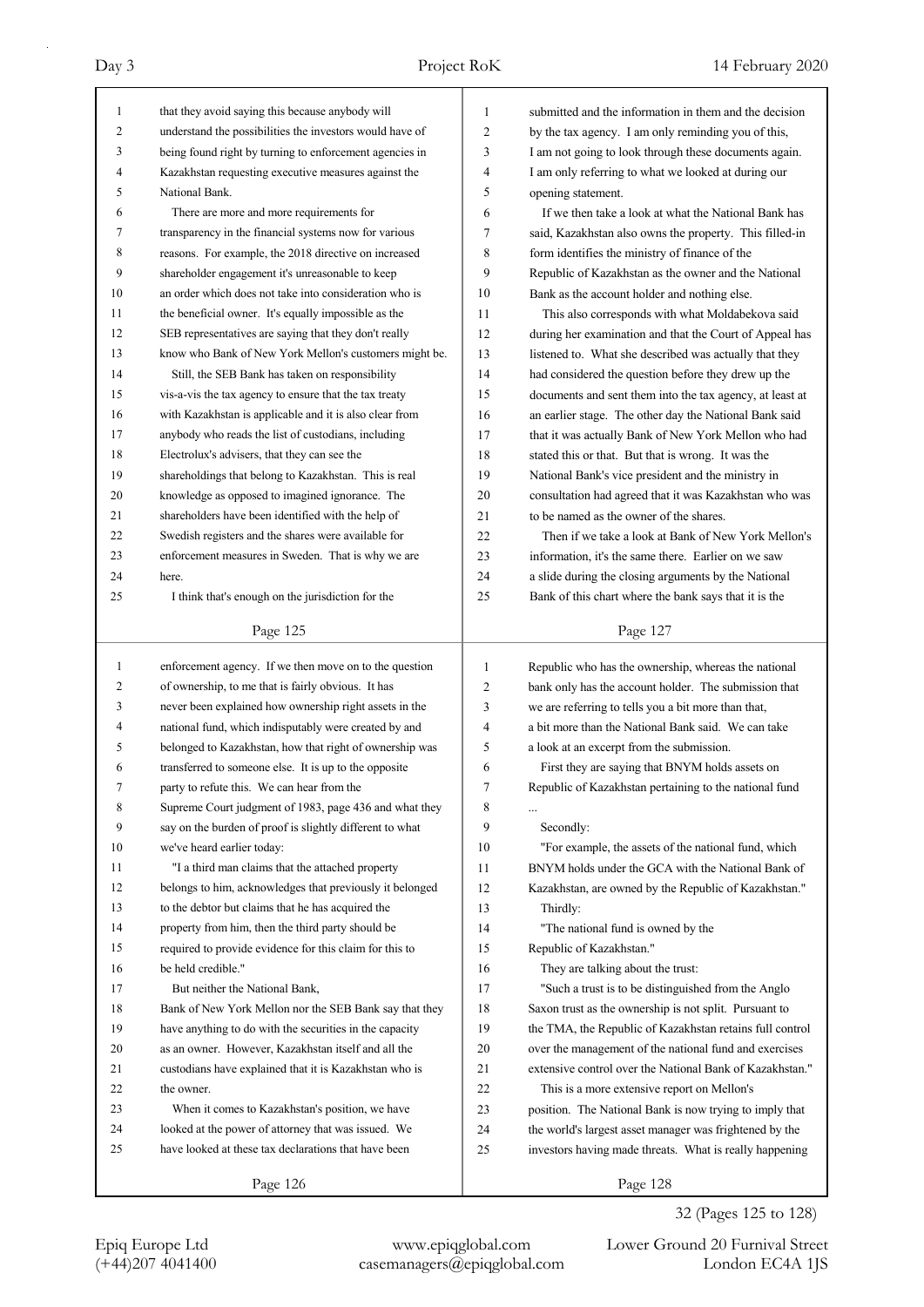| 1  | is that there is a process where both Kazakhstan and the | 1  | operate in accordance with Kazakh law.                   |
|----|----------------------------------------------------------|----|----------------------------------------------------------|
| 2  | National Bank is bringing an action against Bank of      | 2  | The assumption here is that the trustor does not         |
| 3  | New York Mellon and has claims of many millions of US    | 3  | have to take any measures? Could the control in          |
| 4  | dollars. So who is trying to frighten Bank of New York   | 4  | principle should be cut off from the trustor. This is    |
| 5  | Mellon? One can discuss that but it would be a fairly    | 5  | what the law says, but in our case Kazakhstan            |
| 6  | sterile debate.                                          | 6  | administers quite a lot of influence over the national   |
| 7  | The central bank did not produce any explanation to      | 7  | fund. Not only through the national fund agreement but   |
| 8  | these account designations which have been presented by  | 8  | also through also the management council of the national |
| 9  | BNY, which through and through identify Kazakhstan as    | 9  | fund. NBK earlier said, right, but Article 886 provides  |
| 10 | the owner. We haven't seen any evidence of the           | 10 | for exceptions, this is something which follows from the |
| 11 | instructions from the central bank either documents.     | 11 | last sentence. But there should be limits of how         |
| 12 | One could assert that there are reasons why these        | 12 | a legal provision could be supplemented with exceptions  |
| 13 | instructions are not part of the written evidence of NBK | 13 | but still maintain its identity.                         |
| 14 | in this case.                                            | 14 | If you look at a Swedish rule, a foundation could        |
| 15 | I may remind the court that BNY forwarded this           | 15 | have different whole possible rules but you cannot       |
| 16 | information that Kazakhstan is the owner, this is a part | 16 | refrain from the basic rule. But the special -- there    |
| 17 | of the tax case.                                         | 17 | should be special assets under management which are      |
| 18 | The position of the custodians in this chain is that     | 18 | managed in a particular way if. You eliminate that and   |
| 19 | they are intermediaries and nothing else. Kazakhstan is  | 19 |                                                          |
|    |                                                          |    | you say right the person which founded the foundation    |
| 20 | the owner. The central bank is the original custodian,   | 20 | could in any case come in and control the property, then |
| 21 | Mellon is sub-custodian and SEB is the Swedish           | 21 | this is more than special exemption from the statutes.   |
| 22 | sub-custodian to BNY.                                    | 22 | It means that the foundation of the trust loses its      |
| 23 | I will not tire the court with a new interpretation      | 23 | character.                                               |
| 24 | of the documents, but on the right-hand side in red we   | 24 | I won't spend a lot of time on Kazakh law even           |
| 25 | refer to the document which indicate the title of        | 25 | though -- it's not particularly relevant to this case    |
|    | Page 129                                                 |    | Page 131                                                 |
|    |                                                          |    |                                                          |
|    |                                                          |    |                                                          |
| 1  | Kazakhstan and the status of other custodians as         | 1  | what the Kazakh law states, because if the property      |
| 2  | custodians.                                              | 2  | should be protected from attachment, this is a question  |
| 3  | To say something about Kazakh law, this trust            | 3  | of Swedish law. It's not that strange foreign            |
| 4  | argument which was launched by the Kazakh side and this  | 4  | arrangements which create other rights different from    |
| 5  | was presented quite late during the proceedings in the   | 5  | what's known to Sweden. This is not something that       |
| 6  | lower court, from the point of view which we are         | 6  | should be applied here.                                  |
| 7  | discussing now, the right of ownership, it's lacking     | 7  | It follows from  NJA 78, page 5923, and  this            |
| 8  | content because it should be quite clear according to    | 8  | clause could be claimed in Germany in accordance with    |
| 9  | Kazakh law that if you call the party the trustor, the   | 9  | German law, but this is of no importance in Sweden.      |
| 10 | trustor still remains the owner even if the custodian    | 10 | So therefore not in accordance with Swedish law or       |
| 11 | agreement has ceased to exist.                           | 11 | to the Kazakh law, the NBK is only the custodian, the    |
| 12 | We have looked at 886 of the civil code on the trust     | 12 | manager of the asset. The owner is and remains to be     |
| 13 | management of property. One of the party assigns the     | 13 | the RoK and therefore the immunity issues arrive and     |
| 14 | trustor. The other party the trustee. transfers          | 14 | this is the point which we discussed the part of the     |
| 15 | property for trust management. The other party           | 15 | case which are the most in interesting ones.             |
| 16 | undertakes to manage this property in the interest of    | 16 | The first question is about Article 19. We have          |
| 17 | the beneficiary.                                         | 17 | looked at the elements in Article 19 on several          |
| 18 | During the term of the trust management agreement        | 18 | occasions, which allows construing if the state uses or  |
| 19 | the trust does not have any right to conduct any         | 19 | intends to use the property for other purposes than      |
| 20 | measures with respect to property in trust. Unless       | 20 | state noncommercial purposes. This is the critical text  |
| 21 | anything else is mentioned the legislation of the RoK is | 21 | in these two and this is what we are                     |
| 22 | expressed in the agreement.                              | 22 | Please note it's the intent of use which is of           |
| 23 | The arrangements in this case don't really               | 23 | importance in accordance with 19(c), the intended use of |
| 24 | correspond how this trust -- we can call it trust        | 24 | the property. The property which is challenged whether   |
| 25 | although it's not a legal entity -- is supposed to       | 25 | it becomes a subject of attachment or execution if the   |
|    | Page 130                                                 |    | Page 132                                                 |

### 33 (Pages 129 to 132)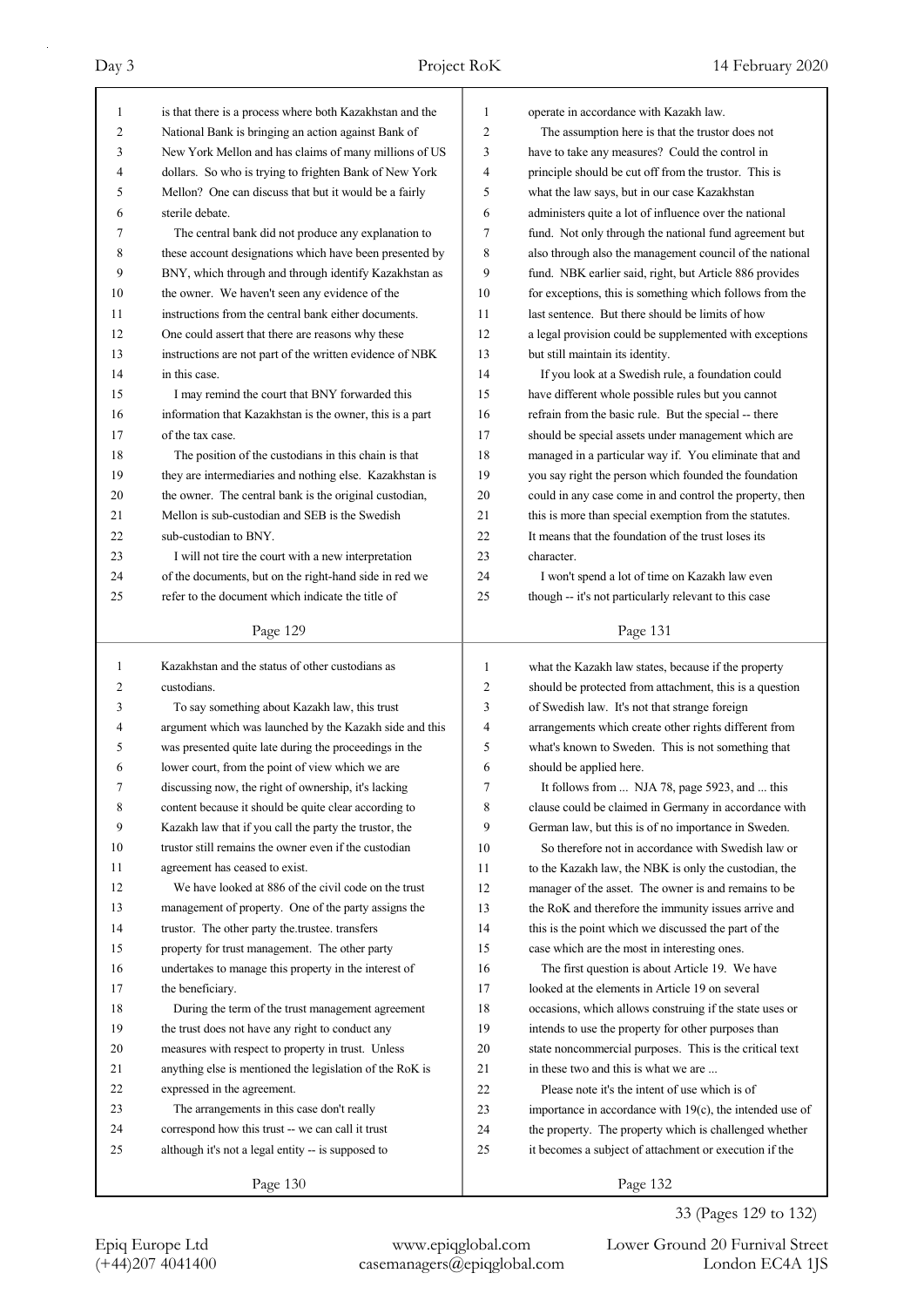| $\mathbf{1}$ | property is used by the state other than for government                                                             | 1              | The Supreme Court says the immunity enforcement                                                                |
|--------------|---------------------------------------------------------------------------------------------------------------------|----------------|----------------------------------------------------------------------------------------------------------------|
| 2            | noncommercial purposes then it could be attached.                                                                   | 2              | could be invoked with respect to property which is used                                                        |
| 3            | When it comes to the burden of proof, it is the case                                                                | 3              | for official functions of a state. However, this                                                               |
| 4            | in the Sedelmayer case, everybody knows 2011, page 411                                                              | 4              | shouldn't mean that immunity is in place with respect to                                                       |
| 5            | I will just say the Sedelmayer case. The Supreme Court                                                              | 5              | compulsory measures, only due to the fact that the                                                             |
| 6            | has made a statement on this issue. This does not                                                                   | 6              | property is used by a state and it's used by the state                                                         |
| 7            | become less valid just due to the fact that Mahmoudi                                                                | 7              | for noncommercials purposes. This is not enough.                                                               |
| 8            | writes something else in his legal report, something                                                                | 8              | Impediments due to state immunity should however be                                                            |
| 9            | which doesn't correspond to the active Swedish laws:                                                                | 9              | present. If the purpose of the possession of the                                                               |
| 10           | "The Supreme Court has obtained such a review, the                                                                  | 10             | property is of the qualified nature, for example, when                                                         |
| 11           | requirements with respect to state immunity with respect                                                            | 11             | the property is used for the state exercising of its                                                           |
| 12           | to property which is (reading to the words) means                                                                   | 12             | actions as a state and similar tasks of official nature                                                        |
| 13           | that general rules on the burden of proof in an                                                                     | 13             | or if the property is of such a special nature which is                                                        |
| 14           | execution order cannot be fully maintained."                                                                        | 14             | listed in Article 21 in the UN Convention of 2004. This                                                        |
| 15           | The last part might be a bit difficult to                                                                           | 15             | is something which the Supreme Court says more or less                                                         |
| 16           | understand, but the Svea Court of Appeal explains it in                                                             | 16             | in passing, because these exceptions are not present in                                                        |
| 17           | a more accessible manner, where they say:                                                                           | 17             | Sedelmayer.                                                                                                    |
| 18           | "It is the Russian Federation who have to make it                                                                   | 18             | My reading of the last qualified nature is that this                                                           |
| 19           | probable that the property in question must be used for                                                             | 19             | is one exception.                                                                                              |
| 20           | official purposes in order to create impediments to                                                                 | 20             | Article 21 is another -- I believe the counterparty                                                            |
| 21           | enforcement. During such a review particularly severe                                                               | 21             | had a different understanding of this term qualified                                                           |
| 22           | requirements shouldn't put to the Russian Federation's                                                              | 22             | nature.                                                                                                        |
| 23           | presentation of the operation and the use of certain                                                                | 23             | In any case, the assessment of the purpose of the                                                              |
| 24           | property."                                                                                                          | 24             | possession of the property is of such a qualified nature                                                       |
| 25           | The court says that this is not a question of                                                                       | 25             | that this would constitute an impediment to the                                                                |
|              | Page 133                                                                                                            |                | Page 135                                                                                                       |
|              |                                                                                                                     |                |                                                                                                                |
|              |                                                                                                                     |                |                                                                                                                |
| 1            | reversed burden of proof, but it's like the light burden                                                            | $\mathbf{1}$   | enforcement of the property, should be done on the basis                                                       |
| 2            | of proof due to the states due to the substantial nature                                                            | $\overline{c}$ | of the factual use of the property says the                                                                    |
| 3            | of these persons.                                                                                                   | 3              | Supreme Court, something which the investors have used                                                         |
| 4            | If we look at what Professor Mahmoudi wrote about                                                                   | 4              | as an argument.                                                                                                |
| 5            | Sedelmayer, I would like to draw the court's attention                                                              | 5              | If we continue looking at the Supreme Court                                                                    |
| 6            | to the sections highlighted in yellow:                                                                              | 6              | decision, so this property was of mixed use. There were                                                        |
| 7            | "What is generally accepted as the property of the                                                                  | 7              | apartments, premises and other property which would be                                                         |
| 8            | state which is not used for state purposes could under                                                              | 8              | protected by the Vienna Convention on diplomat immunity,                                                       |
| 9            | certain conditions be a subject for an enforcement. The                                                             | 9              | but the Supreme Court made a comprehensive review.                                                             |
| 10           | Supreme Court of Italy established the law in 1926 in                                                               | 10             | It should be established that the property did not                                                             |
| 11           | a case which had to do with enforcements to gain                                                                    | 11             | to any -- was not used by the Russian Federation's                                                             |
| 12           | securities which belonged to Romania, that the                                                                      | 12             | official activities. The purpose was not qualified                                                             |
| 13           | government is considered to be a legal subject of the                                                               | 13             | enough to protect the property against enforcement in                                                          |
| 14           | private law when it is involved in transactions of                                                                  | 14             | the case at hand.                                                                                              |
| 15           | private law. Similar case law is found in the majority                                                              | 15             | This is obviously a decision which professors of                                                               |
| 16           | of European countries."                                                                                             | 16             | international law they have commented on this and                                                              |
| 17           | In the same report Mahmoudi is stating:                                                                             | 17             | Pål Wrange, who submitted a report on this case, they                                                          |
| 18<br>19     | "To understand whether certain actions are actions                                                                  | 18<br>19       | said that it was right to demand a significant part of                                                         |
| 20           | of a state or ie the jure imperii or the jure gestionis,<br>then the nature and the intent of the actions should be | 20             | the property is used for official use otherwise the                                                            |
| 21           |                                                                                                                     | 21             | state could invest in properties overseas and then<br>protect its assets by accommodating one or two diplomats |
| 22           | reviewed. In his report in this case Mahmoudi                                                                       | 22             | in each house.                                                                                                 |
| 23           | emphasised that it's the purpose which is the most                                                                  | 23             | Mahmoudi's comment is:                                                                                         |
| 24           | important factor, maybe the only important factor.<br>Have a look at the Swedish law as it follows from             | 24             | "The court, in my opinion, has made a correct                                                                  |
| 25           | the decision of the Supreme Court in Sedelmayer.                                                                    | 25             | assessment of the status of the property considering the                                                       |
|              | Page 134                                                                                                            |                | Page 136                                                                                                       |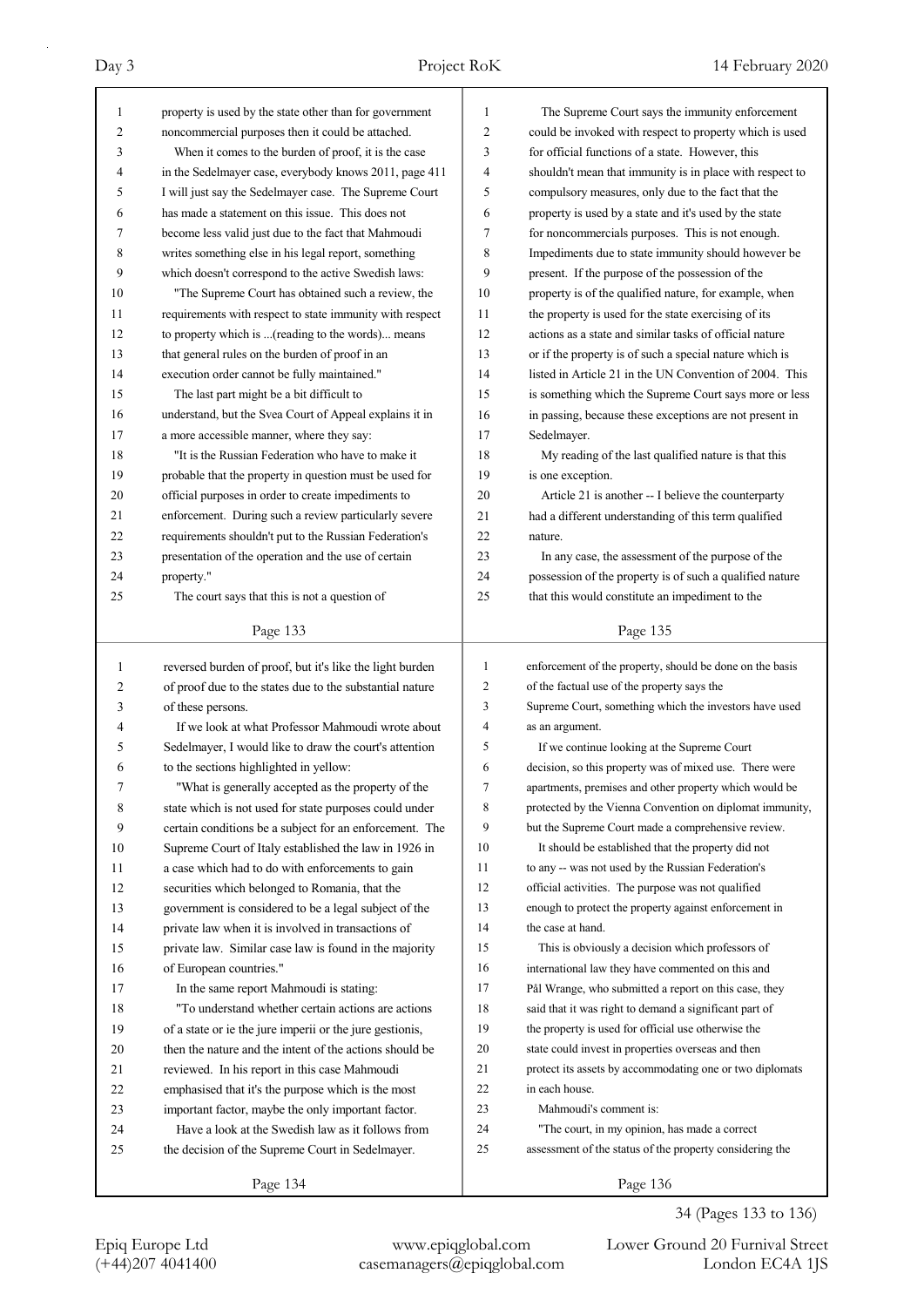| $\mathbf{1}$ | actual use of the premises (reading to the words)        | 1      | statement during her examination. We have looked at      |
|--------------|----------------------------------------------------------|--------|----------------------------------------------------------|
| 2            | related cases is on the increase.                        | 2      | that again during the closing statement of NBK, I will   |
| 3            | What could we say about the nature of the property?      | 3      | not be repeating this. I just remind you of what she     |
| 4            | We have looked at this slide on several occasions which  | 4      | said, and this is something the Court of Appeal were     |
| 5            | show the transaction history, which is that this is      | 5      | able to hear for themselves.                             |
| 6            | NBK's account at BNY, this is what has been submitted in | 6      | When it comes to the purposes of the attached            |
| 7            | this case about 400 pages that were submitted by NBK.    | 7      | property we don't believe Kazakhstan even had claim that |
| 8            | We have heard from SEB's witnesses that this is          | 8      | the shares were supposed to be used for something which  |
| 9            | immediately mirrored in identical transaction vis-a-vis  | 9      | you can call any kind of official purposes. What we      |
| 10           | SEB as a part of the SWIFT system.                       | 10     | know is that the shares are part of the savings          |
| 11           | This property and the use of it, which is constantly     | 11     | portfolio of the national fund and that the goal was     |
| 12           | turned over in order to maximise the profit, which of    | 12     | high profitability. It's quite obviously commercial      |
| 13           | its nature is something which belongs to the domain of   | 13     | purpose and this type of property is not protected by    |
| 14           | private actions and commercial law. These are listed     | 14     | state immunity.                                          |
| 15           | quotes which are "after instructions of asset managers   | 15     | Kazakhstan says, "Right, but the purpose this is to      |
| 16           | with the purpose to achieve high returns on the          | 16     | create good conditions in Kazakhstan". I think during    |
| 17           | investment and to get this portfolio of stock to grow in | 17     | the opening statement it was mentioned that this was     |
| 18           | value year after year after year".                       | 18     | something which would be used today, tomorrow,           |
| 19           | We have heard during the opening statement from          | 19     | in 10 years and 100 years, if my notes are correct.      |
| 20           | Kazakhstan something about the instructions to the       | 20     | Clearly to some extent one could claim that this is      |
| 21           | Swedish central bank and the foreign currency reserves   | 21     | the purpose of the fund in general. If we say that the   |
| 22           | and it was emphasised again they can buy calls and       | 22     | purpose of the use of the property follows from this     |
| 23           | shares. Yes, they can but the intentions are there not   | 23     | general florid description such as:                      |
| 24           | to accumulate more and more assets for the central bank  | 24     | "Ensuring stable social development of the country       |
| 25           | of Sweden but this is in order for the central bank to   | 25     | or accumulation of resources for future generations "    |
|              |                                                          |        |                                                          |
|              | Page 137                                                 |        | Page 139                                                 |
|              |                                                          |        |                                                          |
|              |                                                          |        |                                                          |
| $\mathbf{1}$ | perform its tasks since the central bank is responsible  | 1      | Then as an extension of that all state property          |
| 2<br>3       | for the monetary policy of the country in general when   | 2<br>3 | becomes immune, nothing is left of the restrictive       |
| 4            | it comes to acquisition of shares.                       |        | opinion of your own immunity. If you account for such    |
|              | Mahmoudi and Wrange, together with Ove Bring, as         | 4      | abstract and futuristic general declarations, because by |
| 5            | writers, they write the reference textbook "Sweden and   | 5      | the way as Wrange says in his report -- I will come back |
| 6<br>7       | International Law". They quite laconically noted that    | 6      | to this -- you can see that all the actions in the state |
|              | to buy shares is always a jure gestionis transaction,    | 7      | at some point as extension leads to some kind of         |
| 8            | considering the nature and purpose of the action. That   | 8      | benefits to the citizens of the state. However, it does  |
| 9            | is what they say.                                        | 9      | not mean that the use of property on the way there is    |
| 10           | The specific piece of property which we are              | 10     | a sovereign act of the state.                            |
| 11           | discussing here we know that this is the part of the     | 11     | The argumentation of the counterparty in this            |
| 12           | so-called savings portfolio of Kazakhstan and the        | 12     | respect with respect to immunity under Article 19, if    |
| 13           | purpose for this property is to reach high yield and     | 13     | the state gives \$1 billion to Chase, JP Morgan or       |
| 14           | this is symbolised beautifully by this image on how the  | 14     | another large asset manager and tells them, "Please      |
| 15           | NBK explains how they reach the growth of national fund  | 15     | exercise discretionary management and report the profits |
| 16           | assets. Higher and higher piles of gold, which is --     | 16     | to us", then this would be covered by immunity under     |
| 17           | and with the glistening sun as the background. It says:  | 17     | Article 19 because as extension the funds would be used  |
| 18           | "The Deputy Governor of the national bank                | 18     | to create welfare in Kazakhstan. But the sovereign acts  |
| 19           | (Reading to the words) a long-term perspective."         | 19     | are noncommercial purposes are not interpreted this wide |
| 20           | Further:                                                 | 20     | and they still leave room for execution in accordance    |
| 21           | "Firstly, it is intended within the next few years       | 21     | with the restrictive theory of immunity.                 |
| 22           | to further increase the stocks share in the savings      | 22     | Maybe we should take another break before I move on      |
| 23           | portfolio from current 25 per cent to 30 per cent, at    | 23     | to Article 21.                                           |
| 24           | the expense of bonds."                                   | 24     | SVEN JÖNSON: 15 minutes.                                 |
| 25           | This context will likely refer to Ms Moldabekova's       | 25     | How much time is left?                                   |

# 35 (Pages 137 to 140)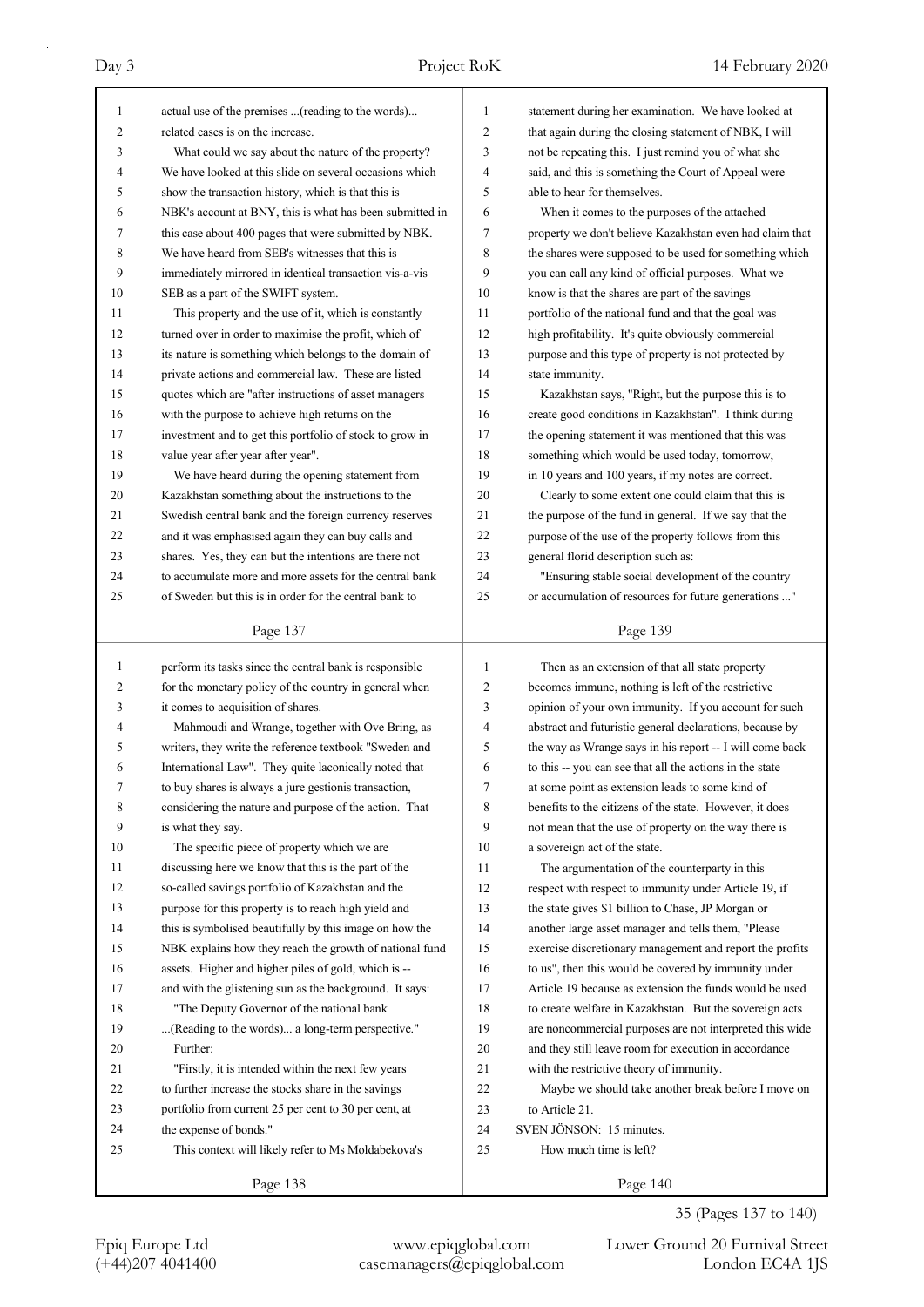| $\mathbf{1}$   | MR NILSSON: We will conclude on time. I cannot give you  | 1              | convention, namely in accordance with the                |
|----------------|----------------------------------------------------------|----------------|----------------------------------------------------------|
| $\overline{2}$ | an exact time, but we will conclude in time or within    | $\overline{2}$ | Vienna Convention and treaties. The central provisions   |
| 3              | the given time frame.                                    | 3              | there, Articles 31 and 32.                               |
| 4              | $(3.15 \text{ pm})$                                      | $\overline{4}$ | I would like to present them to the court. I have        |
| 5              | (A short break)                                          | 5              | to find them in my documents. The text on the screen is  |
| 6              | $(3.35 \text{ pm})$                                      | 6              | too fine for me to read off the screen.                  |
| 7              | SVEN JÖNSON: Please proceed, thank you.                  | 7              | To save the Court of Appeal's time I will just read      |
| 8              | MR NILSSON: I am about to come to Article 21 as such but | 8              | the English text. There is a Swedish translation in the  |
| 9              | before that I would like to remind you what we have said | 9              | right-hand column. The general rule is, 31.1:            |
| 10             | about $2(b)(iii)$ . In order for the NBK to invoke       | 10             | "A treaty shall be interpreted in good faith in          |
| 11             | immunity what is required is that they are covered by    | 11             | accordance with the ordinary meaning to be given to the  |
| 12             | the concept of state. This means that the central bank   | 12             | terms of the treaty in their context and in the light of |
| 13             | makes submission as part of central sovereign exercise   | 13             | its object and purpose."                                 |
| 14             | of authority by the states, which is not the case when   | 14             | Article 32, which discusses supplementary means of       |
| 15             | it comes to $21.1(c)$ of the Convention.                 | 15             | interpretation, says:                                    |
| 16             | The investors have claimed that it's not entirely        | 16             | "Recourse may be had to supplementary means of           |
| 17             | clear to which extent this corresponds to the customary  | 17             | interpretation, including the preparatory work of the    |
| 18             | law, but larger flexibility exists in the view of the    | 18             | treaty and the circumstances of its conclusion, in order |
| 19             | investors. It could be noted that the state's case law   | 19             | to confirm the meaning resulting from the application of |
| 20             | with respect to the property of central bank, it varied  | 20             | Article 31, or to determine the meaning when the         |
| 21             | at the time when the Convention was created and the      | 21             | interpretation according to Article 31:                  |
| 22             | positions were different about where the specific        | 22             | "(a) leaves the meaning ambiguous or obscure or.         |
| 23             | exemption from Article 9.1. I won't go back to the       | 23             | "(b) leads to a result which is manifestly absurd or     |
| 24             | discussions held within the International Law            | 24             | unreasonable."                                           |
| 25             | Commission. But let's have a look at the first draft     | 25             | The meaning of this as the Court of Appeal obviously     |
|                |                                                          |                |                                                          |
|                | Page 141                                                 |                | Page 143                                                 |
|                |                                                          |                |                                                          |
|                |                                                          |                |                                                          |
| 1              | and the final text of the provision. You can see that    | 1              | know that the wording of a treaty have a much more       |
| 2              | the differences are quite significant. A lot of states   | $\overline{2}$ | decisive importance compared to the wording of the       |
| 3              | initially considered that property of a central bank     | 3              | Swedish law, the Swedish courts. Normally they look at   |
| 4              | held by it for central banking purposes should be exempt | 4              | preparatory works when interpreting the text of law but  |
| 5              | and monetary authority held by it for monetary           | 5              | according to Article 32 this is not something which      |
| 6              | noncommercial purposes, et cetera.                       | 6              | should be done, unless the interpretation according to   |
| 7              | While in the final version of the Convention which       | 7              | Article 31 leaves the meaning ambiguous or obscure or    |
| 8              | was adopted, they had different wording. It was also     | 8              | leads to an unreasonable result.                         |
| 9              | the case that they were inspired in the wording. They    | 9              | To put it simply, the fundamental issue here is that     |
| 10             | were inspired by the American Foreign Sovereign          | 10             | you read the text of the treaty in accordance with the   |
| 11             | Immunities Act, which as we have said in the case law in | 11             | text. This something which Svea Court of Appeal          |
| 12             | the US is not that all the property of the central bank  | 12             | determined in a case which took place not too long ago.  |
| 13             | is exempt or is from enforcement, but several other      | 13             | This is a judgment from the 18 January 2016 in case      |
| 14             | requirements are put in place.                           | 14             | T9128-14, between the so-called Spanish funds and the    |
| 15             | What the Swedish experts write about the American        | 15             | Russian Federation.                                      |
| 16             | position is not completely right. This follows from      | 16             | There, the Court of Appeal stated in a very concise      |
| 17             | Professor Wuerth's report, but she's actually            | 17             | manner gave a statement on the meaning of Article 31 of  |
| 18             | an American professor. The claimant wants to claim that  | 18             | the Vienna Convention.                                   |
| 19             | the text of the Convention, although it's finally        | 19             | Once I have found the relevant text I will read it       |
| 20             | applicable in Sweden should be applied in exactly such   | $20\,$         | out to you. It says:                                     |
| 21             | way as an applicable Convention. This is actually one    | 21             | "In Article 31 there is a general rule of                |
| 22             | of the main points of the RoK.                           | $22\,$         | interpretation, according to that a treaty shall be      |
| 23             | If we accept that this is the case, then it would be     | 23             | interpreted honesty and in the light of its object and   |
| 24             | reasonable to interpret the text of the treaty in        | 24             | purpose. In considering the object and purpose, the      |
| 25             | exactly the same way as it should be done for a valid    | 25             | starting point for the interpretation is always the      |
|                | Page 142                                                 |                | Page 144                                                 |

36 (Pages 141 to 144)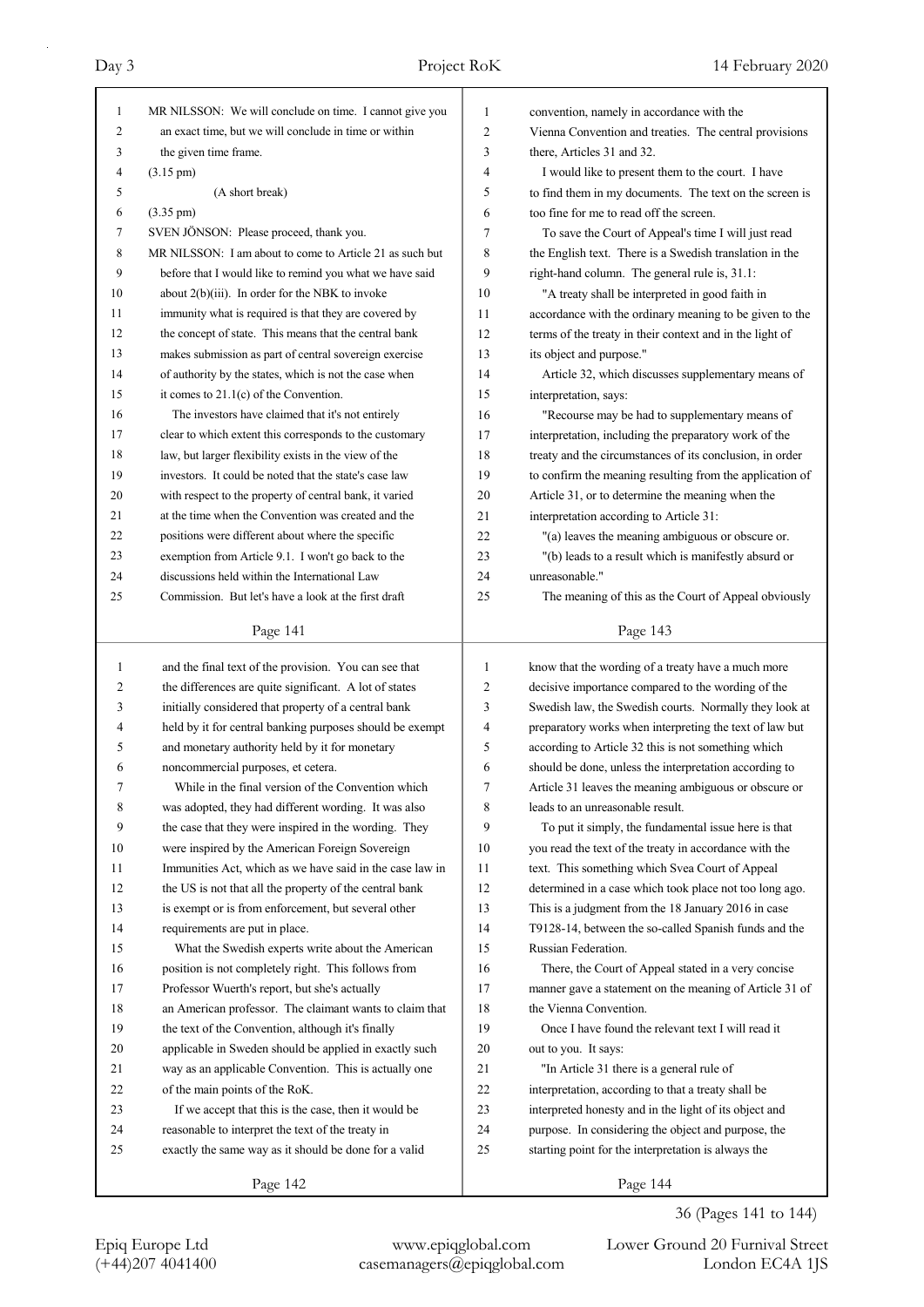| 1        | wording of the treaty."                                                                                     | 1              | central bank. It could be the case that some of these                                                            |
|----------|-------------------------------------------------------------------------------------------------------------|----------------|------------------------------------------------------------------------------------------------------------------|
| 2        | Then there is reference to a source:                                                                        | 2              | funds existed at the time, but they were not of the                                                              |
| 3        | "If the wording is clear, then in principle it also                                                         | 3              | importance which they have acquired later.                                                                       |
| 4        | becomes the final destination of the interpretation.                                                        | 4              | This is something which was commented on by                                                                      |
| 5        | The object and purpose of the treaty is a part of the                                                       | 5              | Professor Wuerth in her report. This is a shorter                                                                |
| 6        | interpretation exercise which has to be done in the                                                         | 6              | extract from her report. I would like to call the                                                                |
| 7        | light of Article 31."                                                                                       | 7              | court's attention to this:                                                                                       |
| 8        | Further down the court describe Article 32, but this                                                        | 8              | "The growth and change in sovereign wealth funds                                                                 |
| 9        | description more or less describes the contents of                                                          | 9              | since the adoption of the UN Convention should preclude                                                          |
| 10       | Article 32.                                                                                                 | 10             | any categorical conclusions about the immunity of                                                                |
| 11       | Moving from the abstract to the specific issues, it                                                         | 11<br>12       | sovereign well fund accepts when those assets are                                                                |
| 12       | is the opinion of the RoK that even if the property is                                                      |                | transferred to central banks."                                                                                   |
| 13       | owned by the state it should be immune in accordance                                                        | 13             | From the practical point of view, one could note                                                                 |
| 14       | with Article 21, saying that the term "property of"                                                         | 14<br>15       | that if you stretch the exemption in $21.1(c)$ so that it                                                        |
| 15       | should have a wider meaning than just "ownership".                                                          |                | covers such sovereign wealth funds, if they are managed                                                          |
| 16       | We can have a look at how this Article is worded in                                                         | 16             | by the central bank, then you have recreated a state                                                             |
| 17       | different languages.                                                                                        | 17             | capitalistic system where the state has enormous                                                                 |
| 18       | In English it's "Property of ".                                                                             | 18             | financial assets which are exempt from enforcement and                                                           |
| 19       | In French it says "Les biens de la banque centrale                                                          | 19             | you come back to absolute immunity. This is against the                                                          |
| 20       | $\ldots$ "                                                                                                  | 20             | grain of the existing direction of the international law                                                         |
| 21       | Spanish, "Los bienes del banco central " I would                                                            | 21             | of state immunity, becomes more and more restrictive.                                                            |
| 22       | like to apologise to Spanish speakers.                                                                      | 22             | The investors are trying to say that object and purpose                                                          |
| 23       | In Russian [Russian spoken].                                                                                | 23             | follow from this wording of other monetary policy, the                                                           |
| 24       | So in all the cases the translation is the property                                                         | 24             | purpose is to protect property which is linked to                                                                |
| 25       | of the central bank.                                                                                        | 25             | monetary policy or it links with traditional functions                                                           |
|          | Page 145                                                                                                    |                | Page 147                                                                                                         |
|          |                                                                                                             |                |                                                                                                                  |
|          |                                                                                                             |                |                                                                                                                  |
| 1        | This is the expression which apparently Kazakhstan                                                          | 1              | of the central banks.                                                                                            |
| 2        | feels the need to interpret, that it has it somehow                                                         | $\mathfrak{2}$ | Now we have two Swedish professors who claim                                                                     |
| 3        | would be unclear. It's quite difficult to understand                                                        | 3              | something else. Their experts' reports, I don't                                                                  |
| 4        | what exactly is unclear about that term.                                                                    | 4              | understand how they can be reconciled with the accepted                                                          |
| 5        | If you want to widen the concept in this manner, the                                                        | 5              | interpretation rules for the law on treaties. The                                                                |
| 6        | property of the central bank -- and it should also cover                                                    | 6              | experts on the other side that they refer to certain                                                             |
| 7        | the property which belongs to someone else different                                                        | 7              | extent to the Vienna Convention on treaties, but this is                                                         |
| 8        | from the central bank, apparently you attack the wording                                                    | 8              | just -- well, it's a general statement, they don't apply                                                         |
| 9        | of the Article. This violates the interpretation which                                                      | 9              | the interpretation rules provided for by this                                                                    |
| 10       | should be done in accordance with Article 31 of the                                                         | 10             | Convention.                                                                                                      |
| 11       | Vienna Convention. This is not a good faith                                                                 | 11             | Additionally, one could possibly allow yourself to                                                               |
| 12       | interpretation.                                                                                             | 12<br>13       | say that the statements are more or less all over the<br>place when it comes to method and they are not entirely |
| 13       | You could possibly ask yourself a question. If you                                                          |                |                                                                                                                  |
| 14       | were to somehow find support in what is being said about                                                    | 14<br>15       | robust when it comes to the content. This applies to                                                             |
| 15       | object and purpose, the general opinion of experts in                                                       | 16             | Professor Brown's report, especially with respect to                                                             |
| 16       | international law is that you cannot just go and start                                                      | 17             | Article 21. This report is quite a unique statement,                                                             |
| 17       | looking at object and purpose and escape the wording and                                                    | 18             | not to say it's devoid of content. If we have a look at                                                          |
| 18       | this is not what the Article says. If you want to ask                                                       | 19             | the statement in the report by Professor Mahmoudi dated<br>20 April 2018.                                        |
| 19       | yourself: what is the object and purpose behind the                                                         | 20             |                                                                                                                  |
| 20<br>21 | wording of the property belonging to the central bank?                                                      | 21             | In paragraph 6 he claims that<br>SVEN JÖNSON: Tab 25? Is that what you are referring to?                         |
| 22       | Then you should note that when the text of the                                                              | 22             |                                                                                                                  |
| 23       | Convention was developed they didn't envision the<br>violent extension of sovereign wealth funds, which has | 23             | MR NILSSON: He had just submitted one report in this case,<br>yes, Professor Mahmoudi.                           |
| 24       | happened recently, or the fact that certain states have                                                     | 24             | Maybe he was in a hurry writing this but Article 6                                                               |
| 25       | decided to put management of this wealth funds under the                                                    | 25             | he makes a claim with respect to immunity to                                                                     |

37 (Pages 145 to 148)

Epiq Europe Ltd www.epiqglobal.com Lower Ground 20 Furnival Street<br>
(+44)207 4041400 casemanagers@epiqglobal.com London EC4A 1JS Lower Ground 20 Furnival Street

Page 148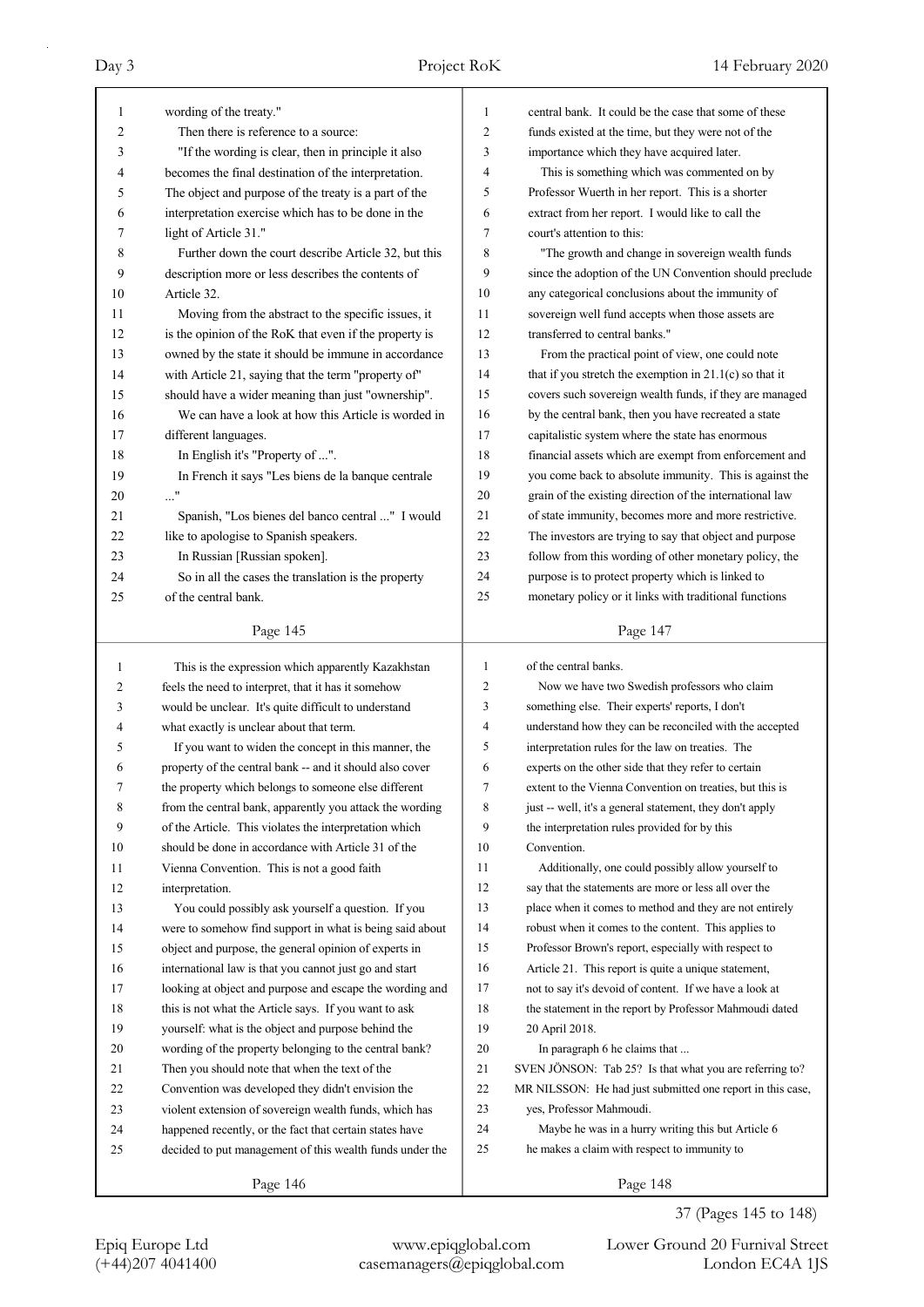| 1  | enforcement, saying that the majority of the states      | 1            | possession, but he doesn't refer to what's mentioned in  |
|----|----------------------------------------------------------|--------------|----------------------------------------------------------|
| 2  | insist on absolute immunity. This was quite surprising.  | 2            | Article 19, that is the intent of use. This is about     |
| 3  | Then, moving on, when you look at paragraph 12, he       | 3            | that.                                                    |
| 4  | says:                                                    | 4            | When it comes to Wrange, tab 26. in the counterparty     |
| 5  | "The majority of the states accept that a foreign        | 5            | binder.                                                  |
| 6  | state's property which is not used for sovereign         | 6            | To start with he supports to a certain extent what       |
| 7  | purposes under certain conditions could be subject to    | 7            | the investors have said earlier. He emphasises that      |
| 8  | enforcement or constraints. There is case law and there  | 8            | even property which is part of the state's commercial    |
| 9  | is more or less uniform understanding in the             | 9            | activities, that the purpose of this is to create funds  |
| 10 | international law doctrine for this claim."              | 10           | for the state budget and other state purposes. This is   |
| 11 | This contradicts what Professor Mahmoudi writes in       | 11           | what we are saying. This is what the savings portfolio   |
| 12 | paragraph 6.                                             | 12           | is about. We mean that it doesn't mean that this         |
| 13 | Then in paragraph 25 he says, and this is the last       | 13           | property is automatically immune, because that would     |
| 14 | sentence:                                                | 14           | mean that all state property would be immune. But in     |
| 15 | "National laws on absolute immunity against              | 15           | order for Wrange to come to the conclusion that immunity |
| 16 | attachment of property of the central bank."             | 16           | is still in force, he is saying -- this is the decisive  |
| 17 | He lists, among others, the US:                          | 17           | claim on page 103 -- that saving is a typical task of    |
| 18 | " have affected the wording of Article 21(c)."           | 18           | a central bank.                                          |
| 19 | Just as Professor Wuerth writes in her report, this      | 19           | It's difficult for me to see how he could find, he       |
| 20 | is not the case. There is no absolute prohibition with   | 20           | didn't present any support for this claim, that saving   |
| 21 | respect to the property of the central bank. These       | 21           | is a typical task of a central bank apart from the fact  |
| 22 | might be details, although I feel that they undermine    | 22           | that saving is probably not a reasonable description of  |
| 23 | slightly the quality of the entire report. What is even  | 23           | trading in securities.                                   |
| 24 | more remarkable in the opinion of the investors is the   | 24           | The investors claim that in accordance with the          |
| 25 | method which Professor Mahmoudi uses to arrive at the    | 25           | restrictive theory, the state immunity's function are    |
|    |                                                          |              |                                                          |
|    | Page 149                                                 |              | Page 151                                                 |
|    |                                                          |              |                                                          |
|    |                                                          |              |                                                          |
| 1  | conclusion that property can actually belong to the      | $\mathbf{1}$ | not absolute and the results will become completely      |
| 2  | central bank without being bound by the central bank.    | 2            | unreasonable if all the property which the National Bank |
| 3  | First, he references Article 13 in the Convention        | 3            | handles becomes immune. In our case it follows from the  |
| 4  | which deals with ownership, possession and use of        | 4            | consolidated accounts of the bank that the bank offers   |
| 5  | property. He says that this shows that "property of" in  | 5            | commercial services to other legal entities, not only to |
| 6  | Article 21 must include possession and use:              | 6            | the government. This is something we have conceded       |
| 7  | "This is completely incomprehensible to me, the          | 7            | earlier. This is an extract from the financial report    |
| 8  | natural outcome to me is to come a contrary decision     | 8            | of the bank. So the property of all of the customers of  |
| 9  | that since Article 21 doesn't speak about property,      | 9            | the central bank cannot be covered by immunity, which    |
| 10 | ownership or use of central banks then the conclusion    | 10           | would be the consequence of the fact that everything     |
| 11 | must be made that 'property' in Article 21 means         | 11           | which is managed by the national bank should be covered  |
| 12 | specifically property and not ownership or use."         | 12           | by immunity.                                             |
| 13 | He refers to this appendix to the Convention. In         | 13           | It follows from Professor Mahmoudi's report that the     |
| 14 | this annex you can see with respect to Article 19. Yes,  | 14           | background is that central banks normally keep accounts  |
| 15 | please note, a different Article. It says:               | 15           | in foreign banks for different purposes as a part of     |
| 16 | "The words property that has a connection with the       | 16           | their foreign currency policy and that attachment of     |
| 17 | entity in subparagraph (c) of 19 are to be understood as | 17           | such assets could create serious financial problems.     |
| 18 | broader than ownership or possession."                   | 18           | Yes, this is probably something every one agrees about   |
| 19 | Property that has a connection is superior(?) to         | 19           | but when it comes to the savings portfolio and the part  |
| 20 | just property. That's completely self-evident. This      | 20           | which is managed by BNY the National Bank has no         |
| 21 | not an evidence of any broadened concept of property.    | 21           | function, apart from being an intermediary on behalf of  |
| 22 | At least I don't understand how this could be that. You  | 22           | Kazakhstan. It would have been fully possible to         |
| 23 | could also note from Professor Mahmoudi's report earlier | 23           | commission the real managers directly. The fact that     |
| 24 | he talks about the purpose or the intent of the          | 24           | they used the bank to do so, this could probably have to |
| 25 | property, whatever it might be or the intent of the      | 25           | do with what has happened from Norway, that this could   |

38 (Pages 149 to 152)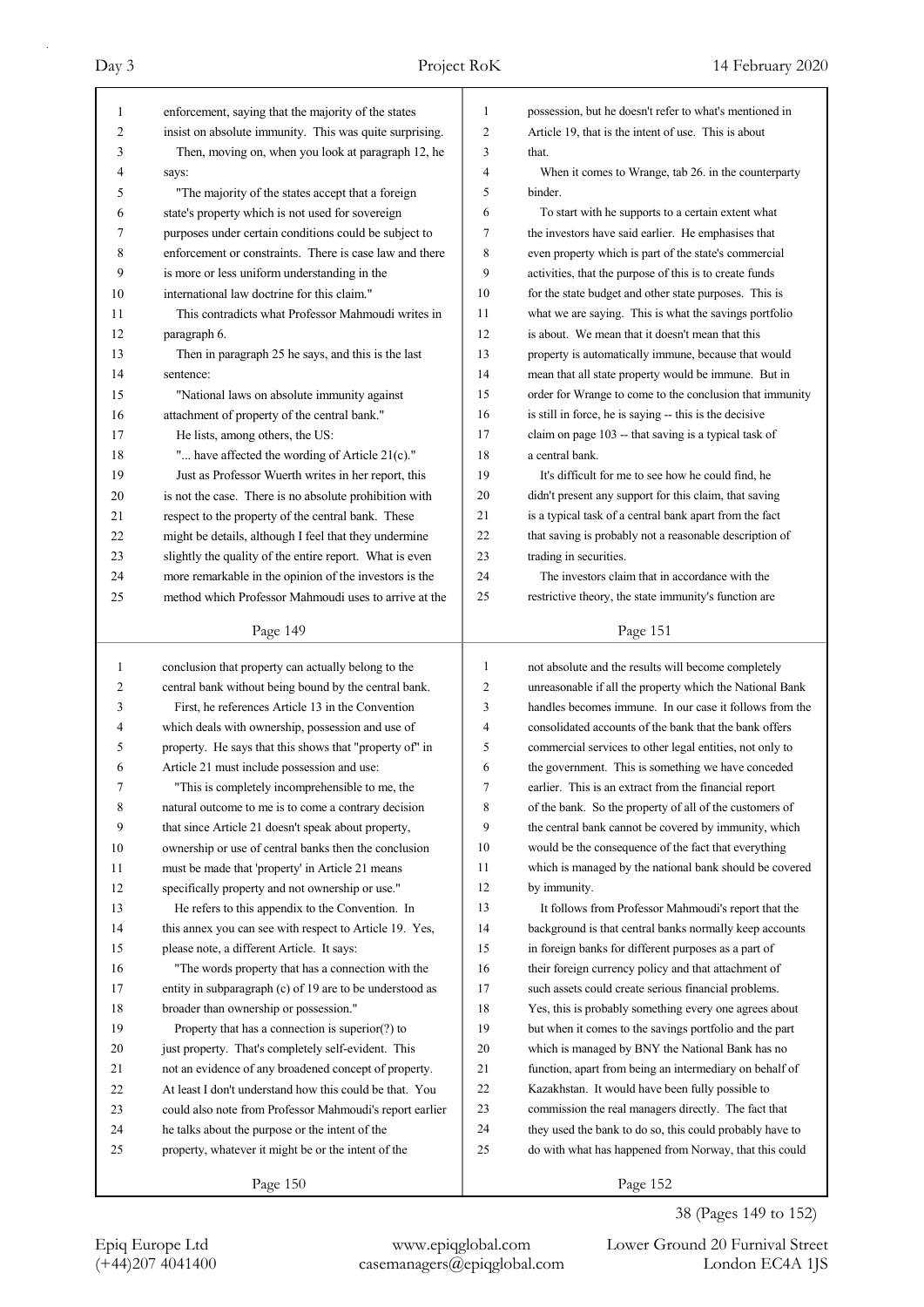| $\mathbf{1}$ | improve the possibility of receiving immunity.           | 1              | court in the countries where enforcement is requested,    |
|--------------|----------------------------------------------------------|----------------|-----------------------------------------------------------|
| 2            | Let's have a look at this MOU statement, which was       | 2              | where these courts consider that it's possible to attach  |
| 3            | presented by Kazakhstan. We can see one of the           | 3              | Kazakhstan's property.                                    |
| 4            | criteria, one of the bullet points here, which is not    | $\overline{4}$ | Therefore attachment should not be possible because       |
| 5            | fulfilled in Kazakhstan. It's not that the assets are    | 5              | the purpose of the intent of the use of the property is   |
| 6            | part of the central bank's funds. On the contrary, the   | 6              | not of qualified nature as the Supreme Court said in the  |
| 7            | assets are a part of the national budget but not of the  | 7              | Sedelmayer case.                                          |
| 8            | funds of the central bank.                               | 8              | That case showed that the Supreme Court was prepared      |
| 9            | The protected property should normally be property       | 9              | to go quite far when it comes to restrictions with        |
| 10           | which is used to perform traditional national bank's     | 10             | respect to assessing immunity and to allow an attachment  |
| 11           | functions. You should also require that the central      | 11             | over a portfolio of securities which is part of           |
| 12           | bank operates as a regular national bank with            | 12             | continuous trade, with a purpose of creating maximum      |
| 13           | a reasonable degree of independence. I will not develop  | 13             | profit must be much less far reaching than the            |
| 14           | this any further to what I said in my opening statement. | 14             | attachment which was supported by the Supreme Court in    |
| 15           | Finally, when it comes to the burden of proof it's       | 15             | the Sedelmayer case.                                      |
| 16           | the position of the investors that it rests on the RoK   | 16             | SVEN JÖNSON: Thank you, then the parties have given their |
| 17           | when it comes to Article 19.                             | 17             | closing statements.                                       |
| 18           | Finally, something on the abuse of rights. We say        | 18             | Submissions in reply by MR FOERSTER                       |
| 19           | that Kazakhstan has lost the right to claim immunity.    | 19             | MR FOERSTER: I would just like to reply briefly.          |
| 20           | There are two types of abuse. One has nothing to do      | 20             | This is about the last abuse of rights. I will            |
| 21           | with immunity, it has to do with the fact that the       | 21             | correct myself, I did not say enough. What I meant was    |
| 22           | property is irrevocably removed from Kazakhstan's        | 22             | that 8 out of 11 cases they are stated paid, not          |
| 23           | debtors if you accept that this is part of a protected   | 23             | settled. There are two that were opened in April, one     |
| 24           | trust. Although the legislation pre-supposes the         | 24             | of them has been settled, but that's not what is          |
| 25           | possibility of the trustor's bankruptcy.                 | 25             | important. What's important to note and this was          |
|              |                                                          |                |                                                           |
|              | Page 153                                                 |                | Page 155                                                  |
|              |                                                          |                |                                                           |
|              |                                                          |                |                                                           |
| 1            | As Mahmoudi writes in his report, in the Sedelmayer      | 1              | something that was quite new to us that we heard here at  |
| 2            | case it's not the meaning that immunity should give the  | 2              | the beginning of when counsel Nilsson commented on        |
| 3            | standing estate a privilege and a possibility to abuse   | 3              | a reference to the new lawsuit and the appendix 55.       |
| 4            | its position.                                            | 4              | We know that that should not be taken into account        |
| 5            | The second instance of abuse when it comes to            | 5              | when it comes to impediment to enforcement, but we are    |
| 6            | immunity, this is something which falls from the next    | 6              | saying that it is of importance when the (inaudible)      |
| 7            | slide, where we have Minister Beketayev, who talks about | 7              | says it is important if you are invoking your right to    |
| 8            | his position and makes it clear the minister of justice  | 8              | invoke immunity. Here we heard for the first time that    |
| 9            | that he does not want to pay, because then he might have | 9              | the applicants contest the circumstances that exist in    |
| 10           | to pay all the investors.                                | 10             | the new lawsuit. So far they have done everything not     |
| 11           | Kazakhstan says in their closing statements this is      | 11             | to tell us their position. If they have now denied all    |
| 12           | incorrect. Out of 11 awards, 8 have been settled, but    | 12             | the circumstances, then that's a very serious matter      |
| 13           | it's not really payment in good faith when investors     | 13             | because Kazakhstan knows that around four years ago --    |
| 14           | after years and years of fight have to accept to settle  | 14             | I think that we were sitting in this very room -- the     |
| 15           | for a fraction of the awarded amount, because this is    | 15             | applicants also gave an account of their position of the  |
| 16           | what it is normally a question about when we come to the | 16             | old challenge case, which then turned out to be wrong.    |
| 17           | settlements.                                             | 17             | I am not saying that they such conceded know better,      |
| 18           | This is about the abuse of power. Let me conclude        | 18             | but their client, the investor, knew very well that they  |
| 19           | where I started this hearing by noting that the          | 19             | were misleading the Court of Appeal.                      |
| 20           | investors have been a victim of an international         | 20             | We will find a forum for this question to be tried.       |
| 21           | (inaudible) which have relieved them of an asset of huge | 21             | It might not be this case. There will be other court      |
| 22           | value. Additionally, they are bankrupt so this is not    | 22             | proceedings or other ways to bring up this question. We   |
| 23           | a situation which would be deserved but the position of  | 23             | know then that KPMG has restarted their audit of Kazakh   |
| 24           | the Minister of Justice, which is quite brash. They      | 24             | companies and the correspondence in conjunction with      |
| 25           | have no possibility to claim their right unless the      | 25             | that that the investors and maybe even the US lawyers     |
|              | Page 154                                                 |                | Page 156                                                  |

39 (Pages 153 to 156)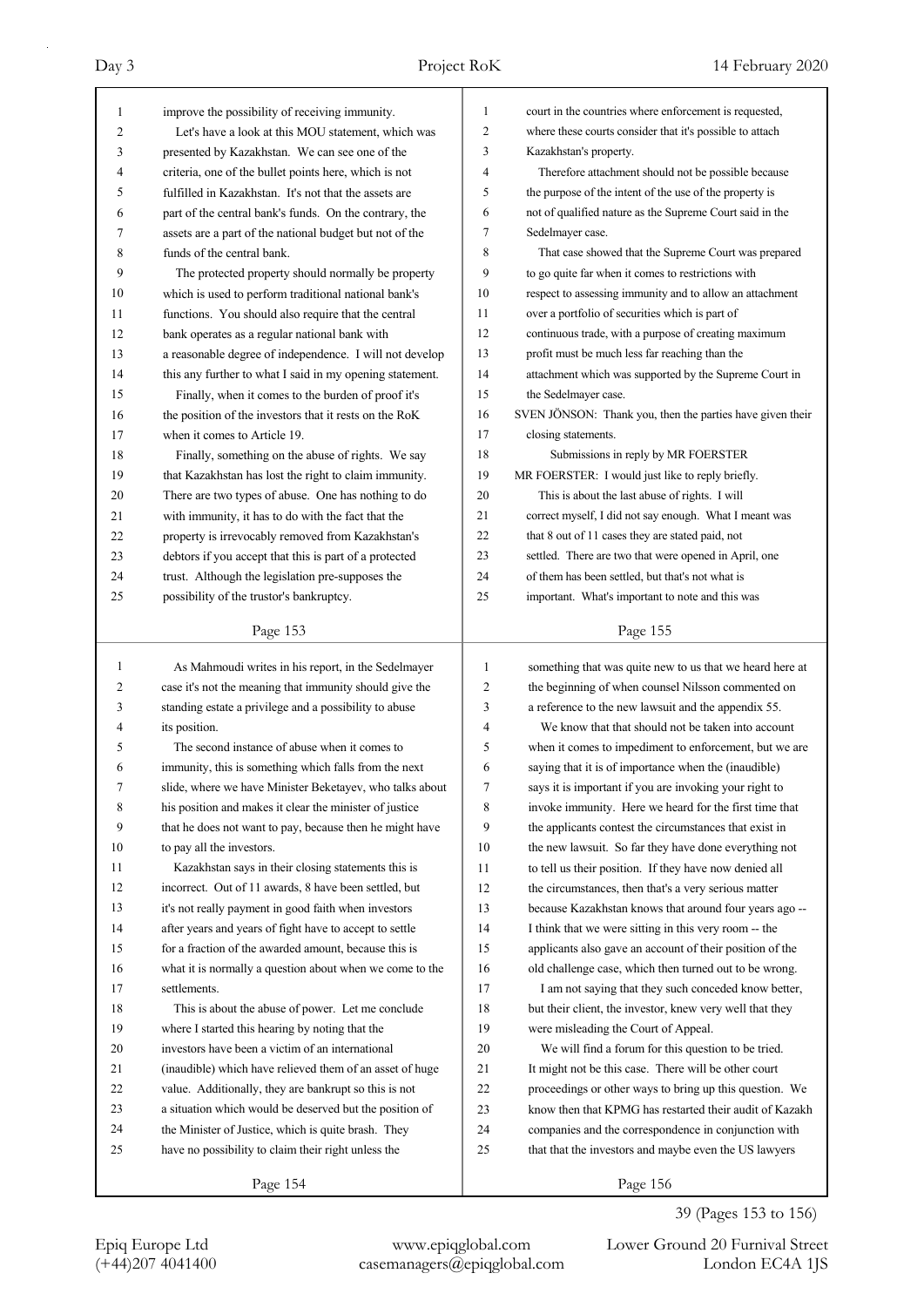| $\mathbf{1}$ | represented that they have misled both the arbitration                     | $\mathbf{1}$   | I understand that you want to do what you did in the                                |
|--------------|----------------------------------------------------------------------------|----------------|-------------------------------------------------------------------------------------|
| 2            | panel and the Swedish court. Therefore it's very                           | 2              | district court that you will submit that at a later                                 |
| 3            | important for Kazakhstan to defend itself against such                     | 3              | Point. Have you discussed this? Do you want to say                                  |
| 4            | criminal activities is and it's important to put that on                   | $\overline{4}$ | anything about this?                                                                |
| 5            | record.                                                                    | 5              | MR FOERSTER: We have talked about this, that we can give                            |
| 6            | Thank you.                                                                 | 6              | that to you in two weeks. Before that we have looked at                             |
| 7            | SVEN JÖNSON: The national bank, do you have a microphone?                  | 7              | each other's bills of costs and then we can present you                             |
| 8            | Submissions in reply by MR GUTERSTAM                                       | 8              | with a final bills of costs and any comments to the                                 |
| 9            | MR GUTERSTAM: Just a very short comments.                                  | 9              | other side's bills.                                                                 |
| 10           | It was alleged here for the first time that national                       | 10             | SVEN JÖNSON: So in two weeks' time we will get --                                   |
| 11           | fund is part of the state budget and that the assets                       | 11             | MR NILSSON: In two weeks we will exchange our bills on the                          |
| 12           | were to be included in the state budget. Of course that                    | 12             | 25th and then we will submit them to you on the 28th.                               |
| 13           | is not correct. The only thing that is in the Kazakh                       | 13             | SVEN JÖNSON: When it comes to costs in the district court,                          |
| 14           | State budget are the guaranteed and targeted transfers                     | 14             | there were bills of costs submitted and there were                                  |
| 15           | that were decided on from year to year. There is no                        | 15             | objections. They had not been acknowledged by the                                   |
| 16           | other asset reported in the state budget.                                  | 16             | investors. The claims by the bank or Kazakhstan, do you                             |
| 17           | It might not be necessary to point this out to the                         | 17             | have the same position here?                                                        |
| 18           | Court of Appeal, the principles that you have to use                       | 18             | MR NILSSON: Yes, we are just as difficult as them.                                  |
| 19           | when you interpret the contents of customary law but                       | 19             | SVEN JÖNSON: The Court of Appeal will not tell you today                            |
| 20           | there is no support for the claim referred here today,                     | 20             | when we will render our decision. We will inform you                                |
| 21           | that you are going to apply the Vienna Convention on                       | 21             | that later, but our mission is to do this as quickly as                             |
| 22           | interpreting anything other than the law on treaties.                      | 22             | possible.                                                                           |
| 23           | When you are going to apply customary law you have to                      | 23             | MR FOERSTER: This is very important to other countries'                             |
| 24           | use the principles for interpreting the customary law,                     | 24             | proceedings that you will inform us that you will have                              |
| 25           | not the foreign treaties. This is a case for all the                       | 25             | it in couple of days or a week's time.                                              |
|              | Page 157                                                                   |                | Page 159                                                                            |
|              |                                                                            |                |                                                                                     |
|              |                                                                            | 1              |                                                                                     |
| 1<br>2       | cases which have invoked customary law.<br>That's all I have to say.       | $\overline{2}$ | SVEN JÖNSON: That's our plan.<br>Do you have any special requests or is a couple of |
| 3            | SVEN JÖNSON: You wanted to say something again?                            | 3              | days enough or a --                                                                 |
| 4            |                                                                            | $\overline{4}$ | MR FOERSTER: A week would be fine because we have to get it                         |
| 5            | Submissions in reply by MR NILSSON<br>MR NILSSON: Just two brief comments. | 5              | translated and all that.                                                            |
| 6            | Since counsel Foerster said it has nothing to do                           | 6              | SVEN JÖNSON: We'll take that into consideration.                                    |
| 7            | with this case, which was mainly for the court reporter.                   | 7              | Thank you very much.                                                                |
| 8            | I am not going to comment on that. When it comes to                        | 8              | Unless there is anything further we will say thank                                  |
| 9            | what counsel Guterstam said, I think that we can refrain                   | 9              | you very much for letting us listen to what you have                                |
| 10           | from exchanging comments and we can stop now.                              | 10             | said.                                                                               |
| 11           | Housekeeping                                                               | 11             | Thank you very much.                                                                |
| 12           | SVEN JÖNSON: Okay, now that we are concluding the actual                   | 12             | $(4.13 \text{ pm})$                                                                 |
| 13           | hearing can we take it that you will not submit anything                   | 13             | (The hearing concluded)                                                             |
| 14           | more in writing to the case that you have actually now                     | 14             |                                                                                     |
| 15           | concluded your action and what you have presented to us                    | 15             |                                                                                     |
| 16           | now?                                                                       | 16             |                                                                                     |
| 17           | MR NILSSON: Well, on condition that nothing comes in from                  | 17             |                                                                                     |
| 18           | the opposite side we will not --                                           | 18             |                                                                                     |
| 19           | MR GUTERSTAM: We were going to send you the scripts of our                 | 19             |                                                                                     |
| 20           | closing argument so that you have that, but we are not                     | 20             |                                                                                     |
| 21           | going to send you anything new.                                            | 21             |                                                                                     |
| 22           | MS ISAKSSON: The Court of Appeal has recorded the closing                  | 22             |                                                                                     |
| 23           | arguments, so we have nothing against you submitting                       | 23             |                                                                                     |
| 24           | written version of your closing arguments.                                 | 24             |                                                                                     |
| 25           | SVEN JÖNSON: What remains then is your claim for costs.                    | 25             |                                                                                     |

40 (Pages 157 to 160)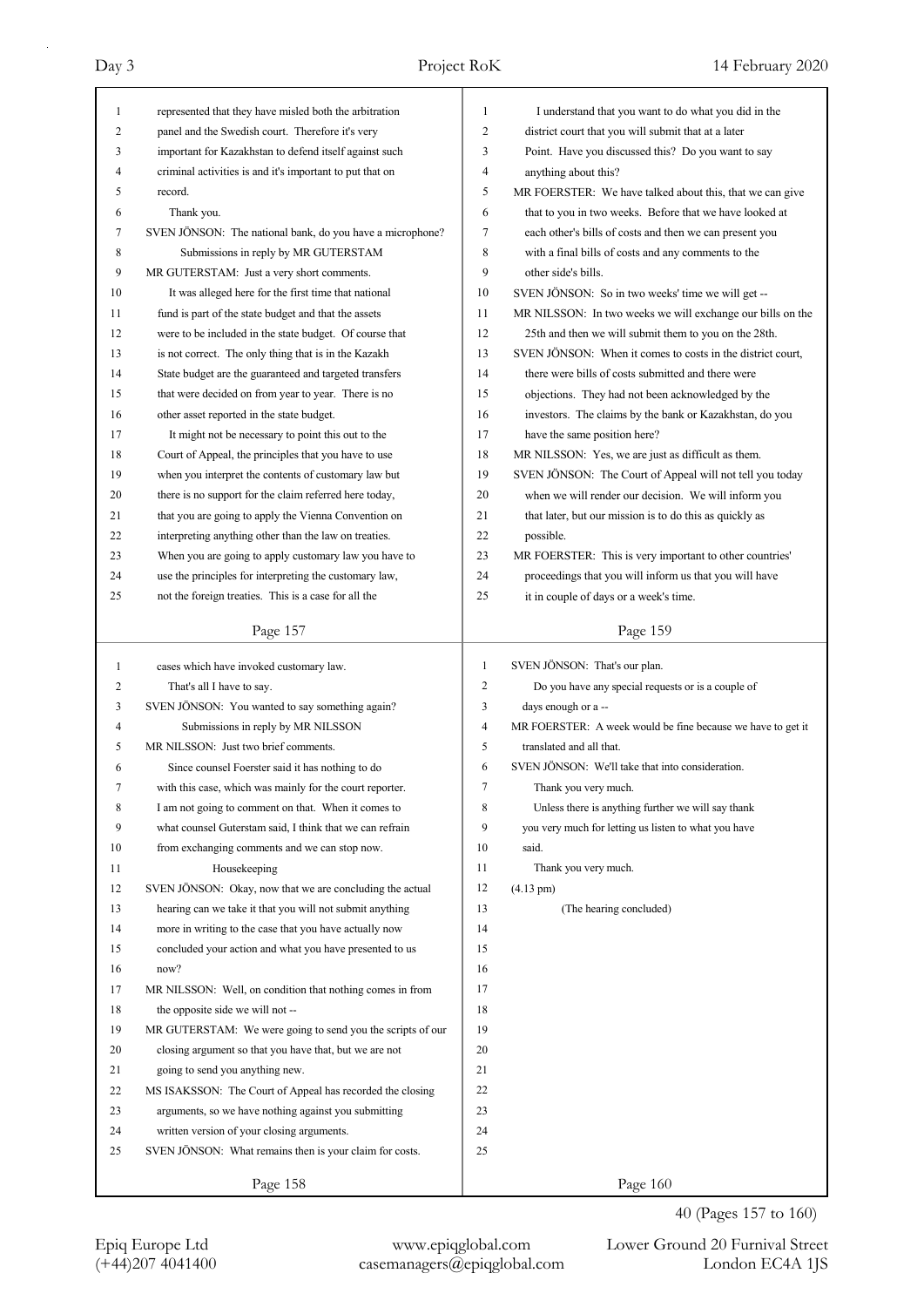| $\mathbf{1}$<br>2 |                                          |
|-------------------|------------------------------------------|
| 3                 | $\texttt{INDE}{}$ X                      |
| 4                 |                                          |
| 5                 | Closing submissions by MR GUTERSTAM 1    |
| 6                 | Closing submissions by MR AXELRYD 4      |
| 7                 | Submissions by MR GUTERSTAM 29           |
| $\,8\,$           | Submissions by MR AXELRYD 44             |
|                   |                                          |
| $\overline{9}$    | Closing submissions by MR NYGREN 46      |
| 10                | Closing submissions by MR FOERSTER 70    |
| 11                | Closing submissions by MR METZ 76        |
| 12                | Closing submissions by MS FERMBÄCK 90    |
| 13                | Closing submissions by MR NILSSON 116    |
| 14                | Submissions in reply by MR FOERSTER 155  |
| 15                | Submissions in reply by MR GUTERSTAM 157 |
| 16                | Submissions in reply by MR NILSSON 158   |
| 17                |                                          |
| 18                |                                          |
| 19                |                                          |
| 20                |                                          |
| 21                |                                          |
| 22                |                                          |
| 23                |                                          |
| $24\,$            |                                          |
| 25                |                                          |
|                   |                                          |
|                   | Page 161                                 |
|                   |                                          |
|                   |                                          |
|                   |                                          |
|                   |                                          |
|                   |                                          |
|                   |                                          |
|                   |                                          |
|                   |                                          |
|                   |                                          |
|                   |                                          |
|                   |                                          |
|                   |                                          |
|                   |                                          |
|                   |                                          |
|                   |                                          |
|                   |                                          |
|                   |                                          |
|                   |                                          |
|                   |                                          |
|                   |                                          |
|                   |                                          |
|                   |                                          |
|                   |                                          |
|                   |                                          |
|                   |                                          |
|                   |                                          |
|                   |                                          |
|                   |                                          |
|                   |                                          |
|                   |                                          |

41 (Page 161)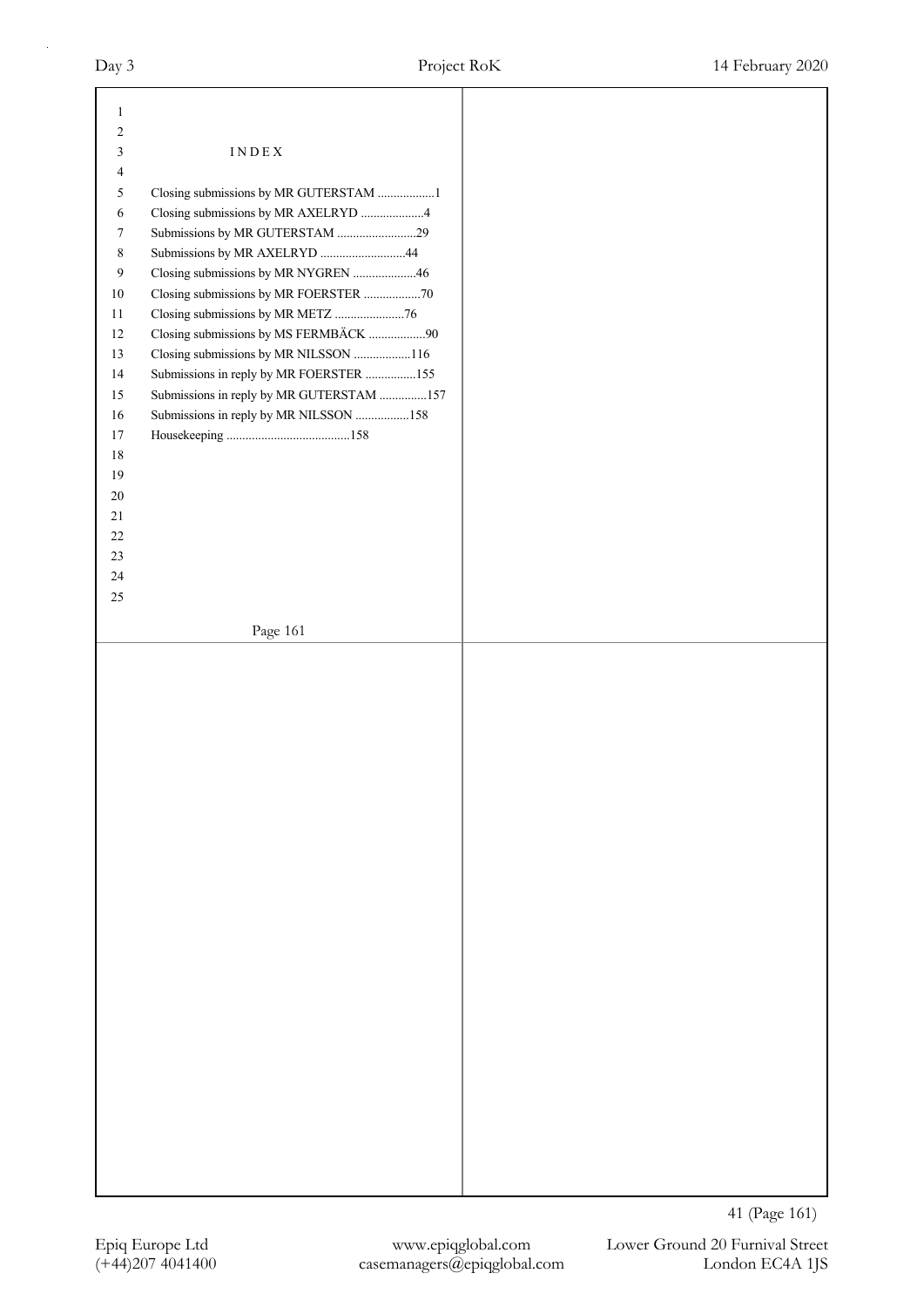Day 3 Project RoK 14 February 2020

|                                      |                                     |                         |                           | Page 162                           |
|--------------------------------------|-------------------------------------|-------------------------|---------------------------|------------------------------------|
|                                      | 18:10,11,13,19                      | 25:9,10 26:19,21        | actions 39:13             | 121:17                             |
| $\mathbf{A}$                         | 18:22,23 19:5,6                     | 28:18 39:5,20           | 70:23 134:18,18           | aggravating 83:20                  |
| abbreviations                        | 19:11 20:1,2,4,4                    | 48:3,15,17 54:5         | 134:20 135:12             | ago 144:12 156:13                  |
| 119:7                                | 20:9,9,18,18,21                     | 60:14 61:2,3            | 137:14 140:6              | agree 36:24 37:13                  |
| able 7:3,6 19:24                     | 20:25 21:2,5,6,7                    | 65:13,22 66:10          | active 133:9              | 81:18 122:6                        |
| 68:3 95:10 99:1                      | 21:8,8,10,13,14                     | 70:20,24 101:11         | activities 73:11          | agreed 127:20                      |
| 139:5                                | 21:15,18,20,20                      | 118:16 119:7            | 115:17 136:12             | agreement 3:4                      |
| abroad 10:2 50:8                     | 21:25 22:1,6,11                     | 152:4,14                | 151:9 157:4               | 4:13 9:2,3,4 10:8                  |
| 62:19 88:4                           | 22:14,24,25 23:4                    | accumulate              | activity 12:17            | 10:10 11:5 30:6                    |
| 117:14                               | 23:5,6,20,21 24:9                   | 137:24                  | acts 42:10 94:1,15        | 31:11,12 33:1                      |
| absolute 72:23                       | 25:1,1,2,4,6,9,11                   | accumulation            | 114:5 140:18              | 36:11,19,20 38:2                   |
| 74:3 99:21 107:2                     | 25:15,19,25 26:1                    | 139:25                  | actual 19:13 81:25        | 41:11,20,25                        |
| 147:19 149:2,15                      | 26:2,3,3,8,9,12                     | achieve 137:16          | 97:24 113:21              | 42:11 54:14                        |
| 149:20 152:1                         |                                     | achieved 86:20          | 137:1 158:12              | 55:17 62:2 68:17                   |
| absolutely 38:15                     | 26:13,15,17,22<br>26:25 27:2,20,22  | 87:8                    | ad 100:4                  | 95:15,17 130:11                    |
| abstract 140:4                       | 27:25 28:1,2,3,5                    |                         | added 43:13               |                                    |
| 145:11                               | 28:5,8,14,15                        | achieving 87:25<br>88:6 | addendum 113:22           | 130:18,22 131:7<br>agreements 36:1 |
| <b>absurd</b> 143:23                 | 30:15 33:5 34:12                    | acknowledged            | additional 41:9           | 51:23 95:12                        |
| abuse 108:24                         | 34:13 39:9 45:11                    | 159:15                  | 108:15                    | agrees 152:18                      |
| 110:3 111:8                          | 45:14,16,16,16                      |                         | <b>Additionally 27:17</b> | ahead 1:17 29:1                    |
| 112:9 113:21                         | 45:23 46:4,10,14                    | acknowledges<br>126:12  | 148:11 154:22             | AIG 31:22 85:25                    |
| 116:13 117:10                        |                                     | acquire 25:24 26:6      | addressed 52:13           | 86:2,3 98:5,7                      |
| 153:18,20 154:3                      | 48:12,17 50:7<br>51:2 52:6,25       | 33:22 39:16             |                           | 114:25                             |
| 154:5,18 155:20                      | 54:1,4,15 55:10                     | acquired 2:23 6:3       | adjournment<br>69:19      | alia 98:7                          |
| abuses 111:1                         |                                     | 8:7 16:6,10             | administers 131:6         | Aliya 43:10,17                     |
| abusive $108:3,5$                    | 55:12,13,14,16<br>55:18,20 56:1,2,3 | 23:25 27:2 30:11        | administrator             | 44:10,17                           |
| acceded 109:9                        | 56:4,9,11 57:1,5                    | 34:16 35:14,18          | 21:5                      | allegations 40:7                   |
| accept 40:3 142:23                   | 57:12,17 58:1,22                    | 37:24 39:4 48:25        | adopted 81:14             | 116:15                             |
| 149:5 153:23                         | 59:12,14,15 60:3                    | 53:17 65:15             | 97:11 100:6               | allege 40:14 78:3                  |
| 154:14                               | 60:14,16 61:5,13                    | 67:20,24 68:11          | 102:16,22 142:8           | alleged 65:21                      |
| accepted 53:23                       | 61:15,16,21,23                      | 68:20 100:13            | adoption 102:22           | 157:10                             |
| 58:16 95:19                          | 62:5 64:3,4,10                      | 118:3,6,15              | 147:9                     | allegedly 81:21                    |
| 113:9 134:7                          | 65:16,17,18 67:2                    | 126:13 147:3            | adverse 76:25             | alleges 67:13                      |
| 148:4                                | 67:21 68:25,25                      | acquires 16:21          | advise 43:4               | allow 76:24 77:5,9                 |
| accepts 147:11                       | 69:2,3,8 90:24                      | acquisition 3:24        | advised 82:5              | 77:10 148:11                       |
| access 3:3 8:11                      | 101:22 104:17                       | 8:2 27:2 30:12          | advisers 82:5             | 155:10                             |
| 108:23 119:23                        | 106:18 116:21                       | 48:7 68:4 118:17        | 125:18                    | allowed 62:19                      |
| accessible 133:17                    | 117:20,22 119:12                    | 118:17,24 138:3         | advocate 120:24           | 63:25 111:16                       |
| accommodate<br>70:9                  | 119:17,19,21                        | acquisitions 30:16      | affiliated 113:5          | Allowing 67:6                      |
|                                      | 122:19,21 127:10                    | act 12:13,18,22         | agencies 23:16            | allows $67:11$                     |
| accommodating<br>136:21              | 128:2 129:8                         | 13:4 49:10 50:8         | 120:13 125:3              | 121:22 132:18                      |
| account 3:20 5:11                    | 137:6 140:3                         | 50:14 86:6 95:21        | agency 4:2 33:24          | alternative 66:21                  |
|                                      | 156:4,15                            | 95:21 104:22            | 47:21 62:19 68:9          | altogether 55:23                   |
| 5:14,15,16 8:4,9<br>8:10,12,14,15,15 | accounting 12:13                    | 112:24 140:10           | 69:7,9,11,12              | ambassador 71:1                    |
|                                      | 12:17                               | 142:11                  | 117:17,21 120:15          | ambiguous 143:22                   |
| 9:1,7,18 10:18<br>14:23,23 15:11     | accounts $2:24$ 3:6                 | acting 32:24 94:14      | 120:17,22,25              | 144:7                              |
| 15:12 16:5,22,22                     | 5:1,3,7,9,10 8:20                   | action 38:25 39:13      | 125:15 126:1              | American 104:22                    |
| 16:23,25 17:11                       | 14:25 15:1,2,4                      | 39:21 129:2             | 127:2,15                  | 104:23,24 105:24                   |
| 17:13,14,15                          | 16:2 22:20 23:3                     | 138:8 158:15            | agency's 62:17,17         | 115:4 142:10,15                    |
|                                      |                                     |                         |                           |                                    |
|                                      |                                     |                         |                           |                                    |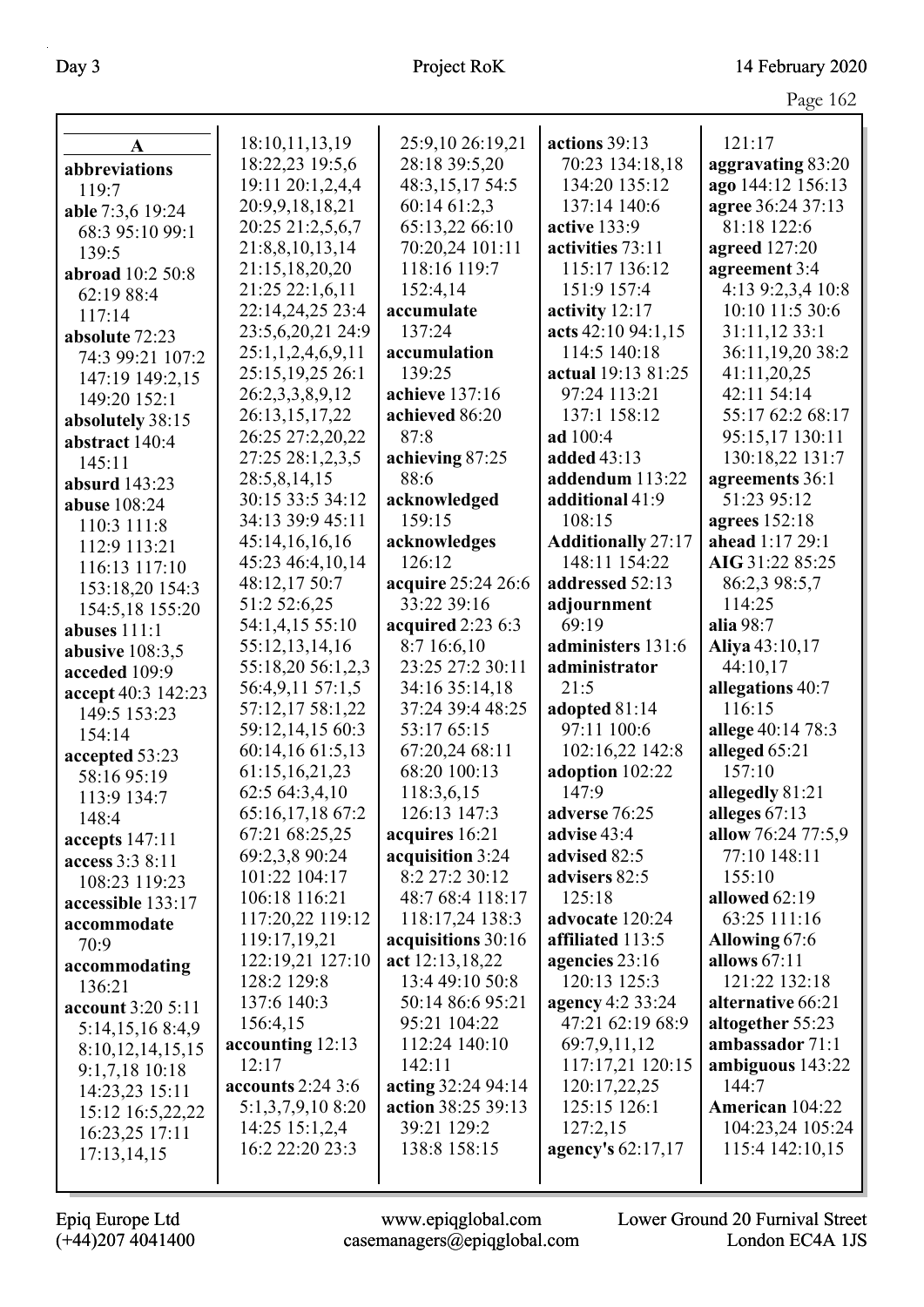|                     |                     |                        |                    | Page 163                  |
|---------------------|---------------------|------------------------|--------------------|---------------------------|
| 142:18              | appealed 83:24      | 67:8 71:12 77:22       | 109:1,16 112:7     | 140:23 141:8,23           |
| amount $21:10$      | 108:16              | 78:11 81:15 88:4       | 115:13             | 143:14,20,21              |
| 24:25 154:15        | appealing $71:16$   | 94:5 111:6 113:6       | arbitration 70:15  | 144:5,7,17,21             |
| amounts 14:11       | appear 54:20 55:9   | 113:9 115:14,18        | 157:1              | 145:7,8,10,14,16          |
| analogy 122:17      | 120:8               | application 29:20      | arbitrator 70:14   | 146:9,10,18               |
| analyses 79:20      | appeared 27:12      | 30:8 51:1,8,13         | area 51:8,13 58:18 | 148:16,24 149:18          |
| analysis $3:1$ 18:6 | appears 11:4        | 53:4 63:6 91:15        | 96:21              | 150:3,6,9,11,14           |
| 30:8 45:20          | appendices 35:6     | 102:24 109:22          | argued 121:18      | 150:15 151:2              |
| Anglo 128:17        | appendix $34:25,25$ | 112:25 143:19          | argument 1:22      | 153:17                    |
| annex 150:14        | 94:6 123:12         | applied 8:3 18:20      | 10:14 37:8 77:22   | articles 9:16 68:2        |
| answer 18:3,16      | 150:13 156:3        | 23:8 49:1 50:21        | 130:4 136:4        | 72:11,14 93:10            |
| 33:25 43:11,14      | applicability 52:5  | 52:5,8 53:1,14         | 158:20             | 96:15,16 99:6             |
| 44:3 47:3,11        | applicable 15:7     | 55:24 58:3 59:2        | argumentation      | 143:3                     |
| 117:4,9             | 29:24 30:7 48:10    | 59:6 62:9 65:2         | 140:11             | asked 70:17               |
| answered 32:18      | 49:6 50:17 51:22    | 72:16 73:5 91:12       | arguments 1:10     | 114:16                    |
| 117:4               | 54:15 56:2 57:4     | 92:8,25 102:2          | 12:9 41:22 65:2    | asks 18:7                 |
| answering 43:17     | 62:13 63:1 67:10    | 105:24 106:1           | 117:15 124:25      | aspect 57:19 65:8         |
| answers 64:2        | 67:14 72:10,15      | 132:6 142:20           | 127:24 158:23,24   | 66:18                     |
| 86:18 87:17         | 117:9 125:16        | applies $14:14,21$     | arises 13:4        | aspects 47:24             |
| anybody 125:1,17    | 142:20,21           | 16:18 19:18            | arrangements       | assembly 100:5            |
| anyway 35:12        | applicant 8:5,13    | 24:19,25 27:14         | 17:10 130:23       | 102:17                    |
| 76:14 92:12         | 23:18 33:21         | 51:18 60:23            | 132:4              | assert 33:6 129:12        |
| apart 20:1,20       | 39:21,21 40:3       | 83:24 86:11            | arrive 16:8 20:16  | assess 3:9 23:13          |
| 22:10 28:10         | 41:21 60:16         | 122:13 148:14          | 31:25 48:22        | 29:25 38:21 48:2          |
| 100:3 151:21        | 61:19 65:21         | apply 11:13 15:6       | 101:7 132:13       | 89:16 90:15 96:6          |
| 152:21              | 66:11 67:13 68:9    | 19:14,25 24:2,11       | 149:25             | 101:9,17                  |
| apartments 136:7    | 73:25 92:21         | 24:16 29:6,10,11       | arrives 79:1,10,11 | assessed 13:6             |
| apologies 62:12     | 94:19 96:8          | 29:16 49:4 51:8        | article 52:23 55:5 | 57:21 64:14               |
| apologise 145:22    | 101:12 102:18       | 58:23 61:18            | 55:6,25 56:12      | assesses 116:19           |
| apparatuses         | 104:16 106:22       | 66:12 91:14            | 57:6 71:10 72:25   | assessing 2:20            |
| 106:19              | 107:19 110:2        | 92:12 148:8            | 73:6 75:13 76:3    | 10:12 39:14 66:6          |
| apparently 60:18    | 111:3 113:13        | 157:21,23              | 76:4,14 78:15      | 155:10                    |
| 114:25 146:1,8      | 114:5,19,21         | applying 24:20         | 79:14 86:13        | assessment 13:16          |
| appeal $1:83:9$     | applicant's 10:7    | 63:2 78:15 91:5        | 87:10 90:11,12     | 29:19 39:10 48:1          |
| 18:5 23:11 49:22    | 36:25 114:23        | 92:17                  | 90:14,16,20,25     | 79:19 82:22 83:4          |
| 49:25 59:9 70:18    | applicants 40:8     | appoint 43:4           | 91:2,4,5,8,11      | 83:10,14,22 89:9          |
| 71:5 72:17 74:13    | 66:2 74:1 75:17     | approach $13:8,13$     | 92:1,4,5,8,10      | 90:2 96:2 107:14          |
| 75:20 90:9,9        | 75:19 78:1,5        | 13:16,22 33:3          | 93:3,3,5,6,7,12    | 112:21 116:21             |
| 91:13,14 92:7       | 80:1 81:5 82:1      | 56:7 57:19 77:4        | 93:16,20,23 94:6   | 135:23 136:25             |
| 99:5 102:2          | 82:17,25 83:16      | 120:15,24              | 96:1,14 99:7,9,12  | asset 11:2,16,23          |
| 109:10 113:1,20     | 84:4 86:12 91:10    | approaches 13:6        | 99:15,19 100:9     | 24:5 28:7 37:5            |
| 116:20 119:8        | 98:23 99:1,17       | 72:10                  | 100:16,25 101:5    | 47:4 50:22 62:24          |
| 123:9 127:12        | 102:21 106:2,7      | appropriate 1:15       | 102:1 103:10       | 63:20 64:13 89:7          |
| 133:16 139:4        | 108:2,4,5 112:6,7   | appropriated           | 104:6,15 105:23    | 89:7 94:23 95:2           |
| 143:25 144:11,16    | 112:17 113:4,8      | 124:7                  | 107:18 110:14      | 128:24 132:12             |
| 156:19 157:18       | 113:10,15,17,24     | <b>April</b> 108:12,15 | 114:20,20 117:3    | 137:15 140:14             |
| 158:22 159:19       | 114:17 156:9,15     | 111:15 148:19          | 117:7 131:9        | 154:21 157:16             |
| Appeal's 90:1       | applicants' 37:10   | 155:23                 | 132:16,17 135:14   | <b>assets</b> 2:24,25 3:5 |
| 143:7               | 38:24 40:3 44:9     | arbitral 108:24,25     | 135:20 140:12,17   | 3:17 8:22 12:1,2          |
|                     |                     |                        |                    |                           |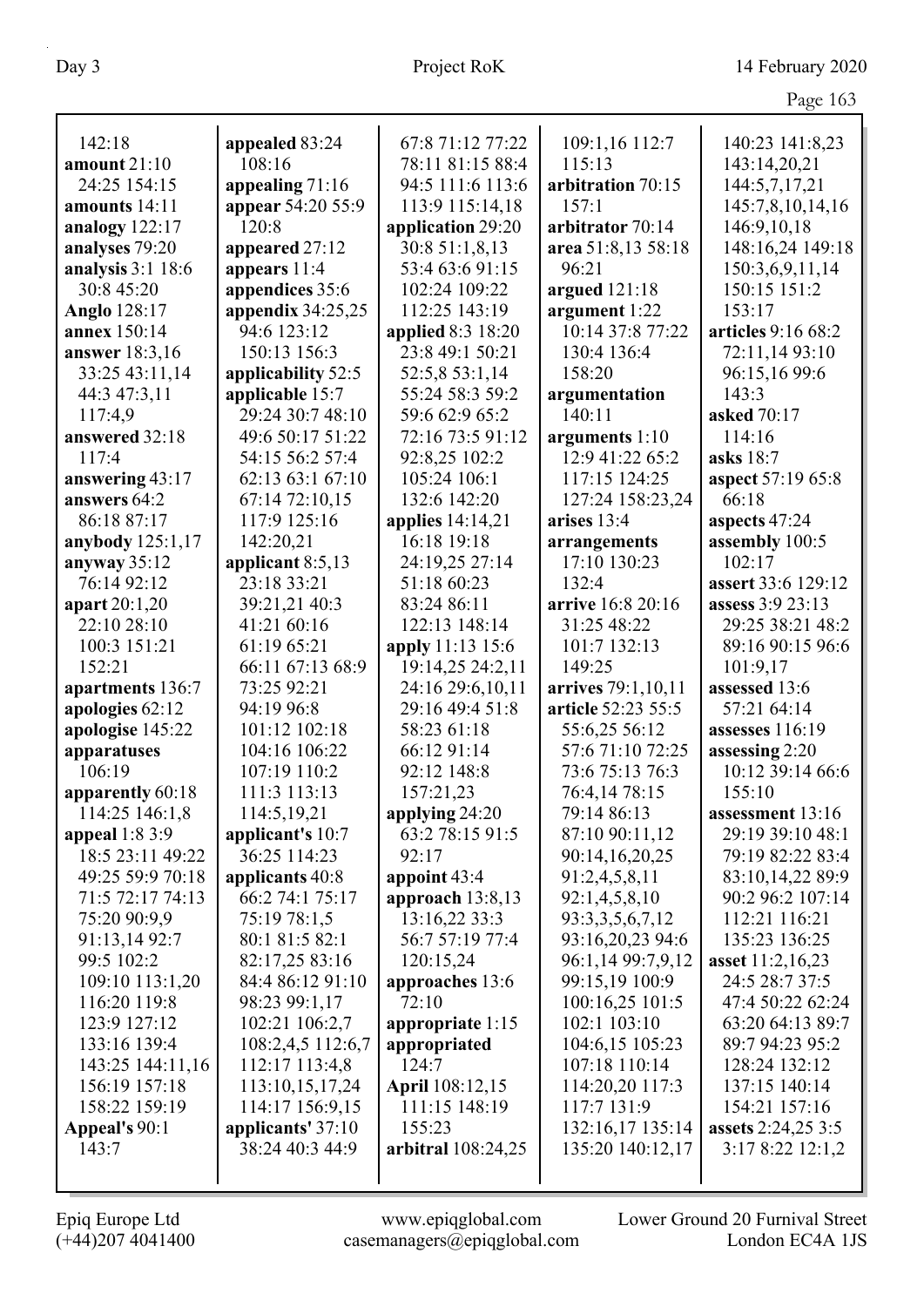|                        |                    |                           |                   | $\circ$                  |
|------------------------|--------------------|---------------------------|-------------------|--------------------------|
| 13:11 24:5 30:13       | 139:6              | 115:16                    | 90:24 92:11,16    | 123:18 127:19            |
| 30:14,17 33:17         | attaching 10:7     | awarded 15:22             | 92:17,19,20,24    | 153:6,10                 |
| 35:24 36:2,6,9         | attachment 7:24    | 154:15                    | 93:2,25 94:14,17  | banking 94:17            |
| 37:11,20,22 39:4       | 9:22,23 11:3,12    | awards 154:12             | 94:20,21,22,24    | 142:4                    |
| 39:11,16 40:6,14       | 11:25 17:5,7,8     | aware 71:16               | 95:3,8,9,19,23,25 | bankrupt 11:25           |
| 41:5,7,13,16           | 27:3,5,19 32:6     | <b>Axelryd</b> 4:11,12    | 96:5,7,10,11      | 154:22                   |
| 42:19,24 47:1,19       | 33:13,19 47:2,24   | 14:10 44:22,23            | 98:17 99:11,14    | bankruptcy 11:19         |
| 47:21 48:4 56:8        | 62:16 63:12 64:3   | 63:24 161:6,8             | 99:19,20,21,22    | 14:16 21:4,5,11          |
| 61:6 62:18 63:4        | 65:23 66:6,19      |                           | 100:11,14,18,19   | 21:24 22:5,9,13          |
| 63:7,11 66:7,19        | 67:1,5,6,1168:5    | B                         | 100:20,21,22,25   | 22:19 153:25             |
| 67:2 86:16 87:23       | 69:7,10,13 72:9    | b143:23                   | 101:4,8,10,15,18  | banks 87:15 93:14        |
| 90:3,17,25 94:25       | 117:23 120:23,25   | back 1:3 9:21             | 101:23,24 102:8   | 93:22,24 94:7            |
| 98:16 104:19           | 121:2,8,11         | 11:20 14:2 35:5           | 102:8 104:1,2,3   | 106:6,10 107:3           |
| 105:11,13 119:11       | 124:14 132:2,25    | 41:13 69:17               | 104:11,19,20      | 107:10 147:12            |
| 120:5,10 123:22        | 149:16 152:16      | 71:21 88:25               | 105:11,14 106:3   | 148:1 150:10             |
| 126:3 128:6,10         | 155:4,10,14        | 118:9 140:5               | 106:8,11,16,20    | 152:14,15                |
| 131:17 136:21          | attachments 63:25  | 141:23 147:19             | 106:25 107:5,13   | <b>banque</b> 145:19     |
| 137:24 138:16          | 64:7 65:9 66:10    | background 90:20          | 107:14 117:19     | <b>based</b> 15:15 46:24 |
| 147:11,18 152:17       | attack 146:8       | 114:21 138:17             | 118:7,15,20,21    | 47:4 50:4 72:2           |
| 153:5,7 157:11         | attempts 10:7      | 152:14                    | 119:2,6,12,16     | 83:1 89:6,17             |
| assign $81:19$         | 117:13             | <b>balance</b> 15:5 26:11 | 121:16 122:10,12  | 106:4 108:7              |
| 110:18                 | attention 115:20   | ban $17:4,6,7$            | 122:12,15,15,16   | 109:1,16 112:17          |
| assigned 83:11         | 134:5 147:7        | <b>banco</b> 145:21       | 122:21 123:6,7    | 112:18 117:15            |
| assigns 80:24          | attorney 126:24    | <b>Bangladesh</b>         | 123:15 124:10,20  | <b>basic 67:19,25</b>    |
| 130:13                 | audit 156:23       | 121:21                    | 124:21,24 125:5   | 131:16                   |
| <b>assume</b> 20:16,18 | authoritative      | bank 1:11 2:7,21          | 125:13,14 126:17  | basically 31:1 89:8      |
| 45:8 67:9              | 106:14             | 3:21,22,23 4:4,6          | 126:18,18 127:6   | basics $11:15$           |
| assumption 79:19       | authorities 106:17 | 4:7,145:15,18             | 127:10,16,17,22   | <b>basis</b> 39:13 53:22 |
| 131:2                  | 106:21             | 6:8,9,9,11,12,13          | 127:25,25 128:2   | 54:18 56:16 79:8         |
| assumptions 20:22      | authority 64:5,21  | 6:22 8:25 9:3,4,5         | 128:4, 11, 21, 23 | 79:14,18 83:22           |
| attach 7:9 17:14       | 94:1,16 95:22      | 9:6,24,25 10:1,3          | 129:2,2,4,7,11,20 | 104:24 108:16,24         |
| 32:5 47:21 64:21       | 107:3 108:17       | 10:20 15:4 25:17          | 137:21,24,25      | 111:3 114:3,7            |
| 66:2 69:4,12,13        | 120:14,19,21       | 25:24 28:18               | 138:1,18 141:12   | 115:13 136:1             |
| 72:9 120:5 155:2       | 121:17 141:14      | 30:12 31:4,9,10           | 141:20 142:3,12   | beautifully 138:14       |
| attachable 63:11       | 142:5              | 31:15,16,21 32:1          | 145:25 146:6,8    | becoming $107:10$        |
| 64:12                  | automatically      | 32:3,8,10,12,16           | 146:20 147:1,16   | beginning $11:22$        |
| attached $4:149:20$    | 151:13             | 32:23 33:2,14,18          | 149:16,21 150:2   | 156:2                    |
| 14:5 18:11 24:5        | autonomy 106:9     | 34:6,8,10,12,16           | 150:2 151:18,21   | begins $7:23$            |
| 30:5 31:17 33:24       | available 11:3     | 34:18 35:14,17            | 152:2,4,4,8,9,11  | <b>behalf</b> 7:11 9:9,9 |
| 34:4 35:7 39:11        | 125:22             | 36:5,8,11,21              | 152:20,24 153:8   | 10:9 18:14 68:12         |
| 67:17 68:13,20         | avoid 54:19 59:23  | 37:16,24,25 38:4          | 153:12,12 157:7   | 86:4 105:1 118:6         |
| 70:24 72:5 73:23       | 81:21 111:3        | 38:16 41:2,4,5,10         | 159:16            | 119:17 152:21            |
| 88:5 90:13 92:14       | 125:1              | 41:12,13 43:3             | bank's $3:11,14$  | <b>Beketayev</b> 154:7   |
| 92:18 95:25 96:6       | avoids $81:2$      | 61:16,22 62:21            | 8:20 10:4,7,9,17  | Belgian 83:23            |
| 99:23 100:12,19        | award 108:25       | 63:14,14,16               | 34:13,20 35:7     | <b>Belgium</b> 10:2,5,6  |
| 100:24 101:17          | 109:1,4,16,23      | 64:10 65:3,6,19           | 63:20 64:8 65:17  | 10:16 40:16,18           |
| 107:21 117:1,14        | 110:1,6 112:7,17   | 65:20 66:6,18             | 66:2 69:2 87:4,6  | 66:1                     |
| 117:17 124:16          | 112:18,21,22       | 68:2,7,10 69:3            | 87:24 90:25       | believe 60:22            |
| 126:11 133:2           | 113:12,19 115:13   | 86:4 87:12,12,22          | 95:20 119:3       | 77:25 80:8 82:25         |
|                        |                    | 88:3, 12, 15 90:18        |                   |                          |
|                        |                    |                           |                   |                          |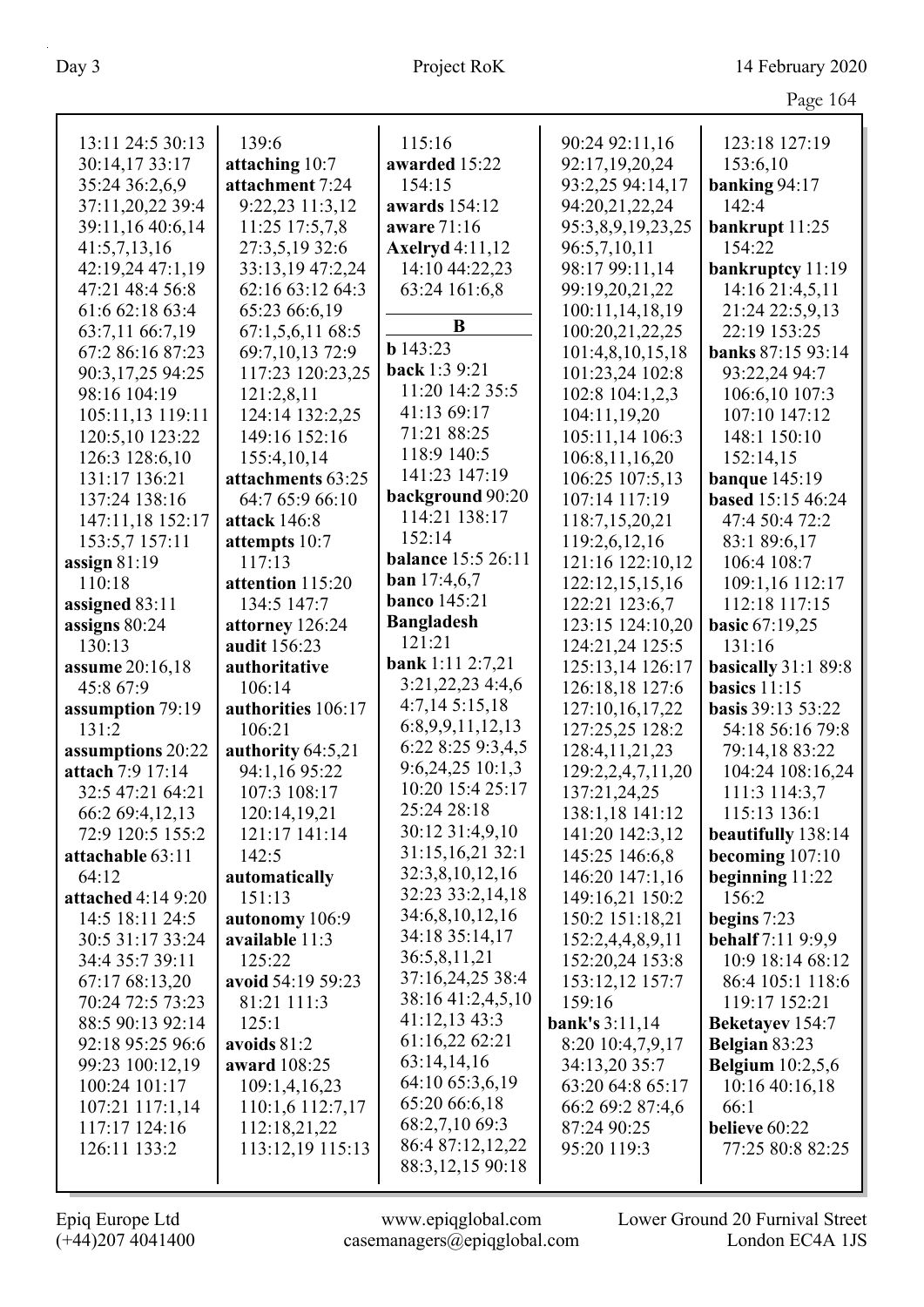| 84:12,22 116:22         | binding 38:4            | 117:25                   | buyer 54:3           | 116:14,19,23       |
|-------------------------|-------------------------|--------------------------|----------------------|--------------------|
| 135:20 139:7            | bit 2:15 53:12 81:8     | <b>books</b> 101:3,5     | buyers $53:15$       | 118:20 119:15,20   |
| believes 4:14           | 122:17 123:17           | borrow $6:11,19$         | buyers' 49:15 54:2   | 119:25 121:3,4     |
| <b>belong</b> 1:25 3:20 | 128:3,4 133:15          | 7:3                      | buying $118:23$      | 121:16 129:14,17   |
| 3:224:1511:16           | blamed 113:8            | <b>bottom 51:15</b>      |                      | 130:23 131:5,20    |
| 30:14,15 32:7           | <b>blended</b> 22:6,17  | 123:25                   | $\mathbf C$          | 131:25 132:15      |
| 45:24 63:7 96:3         | 25:8 26:25              | <b>bound</b> 150:2       | c 150:17             | 133:3,4,5 134:11   |
| 104:2 119:11            | blending 16:7           | box~51:14                | call 49:9 72:13      | 134:15,21 135:23   |
| 125:19 150:1            | 20:13 22:22 24:1        | branch 10:3              | 121:8 130:9,24       | 136:14,17 137:7    |
| belonged 39:11          | 25:15                   | brand $82:10$            | 139:9 147:6          | 141:14,19 142:9    |
| 71:18 119:22            | BNY 3:20 4:3,4          | brash $154:24$           | called $45:14$       | 142:11,23 144:12   |
| 126:5,12 134:12         | 5:4,7,14,23,25          | breach 112:1             | calls 137:22         | 144:13 147:1       |
| belonging 9:5           | 8:18,199:2,9            | break 1:15 28:21         | capacity 126:19      | 148:22 149:8,20    |
| 11:23 14:4 33:17        | 10:1,2,3,8 16:9         | 28:22,24 69:24           | Capital 86:3 98:7    | 152:3 154:2        |
| 103:11 117:18,21        | 16:12,14,22,25          | 69:25 70:6,7             | capitalistic 147:17  | 155:7,8,15         |
| 146:20                  | 18:13,22,23,24          | 115:23,23,25             | careful 80:18        | 156:16,21 157:25   |
| belongs 2:21 39:14      | 19:18,22 20:1,7,8       | 116:2,5 140:22           | carries 12:8         | 158:7,14           |
| 40:5 72:6 105:18        | 20:14,20 21:7,21        | 141:5                    | carry 62:19          | cases 12:12,13,14  |
| 117:1 126:12            | 22:24 24:18,24          | brief 35:21 70:2         | cars 37:14           | 30:24 91:17,19     |
| 137:13 146:7            | 25:3,6,23 26:1,3        | 116:10 158:5             | case 4:6,19 5:2 8:2  | 94:11 97:24        |
| benchmarks 88:10        | 26:8,11,13,18,21        | briefly 11:14 29:5       | 9:13,15,17,25        | 108:18 137:2       |
| beneficial 43:12        | 30:9,10 31:11,12        | 44:13 56:7 101:1         | 10:1,12 11:8,19      | 145:24 155:22      |
| 43:19 125:11            | 31:17 32:10,20          | 113:3 155:19             | 16:7,19 18:7,10      | 158:1              |
| beneficiary 32:25       | 34:15 35:15,17          | bring 115:7 138:4        | 19:21 20:12,19       | cash 14:10,21      |
| 130:17                  | 37:25 40:15,16          | 156:22                   | 21:4,19,21,21,23     | 15:11 26:1,3       |
| benefited 115:8         | 40:17,21 41:14          | bringing 129:2           | 21:24 22:4,12,16     | 117:22             |
| benefits 140:8          | 41:24 45:24,25          | brings $65:8$            | 23:7, 12, 13, 14, 15 | categorical 147:10 |
| <b>best</b> 77:21       | 46:1,2,3,5,8,15         | broadened 150:21         | 24:1,3,10,12 26:5    | categorically      |
| better 18:19 55:6       | 47:10 48:21,21          | broader 150:18           | 28:1 31:6 37:25      | 103:3              |
| 66:16 156:17            | 61:16,19,21 62:6        | <b>broken</b> 25:16      | 39:18,23 41:11       | categories 32:11   |
| beyond 51:8             | 65:16,18 66:3           | <b>Brown</b> 105:4       | 41:23,25 42:1        | 103:12,17 105:19   |
| <b>bienes</b> 145:21    | 69:4,8 119:1,3          | <b>Brown's 148:15</b>    | 43:19,20,24 45:8     | category 5:3 8:19  |
| biens $145:19$          | 129:9, 15, 22           | <b>budget</b> 79:5 86:13 | 46:3 55:8 56:10      | 10:11 34:17        |
| big 122:23              | 137:6 152:20            | 151:10 153:7             | 61:17 64:14,20       | 35:14 63:15        |
| bill 51:4 52:1,14       | <b>BNY's</b> 9:3,7,9,10 | 157:11,12,14,16          | 65:2 67:7,13,15      | 65:14              |
| 53:13 90:19 91:3        | 9:12,18 16:2,3,13       | budgetary 79:10          | 67:15 69:6 71:15     | caught 50:13       |
| 100:3 103:21            | 16:23 25:6,7,7,8        | <b>bullet</b> 153:4      | 71:15,16,17,21       | cause 84:18        |
| billion $140:13$        | 27:15 28:10             | burden $10:24$           | 72:18 74:13          | caused 113:10,13   |
| bills 159:7,8,9,11      | 45:17 46:3,12,16        | 39:22,22 73:22           | 76:11,20 77:21       | ceased 12:23 16:8  |
| 159:14                  | <b>BNYM</b> 41:7,17     | 73:24 74:10,15           | 82:20,21 83:3,23     | 22:23 130:11       |
| binder $34:22$          | 128:6,11                | 74:19,23 75:9,17         | 84:12 85:2,25        | ceases 24:1        |
| 44:24 75:15             | <b>board</b> 78:4       | 114:3 126:9              | 86:2 89:22 92:9      | cent 138:23,23     |
| 78:11 80:8 84:3         | <b>body</b> 107:2       | 133:3,13 134:1,1         | 95:13 97:18 98:5     | central 2:10 5:18  |
| 85:24,24 87:5           | <b>Bogdan</b> 29:20     | 153:15                   | 100:12 102:4         | 10:7 25:17,24      |
| 88:13 96:25 97:2        | 58:10 62:3 63:22        | Buresten 118:12          | 104:18 105:10,16     | 30:22 43:3 63:20   |
| 98:8 103:4              | <b>bold</b> 33:11       | 118:25                   | 105:17,22,24         | 65:6,17,20 66:2    |
| 111:19 114:18           | <b>bonds</b> 138:24     | business 26:11           | 107:8 108:15,15      | 87:4,6,12,22,24    |
| 151:5                   | book 58:12 75:5         | 113:18                   | 108:20 110:11,20     | 88:3,12,15 90:18   |
| binders 35:4            | 75:16 103:6             | buy 137:22 138:7         | 111:15 112:5         | 92:11,16,17,19     |
|                         |                         |                          | 113:1,3,20,21        |                    |
|                         |                         |                          |                      |                    |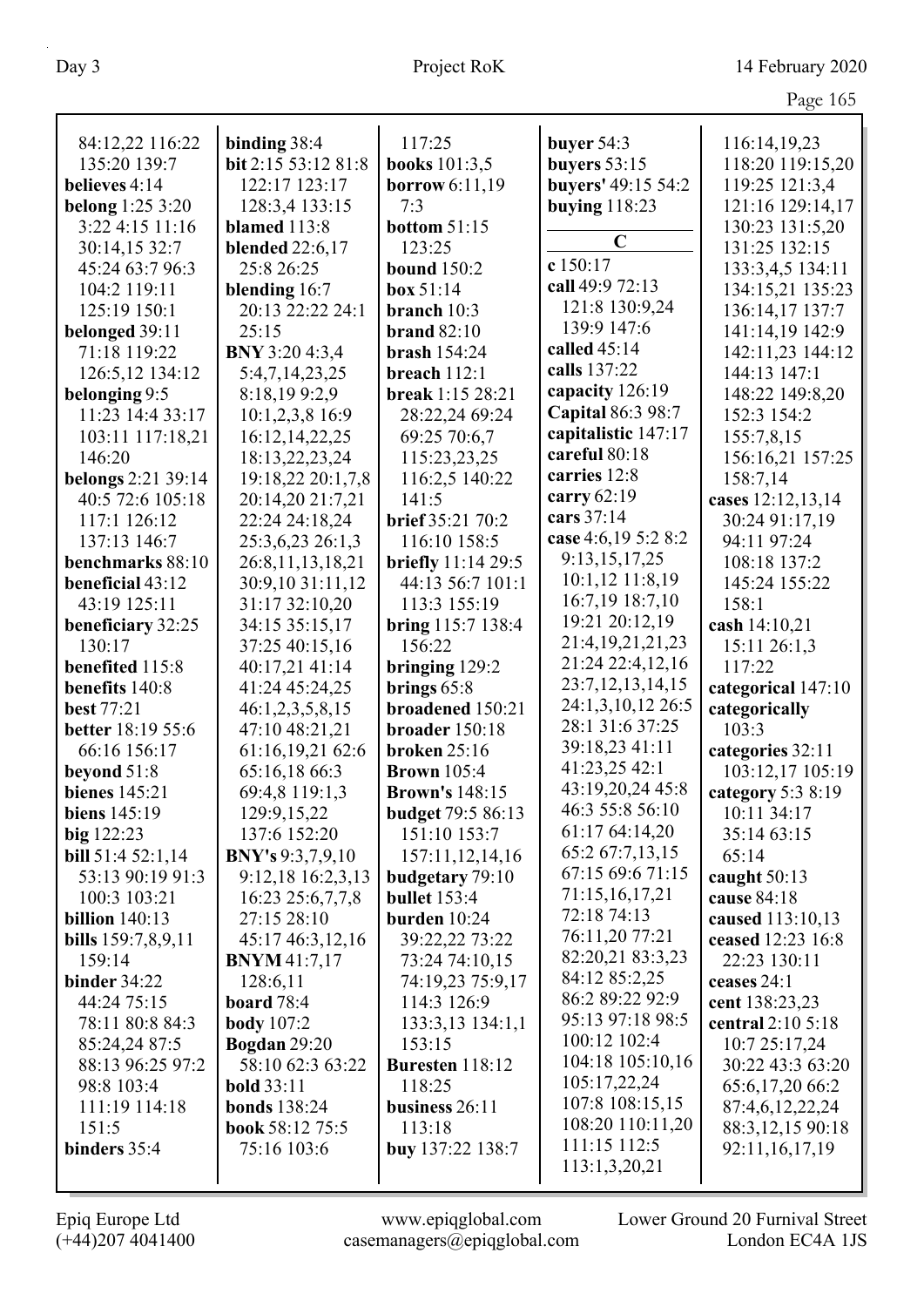| 92:20,23 93:22     | 118:2 121:24            | 10:4,8,9 11:7                 | 37:23 40:9 56:15                | coincides 11:18     |
|--------------------|-------------------------|-------------------------------|---------------------------------|---------------------|
| 93:24,25 94:7,14   | 122:14 123:21,24        | 13:15 15:2,3,4,14             | 66:25 74:11,16                  | 12:10 47:3          |
| 94:17,20 95:25     | 124:13,18,23            | 16:12,14,15,23                | 83:9 92:22                      | colleague $2:134:9$ |
| 99:11,14,19,20     | 129:18                  | 16:25 17:3 18:1               | 100:19 111:4,8                  | 7:12 24:15 44:21    |
| 99:21,22 100:10    | chains 4:17 6:3         | 18:3,8,11 19:3,7              | 126:11,13 129:3                 | 62:2 63:18,24       |
| 100:25 101:4,8     | 30:17 32:19             | 19:22 20:7,10,15              | 148:20 159:16                   | 65:25 98:6          |
| 101:23 104:1,2,3   | 56:21 122:8,8           | 20:17 21:11,15                | clarification 17:8              | colleagues 2:5      |
| 104:11,19,20       | chairman 100:5          | 21:17 22:20 23:3              | 17:18 50:9                      | 38:21 75:21         |
| 105:11,14 106:3    | challenge 156:16        | 25:4,13,14,25                 | clarified 53:5                  | column $103:7$      |
| 106:6,8,10,15,20   | challenged 132:24       | 26:7,9 27:4,9,15              | clarify $3:11$                  | 143:9               |
| 106:24 107:3,5     | chambers 86:7           | 27:20 28:3,8                  | classified 103:11               | combination 95:6    |
| 107:10,13,14       | chances 114:12          | 30:9 31:21 32:1               | clause 132:8                    | come 9:21 11:20     |
| 129:7,11,20        | change 46:9 68:21       | 32:14 33:15                   | clear 6:1 9:13                  | 14:2 35:5 38:22     |
| 137:21,24,25       | 86:22 101:14            | 34:10 36:20                   | 15:25 29:6 32:17                | 68:19 69:16         |
| 138:1 141:12,13    | 147:8                   | 37:10,20,22,23                | 37:3 38:1,17                    | 71:20 76:12         |
| 141:20 142:3,4     | changed 37:18           | 40:21,21 41:24                | 61:21 68:11 73:4                | 88:25 89:4          |
| 142:12 143:2       | changes 8:12 46:8       | 42:4,16,22 43:9               | 75:1 79:15 82:12                | 116:23 118:9        |
|                    |                         |                               |                                 | 131:20 140:5        |
| 145:21,25 146:6    | 46:11,13 56:15          | 44:9,10,18 47:15              | 86:10,13 88:11                  |                     |
| 146:8,20 147:1     | 61:10                   | 48:6,9 49:7,8<br>54:17 60:2,5 | 89:24 102:1,4,6<br>108:4 119:15 | 141:8 147:19        |
| 147:12,16 148:1    | chapter 49:9            |                               |                                 | 150:8 151:15        |
| 149:16,21 150:2    | character 89:6          | 63:10,14 66:2,14              | 121:19 123:6,15                 | 154:16              |
| 150:2,10 151:18    | 103:4 131:23            | 67:24 68:16                   | 125:16 130:8                    | comes 11:21 15:2    |
| 151:21 152:9,14    | chart 127:25            | 70:19 71:12,13                | 141:17 145:3                    | 19:20 24:14 55:9    |
| 153:6,8,11         | Charter 109:6           | 74:12 81:16,19                | 154:8                           | 55:15 57:11 66:5    |
| centrale 145:19    | <b>Chase 140:13</b>     | 97:23 102:21,25               | clearing 118:19,25              | 66:8 68:8 74:12     |
| certain 16:10      | check 35:6              | 106:2 108:2,21                | clearly 18:16 37:5              | 80:18 88:10 89:9    |
| 32:11 34:17,17     | checked 3:4             | 110:2,7,17,19                 | 89:24 90:2,3                    | 89:20 93:19         |
| 35:14,19 48:8,9    | Chester 105:4           | 111:1,6 114:9                 | 94:15 97:24 98:2                | 102:13 105:6,11     |
| 48:10 63:15 82:6   | <b>Chinese</b> 105:12   | 115:14,18 121:13              | 119:4 139:20                    | 114:24 116:11       |
| 91:4 93:3 103:3    | choice 47:8,18          | 121:14,15 126:15              | client 156:18                   | 117:3,7 118:24      |
| 104:7 109:14       | 49:3 50:2,4,14,23       | 139:7,20 142:18               | clients 17:22                   | 118:25 120:3,6,9    |
| 133:23 134:9,18    | 52:9 53:3 56:25         | 148:2,25 149:10               | closest $3:15$                  | 126:23 133:3        |
| 146:24 148:6       | 57:3 58:20 61:9         | 151:17,20,24                  | closing $1:9,18,22$             | 138:3 139:6         |
| 149:7 151:6        | 66:8                    | 153:19 154:25                 | $4:11,13$ 46:18                 | 141:15 148:13,14    |
| certainly 36:17,23 | choose 58:24            | 157:20 158:25                 | 70:13 75:21 76:1                | 151:4 152:19        |
| certificates 49:13 | 95:10 121:14            | claimant 75:11                | 90:10 116:7                     | 153:15,17 154:5     |
| 50:7               | chooses 124:3           | 142:18                        | 122:16 127:24                   | 155:9 156:5         |
| cetera 38:20 49:13 | circumstances           | claimants 19:7                | 139:2 154:11                    | 158:8,17 159:13     |
| 118:19 142:6       | 2:20 3:7 11:14          | claimed 21:14                 | 155:17 158:20,22                | comment 75:13       |
| chain 2:24 3:14    | 12:5 17:24 22:10        | 35:16 41:17 42:3              | 158:24 161:5,6,9                | 93:16 96:25         |
| 16:14,15 17:2      | 23:17 24:21             | 54:17 60:17                   | 161:10,11,12,13                 | 97:15,20 101:1      |
| 22:2,15 23:1,22    | 27:24 39:6 41:14        | 61:19 67:22                   | code 11:18 25:19                | 103:9 116:10        |
| 24:4,6,8 28:7,8    | 43:2 78:8,24,25         | 106:22 119:21                 | 42:4 79:5,10                    | 136:23 158:8        |
| 30:2 32:15 33:7    | 83:3 95:1 113:22        | 132:8 141:16                  | 86:13 96:4 121:1                | commented           |
| 33:10 48:15,19     | 143:18 156:9,12         | claiming $8:13$               | 130:12                          | 136:16 147:4        |
| 48:24 59:14,18     | citizens 140:8          | 38:16 49:4 60:18              | codifies 72:19                  | 156:2               |
| 60:1 61:15 62:5    | civil 42:3 130:12       | 96:8 123:16                   | codifying 91:20                 | comments 30:16      |
| 62:22 64:2 65:12   | claim $2:12 \, 3:15,19$ | claims 15:6 17:3              | coercive 76:24                  | 53:13 94:5 103:7    |
| 66:11,13 69:2      | 3:21 4:8 9:24,24        | 20:5 26:20 36:16              | coincidence 37:5                | 103:15 105:5        |
|                    |                         |                               |                                 |                     |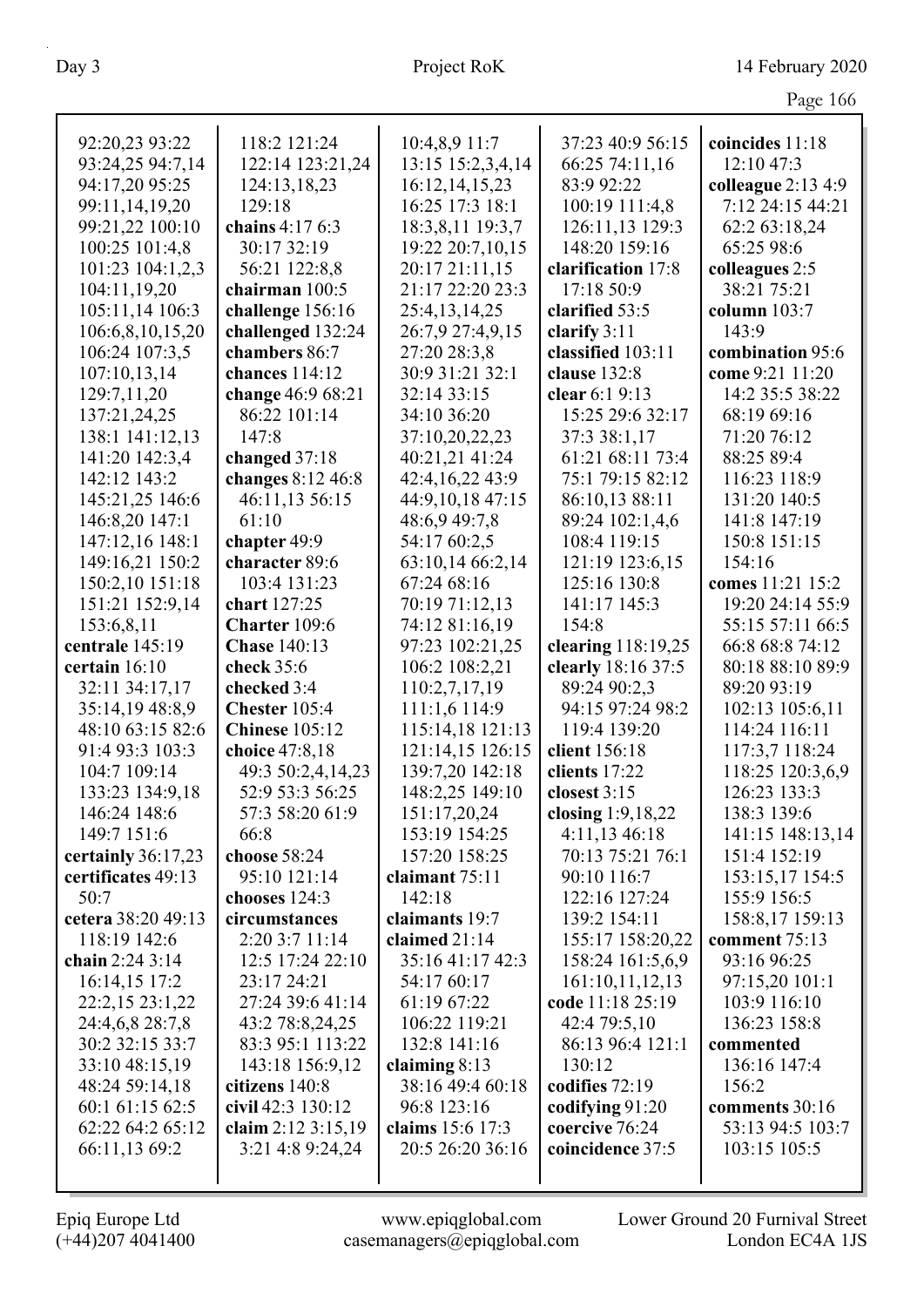|                         |                    |                                |                     | $1 \, \text{age} \, 101$ |
|-------------------------|--------------------|--------------------------------|---------------------|--------------------------|
|                         |                    |                                |                     |                          |
| 157:9 158:5,10<br>159:8 | 150:7,20 152:1     | 95:11,16 134:9<br>139:16 149:7 | considered 5:22     | contents 59:10           |
|                         | complex 124:8      |                                | 11:8 18:12,17       | 105:16 145:9             |
| commercial 74:12        | compliance 56:19   | conduct 38:25                  | 19:5,10 20:15,21    | 157:19                   |
| 74:17 75:11,19          | complicated 4:18   | 114:23 130:19                  | 21:2,13,14 22:14    | contest 156:9            |
| 78:2 79:2,9,25          | complies 92:12     | conducted 26:11                | 23:4 25:18 26:4     | contested 116:18         |
| 80:16 81:17             | complying 115:12   | 52:22 71:3                     | 46:23 56:9,14       | context 9:11 17:16       |
| 84:10,11 94:17          | composed 87:17     | confirm 96:21                  | 59:20 60:4,5        | 19:23 26:19              |
| 94:24 95:18             | comprehensive      | 143:19                         | 62:7 71:23 92:6     | 28:13 44:14,17           |
| 99:13,16,23             | 136:9              | confirmed 31:13                | 93:25 103:23        | 73:6 102:11              |
| 103:14,20,25            | compulsory 135:5   | 31:16 43:10                    | 104:6 113:9         | 118:11 138:25            |
| 104:9,12 137:14         | conceal 124:7      | 44:10 58:7 61:20               | 127:14 134:13       | 143:12                   |
| 139:12 151:8            | conceded 152:6     | 63:22 72:17                    | 142:3               | continue 136:5           |
| 152:5                   | 156:17             | 73:16 74:24 75:4               | considering 19:2    | continues 44:7           |
| commission 95:11        | concept 12:11 76:8 | 75:14 98:21                    | 77:14 81:7          | continuous 155:12        |
| 95:14 141:25            | 93:2,4,12 94:22    | 110:20 111:13                  | 136:25 138:8        | contract 6:4 67:10       |
| 152:23                  | 95:23 96:8,13,16   | 118:25                         | 144:24              | contracts 3:3            |
| committed 71:6          | 96:17 97:17        | confirms $31:10,20$            | considers 57:25     | contractual 2:22         |
| 114:2                   | 98:11,18,24 99:5   | conflict 2:16 50:12            | 113:18              | 32:16 39:3 63:9          |
| committees' 100:4       | 141:12 146:5       | 51:3 52:4 55:1,4               | consist 47:6        | 66:15                    |
| committing              | 150:21             | 56:17,17 57:3,16               | consisted 85:13     | contradicts 149:11       |
| 113:25                  | concerned 20:23    | 57:24 58:4,18                  | consistent 66:21    | contrary 16:12           |
| common 6:2 25:2         | concise 144:16     | 59:7 60:24 62:8                | 96:12               | 80:24 102:25             |
| 58:17 102:22            | conclude $141:1,2$ | 66:8                           | consistently 39:3   | 106:17 150:8             |
| community 107:11        | 154:18             | conflicts 50:15                | 108:8               | 153:6                    |
| 110:10                  | concluded 158:15   | 51:7 55:2 56:16                | consists 84:10 95:4 | control 42:19,21         |
| companies 85:3,5        | 160:13             | conjunction                    | consolidated 152:4  | 42:24 43:5 97:10         |
| 94:25 113:5             | concluding 158:12  | 156:24                         | constantly 137:11   | 97:25 99:8               |
| 156:24                  | conclusion 16:9    | connected 58:16                | constitute 6:17     | 100:20,22 128:19         |
| companies' 84:11        | 20:16 31:25 32:3   | connection 65:6                | 135:25              | 128:21 131:3,20          |
| company 5:13            | 33:12 38:23        | 89:25 150:16,19                | constitutes 92:10   | controlled 76:13         |
| 15:18,20,22             | 40:20 52:4 79:1    | connections 64:25              | constraint 75:9     | 96:7 98:2 99:11          |
| 64:16,17,17,18          | 79:12 80:11,19     | consensus 107:11               | 77:2                | 100:10 101:9             |
| 113:6 124:8             | 82:2 83:18 105:6   | consequence 10:5               | constraints 76:24   | controlling 96:23        |
| compare 8:21            | 107:20 112:21      | 71:24 99:3,4,5                 | 149:8               | controls 92:20           |
| 89:17                   | 143:18 150:1,10    | 124:25 152:10                  | constructed 81:9    | 96:10 97:13              |
| compared 8:23           | 151:15             | consequences 9:21              | constructions       | 98:19 99:14,23           |
| 18:20 105:9             | conclusions 23:14  | 65:9                           | 124:9               | 100:18 101:15            |
| 144:2                   | 48:23 51:11 83:1   | consider 1:23 20:1             | constructive 81:24  | controversial            |
| comparison 8:22         | 85:21 104:25       | 20:24 89:13                    | construed 97:11     | 43:22                    |
| compatible 28:15        | 105:3 106:5        | 92:22 155:2                    | construing 132:18   | convenience 120:7        |
| competent 113:25        | 111:20 147:10      | considerable                   | consultation        | convention 58:15         |
| competitive 54:17       | concurs 2:7        | 106:8,23                       | 127:20              | 70:25 71:11              |
| 56:15                   | condition 42:25    | consideration                  | consulting 60:15    | 72:11,13,14,19           |
| compiles 105:1          | 94:24 95:18        | 10:14 60:25                    | contain 54:5        | 73:3,4,7,9,12,14         |
| completely 19:23        | 158:17             | 81:10 115:15                   | contained 48:4      | 75:13 76:9 81:9          |
| 19:24 25:23             | conditional 68:16  | 116:19 125:10                  | contains 54:2 56:3  | 81:13 90:22              |
| 27:23,24 28:13          | conditions 19:25   | 160:6                          | content 91:23       | 91:17,20 92:1,13         |
| 43:23 44:14             | 21:1 22:7,8 72:7   | considerations                 | 130:8 148:14,17     | 92:24 93:4,17            |
| 111:12 142:16           | 77:5,7 81:19       | 103:20                         | contentious 84:12   | 94:10,12 96:13           |
|                         |                    |                                |                     |                          |
|                         |                    |                                |                     |                          |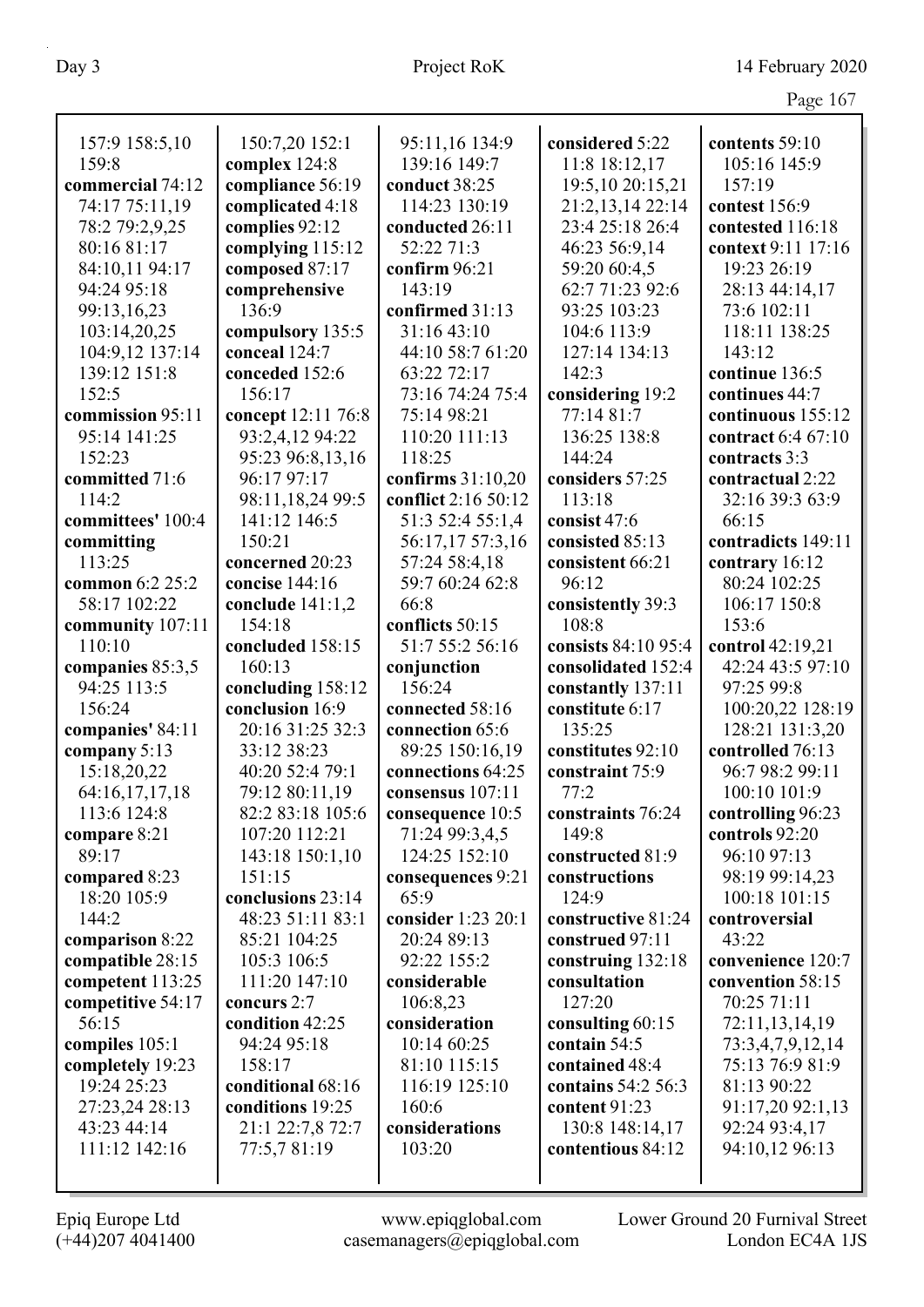| Page 168 |  |
|----------|--|
|          |  |

| 96:15,20 97:1,15         | counterparty 3:15               | 83:6,10,15 84:3,9  | 141:11 152:9,11          | 132:20                  |
|--------------------------|---------------------------------|--------------------|--------------------------|-------------------------|
| 97:21 98:14              | 16:16 17:4 27:15                | 84:15,22 85:15     | covers 10:10 98:2        | criticised 115:1        |
| 100:1,9 102:15           | 60:2 65:4 67:23                 | 85:20,21,22,25     | 98:18 99:8               | CSD 9:1,7 15:16         |
| 103:1 105:9,19           | 135:20 140:11                   | 89:13,19 90:1,9    | 147:15                   | 18:12,13,14             |
| 105:23 109:18            | 151:4                           | 90:13 91:13,13     | crash $85:1,4$           | 19:11 20:2,9,18         |
| 115:10,11,14             | countries 17:20,22              | 91:16,19,21,24     | create 22:2 26:20        | 26:10 27:9,22           |
| 121:22 135:14            | 57:16 67:5 112:6                | 92:6,11,22 94:3    | 48:8 81:19 132:4         | 28:1,3,8,14 31:3        |
| 136:8 141:15,21          | 134:16 155:1                    | 96:1,24 101:1,6,7  | 133:20 139:16            | 48:14 53:6 63:5         |
| 142:7,19,21              | countries' 159:23               | 101:16,17 102:2    | 140:18 151:9             | 122:18                  |
| 143:1,2 144:18           | country 3:25 7:7                | 105:17 107:24      | 152:17                   | currency 36:19          |
| 146:11,22 147:9          | 11:6 27:11 29:12                | 108:12 110:22      | created 12:17,25         | 37:17 87:8,11,13        |
| 148:7,10 150:3           | 29:18 49:16                     | 111:14,22 112:20   | 20:6, 10, 17 25: 21      | 87:20,24 88:9,19        |
| 150:13 157:21            | 54:15,1964:6                    | 113:1,18,20        | 28:3 50:20               | 88:20 137:21            |
| <b>Convention's</b>      | 66:24 67:1 68:5                 | 114:1,8,8,19       | 124:16 126:4             | 152:16                  |
| 100:3,5                  | 68:6 76:23 88:5                 | 116:18,20 117:5    | 141:21                   | current 46:25           |
| convinced 38:15          | 138:2 139:24                    | 117:9 119:8        | creates 15:19            | 82:13 91:11             |
| copy 113:2               | country's 48:25                 | 120:4 123:9,10     | 26:15 59:18              | 138:23                  |
| corporation 95:7         | 67:1 85:16                      | 123:12 126:8       | 79:24                    | custodian $6:3,5,10$    |
| correct 1:13 8:8         | couple 1:6 29:3                 | 127:12 129:15,23   | creating 13:3            | 7:7,8,11,20,21          |
| 38:16 44:7 85:18         | 40:12 44:23,25                  | 130:6 133:5,10     | 155:12                   | 8:4 11:4,5 15:12        |
| 106:10 112:10            | 73:22 159:25                    | 133:16,25 134:10   | creation 59:22           | 23:3,20 25:10           |
| 136:24 139:19            | 160:2                           | 134:25 135:1,15    | 81:10                    | 26:8,21,22 30:24        |
| 155:21 157:13            | <b>Cour</b> 110:24              | 136:3,5,9,24       |                          | 32:20 46:10,13          |
|                          |                                 |                    | credibility 122:5        | 48:12 52:20 53:7        |
| corrects 71:5            | course 2:7 4:5,23               | 139:4 143:4,7,25   | credible 38:14<br>126:16 |                         |
| correspond 130:24        | 10:10 33:15 42:1                | 144:11,16 145:8    |                          | 53:9 56:11,13           |
| 133:9                    | 101:10 119:21                   | 155:1,6,8,14       | creditor 13:3,5,15       | 57:22 59:13,15          |
| corresponded<br>52:12    | 120:9 121:2                     | 156:19,21 157:2    | 17:24 18:3,12,17         | 59:21 60:6 61:17        |
|                          | 122:12 157:12                   | 157:18 158:7,22    | 19:11 20:1,21,25         | 62:24 63:1,3,8,13       |
| correspondence<br>156:24 | court 1:5,8 3:8,13              | 159:2,13,19        | 21:3, 13, 15, 20, 25     | 64:11 65:11,16          |
|                          | 3:18 4:19,20                    | court's 14:13 70:9 | 22:11,14,25 23:5         | 66:9,20 123:5,23        |
| corresponding 4:5        | 13:24 18:5,6<br>20:3 21:23 24:2 | 71:22 83:2,22,23   | 26:21 27:8,21,25         | 124:4,12,21             |
| 50:8,23                  |                                 | 83:24 84:13 92:2   | 28:6,14 41:9             | 129:20 130:10<br>132:11 |
| corresponds 16:16        | 29:6, 10, 11, 12, 16            | 92:7 134:5 147:7   | 66:16                    |                         |
| 52:22 53:11              | 29:17,25 30:4,6                 | courts 92:8 96:5   | creditors 9:13           | custodian's 64:6        |
| 57:24 58:2               | 31:22,24,25 35:8                | 107:13 109:10      | 19:6                     | 68:4                    |
| 127:11 141:17            | 38:7,9,15,25                    | 115:15 144:3       | creditors' 13:11         | custodians 4:18         |
| corruption 38:19         | 39:18,25 40:17                  | 155:2              | 13:18                    | 30:17 32:24 45:4        |
| 115:11                   | 44:2,23 48:22,25                | cover 82:15 96:9   | crime 114:2              | 48:16 54:11             |
| cost 83:4                | 49:4,25 52:3                    | 146:6              | 115:12                   | 56:21 59:17,18          |
| costs 66:5 158:25        | 53:25 58:13                     | covered 51:2       | crimes 111:18            | 60:8 61:15 62:5         |
| 159:7,8,13,14            | 60:17 64:14,14                  | 55:11,16 71:20     | 112:18 113:25            | 62:22 63:12             |
| council 131:8            | 64:15,21,25                     | 73:23 74:2 76:8    | criminal 112:24          | 65:12 66:11 67:3        |
| counsel 43:4,15          | 67:11 68:3 70:18                | 91:2 92:10,14,16   | 114:5,21 115:8           | 118:2 122:8,14          |
| 44:1 81:15               | 70:23 71:4,4,14                 | 92:24 93:2,7,8,11  | 115:17 157:4             | 124:18 125:17           |
| 108:23 156:2             | 72:17,18 73:2                   | 93:16 94:22        | criteria 92:21           | 126:21 129:18           |
| 158:6,9                  | 74:13,18 75:20                  | 95:23 97:18        | 102:18 104:16            | 130:1,2                 |
| counter 22:11            | 76:15,16,19                     | 99:21 104:7,8,21   | 153:4                    | custodies 7:4           |
| counterclaim             | 77:13,22 82:1,20                | 105:20 106:16      | criterion 97:22          | 123:7                   |
| 21:16                    | 82:21,24,25 83:5                | 107:23 140:16      | critical 62:16           | custody 8:9,12,14       |
|                          |                                 |                    |                          |                         |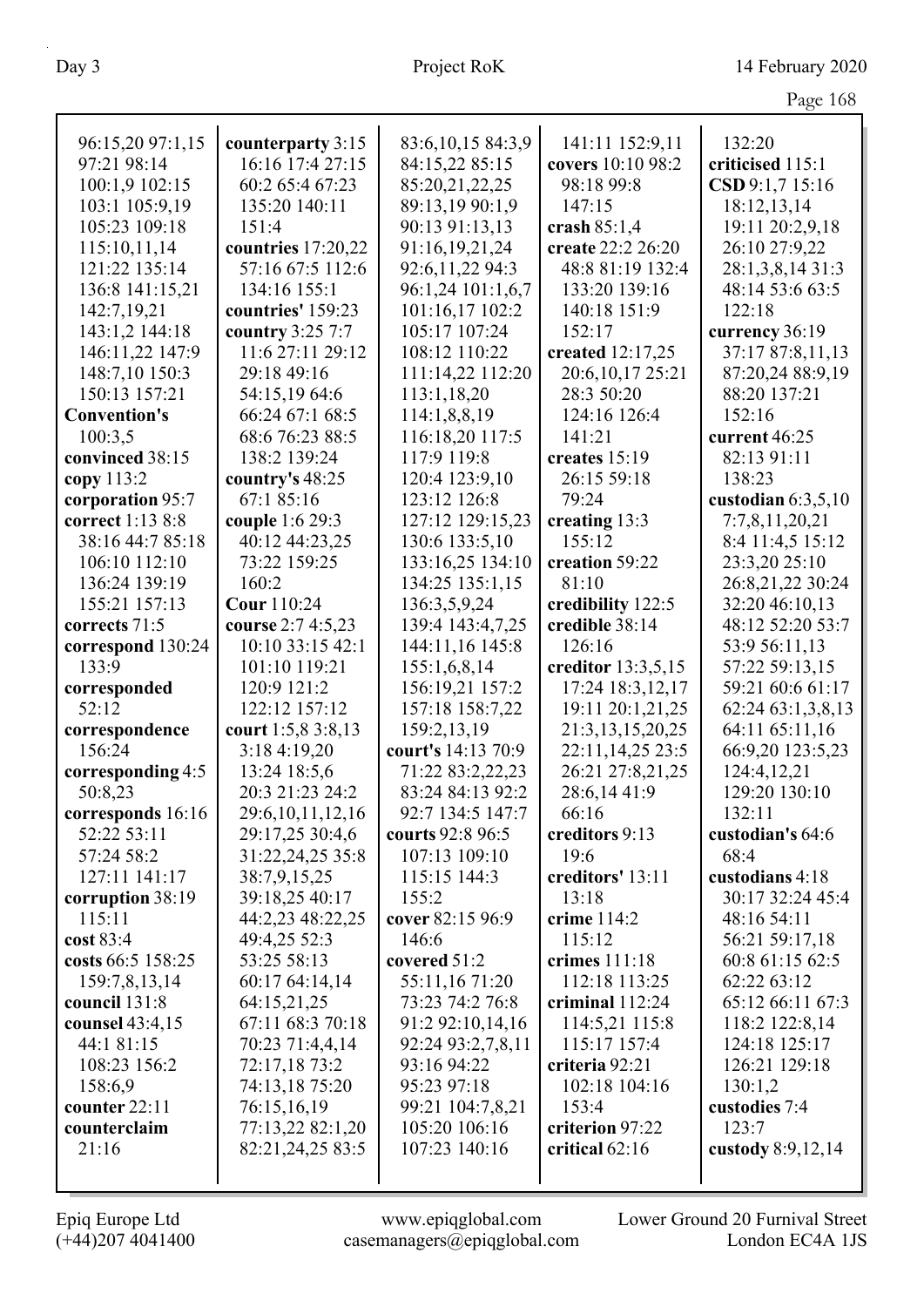|                     |                    |                        |                     | $100 - 100$          |
|---------------------|--------------------|------------------------|---------------------|----------------------|
| 8:20 10:8,10,18     | debtor's 121:10    | 83:12                  | detailed 77:15      | diplomats 136:21     |
| 65:17               | debtors 16:15 30:3 | delivered 110:23       | details 149:22      | direct 40:21 77:17   |
| customary 72:15     | 32:15,19 60:1      | demand 136:18          | determine 11:9      | directed 121:13      |
| 72:19 91:12,20      | 122:9 153:23       | dematerialised         | 50:17 52:9 55:1     | direction 8:1        |
| 92:5 111:7          | debts 14:5         | 4:17,21 50:11          | 56:13 61:13 89:5    | 147:20               |
| 141:17 157:19,23    | decide 19:13 20:3  | 51:1 52:6,18           | 92:9 143:20         | directive 7:13,16    |
| 157:24 158:1        | 38:13 48:25 53:1   | 54:23 56:20            | determined 50:19    | 28:16 50:5,24        |
| customer 10:20      | decided 21:12      | 57:20 59:13            | 52:21 87:22         | 51:9,10,13 52:1      |
| 16:13 32:23 33:1    | 23:22 50:25        | 62:22 64:16,18         | 144:12              | 52:10,12 53:12       |
| 33:8 45:7 61:19     | 146:25 157:15      | 64:23 119:14           | determines 11:6     | 54:7,9,13,22,25      |
| customer's 9:22     | decides 18:25      | demonstrate 25:12      | 13:16 50:22         | 54:25 55:23          |
| 9:24 10:1 57:19     | decision 47:25     | denied 116:18          | determining 53:2    | 56:24,25 57:4,25     |
| customers 7:11      | 61:2 72:9,17,20    | 156:11                 | develop 153:13      | 58:21 59:3,3,4       |
| $9:10,12,19$ 16:1,3 | 83:3,23,25 84:1,2  | <b>Denmark</b> 6:7 9:4 | developed 17:7,19   | 60:23 61:1 66:23     |
| 25:7 45:24 46:3     | 85:22 112:19       | 9:25                   | 77:3 102:15         | 67:14 125:8          |
| 46:5,15,16          | 127:1 134:25       | denominator            | 146:22              | directives 55:4      |
| 125:13 152:8        | 136:6,15 150:8     | 102:23                 | development         | 58:19 59:1           |
| customers' 8:24     | 159:20             | departure 4:22         | 107:9 139:24        | directly 22:6 32:14  |
| 25:8                | decisions 36:14    | 11:21 22:24            | devoid 148:17       | 41:16 118:11         |
| cut 43:15 131:4     | 83:16,16 109:10    | 29:15 105:7            | difference 11:20    | 152:23               |
|                     | decisive 78:15     | dependent 107:4        | 37:9 100:1          | director 17:12       |
| D                   | 119:19 144:2       | deposit 122:11,13      | differences 142:2   | disappear 84:21      |
| D 161:3             | 151:16             | depository 116:24      | different 13:23     | discretionary        |
| $D'Appel$ 110:24    | declarations       | 117:18 119:3           | 16:1 17:20 25:23    | 140:15               |
| damage 84:18        | 126:25 140:4       | deputy 82:14           | 26:13 45:11,24      | discuss $37:11,13$   |
| damages 41:18       | declared 91:24     | 138:18                 | 46:22 47:16         | 42:2 49:2,3          |
| 111:18 112:5        | decreases 26:12    | describe 58:25         | 58:19 59:17,18      | 71:11 92:15 93:1     |
| 113:10,12           | deemed 5:24 9:19   | 72:15 109:6            | 60:7,8 70:4,25      | 95:24 97:16 98:4     |
| Danish 9:6 10:19    | 11:2 13:9,12       | 145:8                  | 79:5 83:10,17       | 129:5                |
| 10:20,20 11:8       | 64:12 90:21 91:5   | described 11:22        | 85:3,4,5,9,10       | discussed 16:6       |
| data 122:20         | 91:20 98:13        | 39:20 42:10            | 105:10 108:25       | 33:2 35:25 76:3      |
| database 61:22      | 102:3              | 47:23 49:21 59:8       | 109:1 120:2         | 82:24 93:20          |
| databases 108:22    | defence 110:9      | 71:14 90:2             | 126:9 131:15        | 132:14 159:3         |
| dated 44:16         | defend 10:25       | 109:18 127:13          | 132:4 135:21        | discusses 79:22      |
| 148:18              | 120:3 157:3        | describes 12:4         | 141:22 142:8        | 143:14               |
| day 114:10 127:16   | define 37:6        | 52:16 74:5 94:9        | 145:17 146:7        | discussing $81:3,21$ |
| days 88:21 159:25   | defined 37:5 93:5  | 98:10 123:10           | 150:15 152:15       | 81:24,25 84:1        |
| 160:3               | defines 93:3       | 145:9                  | differentiating     | 130:7 138:11         |
| <b>DC</b> 114:6     | definitely 107:1   | describing 12:18       | 118:8               | discussion 14:12     |
| de 113:10 145:19    | 119:23             | description 42:14      | differently 106:20  | 44:5 94:13           |
| deal 60:9 70:3      | definition 93:23   | 106:9 139:23           | difficult 14:8      | discussions 94:4     |
| dealer 123:20       | 97:17,18           | 145:9 151:22           | 104:4,10 133:15     | 121:18 141:24        |
| deals 55:8 150:4    | definitions 55:6   | descriptions 39:9      | 146:3 151:19        | dismissal $114:14$   |
| debate 129:6        | 78:3               | deserved 154:23        | 159:18              | dismissed 116:13     |
| debt 13:17 66:3     | degree 106:6,25    | designations 129:8     | difficulties 106:23 | disposal $15:19$     |
| 112:13              | 107:11 153:13      | despite $21:25$        | 113:7 118:8         | 42:13,15,16          |
| debtor 2:24 3:14    | del 145:21         | destination 145:4      | diplomat 136:8      | 50:18 51:1,21,23     |
| 13:3,15 14:4,5      | delay 109:9        | detail 24:16 49:21     | diplomatic 70:21    | 52:6                 |
| 119:11 120:11       | delegation 71:19   | 60:11                  | 70:24               | dispose $42:18$      |
| 121:15 126:13       |                    |                        |                     |                      |
|                     |                    |                        |                     |                      |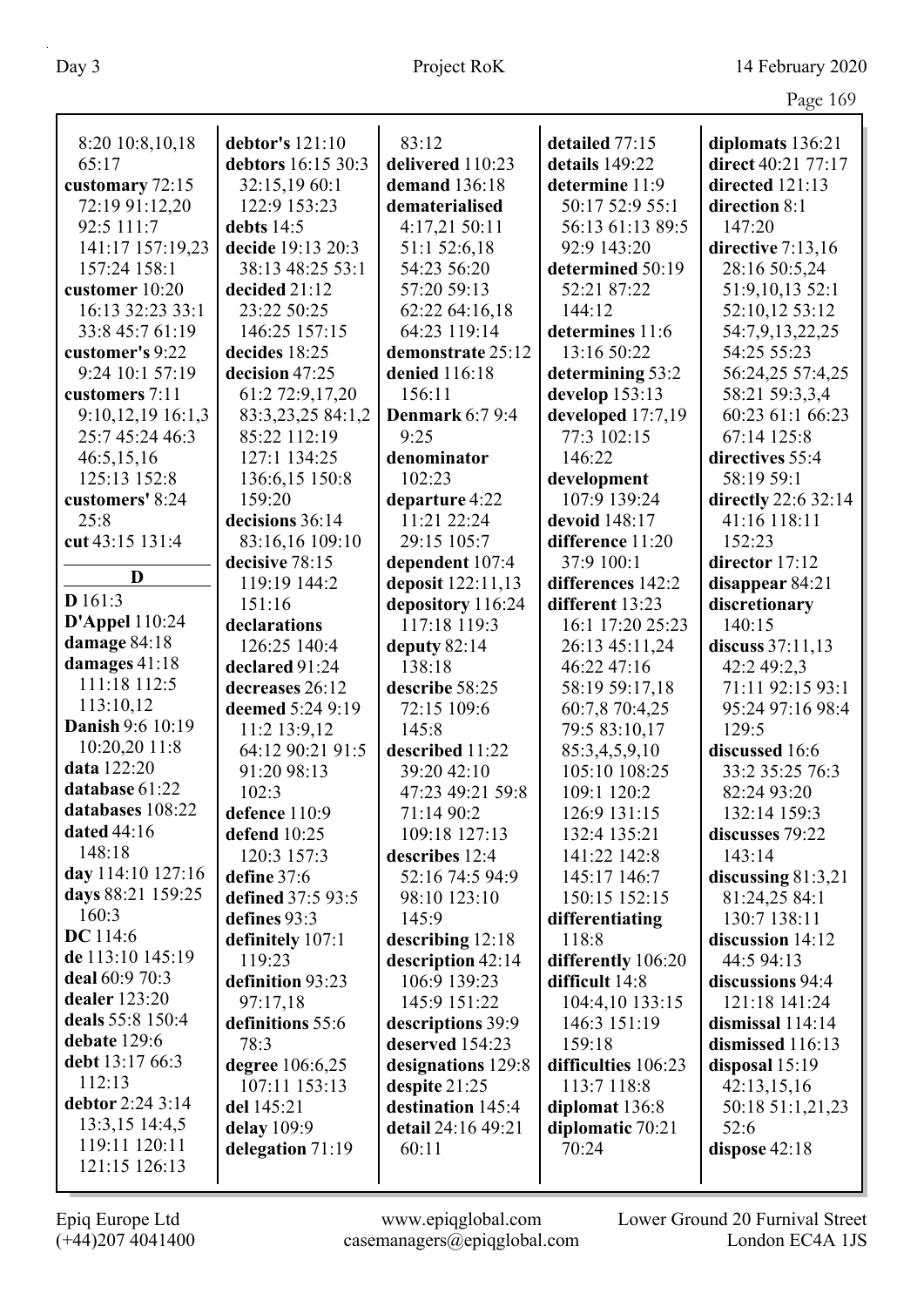|                      |                                           |                                    |                         | Page 170                     |
|----------------------|-------------------------------------------|------------------------------------|-------------------------|------------------------------|
| disposing 49:11      | drew 127:14                               | emails 39:19                       | 29:24 30:7,13           | equally $125:11$             |
| 51:18                | drug 123:20                               | emphasise 45:21                    | 34:15 38:12 47:8        | equate 19:8                  |
| disposition 57:19    | due 22:22 104:1                           | emphasised                         | 61:25 63:21 65:5        | equated 60:1                 |
| dispute 36:4         | 108:3 133:7                               | 134:22 137:22                      | 66:1 69:4,12            | equates 78:20                |
| 108:13 122:4         | 134:2,2 135:5,8                           | emphasises 151:7                   | 112:23                  | equipment 1:20               |
| disputes 108:11,14   | duty 23:15                                | empty $14:23$                      | English 16:17           | 115:24                       |
| disregard 39:18      |                                           | encompasses                        | 18:25,25 19:2,12        | erroneous 67:15              |
| 124:1                | E                                         | 97:24                              | 19:17 24:19,20          | escape 146:17                |
| disregarded          | E 161:3                                   | encourages 38:18                   | 27:12 29:4 30:2         | especially 115:8             |
| 115:19               | EA 15:13 18:10                            | ended 61:9                         | 30:2,6,10 31:22         | 148:15                       |
| distant 89:20        | 27:3,7,19                                 | ends 96:1                          | 32:10,14 33:3           | essential 23:13              |
| 94:15                | earlier 52:8 53:1                         | <b>Energy</b> 109:6                | 38:10 47:9,11           | establish 54:10              |
| distinguish 122:22   | 54:13 61:8 65:25                          | enforce 109:16                     | 49:5 64:1 67:10         | 57:11 61:14                  |
| distinguished        | 76:4 86:20 98:6                           | 112:6                              | 68:2 69:10 74:8         | 62:13 63:20                  |
| 128:17               | 126:10 127:16,23                          | enforceability                     | 85:24 86:6 97:4         | 77:12,14 121:15              |
| district $1:5$ 3:13  | 131:9 150:23                              | 109:17                             | 98:10,12 105:12         | established 19:21            |
| 35:8 60:17 70:23     | 151:7 152:7                               | enforceable                        | 112:20 115:4            | 22:15 23:1 74:7              |
| 71:4 77:22 83:24     | easier 116:1                              | 112:23                             | 121:9 123:14            | 74:9 78:23 79:4              |
| 84:3,9 89:19         | easy 49:19 108:9                          | enforced 4:2                       | 143:8 145:18            | 91:21 105:18                 |
| 101:1 108:12         | economic 66:5                             | 109:11                             | enjoy $98:16$           | 134:10 136:10                |
| 159:2,13             | 84:20 85:17                               | enforcement 4:2,2                  | enjoys 74:8             | establishing                 |
| diversify 84:23      | economy 79:7                              | 11:17,21 23:16                     | enormous 147:17         | 120:18                       |
| divert 27:23         | ECT 109:5 110:5,8                         | 25:19 33:24                        | ensure 35:10            | estate 21:4,6,11,15          |
| divided 70:4         | 110:14,18 112:1                           | 47:20 62:16,17                     | 54:14 86:24             | 21:17,24 22:5,13             |
| doctrine 75:4        | effect 4:25 5:11                          | 62:17,19,20 68:9                   | 87:12 91:1              | 22:19 83:7,9                 |
| 93:20 98:12          | 7:16 49:17 60:15                          | 69:7,8,11,12                       | 120:23 124:11           | 154:3                        |
| 106:8 111:9          | 60:16 61:3 76:25                          | 72:21 77:3,5,10                    | 125:15                  | et 38:20 49:13               |
| 121:18 149:10        | 103:11                                    | 82:8 89:2 90:7                     | Ensuring 139:24         | 118:19 142:6                 |
| document 34:6        | effective 6:24                            | 90:23 91:18,22                     | enter 46:5              | EU 4:21,24 5:20              |
| 35:9 45:1,12,12      | 121:1 124:17                              | 92:3 93:9 96:4                     | entered 11:5 50:5       | 50:3 54:9 58:4               |
| 45:20 49:14          | effectively 120:22                        | 99:9 105:20                        | 84:1 101:3,5            | 58:16,17,19                  |
| 82:10 129:25         | effects 56:13                             | 106:23 110:16,19                   | 117:25 121:20           | 66:22,23 67:12               |
| documents 1:6 8:6    | efficient 29:25                           | 112:5, 10, 12, 14                  | entering 73:10          | 67:16,25                     |
| 39:9 40:2 119:10     | 109:15                                    | 113:19 117:17,21                   | enters 38:2             | <b>Euroclear</b> 5:4,6,10    |
| 127:3,15 129:11      | efficiently 109:11                        | 120:13,15,17,21                    | entire 7:6 39:1         | 5:19 7:25 8:4,9              |
| 129:24 143:5         | <b>Eight</b> 108:13<br>either 23:23 30:15 | 120:25 121:1,16                    | 42:8 69:23 70:3         | 8:11 10:18 15:12             |
| doing 10:3 113:18    | 33:16 129:11                              | 125:3,23 126:1                     | 109:7 114:20            | 16:2 27:1 34:10              |
| dollars 37:18        | Electrolux's                              | 133:21 134:9                       | 149:23                  | 46:14 53:7,9                 |
| 129:4                | 125:18                                    | 135:1 136:1,13                     | entirely $111:22$       | 65:16 122:19                 |
| domain 137:13        | electronic 118:13                         | 142:13 147:18                      | 141:16 148:13           | 123:5                        |
| done.pounds          | element $42:3,12$                         | 149:1,8 155:1                      | entities 93:22          | Euroclear's 9:18             |
| 29:18<br>doubt 121:3 | 102:13,16,20                              | 156:5<br>enforcements              | 152:5<br>entitled 93:13 | 15:16 53:10                  |
| down-to-earth        | 104:17,19,23                              | 134:11                             | 111:21 123:21           | European 17:6<br>49:3 134:16 |
| 120:24               | 106:1                                     |                                    | entity 93:11            | events 24:6                  |
| draft 141:25         | elements 47:14                            | enforcing 115:16<br>engaged 111:24 | 106:12 130:25           | everybody 1:3                |
| drained 113:4        | 102:10 106:22                             | engagement 125:9                   | 150:17                  | 124:13 133:4                 |
| draw 82:2 134:5      | 123:21 132:17                             | <b>England</b> 10:3,5,6            | envision 146:22         | evidence 3:10 31:8           |
| dream 123:19         | eliminate 131:18                          | 10:16 19:21 25:2                   | equal 71:25 76:21       | 39:10 40:4 73:22             |
|                      | email 39:8                                |                                    |                         |                              |
|                      |                                           |                                    |                         |                              |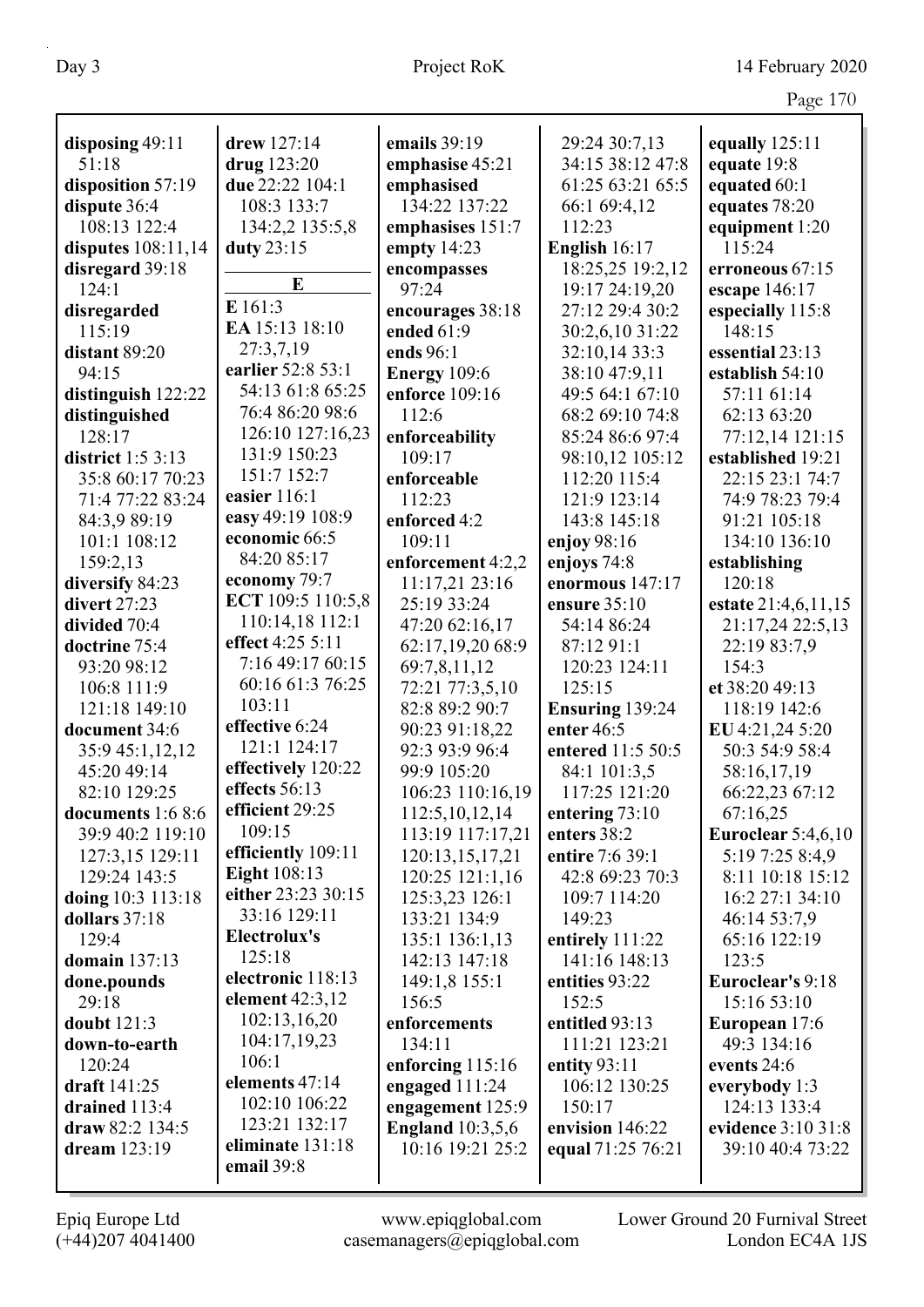|                          |                        |                         |                              | Page 171                            |
|--------------------------|------------------------|-------------------------|------------------------------|-------------------------------------|
| 74:23 77:17,21           | execution 94:7         | 98:21 142:15            | 32:4 43:22 58:3              | 71:12 117:8                         |
| 82:3,23 83:8             | 120:9 132:25           | 146:15 148:6            | 58:15,1764:17                | 142:19 153:15,18                    |
| 100:16 114:3,19          | 133:14 140:20          | experts' 148:3          | 71:24 73:4 74:22             | finance 127:8                       |
| 114:22 116:13,14         | executive 120:14       | explain 4:13 35:17      | 82:17 101:2,14               | financial $5:128:3$                 |
| 116:15 126:15            | 120:21 125:4           | 37:22 47:7,18           | 103:12 104:2                 | 15:21 31:3 49:10                    |
| 129:10,13 150:21         | exempt 64:5 142:4      | 76:17                   | 106:18 107:13                | 49:11,15 51:10                      |
| evidentiary 35:4         | 142:13 147:18          | explained 37:20         | 108:17 109:4                 | 51:19 53:15,19                      |
| 61:3 96:25               | exempted 99:13         | 39:12 46:19             | 110:15 112:7,17              | 55:10,16,17,20                      |
| exact 141:2              | 121:11                 | 54:13 63:18             | 112:19 113:3                 | 56:4 57:12,13,20                    |
| exactly 79:14            | exemption 90:12        | 68:14 76:19 77:5        | 133:7 135:5                  | 58:18 113:7                         |
| 142:20,25 146:4          | 104:8 131:21           | 77:15 82:19             | 146:24 151:21                | 119:4 125:7                         |
| examination 6:1          | 141:23 147:14          | 90:11 126:3,21          | 152:10,23 153:21             | 147:18 152:7,17                     |
| 43:7 44:6 82:16          | exercise 71:25         | explains 49:20          | facto 113:10                 | find 3:18 29:25                     |
| 86:21 118:12             | 89:3 94:1 95:21        | 77:2,18 82:11           | factor 134:23,23             | 30:4 38:15 87:10                    |
| 119:1 127:12             | 140:15 141:13          | 133:16 138:15           | factors 80:19                | 90:13 92:23                         |
| 139:1                    | 145:6                  | explanation 129:7       | facts 31:6 68:22             | 143:5 146:14                        |
| examinations 1:5         | exercised 32:12        | explicit 50:12 78:6     | factual 82:23 83:1           | 151:19 156:20                       |
| 39:24                    | exercises 94:15        | 79:21 80:2 81:3         | 83:6,13 136:2                | finds $101:17$ $117:5$              |
| example 6:6 10:19        | 107:3 128:20           | explicitly 36:1         | fairly $123:11$              | fine 116:3 143:6                    |
| 14:11 41:23 44:8         | exercising 135:11      | 51:20 77:20             | 126:2 129:5                  | 160:4                               |
| 45:22 57:13              | exhaustive 77:16       | 81:22 110:12            | fairness 12:10               | finished 75:21                      |
| 87:23 90:24              | exhibit 34:3,20,21     | express 91:11           | faith 111:5 143:10           | firm $21:7,7,9,14$                  |
| 94:16 95:16              | 73:19 74:25 75:6       | expressed 17:9,20       | 146:11 154:13                | 21:16,16,21,25                      |
| 105:12 109:15            | 75:15 94:7             | 42:11 72:11             | falls 154:6                  | 119:20,22                           |
| 121:23 125:8             | 111:19 123:12          | 79:13 80:23             | far 29:16 155:9,13           | firm's 22:7,18                      |
| 128:10 135:10            | exhibits 34:23         | 81:23 130:22            | 156:10                       | first 1:23 5:4 13:8                 |
| examples 51:21           | 38:10                  | expresses 72:20         | fast 76:20                   | 20:3 37:3 43:21                     |
| exceeded 108:17          | exist 15:18 16:8       | 92:5                    | February 1:1                 | 46:7 47:7 48:25                     |
| excepted 99:15           | 22:23 24:1             | expression 56:6         | Federation 133:18            | 73:21 78:11 84:3                    |
| exception 23:25          | 130:11 156:9           | 96:17 146:1             | 144:15                       | 85:23,24 92:16                      |
| 90:12 91:2 99:18         | existed 17:22          | extension 140:1,7       | <b>Federation's</b>          | 93:1 95:4 97:11                     |
| 135:19                   | 81:13 147:2            | 140:17 146:23           | 133:22 136:11                | 101:19 102:13                       |
| exceptions 74:6          | existence 87:1         | extensive 128:21        | feel 149:22                  | 114:8,10 116:24                     |
| 121:22 131:10,12         | existing 17:9 27:2     | 128:22                  | feels 70:22 146:2            | 118:17,20,24                        |
| 135:16                   | 48:772:19              | extent 18:25 93:25      | Fermbäck 71:11               | 123:23 124:12,23                    |
| excerpt 32:17 34:2       | 147:20                 | 139:20 141:17           | 90:10,11 97:6                | 128:6 132:16                        |
| 35:13 60:19              | exists 5:12 17:11      | 148:7 151:6             | 161:12                       | 141:25 150:3                        |
| 88:12 128:5              | 75:14 141:18           | external 90:4           | field $5:20$                 | 156:8 157:10                        |
| excerpts $31:17$         | expanded 13:1<br>32:25 | 100:23<br>extract 78:10 | fight 112:5 115:12<br>154:14 | <b>firstly</b> 1:25 117:3<br>138:21 |
| exchange 78:13<br>159:11 | expense 138:24         | 103:5 147:6             | filed 75:15 111:19           | <b>Five 90:17</b>                   |
| exchanged 14:17          | experienced 122:2      | 152:7                   | filled-in $127:7$            | flaws $23:1971:3$                   |
| 14:19                    | expert 29:22 36:7      | extracts 42:17          | final 102:17 142:1           | flexibility 141:18                  |
| exchanging 158:10        | 38:9 73:18,20          | 83:15                   | 142:7 145:4                  | floor $2:19$                        |
| exclude $41:8,14$        | experts $17:19$        | extremely 14:8          | 159:8                        | florid 139:23                       |
| excluded 25:23           | 36:25 37:10            |                         | finality $50:5,24$           | flows 47:22 76:22                   |
| exclusively 54:18        | 39:24,25 58:9          | F                       | 51:9,13 52:9,12              | focus 87:19                         |
| excuse 62:11             | 73:16 74:24            | facie 112:20            | 53:11 54:24 59:3             | focused 69:8 86:12                  |
| executed 106:21          | 78:21 86:12            | facing $113:6$          | finally 53:11 60:12          | focusing 78:1                       |
|                          |                        | fact 21:25 22:8         |                              |                                     |
|                          |                        |                         |                              |                                     |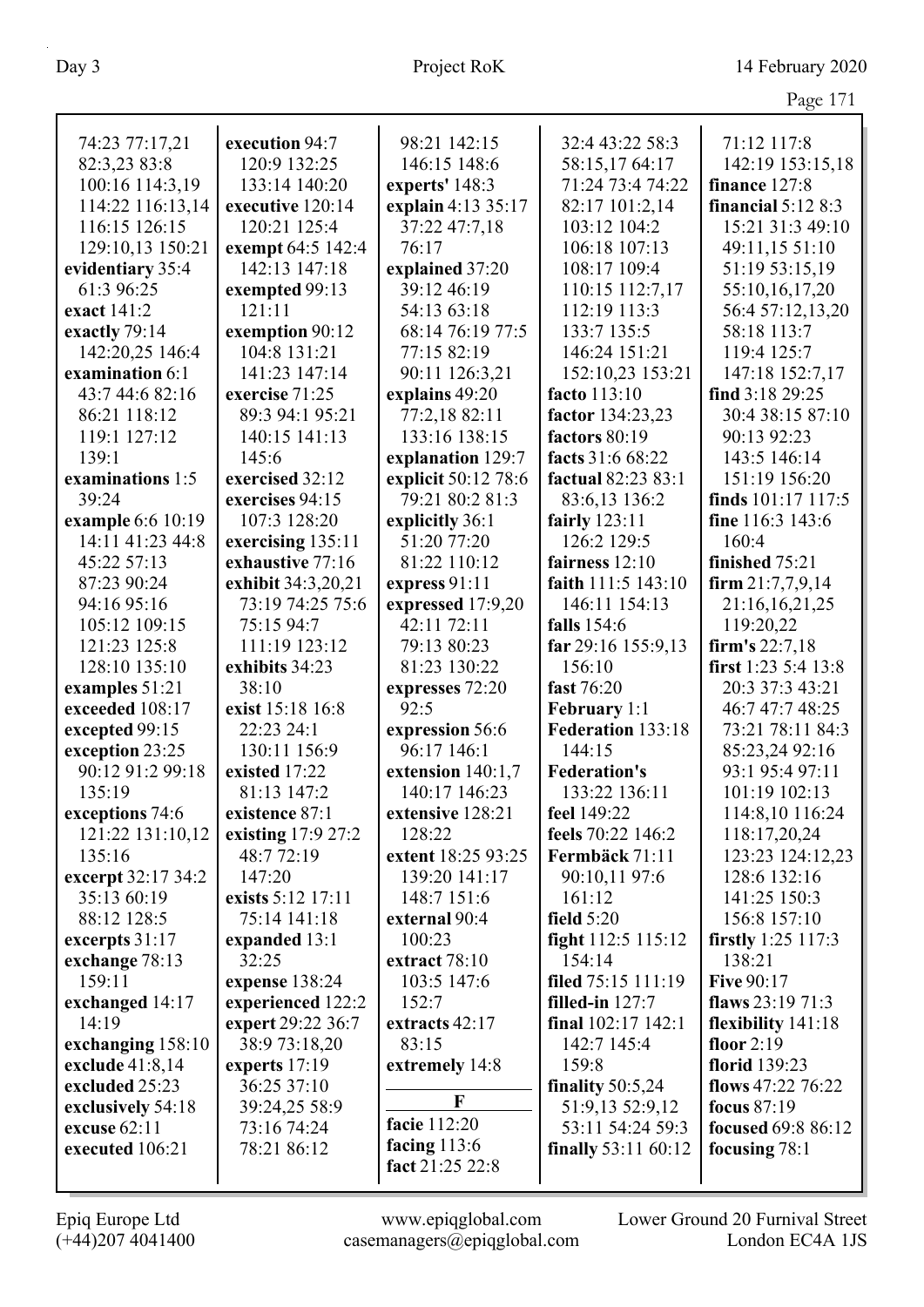|                     |                          |                    |                    | 14.4               |
|---------------------|--------------------------|--------------------|--------------------|--------------------|
| Foerster 69:24      | 149:5 152:15,16          | 152:21             | 147:8,15 151:9     | 47:11 50:2 87:14   |
| 70:4,9,13,14        | 157:25                   | functions 79:6,18  | 153:6,8            | 87:20 96:18        |
| 108:1,2 155:18      | forever 22:23            | 79:19 135:3        | funnel 113:5       | 116:10 141:1       |
| 155:19 158:6        | 25:16                    | 147:25 153:11      | further 6:14 12:4  | 154:2 159:5        |
| 159:5,23 160:4      | form 121:7 127:8         | fund 13:19 24:9    | 12:12,14 33:7      | given 40:17 44:15  |
| 161:10,14           | formally 58:24           | 26:14 35:23 36:2   | 53:12 64:2         | 96:16 141:3        |
| follow 12:15 15:24  | formed $5:12$            | 36:11,18 37:1,4    | 122:14 138:20,22   | 143:11 155:16      |
| 23:14 24:6 42:3     | 117:24                   | 40:15 41:11,20     | 145:8 153:14       | gives 38:14,17     |
| 42:20 47:25         | forms 32:2 39:8          | 42:23 44:11 62:1   | 160:8              | 89:15,16 98:15     |
| 48:11 58:19 62:1    | 101:13,14                | 68:17 77:16,19     | <b>Furthermore</b> | 113:23 140:13      |
| 88:18 109:9         | formulation 97:9         | 78:6 79:2,5,9,13   | 84:14              | glistening 138:17  |
| 147:23              | forum 120:7              | 79:18 80:3,12,14   | future 41:25 87:1  | global 10:8,10     |
| following $4:105:2$ | 156:20                   | 80:21,22,25 81:1   | 87:1 139:25        | 32:24 85:1         |
| 14:12 17:10 20:7    | forward 120:2            | 81:20,22 82:5,11   | futuristic 140:4   | 107:11             |
| 20:23 47:11         | forwarded 129:15         | 85:8 86:23,24      |                    | go 1:17 4:10,12    |
| 51:17 57:23         | found 18:9 23:9          | 87:2,25 88:22,25   | G                  | 11:14 29:1,7       |
| 58:14 60:20         | 48:15 55:4 64:21         | 89:14 90:3,4       | gain 134:11        | 97:1 98:8 122:20   |
| 74:14 78:14         | 75:6 85:23 96:2          | 94:21 95:2,4,9,15  | gathering 86:16    | 141:23 146:16      |
| 90:20 97:21         | 101:8 120:11             | 95:20 98:16        | gaze 123:17        | 155:9              |
| 103:22              | 124:5 125:3              | 100:13,21 101:2    | GCA 19:4,8 27:13   | goal 87:11 139:11  |
| follows 12:4,18,21  | 134:15 144:19            | 101:15 102:5,7     | 30:11,13 31:9      | goes 6:8 12:12,14  |
| 14:13 15:23,25      | foundation 97:22         | 107:21 118:4       | 32:1 34:14,18      | 76:20              |
| 16:18 19:2,19,22    | 131:14,19,22             | 126:4 128:7,10     | 67:9 128:11        | going 1:9,11,23    |
| 21:19,24 22:4,12    | founded 131:19           | 128:14,20 131:7    | general 2:9 12:21  | 2:5,14 3:18 4:10   |
| 26:23 32:13         | four 156:13              | 131:7,9 138:15     | 14:12 30:18 51:1   | 4:12,13 5:21       |
| 42:19 43:11 51:3    | Fox 75:4                 | 139:11,21 147:11   | 51:12 52:5 55:1    | 6:17 7:12 8:1      |
| 51:14,17,25         | fraction 154:15          | 157:11             | 75:8 81:21 83:5    | 9:14,15 10:22      |
| 53:15 54:3 55:14    | frame 119:9 141:3        | fund's 77:23 80:13 | 100:5 102:16       | 11:14 29:3,7,8,23  |
| 55:25 56:12 58:6    | framework 5:20           | 81:6 85:11 86:19   | 122:5 133:13       | 31:7 38:6 40:11    |
| 58:21 59:1 71:8     | 8:7 38:3                 | 88:23              | 138:2 139:21,23    | 60:20 63:19 65:9   |
| 74:18 76:21 83:2    | fraud 112:22             | fundamental        | 140:4 143:9        | 86:6,19 92:15      |
| 103:1 112:19        | fraudulent 114:23        | 11:15 72:2 111:4   | 144:21 146:15      | 93:1 95:24 98:8    |
| 131:10 132:7        | free 39:10               | 144:9              | 148:8              | 116:21 123:1       |
| 134:24 139:22       | freeze 4:4               | funds 13:17 14:11  | generally 51:18    | 127:3 157:21,23    |
| 142:16 152:3,13     | <b>French 110:24</b>     | 14:25 21:9 22:7    | 53:23 134:7        | 158:8,19,21        |
| footnote $111:10$   | 145:19                   | 22:17,18 24:9,24   | generate 79:7      | gold 87:8,19,24    |
| force 50:6 73:10    | Friday 1:1               | 25:6,6,8,8,18      | 84:16              | 88:3,8,14,17,18    |
| 84:2 151:16         | frighten 129:4           | 26:2,15 36:10      | generated 87:23    | 88:20 138:16       |
| forced 74:22 120:8  | frightened 128:24        | 42:24,25 44:18     | generations        | good 50:2 111:5    |
| foreign $2:156:21$  | front $97:3$             | 77:19 79:21,24     | 139:25             | 114:12 115:22      |
| 27:23 29:6,10,17    | fulfilled 47:14          | 81:16,20 84:19     | generis $13:19$    | 122:6 139:16       |
| 30:18,18,23,25      | 153:5                    | 85:9,15,18 87:3    | German 10:21       | 143:10 146:11      |
| 31:1,1,532:2        | full 9:1 42:12           | 93:15 95:5         | 111:17 132:9       | 154:13             |
| 43:4 64:15 74:22    | 128:19                   | 100:14,22 101:2    | Germany 111:15     | gotten $120:1$     |
| 75:4,9 77:6,8       | fully 133:14             | 101:8,15 113:5     | 111:16,18 132:8    | governed 18:18,24  |
| 89:2 90:24 97:25    | 152:22                   | 117:20 118:3       | gestionis 134:19   | 24:13 25:3 27:11   |
| 115:6 119:11        | <b>function</b> 86:14,15 | 119:20,22 124:7    | 138:7              | 30:25              |
| 120:3 132:3         | 86:17,22,25              | 140:17 144:14      | getting 94:20      | governing $48:1,2$ |
| 137:21 142:10       | 104:5 151:25             | 146:23,25 147:2    | 123:19             | government 51:4    |
|                     |                          |                    | give 2:18 14:9     |                    |
|                     |                          |                    |                    |                    |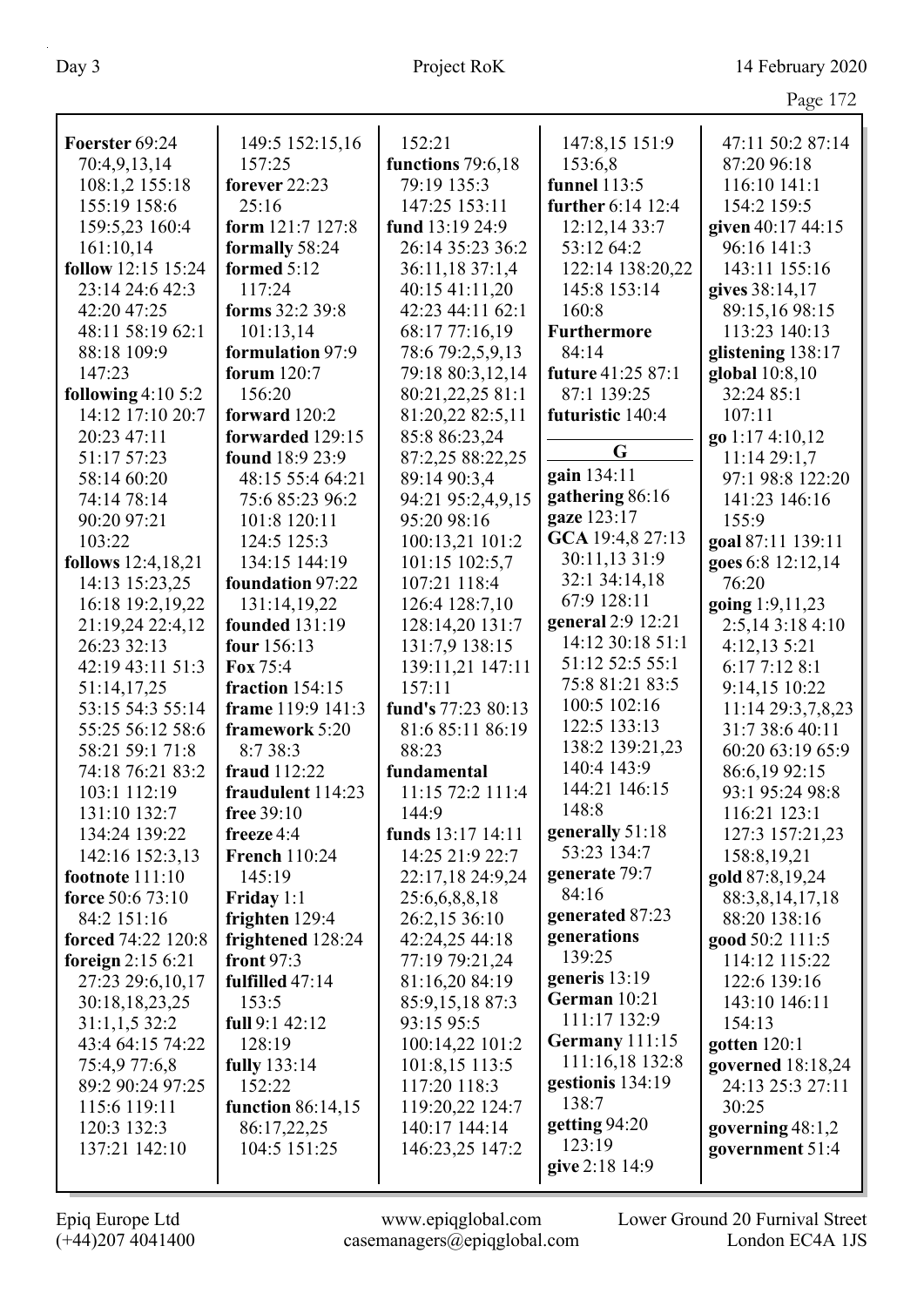|                     |                    |                      |                           | O                  |
|---------------------|--------------------|----------------------|---------------------------|--------------------|
| 52:1,14 53:12       | Handed 1:21        | 116:9 125:21         | hypothesis 41:18          | <b>Immunities</b>  |
| 80:16 91:3 95:7     | Handelsbanken      | high 85:25 88:6      | hypothetical 19:24        | 142:11             |
| 100:20 103:14,21    | 16:21 45:22        | 112:20 123:10        |                           | immunity 2:6,8     |
| 115:6 133:1         | 65:14              | 137:16 138:13        |                           | 71:13,15,20,23     |
| 134:13 152:6        | handing $1:19$     | 139:12               | <b>ICC</b> 100:7          | 72:1,12,12,23      |
| governmental        | handles 152:3      | high-level 106:25    | <b>ICSID</b> 109:17       | 73:24 74:1,2,3,4   |
| 103:19              | happen 46:2        | higher 17:13,15      | idea 66:23 67:16          | 74:6,8,10,11,21    |
| Governor 138:18     | happened 43:20     | 77:9 87:20 89:1      | 67:25                     | 75:6,8,14 76:5,20  |
| governs 46:9 47:9   | 53:20 68:11 85:2   | 138:16,16            | identical 137:9           | 76:22,23 78:22     |
| grain 8:22 9:1,8,13 | 118:13 146:24      | highlighted 12:19    | identifiable 12:3         | 81:7 86:5,6 89:6   |
| 147:20              | 152:25             | 42:8 57:7 134:6      | 15:10 37:15               | 89:9 91:22 92:14   |
| grains 8:23,24 9:3  | happening 128:25   | highly 107:8         | identified 2:11           | 92:17 93:9,21      |
| 122:17,23           | happens 6:20       | history 34:12        | 14:17,19 26:24            | 97:22 98:1,3,16    |
| grant 90:9,23       | 20:19 26:10 44:2   | 137:5                | 34:7 35:9 45:1            | 99:15,22 100:15    |
| 107:24              | 46:7,7 70:11       | hoc 100:4            | 119:23 123:1              | 104:7,21,22,25     |
| granted 72:23       | 118:17             | hold 106:11          | 125:21                    | 105:8,11,20        |
| 82:21 106:24        | hard 8:17 99:3     | holder 3:20,25       | identifies 57:1           | 107:23 108:9       |
| 107:12              | <b>Hazel</b> 75:4  | 5:15,16 16:23        | 59:12 127:8               | 110:9,17,19        |
| granting 114:13     | head 82:14         | 17:12,13 18:22       | <b>identify</b> 16:4 27:1 | 111:2,12,16,21     |
| grounds 1:24        | header 81:5        | 18:23 21:7,8,20      | 93:6 129:9                | 112:2,8,10,12,14   |
| 109:2               | heading $40:19,20$ | 22:1,11,25 23:4,5    | <b>identity</b> 10:2 12:1 | 114:25 115:19      |
| grow 137:17         | 40:22 87:9 88:14   | 26:3,18 28:5         | 12:20,23,24 13:2          | 117:3,7,8 132:13   |
| growth 138:15       | 88:15              | 33:5 45:17 48:17     | 13:14 14:6 16:7           | 133:11 135:1,4,8   |
| 147:8               | headline 84:5      | 64:4 69:1 119:19     | 23:23 131:13              | 136:8 139:14       |
| guaranteed 36:12    | hear 62:12 77:24   | 119:21 127:10        | ignorance 125:20          | 140:3,12,16,21     |
| 42:23 68:16         | 77:25 126:7        | 128:2                | ignore 38:18 39:19        | 141:11 147:10,19   |
| 157:14              | 139:5              | holders 19:6         | ignored 20:22 39:3        | 147:21 148:25      |
| guarantees 87:1     | heard 5:25 36:15   | holding 9:9 17:10    | 79:16                     | 149:2,15 151:15    |
| guidance 85:23      | 86:20 91:10        | 33:3 96:22           | ILC 103:6                 | 152:9,12 153:1     |
| 120:19              | 126:10 137:8,19    | 101:12               | illicitly 14:22           | 153:19,21 154:2    |
| guidelines 105:25   | 156:1,8            | holdings $6:11,13$   | 23:25                     | 154:6 155:10       |
| guiding $4:19$      | hearing $108:12$   | 18:14 59:20,25       | illustrated 10:19         | 156:8              |
| guilty $47:17$      | 110:25 114:10      | 64:23 84:15          | 16:20 34:1 41:19          | immunity's 151:25  |
| Gullifer 16:19      | 154:19 158:13      | 104:3 124:8          | 41:19                     | impediment 13:17   |
| 31:20 58:10         | 160:13             | holds 5:18 18:13     | illustration 8:25         | 92:3 135:25        |
| 63:22               | held 2:24 4:17     | 62:21 90:6 92:5      | 38:17 40:18               | 156:5              |
| Gullifer's 19:19    | 10:22 26:17 32:5   | 96:10 98:19          | 41:21                     | impediments        |
| 32:18               | 36:6 48:14 49:17   | 99:14,22 100:14      | image 138:14              | 133:20 135:8       |
| Gunnarsson 6:1      | 50:7 52:20 53:9    | 101:15 128:6,11      | imagine $104:10$          | imperii 134:19     |
| Guterstam 1:13      | 55:18 56:9,21      | <b>Holland 31:23</b> | imagined 125:20           | implemented        |
| 1:18,1929:2,3       | 59:13,20 62:5,15   | honesty $144:23$     | immediate 17:4            | 58:20              |
| 34:23 35:5,12       | 62:18 96:7 97:19   | hope 69:25           | 23:17 66:14               | implements 107:2   |
| 157:8,9 158:9,19    | 98:2 99:10         | hopes $71:4$         | 119:2                     | implications       |
| 161:5,7,15          | 100:10 101:9,21    | hour 69:22           | immediately               | 101:13             |
|                     | 104:17 117:18,22   | house 136:22         | 118:13 137:9              | implicitly 110:8   |
| $\bf H$             | 119:11 122:11,13   | Housekeeping         | immune $72:9$             | implied 81:8       |
| <b>Hague 58:15</b>  | 122:22 126:16      | 158:11 161:17        | 90:14,15 91:9             | <b>imply 98:23</b> |
| half 69:22 81:12    | 141:24 142:4,5     | huge $154:21$        | 104:1 140:2               | 128:23             |
| hand 1:20 4:9       | help 78:19 79:6    | hurry 148:24         | 145:13 151:13,14          | importance 18:15   |
| 21:24 136:14        |                    |                      | 152:3                     |                    |
|                     |                    |                      |                           |                    |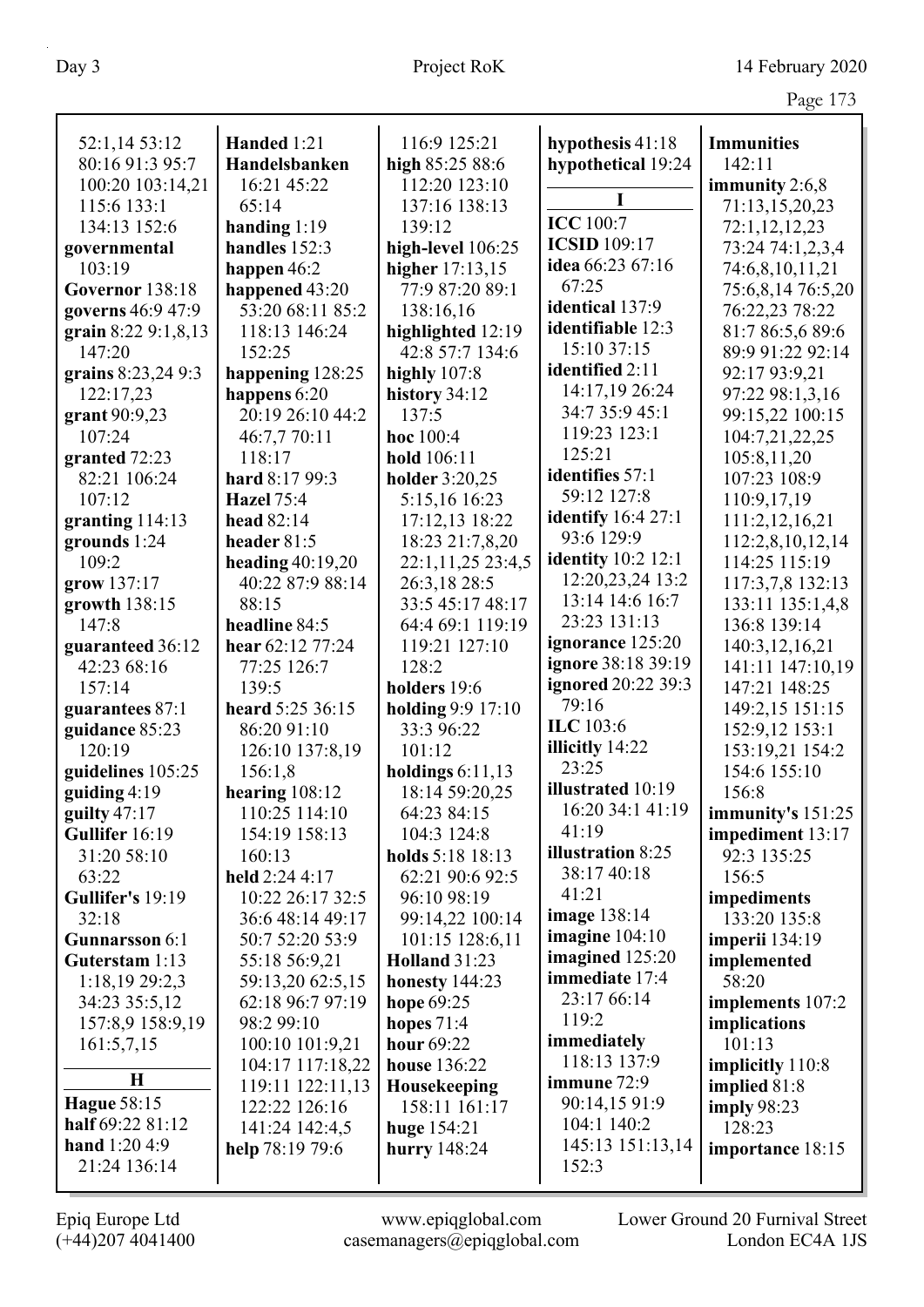| $\overline{\phantom{a}}$<br>яσ |  |
|--------------------------------|--|
|                                |  |

| 76:4 105:17        | independent 5:13        | 56:4 57:12,13             | 111:2,5,9,12,14        | 15:25 23:19 24:3    |
|--------------------|-------------------------|---------------------------|------------------------|---------------------|
| 132:9,23 144:2     | 93:11 101:25            | 119:4                     | 111:23 121:23          | 71:3                |
| 147:3 156:6        | 102:8 106:3             | instruments 31:3          | 136:16 138:6           | investment 6:18     |
| important 5:23     | 107:10                  | 49:10,12,16               | 141:24 146:16          | 78:20 82:4 87:5     |
| 6:19 11:20 23:17   | independently           | 51:19 53:16,19            | 147:20 149:10          | 87:6,19 108:11      |
| 47:23 51:21 61:1   | 83:17                   | 55:10,16,20               | 154:20                 | 137:17              |
| 84:19 101:13       | indicate 51:6           | 57:20                     | interpret 7:15,18      | investments 6:9,14  |
| 119:22 134:23,23   | 80:19 101:3             | integrity 70:22           | 29:11 73:13            | 16:3,3,20 82:6      |
| 155:25,25 156:7    | 106:17 129:25           | intend 84:6               | 92:12 142:24           | 84:24 88:10,22      |
| 157:3,4 159:23     | indicated 107:9         | <b>intended</b> 4:24 7:16 | 146:2 157:19           | investor 3:23 6:7,8 |
| impossible 16:8    | indicates 102:19        | 75:10,18 76:6,7           | interpretation         | 6:10,12,19,25 7:5   |
| 19:5 25:12         | indications 113:23      | 76:10 77:11               | 49:15 94:9,12          | 7:5,23 10:25        |
| 125:11             | indirect 93:21          | 78:16 80:15 86:9          | 96:12 98:21            | 11:5,7,9 18:1,3     |
| impression 96:19   | indisputably 126:4      | 89:5 90:7 91:4            | 99:17,25 100:2         | 28:17 30:18 40:1    |
| improbable 84:19   | individual 95:6         | 100:1 103:13,18           | 102:12 103:10          | 47:15,16 48:5,23    |
| improper 113:15    | 122:22                  | 103:24 132:23             | 129:23 143:15,17       | 62:23 63:8,10       |
| improve 153:1      | individualised          | 138:21                    | 143:21 144:6,22        | 64:1,4,12,22        |
| inappropriately    | 122:25                  | intends 132:19            | 144:25 145:4,6         | 66:12,13,17         |
| 124:6              | individually 60:4       | <b>intent</b> 107:16      | 146:9,12 148:5,9       | 67:17,19,20,21      |
| inaudible 16:19    | individuals 94:18       | 132:22 134:20             | interpreted 4:24       | 68:10 124:2         |
| 64:9 71:18 89:16   | 94:25                   | 150:24,25 151:2           | 44:4 61:1 98:11        | 156:18              |
| 98:3 112:25        | industry 113:17         | 155:5                     | 98:14 107:19           | investor's 9:6      |
| 154:21 156:6       | influence 131:6         | intention 76:5            | 140:19 143:10          | investors 7:3 45:7  |
| include 59:15      | influences 107:15       | 78:5 102:11               | 144:23                 | 66:24 68:3          |
| 90:22 102:15       | inform 159:20,24        | 103:2                     | interpreter 14:8       | 109:12 120:24       |
| 150:6              | information 54:5        | intentional 94:11         | 44:4,6 62:11           | 122:18 123:3        |
| included 35:4      | 55:19 56:3 80:8         | intentions 137:23         | 97:3                   | 124:19 125:2        |
| 89:14 157:12       | 114:11 127:1,23         | intents 104:3,5           | interpreting 10:15     | 128:25 136:3        |
| includes 55:19     | 129:16                  | inter 98:7                | 144:4 157:22,24        | 141:16,19 147:22    |
| 73:7               | informed 41:2           | interest 4:6 12:8         | interrupt 34:19        | 149:24 151:7,24     |
| including 109:5    | <b>Ingrid</b> 80:3,7,11 | 78:18 110:2               | interrupted 43:25      | 153:16 154:10,13    |
| 125:17 143:17      | 81:24 94:6              | 130:16                    | intervene 87:13        | 154:20 156:25       |
| incomplete 80:9    | initially 88:25         | interesting 54:4          | 123:23                 | 159:16              |
| incomprehensible   | 142:3                   | 71:7 76:11 77:11          | intervention 64:22     | investors' 25:1     |
| 150:7              | insecurity 51:10        | 79:11 111:7               | introduced 54:8        | 44:24 46:24         |
| inconsistent 67:12 | insist $149:2$          | 132:15                    | 54:24 56:24            | 47:13 48:4,6,11     |
| incorporation      | inspired $142:9,10$     | intermediaries            | introducing 90:25      | 48:13 49:6 56:8     |
| 73:3               | installed 115:24        | 33:7 54:12 57:15          | introduction 4:16      | 56:10 59:14,25      |
| incorrect 40:10    | instance 114:9          | 62:23 65:11               | 11:13 70:2 71:9        | 60:4 63:4 64:10     |
| 51:11 154:12       | 154:5                   | 129:19                    | introductions 82:4     | 66:19 67:21         |
| incorrectly 116:17 | instances 83:17         | intermediary 18:2         | invalidate 113:1       | invests 6:5         |
| increase 88:24     | 120:1                   | 18:4 33:6,9 56:7          | <b>invest</b> 6:7 7:19 | invoice 122:7       |
| 137:2 138:22       | institute 8:10          | 57:18,21,22               | 136:20                 | invoke 111:11,16    |
| increased 125:8    | instructed 100:20       | 66:13 152:21              | invested 10:21         | 112:2,9,12          |
| increases 87:25    | instruction 31:14       | international             | 11:2 64:9 67:21        | 115:19 141:10       |
| independence       | instructions 119:1      | 30:25 50:17               | 84:21 85:9,17,19       | 156:8               |
| 106:7,15,25        | 119:4 129:11,13         | 67:18 72:3,6              | investigate 23:9,15    | invoked $40:2,4$    |
| 107:1,5,7,12       | 137:15,20               | 73:797:16                 | 23:16                  | 135:2 158:1         |
| 153:13             | instrument 5:12         | 107:17 110:11             | investigation          | invokes 112:8       |
|                    |                         |                           |                        |                     |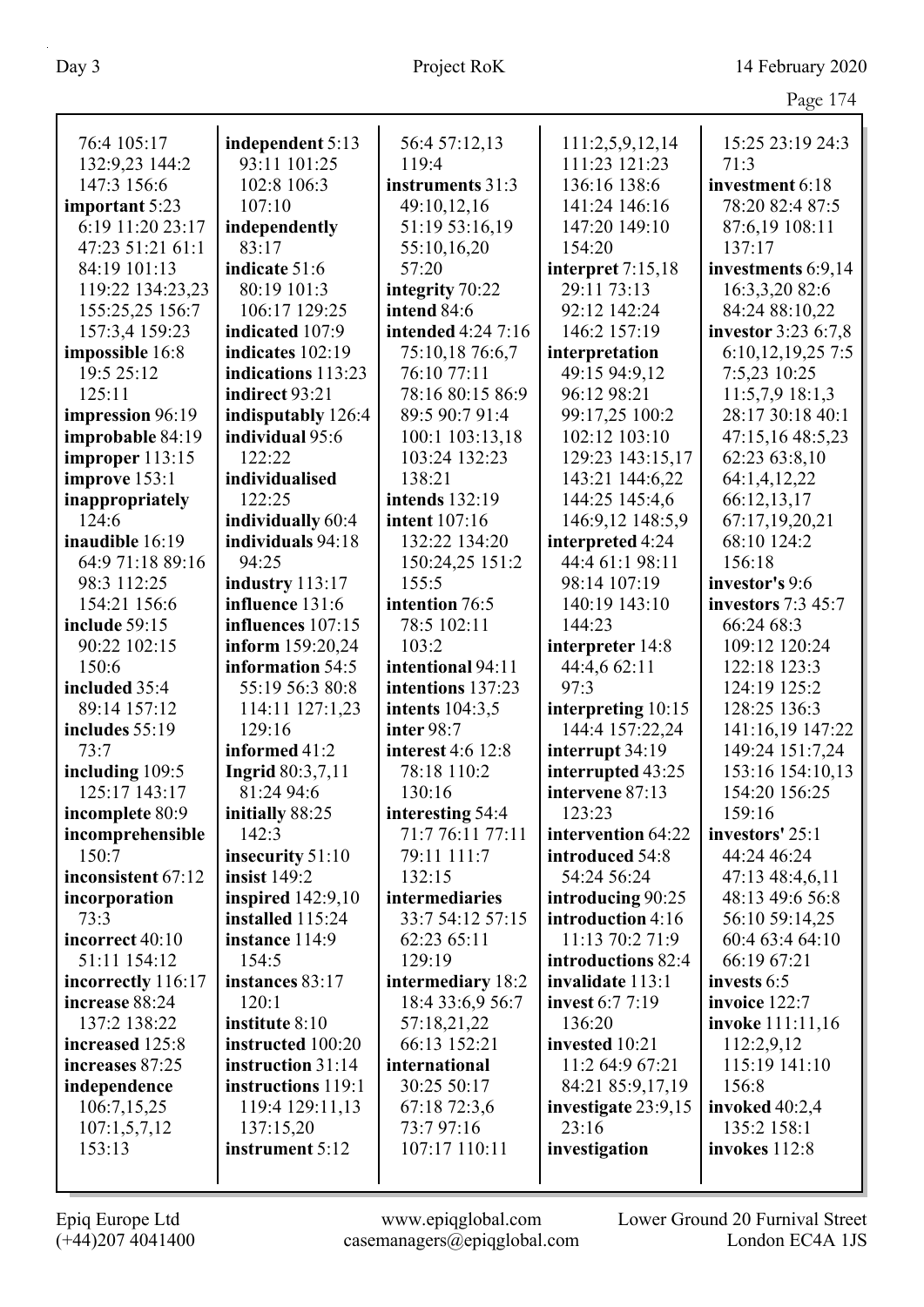|                                |                                  |                            |                    | Page 175                         |
|--------------------------------|----------------------------------|----------------------------|--------------------|----------------------------------|
| invoking 31:9                  | 110:22,24 111:14                 | 16:9 18:8,12,17            | 157:3 159:16       | land 52:21 55:11                 |
| 41:21 110:10                   | 111:20 114:25                    | 18:18 19:3,7,9,10          | Kazakhstan's       | 56:1 57:5                        |
| 156:7                          | 123:11 126:8                     | 24:5,7,8,12,16             | 27:10 36:18        | languages 145:17                 |
| involved 70:18                 | 144:13                           | 25:13,17,24 26:6           | 44:18 65:20 66:3   | large 20:22 76:23                |
| 108:11 134:14                  | judicial 10:24                   | 26:16,24 27:7,8,9          | 73:15 75:12        | 106:6 140:14                     |
| irrelevant 37:14               | 13:16                            | 27:13,17,21,25             | 76:10,15 77:13     | larger $141:18$                  |
| irrevocably                    | jure 134:19,19                   | 28:7,14 30:4,10            | 85:24 86:13        | largest 128:24                   |
| 153:22                         | 138:7                            | 30:14,15 31:5,14           | 112:16 114:13      | late 130:5                       |
| <b>ISAKSSON</b>                | jurisdiction 2:17                | 31:15 32:3,7               | 115:16 126:23      | latest 71:5                      |
| 158:22                         | 11:3 36:22 47:1                  | 33:15,17,22 34:3           | 153:22 155:3       | launched 130:4                   |
| <b>issue</b> 6:6 13:24         | 47:21,25 58:22                   | 34:8,10 35:18,24           | keen 124:7         | laundered 113:14                 |
| 18:9 21:12 33:10               | 62:14 64:6,15,19                 | 36:5,9,21,21               | keep 125:9 152:14  | launderer 123:20                 |
| 43:5,649:1                     | 64:20 66:7 68:8                  | 37:11,14,21,23             | keeper 58:22       | law 2:10,13,15                   |
| 58:12 70:3 71:14               | 69:9,11,13 72:1                  | 38:2 39:12,16              | keeping $8:10,23$  | 4:15,16,19,19,23                 |
| 73:15,25 75:1                  | 77:7,10 89:3                     | 40:6 41:5,8,24             | 10:18 52:25        | 5:24 7:14,18,18                  |
| 76:16 77:2,12                  | 109:15 110:17                    | 42:4,11,18,22              | 55:10 117:20       | 8:3 10:15 11:8                   |
| 80:22 112:2,15                 | 116:25 117:12                    | 43:10,22 44:11             | 123:2              | 11:12,14,15,17                   |
| 112:24 114:3                   | 118:6 119:25                     | 47:19 48:16,19             | keeps 7:11 9:2,5   | 11:21 12:20                      |
| 133:6 144:9                    | 120:2,6 124:4                    | 61:18,23,25 62:4           | 16:1 37:11         | 13:20 14:3 16:17                 |
| <b>issued</b> 49:14,14         | 125:25                           | 65:3,5,5 68:10,13          | kept 8:8,9,14,16   | 17:9 18:18,25,25                 |
| 117:24 126:24                  | jurisdictions 6:6                | 68:14,18,25                | 11:24 12:1,2,21    | 19:2, 12, 17, 21, 25             |
| <b>issues</b> 20:23 46:22      | 7:10,20 10:23                    | 71:13 76:8 77:14           | 14:6 20:23 23:23   | 21:6,7,9,14,16,16                |
| 49:6,23,23 50:18               | 11:165:10                        | 77:18 83:9,18,20           | 51:2 52:6 55:12    | 21:21,25 22:7,18                 |
| 50:18 55:8 71:7                | justice 85:25                    | 84:6,6,17,20               | 55:16,20 56:4      | 24:13,14,19,20                   |
| 132:13 145:11                  | 114:15,22 115:2                  | 85:14 86:3,4               | 57:5,10,12,20      | 24:25 25:3 26:23                 |
| <b>Italy</b> 111:15,17         | 115:3,7 154:8,24                 | 89:12 90:2,6               | 88:3 100:21        | 27:11,11,13,18                   |
| 134:10                         |                                  | 92:4,13,19 95:5            | 118:15 123:3       | 27:23 28:15 29:6                 |
| item 55:9                      | K                                | 96:3 98:7 103:5            | kind 42:15 48:10   | 29:17 30:1,2,6,10                |
| items 4:12                     | K55 113:22                       | 106:11 108:2,8             | 48:24 53:16 54:3   | 30:25,25 32:10                   |
|                                | <b>Karin</b> 30:16 58:9          | 108:11 109:21,25           | 93:19 107:22       | 32:14 33:3 35:22                 |
| ${\bf J}$                      | 58:11,14 59:5                    | 110:3,4,7,13               | 139:9 140:7        | 35:23 36:1,7,12                  |
| January 9:16                   | 68:1                             | 111:1 112:4,8              | kinds $124:8$      | 36:13,25 37:7,9                  |
| 40:11 44:13,16                 | Karl 19:19 24:23                 | 113:2,4,8,11,12            | knew 156:18        | 38:7,14,17 42:5,7                |
| 144:13                         | 27:19 62:2 63:18                 | 113:24 114:1,16            | know 6:23 34:20    | 42:17 46:25 47:9                 |
| <b>JÖNSON</b> 1:3,14           | <b>Kazakh 24:13,14</b>           | 115:1,18 117:2             | 45:7 48:3 61:12    | 47:11,18 48:11                   |
| 28:22 29:1 34:19               | 27:18 29:4 35:22                 | 117:11,18 118:3            | 63:13 67:22 93:3   | 49:4,5,9 50:3,3,4                |
| 35:1,9 69:16,21                | 35:23 36:2,7,12                  | 118:7 124:19,20            | 113:2 115:6        | 50:6,9,12,14,17                  |
| 70:1,6,11 80:8<br>115:21 116:3 | 36:24 37:7,9                     | 125:4,16,19                | 125:13 138:11      | 50:18,19 51:3,7                  |
| 140:24 141:7                   | 38:6, 14, 17, 21                 | 126:5,20,21                | 139:10 144:1       | 52:2,4,9,10,16,21                |
| 148:21 155:16                  | 42:5,7,17 77:17<br>79:6,22 80:23 | 127:7,9,20 128:7           | 156:4,17,23        | 52:22,24 53:3                    |
| 157:7 158:3,12                 | 95:7 102:6 113:6                 | 128:12,12,15,19            | knowledge 125:20   | 54:18 55:11,24                   |
| 158:25 159:10,13               | 113:16 115:9                     | 128:21 129:1,9             | known 33:7 132:5   | 56:1,2,12,16,17                  |
| 159:19 160:1,6                 | 130:3,4,9 131:1                  | 129:16,19 130:1            | knows 123:6,21     | 56:18,18,25 57:3                 |
| JP 140:13                      | 131:24 132:1,11                  | 131:5 137:20               | 133:4 156:13       | 57:4,5,16,21,24                  |
| judge 44:5 45:2,13             | 156:23 157:13                    | 138:12 139:7,15            | <b>KPMG</b> 156:23 | 58:4,5,21,22 59:7                |
| 98:10 114:12                   | Kazakhs' 86:9                    | 139:16 140:18              | L                  | 60:24 61:8,9,10                  |
| judges $71:16$                 | <b>Kazakhstan 2:1</b>            | 146:1 152:22<br>153:3,5,19 | la 145:19          | 62:8,13 63:2,25<br>64:1,25 66:22 |
| judgment 14:13                 | 2:10,11 3:16,24                  | 154:11 156:13              | lacking 130:7      | 67:10,12 72:3,6                  |
| 31:22 73:2 98:9                | 4:15 10:9 15:9                   |                            | laconically 138:6  |                                  |
|                                |                                  |                            |                    |                                  |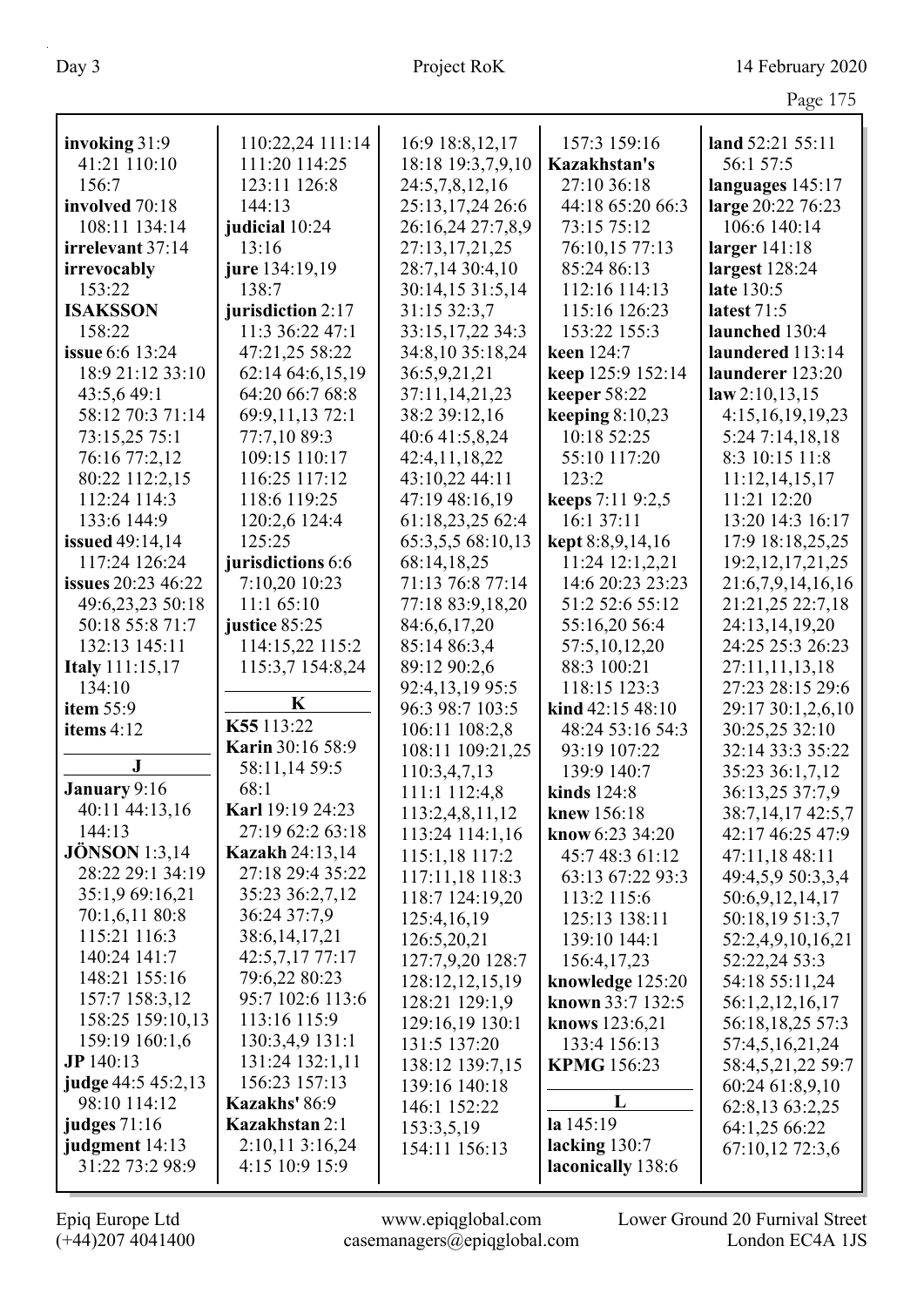|                                   |                                       |                                         |                                    | Page 176                |
|-----------------------------------|---------------------------------------|-----------------------------------------|------------------------------------|-------------------------|
|                                   |                                       |                                         |                                    |                         |
| 72:15,19 73:3,7                   | left-hand 45:6                        | level 3:14 16:25                        | listed 39:8 72:24                  | 82:3,17,25 87:4         |
| 73:13,13 75:5                     | legal $2:253:10$                      | 17:15 30:2 32:15                        | 90:17 92:4                         | 96:15 103:4             |
| 77:14 79:13                       | 4:20 5:10,24                          | 46:12 48:5 107:5                        | 105:19 113:22                      | 108:9,10 121:14         |
| 80:23 81:23                       | 10:2,6,15,24 14:8                     | 107:7,14                                | 124:19 135:14                      | 123:1,9 124:17          |
| 86:15 89:23                       | $15:1,7$ 17:11,16                     | levels 6:4 17:3                         | 137:14                             | 127:3,6,22 128:5        |
| 91:12,16,20 92:5                  | 19:12 21:19                           | 29:4 32:13                              | listen $44:2,15$                   | 131:14 134:4,24         |
| 95:8 97:16 98:3                   | 29:10 31:19                           | lex 50:10,16 52:8                       | 160:9                              | 141:25 144:3            |
| 98:12 102:6,24                    | 32:18 38:12                           | 53:4 57:9 63:6                          | <b>listened</b> 1:4 39:25          | 145:16 148:17           |
| 103:2 104:18                      | 39:12 42:10                           | LHF 49:10 50:4,25                       | 43:20 127:13                       | 149:3 153:2             |
| 105:7,10,16,22                    | 45:20 47:4,23                         | 56:16,18 57:24                          | listening 1:9                      | <b>looked</b> 30:20     |
| 105:24 107:17                     | 48:20,21 49:3,17                      | 58:4 59:7 62:9                          | listing $31:8$                     | 82:23 83:6              |
| 108:25 110:11                     | 50:6 52:11 53:23                      | liability 122:5                         | lists 149:17                       | 126:24,25 127:4         |
| 111:7 115:7                       | 54:20 56:13,14                        | lien $6:12,23$                          | literature 93:14                   | 130:12 132:17           |
| 119:20,22 120:4                   | 56:23 58:8,9                          | lift 89:8                               | 96:21                              | 137:4 139:1             |
| 121:10,12,23                      | 59:22 60:8,16                         | <b>lifted</b> 27:5,21                   | litigation 114:6,7                 | 159:6                   |
| 123:15,18 130:3                   | 62:3 63:23 65:3                       | 28:12 32:6 69:14                        | <b>LKF</b> 15:20                   | looking 80:5 136:5      |
| 130:9 131:1,5,24                  | 65:25 69:5 71:7                       | 72:10                                   | loan 6:13,22,24                    | 146:17                  |
| 132:1,3,9,10,11                   | 71:21 84:2 93:11                      | light 11:10 134:1                       | <b>loans</b> 7:1 51:24             | looks 44:23 79:17       |
| 134:10,14,15,15                   | 93:22 106:12,14                       | 143:12 144:23                           | local 28:18 36:19                  | loophole 94:10          |
| 134:24 136:16                     | 109:16 111:9                          | 145:7                                   | 64:10 107:17                       | Los 145:21              |
| 137:14 138:6                      | 119:15 123:10,15                      | limit $72:4$                            | locate 117:14,14                   | loses 131:22            |
| 141:18,19,24                      | 130:25 131:12                         | limited 36:12 51:9                      | <b>located</b> 2:3 5:6,19          | loss 84:17              |
| 142:11 144:3,4                    | 133:8 134:13                          | 51:12 62:18                             | 5:23,25 10:2,4                     | lost 13:13 115:19       |
| 146:16 147:20                     | 152:5                                 | 68:16 89:24                             | 11:2 33:18 46:21                   | 117:10 153:19           |
| 148:5 149:8,10                    | legally 15:3                          | 96:19 97:23 98:1                        | 46:24 47:2,5,8,20                  | lot 36:15 49:21         |
| 157:19,22,23,24                   | legislation 4:21                      | 98:24 99:19                             | 50:20,22 53:2                      | 105:2 107:9             |
| 158:1                             | 12:24 17:6,19                         | limits $91:15$                          | 54:10,16 56:1                      | 118:21 121:25           |
| lawfully 53:20                    | 38:19 61:11 67:1                      | 131:11                                  | 57:10,12 61:14                     | 131:6,24 142:2          |
| laws 2:16 29:23                   | 67:4 105:12,14                        | Linderfalk 78:20                        | 62:4,6,7 63:4,11                   | <b>Louise 31:20</b>     |
| 47:9 48:1,2 49:1                  | 121:19,20 130:21                      | 78:25 79:11,17                          | 63:21 66:7 68:18                   | 32:18 58:10             |
| 50:15,23 55:2,2                   | 153:24                                | 81:2 98:22 106:5                        | 88:5 111:17                        | lower 33:15 85:6        |
| 58:4,18 66:8                      | legislator 50:11,25                   | 111:3,8                                 | location 63:2 66:9                 | 85:11,12 130:6          |
| 86:10 108:3                       | 52:13 60:21                           | Linderfalk's 78:10                      | locations 65:24                    | <b>loyal</b> 29:20      |
| 133:9 149:15                      | legislator's $51:16$                  | 111:6                                   | logical $116:22$                   | lunch $1:14,23$ 2:6     |
| lawsuit 116:12                    | legislators 90:19                     | Lindskog $11:22$                        | 124:25                             | 2:8 35:6 69:16          |
| 156:3,10                          | 103:22                                | 12:18 13:1 14:25                        | London 4:5 34:13                   | luncheon 69:19          |
| lawyers 115:5<br>156:25           | legitimacy 122:11                     | line $17:247:22$                        | 35:16,17 47:10                     | M                       |
|                                   | legitimate 120:10<br>length $37:13$   | 83:21 106:4<br>lines 78:1               | 62:6,8 123:9                       | <b>Maggs 38:11</b>      |
| lay $67:24$<br>lead 51:10,11 78:5 | <b>Les</b> $145:19$                   |                                         | long 12:1 14:6<br>123:11 144:12    | <b>Magnus</b> 2:16 7:12 |
| 106:23                            |                                       | link $25:12,16,20$<br>linked 18:11 25:9 |                                    | 44:21                   |
| leads 10:13 37:8                  | let's $20:16,18\,24:2$<br>49:20 56:22 | 28:3 54:24                              | long-term $86:16$<br>138:19        | Mahmoudi 74:25          |
| 40:24 140:7                       | 70:11 80:10                           | 120:22 147:24                           |                                    | 78:21 98:22             |
| 143:23 144:8                      | 114:14 141:25                         | links 54:6 147:25                       | longer $115:25$<br>look 8:24 23:20 | 133:7 134:4,17          |
| <b>leave</b> 140:20               | 153:2                                 |                                         | 30:1,21 35:3                       | 134:21 138:4            |
| <b>leaves</b> 24:7 143:22         | letter 23:11 31:13                    | liquid $117:20$<br>liquidator 17:25     | 42:7 45:2,18,22                    | 148:18,23 149:11        |
| 144:7                             | 31:16 42:4 49:22                      | liquidity 87:14                         | 49:20 56:22                        | 149:25 154:1            |
| left 35:20 45:14                  | 53:13 59:9                            | list $60:9$ 118:9,11                    | 65:12 77:23                        | Mahmoudi's              |
| 89:8 140:2,25                     | letting $160:9$                       | 123:7 125:17                            | 78:12,23 80:10                     | 73:18 136:23            |
|                                   |                                       |                                         |                                    | 150:23 152:13           |
|                                   |                                       |                                         |                                    |                         |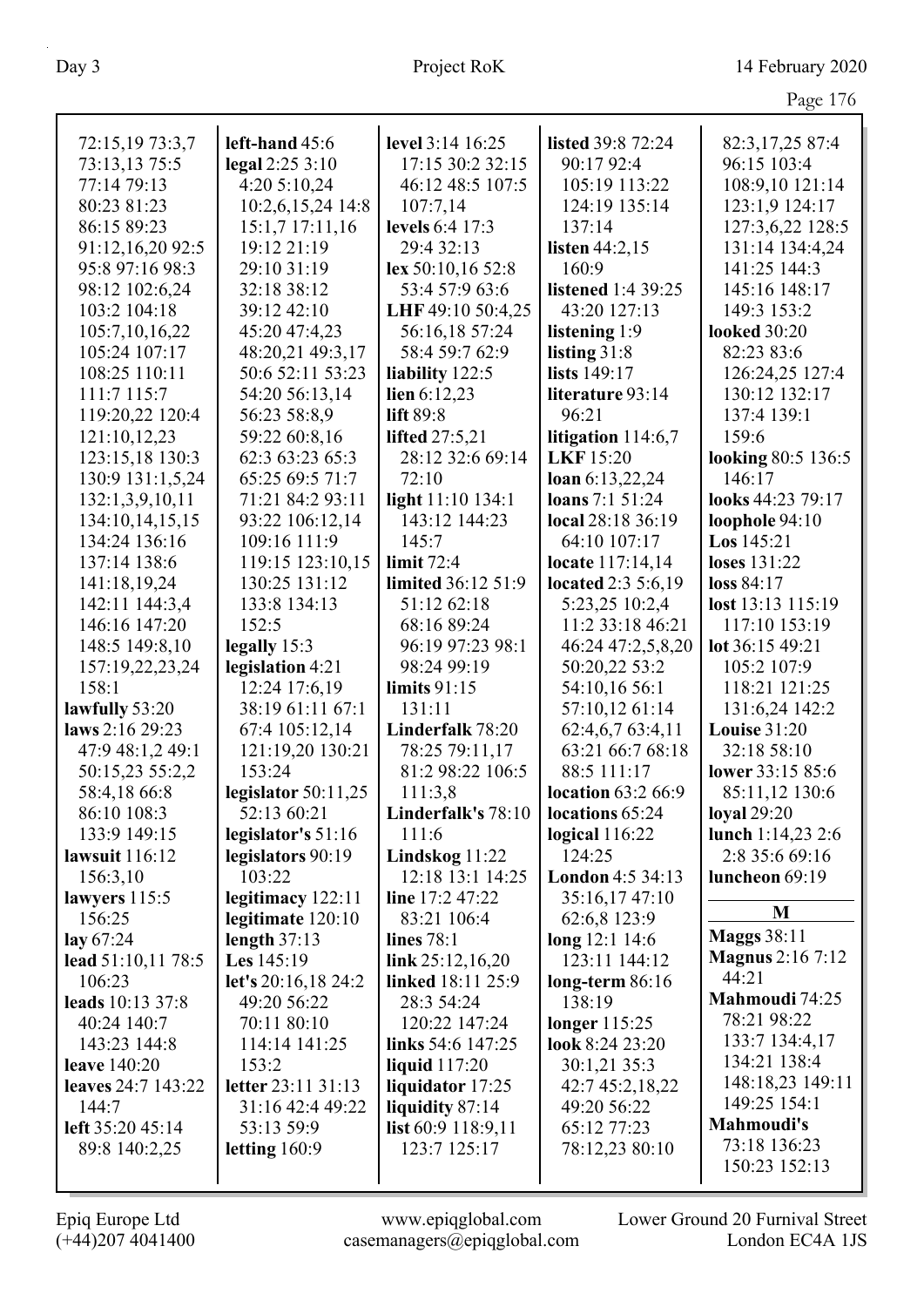|                       |                    |                          |                    | Page 177              |
|-----------------------|--------------------|--------------------------|--------------------|-----------------------|
|                       |                    |                          |                    |                       |
| main 31:8 36:4        | material 8:21 35:3 | 99:6 155:21              | merely 17:8,17     | 86:20 127:11          |
| 74:3 99:9 120:20      | 35:11 47:13,14     | measure 121:17           | merits 31:7        | Moldabekova's         |
| 142:22                | 49:6 100:2         | measurement              | message 114:17     | 44:6 102:4            |
| maintain $131:13$     | materiality 51:6   | 91:22                    | met 1:3 102:4      | 138:25                |
| maintained 88:24      | mathematics        | measures 62:20           | method 22:3 23:7   | Monday 46:20          |
| 108:21 133:14         | 108:10             | 75:9 76:24 77:6          | 23:8,8,10 24:2,16  | 114:9,12              |
| majority 115:3        | <b>Mats</b> $6:1$  | 82:8 89:2 90:7           | 26:5 148:13        | monetary 101:20       |
| 134:15 149:1,5        | matter 13:24 16:9  | 90:23 91:18 93:9         | 149:25             | 102:5,14 104:11       |
| making 7:18 44:1      | 17:10 36:4 89:22   | 99:10 105:20             | methods $22:16$    | 104:14 106:17         |
| 92:22 117:13          | 95:13 110:2        | 109:14 112:10,13         | Metz 71:10 75:23   | 107:15 138:2          |
| 122:3                 | 115:2 156:12       | 112:14 125:4,23          | 76:1,2 80:7,10     | 142:5,5 147:23        |
| man 126:11            | matters 8:3 30:7   | 130:20 131:3             | 161:11             | 147:25                |
| manage 94:25          | maximise 137:12    | 135:5                    | Michael 62:3       | money 14:14,19,19     |
| 95:9 100:21           | maximum $155:12$   | meet 87:12               | microphone 157:7   | 14:20,22 15:1,2       |
| 130:16                | mean 8:13,16 12:2  | meeting $114:15$         | middle 79:3 84:5   | 21:23 22:4,5,16       |
| managed 37:16,19      | 12:20 20:5 36:4    | <b>Mellon</b> 3:20 4:3,4 | 97:6 115:25        | 23:8,8,25 24:7,12     |
| 40:15 75:19           | 37:3 55:13 63:3    | 5:4 30:9,10              | million $16:21,24$ | 24:16,17 25:4,5       |
| 82:11 107:20          | 64:11 65:19        | 31:11,12,15              | 17:1 20:8,10,14    | 26:5 36:13 39:23      |
| 131:18 147:15         | 93:24 96:4         | 32:10,13,20              | 20:17 41:18        | 70:19 94:20           |
| 152:11,20             | 101:22 109:21      | 34:15,18 35:15           | 45:23              | 113:5,14 118:21       |
| management            | 135:4 140:9        | 35:17 37:25              | millions 129:3     | 118:22 123:20         |
| 14:20 41:3 87:7       | 151:12,12,14       | 40:15,17,21 41:2         | mind 38:8          | monies 37:17          |
| 88:6 89:15,16         | meaning 36:24      | 41:4,10,12,14,24         | minimum $102:22$   | <b>Morgan</b> 140:13  |
| 94:20,23 95:1,2       | 47:13 48:13        | 61:16,21 62:6            | minister 113:16    | morning $2:18$        |
| 95:14,20 100:23       | 60:12 92:13        | 63:15 65:18 66:3         | 114:22 115:2       | motions 107:24        |
| 102:7 128:20          | 93:21 96:16 98:4   | 69:3,4 100:23            | 154:7,8,24         | 112:18                |
| 130:13,15,18          | 98:24 100:8        | 118:7,20 119:1           | ministry 106:13    | motivated 12:9        |
| 131:8,17 140:15       | 143:11,19,20,22    | 122:15 124:21            | 114:15 127:8,19    | motivation 71:22      |
| 146:25                | 143:25 144:7,17    | 126:18 127:17            | minutes 1:16       | <b>MOU</b> 153:2      |
| manager 41:6          | 145:15 154:2       | 129:3,5,21               | 115:22 140:24      | move 40:7 53:24       |
| 128:24 132:12         | meaningless        | <b>Mellon's 31:17</b>    | mirrored 137:9     | 116:20 126:1          |
| 140:14                | 112:15             | 40:16 61:19,22           | misleading $37:1$  | 140:22                |
| managers 137:15       | means 4:3,13 5:18  | 65:16 69:8 119:3         | 156:19             | moving 15:9 48:2      |
| 152:23                | 5:22 7:4,16 8:11   | 125:13 127:22            | misled $157:1$     | 145:11 149:3          |
| manages 100:14        | 9:18 14:2 19:15    | 128:22                   | mission $159:21$   | mysterious 124:1      |
| manifestly 143:23     | 25:3,7,23 26:18    | member $17:20$           | mistake $122:10$   |                       |
| manner $4:23$         | 28:2,15 33:13      | 58:20 90:25              | mistakes $71:5$    | N                     |
| 77:16 82:17 85:5      | 44:18 50:10 56:8   | 102:19,21 107:16         | misunderstood      | N 161:3               |
| 133:17 144:17         | 57:3,9 58:21       | <b>mention</b> 2:19 44:8 | 81:8 85:20         | Nacka 83:24 101:1     |
| 146:5                 | 59:25 62:9,23      | 91:8 114:21              | mix 122:23         | name 21:6 37:24       |
| <b>March 114:18</b>   | 66:11,19,20 67:7   | mentioned 14:14          | mixed 2:25 3:5     | 38:3 45:16 63:13      |
| <b>Marcus</b> 2:13,19 | 69:6 79:23 86:17   | 15:23 29:21 43:3         | 118:21 136:6       | named 119:18          |
| 4:9 5:21 54:12        | 92:2 99:9,13,20    | 49:24 51:20 55:9         | mixes 122:10       | 127:21                |
| 63:24                 | 100:9 104:19       | 59:24 65:25              | mixing $9:17$      | national $1:11$ $2:7$ |
| mark 86:8             | 109:4,13 119:12    | 68:23 73:1,6             | moderate 86:17     | 2:21 3:11,13,21       |
| market 84:23          | 131:22 133:12      | 77:20 81:3               | modern 81:10       | 3:22,234:3,6,7        |
| 87:14 88:19           | 141:12 143:14,16   | 107:22 130:21            | Moldabekova        | 4:14 5:15 8:20        |
| markets $85:10$       | 150:11             | 139:17 151:1             | 43:10,17,21,25     | 10:4,9,17 24:9        |
| mass 87:23            | meant 34:21 52:11  | mentions 93:14           | 44:10 82:14,16     | 30:12 31:4,9,10       |
|                       |                    |                          |                    | 31:16,21 32:1,2,8     |
|                       |                    |                          |                    |                       |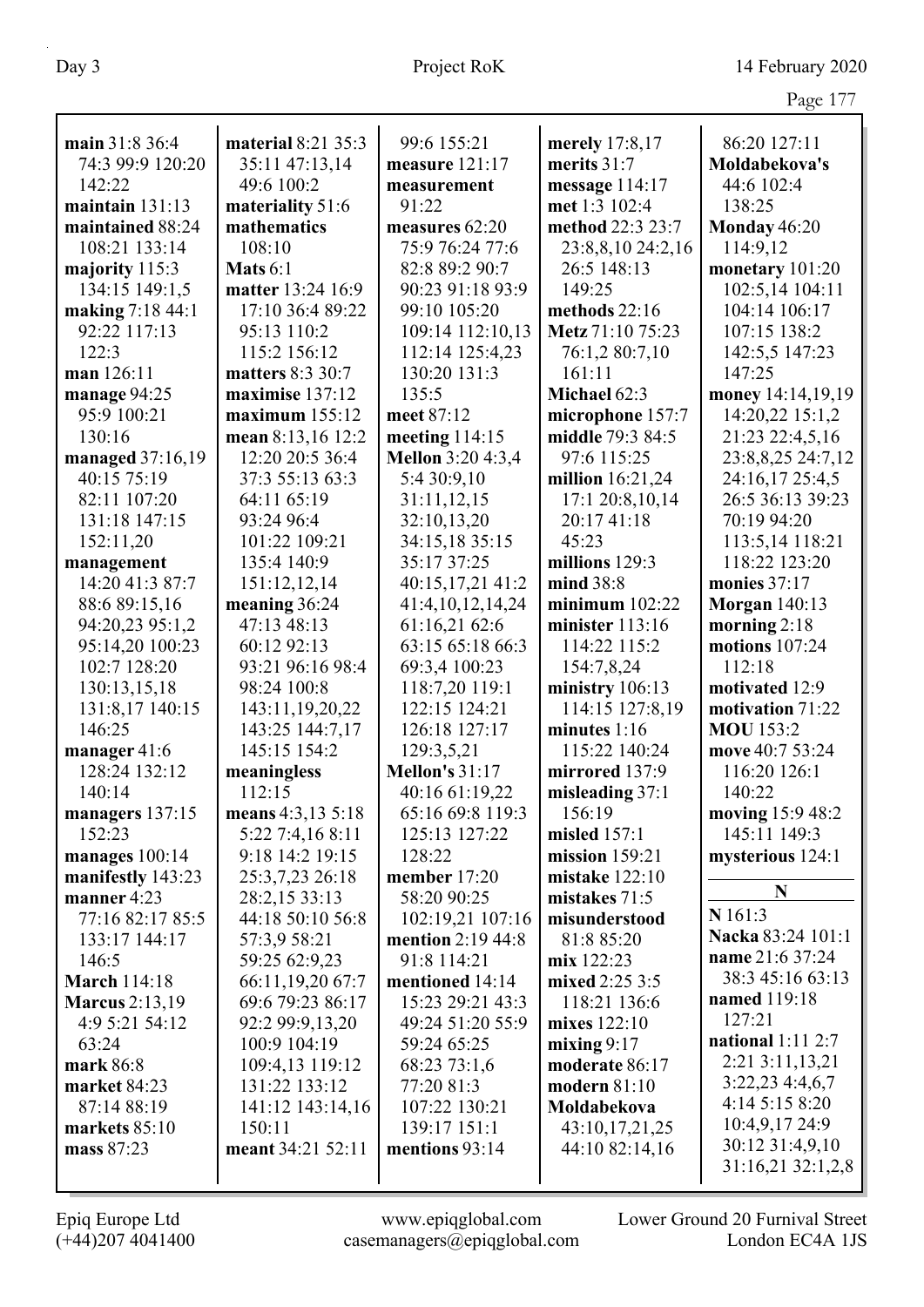|                                    |                                  |                            |                                             | Page 178                               |
|------------------------------------|----------------------------------|----------------------------|---------------------------------------------|----------------------------------------|
| 32:9 33:14,18                      | 103:18,22 124:3                  | 118:7,20 122:15            | 152:14 153:9                                | 89:21 90:4                             |
| 34:6,8,9,12,13,16                  | 134:2,20 135:10                  | 124:21 125:13              | 154:16                                      | obligation 73:8                        |
| 34:20 35:7,13,16                   | 135:12,13,18,22                  | 126:18 127:17,22           | <b>Norway</b> 152:25                        | 111:24                                 |
| 35:23,24 36:1,5,8                  | 135:24 137:3,13                  | 129:3,4,23 156:1           | note 7:22 12:4                              | obligations 87:13                      |
| 36:11,11,19,21                     | 138:8 155:6                      | 156:3,10 158:21            | 14:17 51:16                                 | 109:5,24 110:4                         |
| 37:1,4,16,24 38:4                  | NBK 16:25 18:19                  | NG2009 14:11               | 53:25 79:8                                  | 111:13                                 |
| 38:16 40:15 41:5                   | 18:23,24 19:1,9                  | Nilsson 80:6               | 118:10 123:12                               | obliged 41:4 95:8                      |
| 41:11,13,20                        | 19:13,15,22 24:9                 | 115:23 116:7,8             | 132:22 146:21                               | obscure 89:20                          |
| 42:23 44:18                        | 24:13,17 25:5                    | 141:1,8 148:22             | 147:13 150:15,23                            | 143:22 144:7                           |
| 55:24 61:16 62:1                   | 26:6,16 43:16                    | 156:2 158:4,5,17           | 155:25                                      | obtained 133:10                        |
| 62:21 63:14,16                     | 44:19 45:15,16                   | 159:11,18 161:13           | noted 17:7 32:9                             | obvious 17:17 41:3                     |
| 64:8 65:3,19                       | 45:17 46:1,3,4,20                | 161:16                     | 39:15 52:8 61:7                             | 41:12 126:2                            |
| 66:6,18 68:2,7,10                  | 48:20,20,24 58:8                 | NJA 74:18 132:7            | 78:14 105:7,9                               | obviously 43:19                        |
| 68:17 69:2 77:16                   | 72:6 76:8,13                     | NJA197121:22               | 113:14 138:6                                | 101:22 106:23                          |
| 77:19,23 78:6                      | 78:4 82:14 85:9                  | NJA2004 64:17              | 141:19                                      | 110:18 136:15                          |
| 79:2,5,8,24 80:2                   | 103:5 106:11                     | NJA201176:20               | notes 9:8,10 14:15                          | 139:12 143:25                          |
| 80:12,13,21,25                     | 107:21 129:13                    | 91:18,21                   | 14:16 49:13 59:1                            | occasions 65:22                        |
| 81:5,20,22 82:11                   | 131:9 132:11                     | NJA201421:3                | 59:5 139:19                                 | 71:21 132:18                           |
| 85:8,11 86:4,19                    | 137:7 138:15                     | NJA201629:7                | noting 154:19                               | 137:4                                  |
| 86:23,24 87:2,25                   | 139:2 141:10                     | NJA20991:18                | Nowadays 88:17                              | <b>October 110:23</b>                  |
| 88:22 89:14 90:4                   | <b>NBK's</b> 19:8 43:15          | no-look $19:20$            | number 5:3 8:6,19                           | <b>offers</b> 152:4                    |
| 90:24 92:19 93:2                   | 47:9,19 49:7                     | no-look-through            | 10:11 14:1 18:9                             | official 83:12                         |
| 93:14 94:21,22                     | 76:12 137:6                      | 16:17 19:14                | 20:22 32:11                                 | 133:20 135:3,12                        |
| 95:2,8,9,9,15,20                   | nearest 60:2                     | 27:14 33:8                 | 34:17 35:15 45:4                            | 136:12,19 139:9                        |
| 95:20,23 96:4,7,9                  | necessary 90:21                  | nominee 124:22             | 45:5,5,9,11,11,15                           | offset 21:10,17,18                     |
| 98:16,17 100:13                    | 157:17                           | 124:22,23                  | 48:10 54:11,11                              | oil 85:13 87:2 95:5                    |
| 100:14,18,19,21                    | need 97:3,16<br>114:24 146:2     | nominees 124:18            | 57:14,15,15 58:7                            | okay 29:1 70:8                         |
| 101:2,10,14,15                     | needs 30:8 121:11                | non-codified 60:24<br>61:8 | 58:17,19 59:16<br>59:17 63:15 69:5          | 158:12<br>old 88:21 156:16             |
| 101:18,24 102:5                    |                                  |                            |                                             |                                        |
| 102:7,7 105:16<br>106:11 107:13,21 | negate $73:11$<br>negative 117:4 | non-cooperating<br>120:10  | 78:4 91:14 119:5<br><b>Nygren</b> 2:16 5:21 | omnibus $25:2,9,9$<br>25:11,15,19 26:2 |
| 118:3 119:16                       | neither 26:6 34:9                | non-creditor               | 46:18,19 62:13                              | 26:12,14                               |
| 122:10,15,16                       | 41:6 47:19                       | 17:25                      | 161:9                                       | once 51:16 75:21                       |
| 123:15,18 124:10                   | 126:17                           | non-solid 117:15           |                                             | 144:19                                 |
| 124:20,23 125:5                    | <b>Netherlands</b>               | noncommercial              | $\mathbf 0$                                 | ones 79:25,25                          |
| 126:4,17 127:6,9                   | 110:23                           | 72:8,22 80:20              | <b>O'Keefe 93:17</b>                        | 81:17 132:15                           |
| 127:16,19,24                       | never 3:24 18:19                 | 83:19 84:8 89:11           | 94:4 96:25 97:14                            | ongoing 122:4                          |
| 128:1,4,7,10,11                    | 20:13 22:6 27:15                 | 89:18 90:8 91:6            | object $37:15$                              | opened 21:6                            |
| 128:14,20,21,23                    | 32:7 33:21 36:22                 | 91:9 117:6                 | 143:13 144:23,24                            | 110:25 155:23                          |
| 129:2 131:6,7,8                    | 39:12 43:25                      | 132:20 133:2               | 145:5 146:15,17                             | opening $3:28:5$                       |
| 138:15,18 139:11                   | 79:20 117:25                     | 140:19 142:6               | 146:19 147:22                               | 15:15,23 30:20                         |
| 149:15 152:2,11                    | 119:21 122:2                     | noncommercials             | objection 46:20                             | 31:7 33:20 36:15                       |
| 152:20 153:7,10                    | 126:3                            | 135:7                      | 89:19 122:9                                 | 38:1,7 39:2 40:8                       |
| 153:12 157:7,10                    | nevertheless 3:18                | nongovernmental            | objections 2:6                              | 40:13,14 44:25                         |
| natural 71:24                      | new 31:15 32:12                  | 89:11                      | 115:16 159:15                               | 46:19 68:23                            |
| 115:9 120:8                        | 34:18 41:2,4,10                  | <b>Nordhs</b> 29:21        | objective 78:8,23                           | 77:24 82:13                            |
| 150:8                              | 41:12 63:15 69:3                 | normally 12:9              | 78:25 79:14 88:1                            | 98:20 100:17                           |
| nature 72:24 74:7                  | 82:10 100:22                     | 70:15 106:6                | 89:13,17,23                                 | 127:5 137:19                           |
| 78:8,18,24 91:25                   | 112:25 114:22                    | 124:5 144:3                | objectives 73:12                            | 139:17 153:14                          |
|                                    |                                  |                            | 87:9,18 88:1                                |                                        |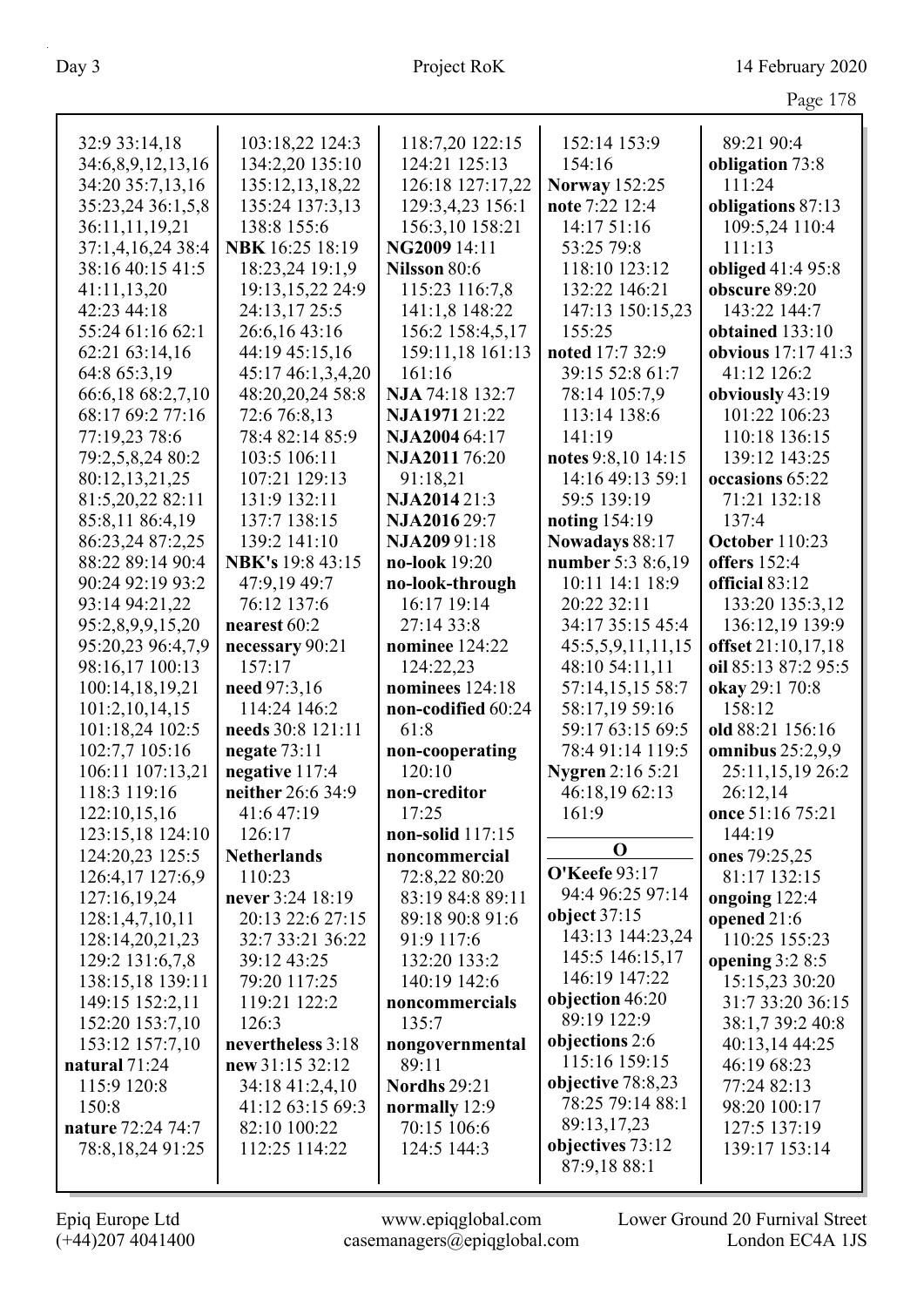| opens $21:5$            | originally 6:4      | 98:19 99:14                        | 37:19 52:2,10      | payment 108:18     |
|-------------------------|---------------------|------------------------------------|--------------------|--------------------|
| operate 108:3           | 118:2 119:17        | 119:20 127:7                       | 73:3 79:8 102:16   | 108:19 112:11      |
| 131:1                   | other's 159:7       |                                    | 102:17,20 107:21   | 113:15 154:13      |
| operates 53:7           | outcome 150:8       | ${\bf P}$                          | 111:9 113:3        | payments 118:19    |
| 84:23 106:12,25         | outside 24:19       | page 13:25 14:1,12                 | 114:6 121:19       | people 13:23 39:7  |
| 153:12                  | <b>Ove</b> 138:4    | 21:4 22:13 29:7                    | 123:11 129:13,16   | 90:4 115:7         |
| operation 52:21         | overarching 10:13   | 44:9 45:2,9,13                     | 132:14 133:15      | perfectly 122:19   |
| 133:23                  | overseas 52:20      | 51:4,5,15,17                       | 136:18 137:10      | perform 93:13      |
| operations 113:4        | 53:7 136:20         | 52:14 56:24 57:2                   | 138:11 139:10      | 95:3 138:1         |
| opinion 13:22           | overview 40:20      | 57:23 58:14 59:5                   | 141:13 145:5       | 153:10             |
| 31:19 32:18,22          | owned 24:5 28:7     | 59:11 60:20,20                     | 151:8 152:15,19    | performed 87:18    |
| 38:12,18 45:6,19        | 30:4 40:15 54:11    | 71:17 73:21                        | 153:6,7,23         | performing 93:13   |
| 62:4 76:16              | 99:10,20,21         | 74:18 75:3,7,16                    | 155:11 157:11      | performs 6:18      |
| 136:24 140:3            | 100:10 101:8        | 76:20 78:11 79:3                   | particular 90:17   | period 73:9        |
| 145:12 146:15           | 128:12,14 145:13    | 79:3 80:6,7,11                     | 105:17 131:18      | permission 90:23   |
| 149:24                  | owner 4:7 5:16      | 84:3,5 86:1 87:9                   | particularly       | perpetrator's      |
|                         | 11:23 12:5 26:4     | 90:18 91:3,18                      | 131:25 133:21      | 14:16              |
| opinions 17:20<br>63:23 |                     | 94:4 97:2,2,5,20                   |                    |                    |
|                         | 26:24 31:1,17       | 100:2 103:6,16                     | parties 1:6 2:22   | person 122:3       |
| opposed 50:23           | 32:8 41:6 43:11     | 103:21 109:20                      | 31:11 36:24        | 131:19             |
| 66:12 125:20            | 43:12,23 123:4,6    | 111:10 114:18                      | 37:12 39:4 42:18   | personal 45:5      |
| opposite 117:13         | 124:20 125:11       | 126:8 132:7                        | 49:2 58:23 67:23   | persons 134:3      |
| 118:23 121:6,25         | 126:20,22 127:9     | 133:4 151:17                       | 67:24 70:16        | perspective 23:12  |
| 126:6 158:18            | 127:21 129:10,16    |                                    | 73:10 98:6 120:7   | 138:19             |
| order 1:10 18:20        | 129:20 130:10       | pages 50:1 58:6<br>73:20 75:2 78:7 | 122:3 155:16       | pertaining 128:7   |
| 32:6 42:6 47:15         | 132:12              | 110:21 137:7                       | partly 58:16       | Philippa 75:5      |
| 48:22 54:19 69:6        | <b>owners</b> 23:22 |                                    | partner 66:15      | phrasing 61:8      |
| 81:21 88:23 89:1        | owners' 30:23       | pagination 34:24                   | partners 86:3 98:7 | physical 14:20     |
| 104:21 105:22           | ownership 3:16      | paid 94:23 113:11                  | parts 47:6         | physically 37:15   |
| 109:2 111:2,9           | 9:19 12:11,15,16    | 155:22                             | party 11:24,24     | picture 43:16      |
| 115:16 116:9,16         | 13:10,12 14:7,18    | Pål 98:21 109:19                   | 14:5 16:15 17:3    | piece 43:2 71:19   |
| 125:10 133:14,20        | 15:24 16:10         | 136:17                             | 17:25 18:14        | 77:21 83:7,9,11    |
| 137:12,25 141:10        | 20:12,14 22:2,15    | panel 157:2                        | 25:22 32:16        | 138:10             |
| 143:18 151:15           | 22:20, 22, 22 23:1  | paper 114:17                       | 37:25 38:5 47:16   | pieces 78:25 82:3  |
| ordinary 143:11         | 23:18,22,24 24:4    | papers 51:24                       | 49:18 63:8,10      | piles 138:16       |
| organisational          | 25:13,16,18,22      | paragraph 33:2                     | 74:10,16 109:23    | pinch $81:11$      |
| 45:5                    | 25:25 26:7,16,17    | 40:23 49:9 51:17                   | 109:25 120:3       | pink 119:9         |
| organise 106:19         | 28:5,7,9,10,11      | 56:19 71:22 73:2                   | 126:7,14 130:9     | place 3:21 17:2,5  |
| organised 106:11        | 30:19 31:2,5        | 73:21 75:1 79:3                    | 130:13,14,15       | 17:23 19:17        |
| original $6:10,25$      | 32:2 33:23 34:4     | 79:15,15 82:24                     | pass 44:20 69:21   | 25:15 28:13        |
| 7:5,7,8,10,20,21        | 34:9 35:18 36:25    | 86:5,8 88:15                       | 75:23 107:25       | 52:16 53:8 56:7    |
| 11:4,4 13:9             | 37:1,4,11 39:16     | 97:6 98:10 109:8                   | 121:8              | 57:18 66:7 74:4    |
| 23:23 48:12             | 39:24 48:8 53:18    | 148:20 149:3,12                    | passed 102:23      | 85:2 102:12        |
| 56:11,12 59:15          | 63:17 97:23 98:1    | 149:13                             | passing $135:16$   | 106:10 112:11      |
| 59:21 60:6 61:17        | 122:10 126:2,3,5    | paragraphs 73:19                   | pay 108:8,24 109:4 | 135:4 142:14       |
| 62:24 63:1,3,7,11       | 128:1,18 130:7      | 98:15                              | 109:23 111:18,19   | 144:12 148:13      |
| 63:13 64:5,11           | 145:15 150:4,10     | parent 106:9                       | 112:13,16 113:12   | placed 14:10       |
| 65:10 66:9,20           | 150:12,18           | parenthesis 43:13                  | 154:9,10           | places 59:18 107:9 |
| 67:2 68:4 124:3         | owns 18:8 44:11     | 43:14                              | paying $110:5$     | plan 2:9,18 160:1  |
| 124:21 129:20           | 96:11,20 97:12      | Parliament 36:14                   | 111:3              | planned $1:12,22$  |
|                         |                     | part 26:9 35:3,10                  |                    |                    |
|                         |                     |                                    |                    |                    |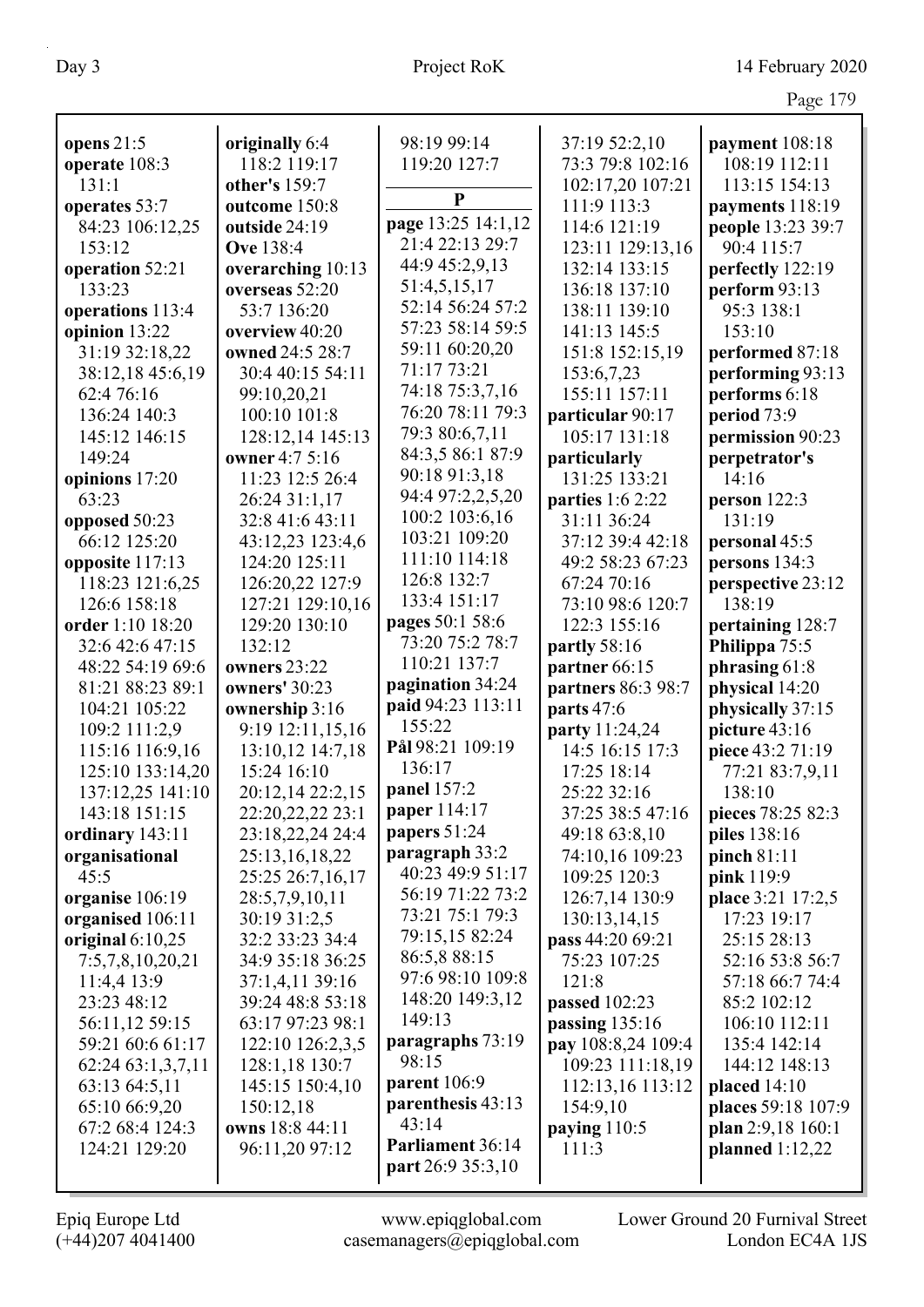| Page $180$ |  |
|------------|--|
|            |  |

|                    |                     |                    |                      | $1$ agu $100$        |
|--------------------|---------------------|--------------------|----------------------|----------------------|
| 71:2               | 73:24 74:23         | preceded 115:12    | 57:18 58:2,3,25      | 38:10 39:1,2         |
| planning 70:6      | 75:12 76:21         | precedence 114:24  | 59:2,6,8,11,19,23    | 66:1 70:15 130:5     |
| please 1:17 29:1   | 77:13 95:3 105:8    | precedent 120:20   | 59:25 60:3,9,12      | 156:22 159:24        |
| 70:12 86:8         | 126:23 128:23       | preclude 147:9     | 61:4,12 63:6         | process 88:19        |
| 132:22 140:14      | 129:18 142:16       | prefacing 79:10    | 84:15 112:20         | 109:16 129:1         |
| 141:7 150:15       | 153:16 154:4,8      | preferred 13:23    | primarily 56:14      | produce 99:1         |
| pledge 6:13,18,23  | 154:23 156:11,15    | premise 29:19      | primary $77:20$      | 129:7                |
| 6:247:1,6,21       | 159:17              | premises 83:12     | principle 16:18      | professor 16:19      |
| 28:17 47:17        | positions 141:22    | 136:7 137:1        | 19:14,20,22          | 19:19 31:20          |
| 51:19 53:18        | possessed 76:13     | preparatory 49:20  | 27:14 29:20 30:6     | 38:11,11 58:10       |
| 55:17,19,21 56:8   | possesses 97:13     | 49:24,25 56:23     | 33:8 39:10 49:4      | 73:18,19 74:25       |
| 57:9 66:24 67:7    | possession 62:21    | 58:6 60:19 96:20   | 49:5 50:16,21        | 78:10 79:17 80:3     |
| pledged 55:21      | 83:8 97:10,25       | 97:14 103:1        | 52:25 53:1 54:8      | 81:2 104:24          |
| 56:5               | 99:8 123:22         | 143:17 144:4       | 54:23 55:1 56:6      | 105:4,5 106:5        |
| pledges 55:10,15   | 135:9,24 150:4,6    | prepared 87:13     | 56:8,20 57:2,9,18    | 110:20 111:8         |
| 55:20              | 150:18 151:1        | 155:8              | 58:2,3,21 59:3,6     | 134:4 142:17,18      |
| pledges' 54:20     | possibilities 72:4  | present 23:11      | 59:8, 10, 12, 19, 19 | 147:5 148:15,18      |
| pledging 49:11     | 125:2               | 24:15 38:8 43:16   | 59:23,25 61:4,12     | 148:23 149:11,19     |
| pm 69:20 116:4,6   | possibility 41:15   | 44:13,25 49:22     | 63:7 72:3,21         | 149:25 150:23        |
| 141:4,6 160:12     | 41:15 87:25         | 60:10 74:11        | 74:3 76:4 107:18     | 152:13               |
| point 4:22 10:18   | 114:13 120:22       | 78:22 135:9,16     | 111:4,5 120:21       | professors 136:15    |
| 11:21 15:1,13      | 123:19 153:1,25     | 143:4 151:20       | 131:4 145:3          | 148:2                |
| 21:20 22:24 24:7   | 154:3,25            | 159:7              | principles 12:22     | profit 79:7 84:16    |
| 29:15 45:21 70:1   | possible 6:22 7:9   | presentation 1:20  | 13:5 53:14,23        | 137:12 155:13        |
| 72:6 74:9 84:13    | 7:19 16:4 20:20     | 34:2 45:3,9 47:5   | 60:3,9,12 72:2       | profitability        |
| 88:4,8 100:6       | 28:6,17 29:16       | 48:5 71:8 116:1    | 107:17 111:2         | 139:12               |
| 104:23 105:7       | 32:5 61:4 87:21     | 133:23             | 117:8 157:18,24      | profits 85:12        |
| 110:10 122:9       | 94:9,12 108:22      | presented 23:10    | prior $4:22$         | 140:15               |
| 130:6 132:14       | 112:1 120:5         | 24:4,22 27:6,19    | private 30:25        | prohibited 28:16     |
| 140:7 144:25       | 122:20 123:22       | 129:8 130:5        | 50:17 94:18,25       | prohibition 7:17     |
| 147:13 157:17      | 131:15 152:22       | 153:3 158:15       | 95:2,6,13,21         | 11:11 17:16,21       |
| 159:3              | 155:2,4 159:22      | presenting 47:18   | 134:14,15 137:14     | 17:23 121:7,23       |
| points 45:1 92:15  | possibly 10:5 18:6  | president 95:17    | privilege 154:3      | 124:14 149:20        |
| 142:22 153:4       | 18:7 124:4          | 127:19             | probable 85:15       | promise 109:12       |
| policy 87:5,6      | 146:13 148:11       | presidential 38:20 | 133:19               | promissory 49:13     |
| 102:14 104:11      | potential 25:22     | presiding 44:5     | probably 34:24       | proof 39:22,22       |
| 107:15 138:2       | 40:21               | 45:2,12            | 70:9,17 80:4         | 73:25 74:10,15       |
| 147:23,25 152:16   | <b>power</b> 126:24 | presumption 74:4   | 96:2 107:15          | 74:19 75:10,17       |
| political 81:17    | 154:18              | 74:4 75:14         | 108:23 151:22        | 114:4 126:9          |
| politicians 113:15 | powers $38:20$      | presupposes 7:9    | 152:18,24            | 133:3,13 134:1,2     |
| portfolio 78:2,4   | 62:18               | pretend 27:24      | problems 152:17      | 153:15               |
| 80:15,20 82:6      | practical 5:23 7:2  | prevent 91:4       | procedural 35:10     | proper 4:23 6:23     |
| 137:17 138:12,23   | 47:24 69:5          | 103:10 115:17      | 38:25 66:5 109:2     | 121:9                |
| 139:11 151:11      | 120:15,23 124:2     | previous 13:25     | procedures 36:13     | properties 79:1      |
| 152:19 155:11      | 147:13              | 61:10 79:15        | 110:16               | 93:19 136:20         |
| position $3:12,14$ | practically 7:19    | previously 126:12  | proceed 141:7        | property $1:25$ 2:21 |
| 21:23 40:16 49:7   | practice 90:22      | price 88:18,21     | proceeding 38:12     | 3:17 4:14 12:3,6     |
| 50:21 52:12        | pre-supposes        | prima 49:5 54:8    | proceedings 10:6     | 12:6 14:4 15:22      |
| 64:13 68:7 73:15   | 153:24              | 54:23 56:6 57:2    | 10:16,22 22:9        | 39:14 40:6 71:17     |
|                    |                     |                    |                      |                      |
|                    |                     |                    |                      |                      |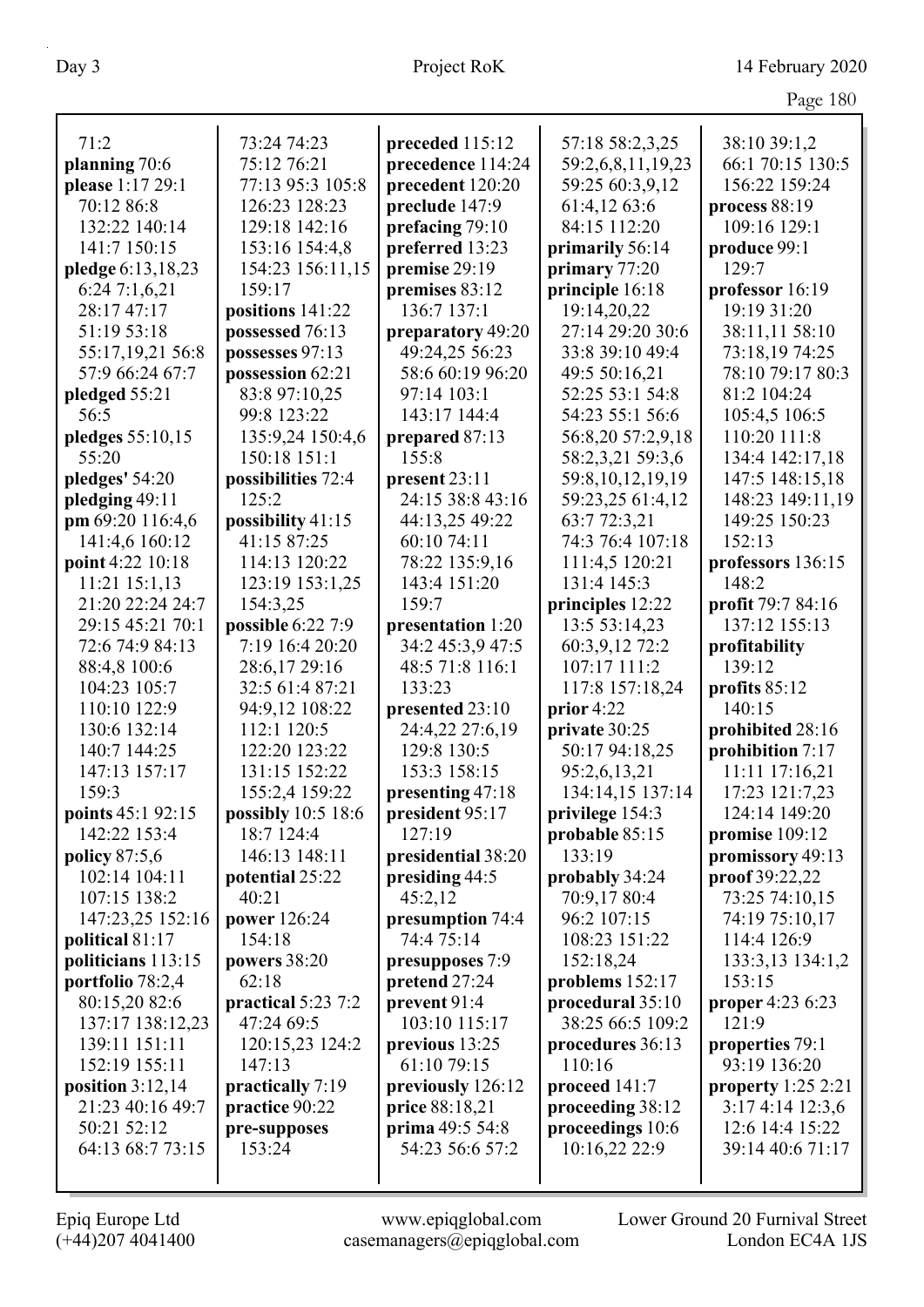|                   |                     |                   |                                | Page 181                      |
|-------------------|---------------------|-------------------|--------------------------------|-------------------------------|
| 71:20 72:5,8,12   | 149:21 150:1,5,5    | 55:23 58:18 62:8  | Pursuant 128:18                | 149:2 154:24                  |
| 72:22,24 73:23    | 150:9, 12, 16, 19   | 79:22 100:3       | put 33:11 119:17               | 155:9 156:1                   |
| 73:23 74:2,7,12   | 150:20,21,25        | 102:11 143:2      | 120:2 133:22                   | quote 29:9 30:20              |
| 74:16 75:8,10,18  | 151:8,13,14         | public 18:20 45:4 | 142:14 144:9                   | 43:8,9 53:5                   |
| 76:6,13,25 77:6   | 152:2,8 153:9,9     | 89:25 95:4        | 146:25 157:4                   | quoted 40:25                  |
| 78:24 82:18 83:7  | 153:22 155:3,5      | 106:19 109:3      |                                | 114:8,17                      |
| 83:11,13,18 84:7  | property' 150:11    | purely 9:11 23:12 | Q                              | quotes 44:15 58:11            |
| 84:10,14 86:10    | property's 78:8,18  | purpose 54:12     | qualified 32:25                | 111:10 137:15                 |
| 86:11 89:2,14     | proposal 102:15     | 75:11 76:5,7,9,11 | 91:23,24 115:5                 |                               |
| 90:6,14,15,18     | proposed 97:9       | 77:11,13,14 78:9  | 135:10,18,21,24                | $\bf R$                       |
| 91:1,5,7,23,24,25 | 102:18 107:19       | 78:16,16,20,22    | 136:12 155:6                   | raise 110:8 114:16            |
| 92:3,9,11,14,18   | proprietary 37:9    | 78:22 79:24 80:2  | qualifying 104:18              | 123:17                        |
| 92:18,23,23 93:8  | prospect 58:24      | 80:13,22,23,24    | quality 149:23                 | raised 58:14                  |
| 93:24 95:25,25    | protect 103:3       | 80:25 81:20,22    | question $3:10,10$             | ratification 73:10            |
| 96:3,5,6,9,9,10   | 136:13,21 147:24    | 81:24,25 82:22    | 5:4 7:2 11:16,18               | ratified 73:8                 |
| 96:13,17,18,19    | protected 66:25     | 83:2,8 84:16      | 12:7 13:4 14:20                | 121:21                        |
| 96:21,22 97:8,10  | 67:5 76:14 93:24    | 86:9,18,23 87:7   | 15:3 17:24 18:6                | ratifying 110:8               |
| 97:10,12,17,18    | 132:2 136:8         | 87:11 88:6 89:4   | 18:16,18 20:3,24               | reach 138:13,15               |
| 97:24 98:2,4,11   | 139:13 153:9,23     | 99:13 103:2       | 21:2,9 31:4                    | reached 85:8                  |
| 98:16,18,19,24    | protection 9:12     | 104:6 134:22      | 32:19 35:19,22                 | reaching 155:13               |
| 98:25 99:6,7,10   | 13:3 90:21          | 135:9,23 136:12   | 37:19 39:15 42:2               | read 29:8 38:12               |
| 99:12,14,18,18    | 105:13              | 137:16 138:8,13   | 43:17 44:3 46:23               | 40:23 44:14                   |
| 99:20,21,22       | protects 100:9      | 139:13,15,21,22   | 47:3,24 51:19                  | 49:25 52:15 55:5              |
| 100:10,13,24,24   | prove 31:18 75:20   | 143:13 144:24,24  | 52:11,20 53:2                  | 55:22 58:11,13                |
| 101:4,18,18,19    | proven 28:9 39:21   | 145:5 146:15,17   | 54:6 57:11 62:14               | 60:20 86:7,8                  |
| 101:21 102:13     | 40:5                | 146:19 147:22,24  | 68:19 70:17                    | 94:3 102:10                   |
| 103:3,11,12,17    | provide 17:12       | 150:24 151:9      | 71:19 76:12                    | 108:7,22 110:14               |
| 103:23 104:1,5,7  | 105:13,24 109:15    | 155:5,12          | 77:12 84:7 86:19               | 114:20 143:6,7                |
| 104:10,13,17      | 111:11 126:15       | purposes 72:8,22  | 92:6 94:12,14                  | 144:10,19                     |
| 105:18,21 107:20  | provided 148:9      | 73:11 74:13,17    | 102:23 111:22                  | reader 38:18                  |
| 111:17 117:1.5    | provider $17:14,15$ | 75:19 77:16,18    | 112:2 114:25                   | reading $52:2,18$             |
| 117:14 119:16     | provides 105:5      | 78:6 79:2,9,12,16 | 115:21 116:25                  | 73:17 78:18 97:4              |
| 121:10 124:17     | 131:9               | 79:20,23 80:12    | 117:1,2,6,10,12                | 97:11 133:12                  |
| 126:11,14 127:7   | providing 86:16     | 80:20 81:3,17     | 118:5 122:8                    | 135:18 137:1                  |
| 130:13,15,16,20   | 94:17               | 83:19 84:8,15     | 126:1 127:14                   | 138:19                        |
| 131:20 132:1,19   | provision 17:21     | 85:8 86:19 89:11  | 132:2,16 133:19                | reads 38:9 87:10              |
| 132:24,24 133:1   | 49:19,21 50:3,9     | 89:18 90:8 91:6   | 133:25 146:13                  | 125:17                        |
| 133:12,19,24      | 50:13,25 51:3,22    | 91:9 99:16,24     | 154:16 156:20,22               | real 50:18 57:19              |
| 134:7 135:2,6,10  | 52:5 55:3 56:17     | 101:20 102:6,14   | questions 47:12                | 83:7,9 111:17                 |
| 135:11,13,24      | 56:18 57:8,25       | 103:14,19,24,25   | 116:22                         | 124:20 125:19                 |
| 136:1,2,6,7,10,13 | 58:4 59:7 60:24     | 104:9,11,12,14    | quickly 85:18,19               | 152:23                        |
| 136:19,25 137:3   | 74:15 76:18         | 104:14 117:6      | 159:21                         | realise 6:16                  |
| 137:11 138:10,13  | 91:15 92:12         | 132:19,20 133:2   | quite 34:20 41:12              | realities 4:22                |
| 139:7,13,22       | 109:24 110:15       | 133:20 134:8      | 49:19 71:2 72:4                | reality $117:16$              |
| 140:1,9 141:20    | 131:12 142:1        | 135:7 139:6,9     | 80:18 81:10                    | really 29:6 67:19             |
| 142:3,12 145:12   | provisional 109:21  | 140:19 142:4,6    | 84:12 106:6                    | 70:16 84:22                   |
| 145:14,18,24      | provisions 15:5,8   | 149:7 151:10      | 108:6,9 130:5,8<br>131:6 138:6 | 108:4 113:20<br>116:24 121:6  |
| 146:6,7,20        | 16:17 19:12 50:4    | 152:15            | 139:12 142:2                   |                               |
| 147:24 149:6,16   | 50:5,14,24 52:16    | purposes' 80:17   | 146:3 148:16                   | 122:6 124:12<br>125:12 128:25 |
|                   |                     |                   |                                |                               |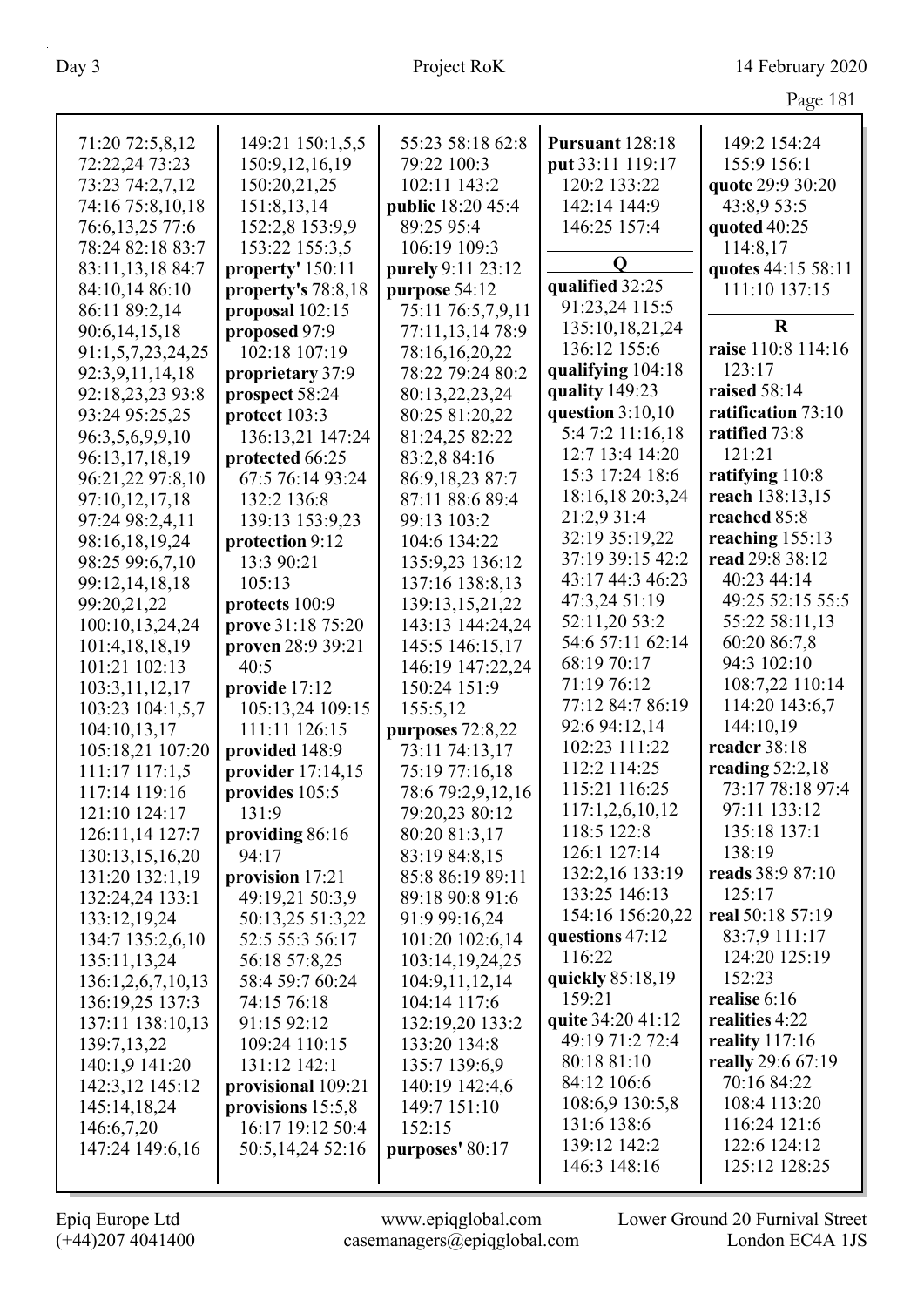|                    |                      |                     |                        | Page 182             |
|--------------------|----------------------|---------------------|------------------------|----------------------|
| 130:23 154:13      | 59:11 79:21,23       | 59:17 60:7,14       | relevant 2:20 7:8      | 122:5 128:22         |
| reason 5:24 43:13  | 82:2 150:3           | 61:6,24 62:25       | 35:22 39:6,14          | 133:8 134:17,21      |
| 54:13 61:2 64:1    | referred 23:7 27:3   | 68:22 123:5,13      | 43:23 48:14            | 136:17 140:5,15      |
| 64:4 66:4 67:9     | 34:5 39:7 45:12      | registering 26:9    | 54:18 55:11,13         | 142:17 147:5,6       |
| 75:8 88:17 89:4    | 81:4 82:13 83:16     | registers 8:19 9:10 | 55:14 56:1,2,7         | 148:15,16,18,22      |
| 121:4 123:24       | 86:2 94:4 98:6       | 48:13 57:15         | 57:1,5,17,18 58:1      | 149:19,23 150:23     |
| reasonable 11:1    | 119:16 157:20        | 123:2 125:22        | 59:12 60:6,14          | 152:7,13 154:1       |
| 11:10 142:24       | referring 13:25      | registration 10:4   | 61:2,11,13 62:4        | reported 2:3 8:5     |
| 151:22 153:13      | 34:23 35:2,13        | 15:17,19,20,24      | 67:2,3 82:9            | 31:6 36:2,6          |
| reasonably 15:16   | 50:1 78:3 91:16      | 20:4,9,18 26:19     | 84:10 94:13            | 101:11 157:16        |
| reasoning 47:22    | 93:16 97:12,14       | 28:2 46:8,13        | 98:13 105:22           | reporter 158:7       |
| 59:24 83:21        | 98:5,9 108:8         | 52:25 53:8,14,20    | 112:1 113:23           | reports 58:9 105:2   |
| 84:13 106:4        | 127:4 128:3          | 53:21 54:2 68:23    | 118:8 122:20           | 105:6 148:3          |
| reasons 37:2 51:6  | 148:21               | 118:18 119:2,6      | 123:2,8 131:25         | representatives      |
| 69:5 113:24        | refers 59:2 109:19   | registrations       | 144:19                 | 125:12               |
| 114:1 125:8        | 110:15 120:14        | 53:22               | relieved 154:21        | represented 157:1    |
| 129:12             | 150:13               | registry 8:15       | rely 40:4 121:25       | Republic 41:8        |
| receive 18:19      | reflect $65:13$      | regular 15:5 95:16  | rem 62:9               | 42:11 69:21          |
| 114:23             | reflected 118:11     | 153:12              | remain $13:17$         | 127:9 128:1,7,12     |
| received 1:5 14:22 | reflection 38:14     | regulated 51:7      | remaining 108:20       | 128:15,19            |
| 33:25 82:10        | 45:19                | 95:12               | remains 3:8,9          | repurchase 51:23     |
| receiving 153:1    | refrain $73:11$      | regulates 4:22      | 39:15 61:12            | request 22:3         |
| recognise 119:10   | 110:16 131:16        | regulation 5:20     | 130:10 132:12          | 114:13,13 122:2      |
| recognised 91:16   | 158:9                | 51:9 67:16          | 158:25                 | requested 155:1      |
| recognises 119:8   | refuses 108:8        | regulations 4:24    | remarkable             | requesting 125:4     |
| reconciled 148:4   | refute $126:7$       | 67:25 89:25         | 149:24                 | requests 160:2       |
| record 157:5       | regard 30:9 32:10    | rei 50:10,16 52:8   | remember 7:14          | require 67:18        |
| recorded 158:22    | regarding $2:6$ 15:5 | 53:4 57:9 63:6      | remind 129:15          | 153:11               |
| recording 1:17     | 22:8 42:17           | reinforcement       | 139:3 141:9            | required 2:2 69:25   |
| Recourse 143:16    | regardless 4:6       | 12:7                | reminding 127:2        | 93:13 126:15         |
| recreate 22:21     | 6:21 9:16 12:23      | rejected 102:19     | removed 103:19         | 141:11               |
| recreated 13:10    | 68:21 91:10          | 114:9 116:14        | 153:22                 | requirement 23:9     |
| 147:16             | 94:11 101:10         | related 137:2       | render 159:20          | 42:5,6 60:22         |
| red 124:19 129:24  | register 3:25 5:11   | relates 82:12       | rendered 109:23        | 61:7 89:10           |
| reduced 87:3       | 7:8 8:15,16,17       | relation 2:23 5:13  | 110:6 112:22           | 104:13 106:15        |
| refer 9:15 24:10   | 9:7,8 15:16,17,19    | 7:6 47:4 87:21      | reparation 111:25      | requirements         |
| 24:14,21 43:6      | 15:21 20:5 31:18     | 88:7 101:25         | repeat 38:6            | 60:13 125:6          |
| 53:10 73:17        | 45:4,18 46:10        | relationship 2:22   | repeated $51:16$       | 133:11,22 142:14     |
| 74:24 75:2 100:2   | 49:17 52:19 53:6     | 13:14 17:11         | repeating 139:3        | requisite 101:19     |
| 105:3 106:7        | 53:9,10,14,16        | 18:21,24 24:12      | replace 26:8           | requisites 91:14     |
| 124:13 129:25      | 54:1 55:18 56:3      | 24:18 31:13         | reply 32:22 155:18     | 101:16 102:1,3       |
| 138:25 148:6       | 57:10 60:15,16       | 33:12 39:3 48:21    | 155:19 157:8           | reservation 40:23    |
| 151:1              | 61:16 123:2,3,8      | 48:22 63:9 65:4     | 158:4 161:14,15        | 40:24,25             |
| reference 21:22    | registered 3:25 5:1  | 77:1                | 161:16                 | reserve $87:8,11$    |
| 22:12 39:9 57:1    | 5:3,16 18:13         | relationships       | <b>report</b> 73:18,20 | 88:3, 14, 17, 20, 21 |
| 58:13 59:10        | 26:13 31:3 34:13     | 70:21               | 75:2 79:21 80:1        | reserves 87:20,24    |
| 138:5 145:2        | 34:15 48:18          | relative 107:6      | 80:7 81:4,4            | 88:9,18 137:21       |
| 156:3              | 49:16 52:19 53:6     | relevance 39:23     | 100:6 105:1,3          | resolution 78:4      |
| references 44:15   | 56:10 57:14          | 41:23 42:1 45:20    | 109:19 110:21          | resolved 54:7        |
|                    |                      |                     |                        |                      |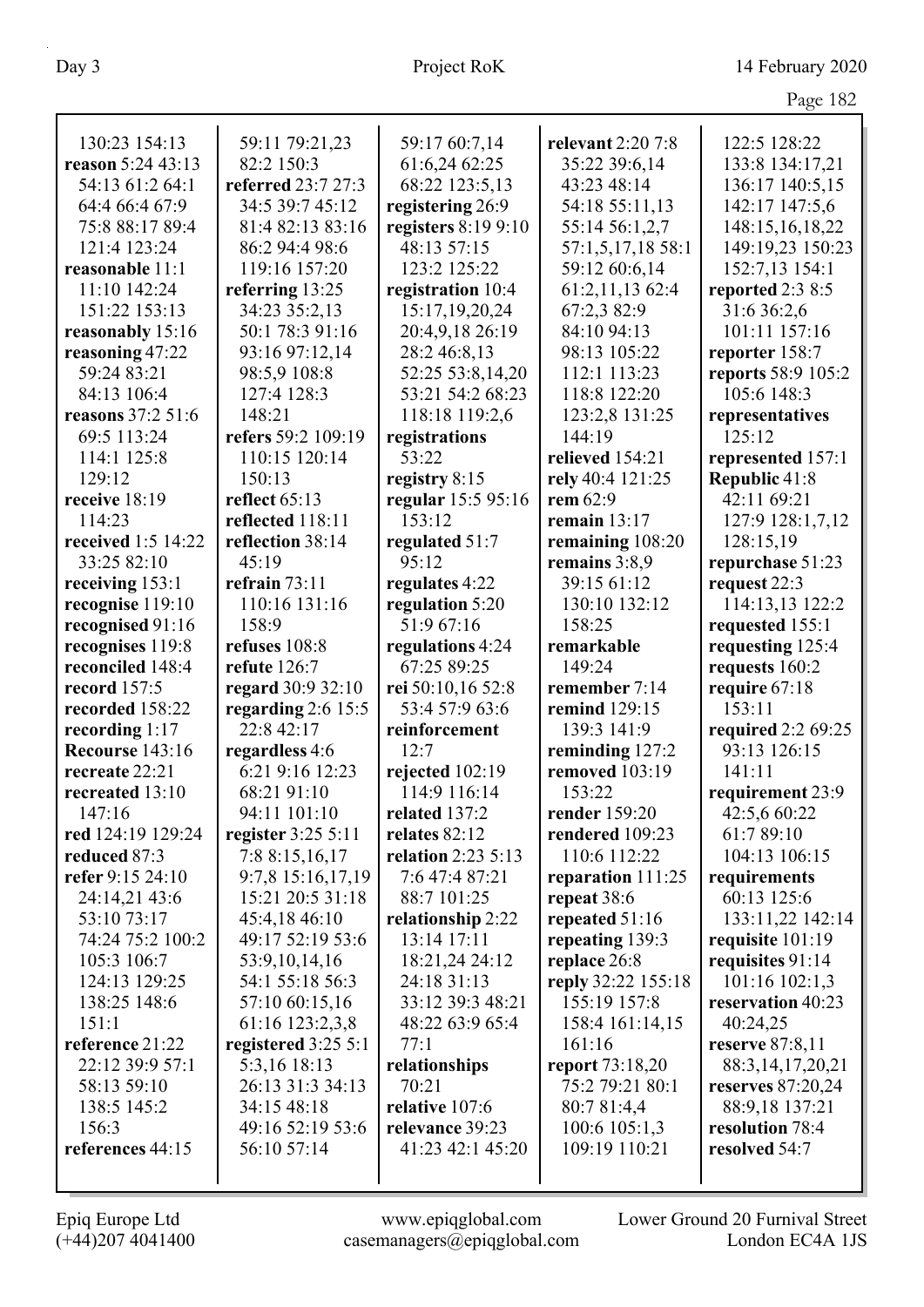| resources 115:9           | resulting 143:19    | 69:3 70:6 71:13      | room 140:20           | 156:17              |
|---------------------------|---------------------|----------------------|-----------------------|---------------------|
| 139:25                    | results 89:15,15    | 96:22 108:24         | 156:14                | says 2:21 5:24 8:6  |
| respect 11:7 15:21        | 152:1               | 110:8,13,17,18       | rule 17:16 51:12      | 11:22 13:6 25:20    |
| 16:24 18:13               | retains $128:19$    | 111:5,9,11 112:9     | 58:25 60:24 83:5      | 29:9 30:17 34:20    |
| 19:11,15 20:2,6           | return 19:20 41:5   | 112:12,12 115:19     | 89:4,8 99:9           | 35:25 38:19 41:1    |
| 21:10,13 23:2,2           | 82:6                | 122:11 124:5         | 115:6 131:14,16       | 42:9 43:14,21       |
| 26:22 27:8,16,22          | returned 84:17      | 125:3 126:3,5        | 143:9 144:21          | 44:7 45:5,15        |
| 28:1 35:15 37:25          | returning 41:16     | 130:7,19 131:9       | ruled 13:24           | 55:7 60:21 73:5     |
| 42:12,21 43:7,9           | returns 86:16       | 131:19 136:18        | rules 29:11,11        | 74:6 78:17,22       |
| 45:1 46:6 48:20           | 137:16              | 139:15 142:16        | 50:12 57:3,16         | 80:12 85:15         |
| 49:17 50:10               | revealed 124:9      | 153:19 154:25        | 109:17,17 131:15      | 87:16 88:16 91:3    |
| 52:18 54:20               | revenue 87:2        | 156:7                | 133:13 148:5,9        | 109:8 120:25        |
| 56:20 71:1 74:21          | revenues 85:12,13   | right-hand $103:6$   | ruling 14:1 31:24     | 124:15 127:25       |
| 106:3 108:6               | reversed 134:1      | 129:24 143:9         | 123:10                | 131:5 133:25        |
| 109:12,22 110:9           | review 56:23        | rights 10:17 11:6    | rulings $31:23$       | 135:1,15 136:2      |
| 110:16,19 111:16          | 109:1 114:2         | 13:5,18 14:10,21     | run 64:24             | 138:17 139:15       |
| 115:15 130:20             | 133:10,21 136:9     | 14:24 15:19,21       | <b>Russia's 71:18</b> | 140:5 143:15        |
| 133:11,11 135:2           | reviewed 134:21     | 15:24 16:10          | 82:22 83:8            | 144:20 145:19       |
| 135:4 140:12,12           | revoked 33:14       | 17:13,16 18:21       | <b>Russian 83:12</b>  | 146:18 149:4,13     |
| 141:20 148:15,25          | 41:11               | 19:3,8,13,15         | 133:18,22 136:11      | 150:5,15 154:11     |
| 149:21 150:14             | <b>RICO</b> 114:7   | 20:14 22:19          | 144:15 145:23,23      | 156:7               |
| 155:10                    | right $2:233:16,19$ | 23:22,24 25:18       |                       | scenario 19:24      |
| respected 47:17           | 3:22 5:13 7:6       | 26:6,16 27:13        | S                     | 41:19               |
| respective 16:16          | 9:19,22 10:10       | 28:10,10 31:12       | SA's 70:19            | schematic 41:21     |
| 17:22 65:4 74:21          | 11:9,19,23 12:2,7   | 32:23,24 33:5,6,9    | sake 116:16           | scope 93:21 97:21   |
| respond 71:12             | 12:8,9,10,14,15     | 33:16 36:5,18        | salt 81:11            | screen 60:10 143:5  |
| 108:9 120:9               | 12:16 13:10,11      | 37:10,10 42:22       | Saras 21:22 22:4      | 143:6               |
| responded 40:10           | 13:12,19,20 14:7    | 47:9,15 48:4,6,8     | 22:16 23:8,8,10       | screenshots 61:22   |
| 44:12                     | 14:15,17 15:18      | 48:13,18,23,24       | 24:12,16 26:5         | scripts 158:19      |
| respondent 105:1          | 18:19 19:1 20:10    | 49:1,7,8,15 53:15    | 39:23                 | se 106:10           |
| responsibility            | 20:11 21:10         | 53:17,18,18          | save 143:7            | SEA 70:23,24,25     |
| 111:23 125:14             | 22:21,22 23:18      | 56:14 60:4 62:1      | saving 86:17          | 71:4,6 107:22       |
| <b>responsible</b> 113:17 | 25:22,25 26:15      | 62:3 67:20 68:12     | 151:17,20,22          | <b>SEA's</b> 72:9   |
| 138:1                     | 27:10,12,15,17      | 108:3 110:3,10       | savings $78:2,3$      | SEB 4:3 5:4,6 8:4   |
| rest 58:12 100:8          | 28:4 30:19,23       | 112:9 113:21         | 80:14,1982:6          | 8:8, 10, 11, 23 9:1 |
| restarted 156:23          | 31:2,5 32:2,9,12    | 132:4 153:18         | 86:14,15,22           | 9:2,2,8 10:17       |
| restriction 89:10         | 33:22 34:8,16       | 155:20               | 138:12,22 139:10      | 16:1,13,21,22,23    |
| restrictions 155:9        | 35:14,18,24 36:8    | risk 41:18 64:24     | 151:11 152:19         | 18:10,23 19:16      |
| restrictive 77:3          | 36:9,17 37:9,20     | 85:6,10 86:17        | saw 82:3,5 83:15      | 19:22 20:8,8,9      |
| 105:8,15 140:2            | 37:21,23 39:16      | 87:21 88:7,11        | 127:23                | 21:8 25:2,4,14      |
| 140:21 147:21             | 39:24 44:18 45:8    | <b>Robert 29:21</b>  | <b>Saxon</b> 128:18   | 26:1,8,11,14,20     |
| 151:25                    | 47:13,17 48:20      | <b>robust</b> 148:14 | saying 10:23 19:7     | 27:10,10,16         |
| rests 73:25 74:10         | 50:20 52:19         | RoK 43:3 70:18,19    | 63:7 66:6 68:9        | 32:21 34:10         |
| 74:16 75:11,17            | 53:17 54:2,3        | 70:20,22 71:4        | 84:9 89:12 91:11      | 45:23 46:4,9        |
| 153:16                    | 56:10 61:24 62:9    | 73:24 81:18          | 91:13 99:2            | 48:22 65:15,17      |
| result 33:3 46:13         | 62:25 63:13,16      | 130:21 132:13        | 120:16 121:6          | 117:19,22 118:11    |
| 53:3 59:21 82:18          | 63:20 65:20         | 142:22 145:12        | 124:10,24 125:1       | 118:15,21 119:6     |
| 143:23 144:8              | 66:12,16 67:8,22    | 153:16               | 125:12 128:6          | 121:13,16 122:21    |
| resulted 85:1             | 67:23 68:15,18      | Romania 134:12       | 145:14 149:1          | 123:6,7 124:22      |
|                           |                     |                      | 151:11,16 156:6       |                     |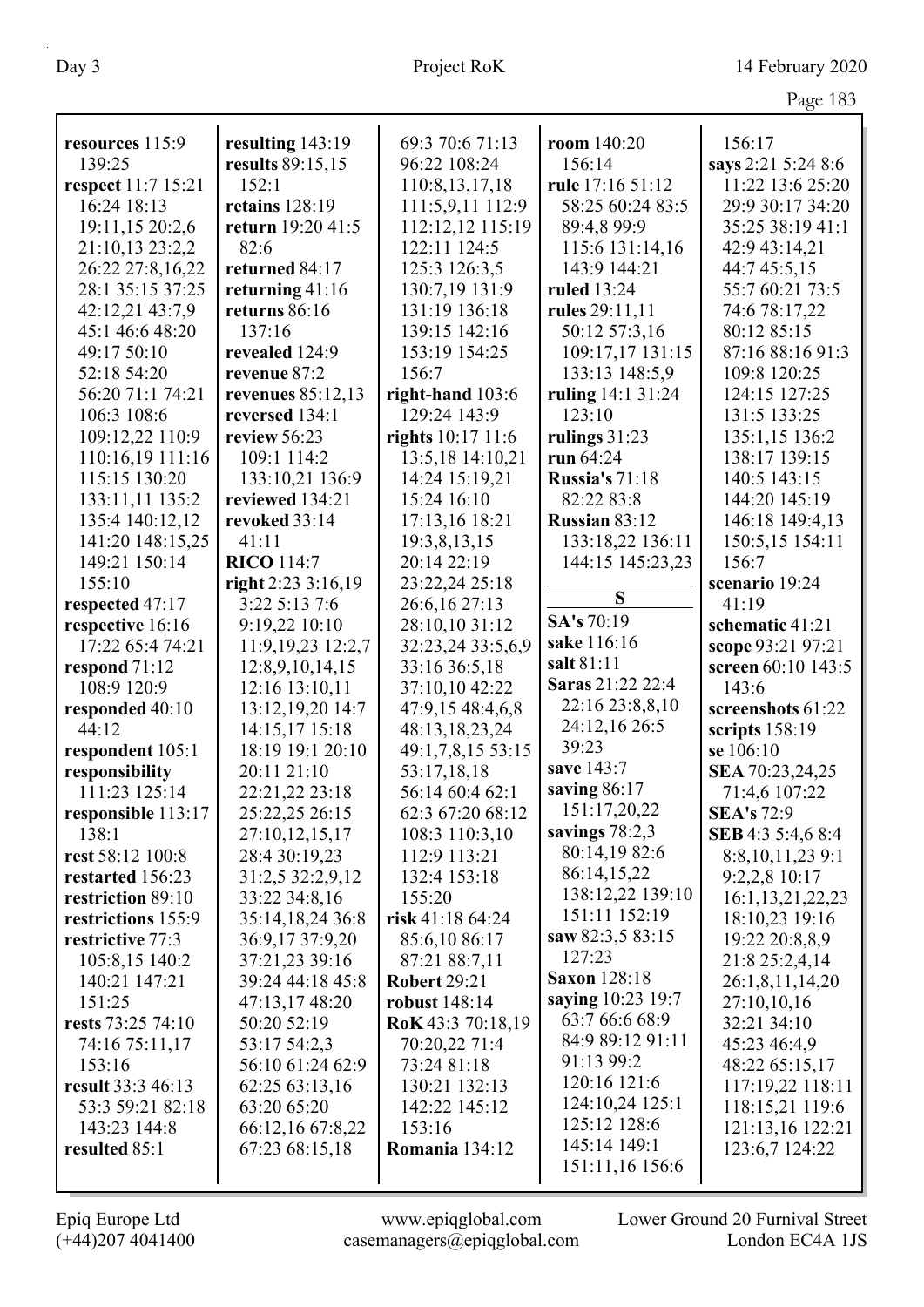| 125:12,14 126:18       | 59:13,16,20 60:5    | send 1:8 41:13       | shareholder 125:9  | 119:18 123:2          |
|------------------------|---------------------|----------------------|--------------------|-----------------------|
| 129:21 137:10          | 60:7 61:24 62:7     | 158:19,21            | shareholders       | 124:2                 |
| <b>SEB's 8:9,15,15</b> | 62:15,22,25         | sends 118:21         | 125:21             | significant 59:22     |
| 9:7,10 15:12           | 63:17,21 64:9       | 119:1                | shareholdings      | 119:13 136:18         |
| 20:4 28:2 46:10        | 65:7,21 66:17,23    | sense 78:14 96:3     | 117:17 122:22      | 142:2                 |
| 137:8                  | 67:4,6,8,12,17,18   | sent 1:7,10 110:24   | 125:19             | silo 8:23 9:1         |
| second 3:21 13:13      | 68:12,15,19 69:4    | 122:7 127:15         | shares 16:21,22,24 | 122:19                |
| 37:8 38:18 75:15       | 84:23,25 85:6,7     | sentence 80:4,10     | 17:1 20:8,11,14    | silos 122:17          |
| 80:22 88:15            | 85:10 88:11         | 103:9,15 131:11      | 31:2 45:23,24      | similar $65:277:25$   |
| 95:24 96:24 97:6       | 100:18 118:16       | 149:14               | 46:4,6,11 47:10    | 134:15 135:12         |
| 101:12,21 103:15       | 122:24 126:19       | separate 11:23       | 47:10 63:16        | simply $144:9$        |
| 104:16 109:19          | 134:12 151:23       | 12:6 13:19 14:15     | 64:16,23 65:14     | simultaneously        |
| 110:21 154:5           | 155:11              | 20:5, 10, 11, 13, 15 | 84:11,1785:3,4     | 14:9 118:13           |
| Secondly 43:25         | security $6:17,20$  | 20:17 26:20,20       | 117:19,23 118:6    | single 60:3 61:5      |
| 47:1 95:6 128:9        | 6:23,24 7:15        | 28:3,4 33:4          | 118:15,18,18,23    | $s$ it 24:11          |
| section 15:9,12        | 13:21 27:6 51:24    | 93:22 106:12         | 118:24 119:13      | sitae 50:10,16 52:8   |
| 42:8 52:15 72:20       | 52:1 53:2 54:9      | 111:22 117:22        | 121:13 122:11,12   | 53:4 57:9 63:6        |
| sections 70:5          | 54:14,16,22 55:4    | separated 13:11      | 123:19 124:16      | sitting $121:5$       |
| 123:13 134:6           | 56:24,25 57:4,24    | 13:18 22:18          | 125:22 127:21      | 122:24 156:14         |
| sector 85:13 95:5      | 59:3 60:23,25       | 111:12               | 137:23 138:3,7     | situation $4:20$ 13:9 |
| secure 65:7            | 68:22               | separates 95:1       | 139:8,10           | 19:10,17 54:19        |
| securities 2:2,11      | Sedelmayer 71:15    | separating 13:8      | short 28:24 71:9   | 117:16 121:3          |
| $2:12$ 3:19 4:1,5,7    | 72:18 74:13         | separation 11:19     | 115:23 116:5       | 123:10,15 154:23      |
| $4:8,17,21\ 5:1,2,6$   | 76:19 82:20         | 12:2,8,10,12,14      | 141:5 157:9        | situations 41:7       |
| 5:17, 19, 22, 24 6:3   | 133:4,5 134:5,25    | 12:15,19 14:10       | shorter 147:5      | slide 7:22,25 34:2    |
| 6:5,7,14,15,16,22      | 135:17 154:1        | 14:21,25 22:21       | shorthand 97:9     | 34:5,7,11,15,19       |
| 7:1,4,4,10,19,21       | 155:7,15            | 23:2 25:21 26:14     | show 28:6 34:7,9   | 40:13 53:24           |
| 8:4,7,14,16,18,21      | see 8:25 20:6 23:21 | 26:15 42:12,16       | 34:16 35:12        | 65:12 120:17          |
| 9:5,6,18,20,23         | 24:3 34:11 40:22    | sequence 116:22      | 53:16 74:1 80:14   | 127:24 137:4          |
| 10:11,17,22 11:7       | 45:3,10,13 53:13    | serious 112:18       | 80:18 137:5        | 154:7                 |
| 11:10 15:10,11         | 55:23 56:25         | 113:7 152:17         | showed 78:7,7      | slides 1:19 20:7      |
| 15:13,14,15 16:1       | 57:23 60:9 65:13    | 156:12               | 81:5 155:8         | 42:21 116:10          |
| 16:2,4,5,11,12,14      | 70:11 84:5 88:14    | serve 26:18 79:2,9   | shown 40:13 82:7   | slightly 126:9        |
| 18:1,4,9,21 19:1       | 114:14 119:10       | 83:21                | 82:15              | 149:23                |
| 19:4,13 20:6           | 123:14,17 125:18    | serves $17:17$       | shows 23:15 24:4   | small $72:4$          |
| 26:7,10,12,24          | 140:6 142:1         | service $114:11$     | 41:21 100:17       | so-called 9:13        |
| 27:1,4,4,10,18         | 150:14 151:19       | services 78:2        | 123:4 150:5        | 19:14 51:23 54:8      |
| 28:16,18,19 30:5       | 153:3               | 94:17 152:5          | side 37:21 45:6    | 57:17 59:4 98:5       |
| 30:5 32:5,7,8,11       | seeking 115:2       | set 83:5 112:5       | 116:11 117:13      | 138:12 144:14         |
| 33:4, 13, 23, 23       | seen 13:19 18:22    | settle 154:14        | 119:25 121:6       | SO5 123:12            |
| 34:4,7,11,17           | 119:9 129:10        | settled 108:14,19    | 122:2 124:24       | social 84:20 85:16    |
| 35:15,19 36:16         | segregated 26:2     | 154:12 155:23,24     | 129:24 130:4       | 139:24                |
| 36:17,22 45:10         | 118:16              | settlements 154:17   | 148:6 158:18       | sold 27:6 117:19      |
| 46:21,24 47:7          | segregation 12:5,7  | severe 133:21        | side's 159:9       | solely 95:4 117:5     |
| 48:7,9,9,19 49:8       | seized 15:13 28:19  | shadow $122:4$       | signal 73:4 74:9   | solution 7:9          |
| 50:7,11,13,19          | self-evident 44:17  | shady $124:3$        | signalled $114:12$ | solved 7:2            |
| 51:2 52:7 53:6         | 150:20              | share 44:11 49:12    | signed $115:10$    | somebody 119:18       |
| 54:7, 10, 22, 23       | sells $46:4$        | 50:7 64:18           | significance 9:11  | sorry 14:8 23:5       |
| 55:15 56:20 58:1       | Semantic 40:19      | 138:22               | 90:1 101:6 118:5   | 46:14 50:14           |
|                        |                     |                      |                    |                       |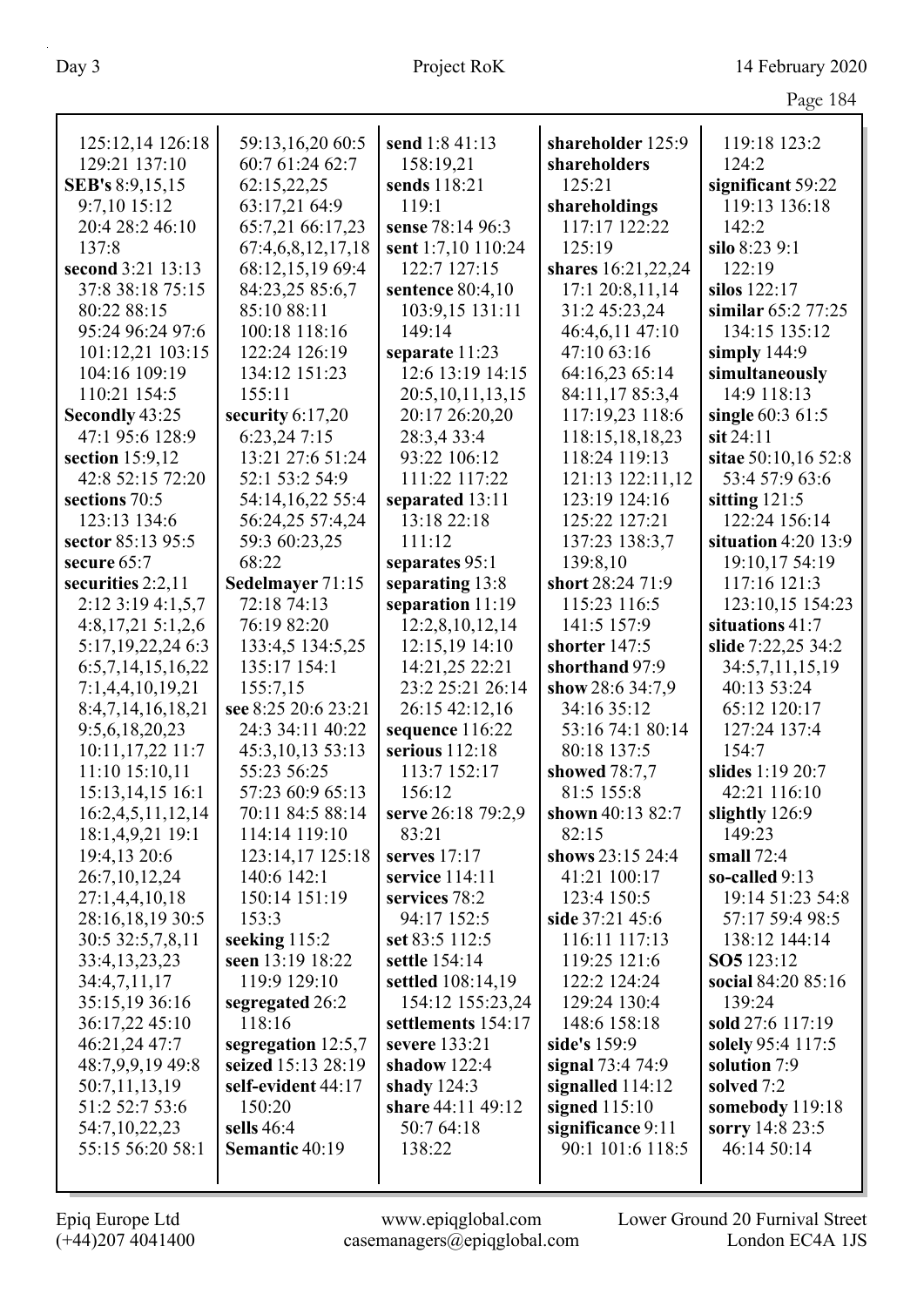| 62:11                               | 85:16                   | 117:6 119:4        | 61:21 71:1 75:22   | structured 37:7        |
|-------------------------------------|-------------------------|--------------------|--------------------|------------------------|
| sort 122:9 124:3                    | stability 84:20         | 132:18,20 133:1    | 100:4 122:3        | 42:15 48:11            |
| sounds 66:4                         | stable 88:20            | 133:11 134:8,8     | 148:12 154:11      | studied 115:6          |
| source 77:20 145:2                  | 139:24                  | 134:19 135:3,6,6   | 155:17             | sub 124:21,22          |
| sources 58:7 60:8                   | staff $115:3$           | 135:8,11,12        | states 57:8 58:20  | sub-custodian 3:4      |
| 106:15 111:11                       | stage 19:9 23:3         | 136:20 139:14      | 71:24 73:8 74:22   | 28:19 32:20            |
|                                     | 52:3 127:16             | 140:1,6,8,10,13    | 76:21,25 81:8      | 33:10 48:14            |
| sovereign 70:20<br>71:25 80:14 81:1 | stand 5:9 79:12         | 141:12 145:13      | 90:23 91:1         |                        |
|                                     |                         |                    | 102:19,21 105:10   | 129:21,22              |
| 81:16,20 86:6                       | standing 64:24<br>154:3 | 147:16,17,21       | 106:19 107:16      | sub-custodians<br>63:5 |
| 93:14,15 94:1                       |                         | 151:10,10,14,25    |                    |                        |
| 95:22 140:10,18                     | stands $5:14$           | 157:11,12,14,16    | 109:13,22 132:1    | subject $11:25$        |
| 141:13 142:10                       | start $1:192:94:16$     | state' 97:8        | 134:2 141:14       | 20:11 28:4 33:18       |
| 146:23 147:8,11                     | 15:17 48:5 70:2         | state's 76:7,23,24 | 142:2 146:24       | 62:15 65:23 68:5       |
| 147:15 149:6                        | 70:7 71:7 80:4          | 77:6 89:2 90:24    | 149:1,5            | 73:16 82:15 90:6       |
| sovereignty 72:3,4                  | 117:12 146:16           | 141:19 149:6       | stating $17:17$    | 132:25 134:9,13        |
| 107:18                              | 151:6                   | 151:8              | 134:17             | 149:7                  |
| Spain 6:8                           | started 154:19          | stated 25:20 36:13 | statistics 108:10  | subjected 47:2         |
| Spanish 10:21                       | starting 15:13          | 43:11,22 84:17     | status 81:6 130:1  | subjects $93:7,15$     |
| 144:14 145:21,22                    | 21:19 74:9 84:13        | 89:23,24 90:12     | 136:25             | submission 3:12        |
| speak 150:9                         | 86:4 104:23             | 90:16 91:7,25      | statute 77:15      | 24:11 44:9,12          |
| speakers 145:22                     | 110:10 144:25           | 93:10 103:9,16     | 89:23              | 94:8 128:2,5           |
| speaking $15:3$                     | starts 7:25 59:14       | 103:23 116:17      | statutes 53:21     | 141:13                 |
| 124:6                               | 84:9                    | 127:18 144:16      | 77:17 79:22        | submissions 1:18       |
| special $12:16,22$                  | state 2:6,8 41:16       | 155:22             | 86:10 109:11       | 4:11 29:2 44:22        |
| 12:24 21:1 22:7                     | 68:12 70:20,21          | statement 3:2 6:2  | 131:21             | 46:18 70:13 76:1       |
| 22:9 53:18 72:24                    | 71:2,14,20,23           | 8:5 14:16 15:23    | stem $95:5$        | 90:10 108:1            |
| 90:21 131:16,17                     | 72:1,7,12,23            | 16:18 19:19        | step 22:18,19 24:8 | 116:7 155:18           |
| 131:21 135:13                       | 74:21 75:5,9            | 24:22 29:22        | 24:17              | 157:8 158:4            |
| 160:2                               | 76:9 77:1,8             | 30:20 31:7 33:20   | sterile 129:6      | 161:5,6,7,8,9,10       |
| specific 3:17 16:10                 | 79:24 80:16,20          | 35:7 38:1,7 39:2   | stick 116:21       | 161:11,12,13,14        |
| 27:6 36:10,17                       | 83:19 84:7 89:3         | 40:11,13,14,17     | stock 137:17       | 161:15,16              |
| 48:8 60:7 83:4                      | 89:18,18 90:8           | 40:19 41:1 43:7    | Stockholm 84:2,9   | submit 158:13          |
| 100:18 103:17                       | 91:1,6,9 92:14          | 43:20 44:16,25     | stocks 138:22      | 159:2,12               |
| 105:19 119:17                       | 93:2,4,7,12,23          | 45:10 46:19 51:4   | stop 18:5 158:10   | submitted 32:17        |
| 138:10 141:22                       | 94:2,19,22 95:22        | 53:25 54:6 68:24   | stopped $43:17$    | 33:21 34:6,24          |
| 145:11                              | 95:23 96:18,18          | 74:19 77:24        | 71:1               | 36:8 42:17 58:8        |
| specifically 80:15                  | 96:20 97:12,17          | 78:10 82:13,19     | stops $13:2$       | 68:3 80:1 93:18        |
| 103:13 109:20                       | 97:19,22,25 98:1        | 92:2,7 98:12,20    | strange 43:23 99:5 | 100:6 105:4            |
| 110:12 114:16                       | 98:3,3,4,18,19,25       | 100:17 120:16,18   | 108:21 132:3       | 113:2 116:12           |
| 150:12                              | 101:25 102:9            | 122:1,16 124:15    | stressed 68:1      | 127:1 136:17           |
| specified 33:22                     | 103:13,24 104:22        | 127:5 133:6        | stretch $147:14$   | 137:6,7 148:22         |
| 103:12                              | 105:8,22 106:4,7        | 137:19 139:1,2     | strict 58:25       | 159:14                 |
| spend 1:9 131:24                    | 106:9, 12, 18, 21       | 139:17 144:17      | strong $113:23$    | submitting 158:23      |
| split 128:18                        | 107:1,2,3,4,12,23       | 148:8, 16, 18      | strongly $102:20$  | subparagraph           |
| spoken 145:23                       | 108:5 109:8,13          | 153:2,14           | structure 2:3 3:24 | 150:17                 |
| spread 88:11                        | 109:24 110:15           | statements 3:13    | 5:18,22 8:2,8      | substantial 134:2      |
| stabilisation 86:14                 | 111:2,13,21,22          | 15:15 33:20 36:7   | 16:6 27:3 39:19    | substantive 12:21      |
| 86:25                               | 111:24 112:2,13         | 36:16 38:10,13     | 48:7 65:15 68:20   | 12:24 13:2,9,14        |
| stabilise 79:6                      | 112:14 115:6            | 40:8,9 56:22       | 71:8 80:13,21      | 30:7                   |
|                                     |                         |                    |                    |                        |
|                                     |                         |                    |                    |                        |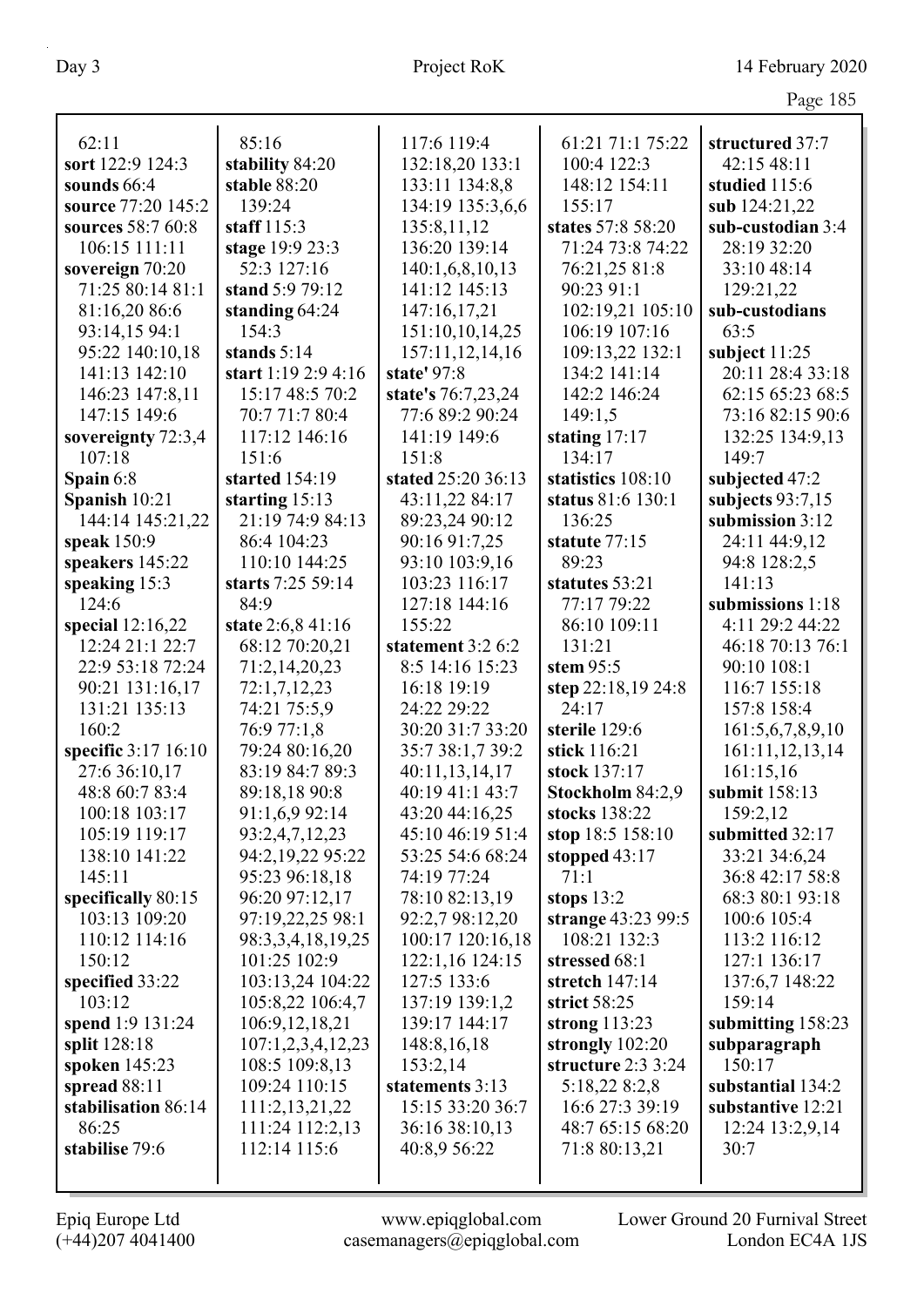|                    |                          |                                          |                     | $\circ$              |
|--------------------|--------------------------|------------------------------------------|---------------------|----------------------|
| substitution 14:18 | 133:5,10 134:10          | 10:21 11:12,13                           | 74:25 75:6 85:23    | Targets 87:9         |
| 14:24 22:3 23:2    | 134:25 135:1,15          | 11:15,17 16:4                            | 85:25 87:5 88:13    | task 106:20 151:17   |
| 23:24              | 136:3,5,9 155:6,8        | 18:18 19:23,25                           | 97:1,5 98:8         | 151:21               |
| suffer $23:18$     | 155:14                   | 23:12 24:20,25                           | 109:20 110:21       | tasks 101:23         |
| sufficient 32:4    | sure 104:7 109:10        | 25:3 26:19,23                            | 111:19 148:21       | 104:20 135:12        |
| 64:19 71:3         | 119:9                    | 27:11,24 28:13                           | 151:4               | 138:1                |
| 100:15 107:8       | surprising 149:2         | 28:15,17 29:5,10                         | table 45:14 82:8    | tax 101:13,13        |
| sui 13:19          | suspect 113:24           | 29:16 30:1,24                            | take 4:20 10:14     | 125:15,15 126:25     |
| suit 114:14        | 114:1                    | 31:2,3,24 46:6                           | 28:13,21 30:21      | 127:2,15 129:17      |
| Suleimenov's       | sustainable 122:18       | 47:20 49:3 50:6                          | 31:14 50:21         | technology 116:8     |
| 38:11              | <b>Svea</b> 133:16       | 50:24 51:2 52:2                          | 69:25 81:9 89:1     | tell 55:22 76:15     |
| summarise 26:23    | 144:11                   |                                          | 95:10 96:24         | 156:11 159:19        |
|                    |                          | 52:4, 10, 11, 16, 22<br>52:24 55:2 57:23 |                     |                      |
| 49:23 59:10 68:7   | <b>SVEN</b> 1:3,14       |                                          | 106:24 109:14       | tells 128:3 140:14   |
| 107:20             | 28:22 29:1 34:19         | 57:25 58:5 60:21                         | 112:11 115:23       | temporary 87:14      |
| summarises 58:12   | 35:1,9 69:16,21          | 63:25 64:9,15,16                         | 116:1,18,21         | tend 80:14,18        |
| summary $2:13$     | 70:1,6,11 80:8           | 64:18,19,23,25                           | 121:17 123:22       | tenge 36:19 37:17    |
| 14:2 55:23         | 115:21 116:3             | 65:7 66:16 67:11                         | 124:25 125:10       | term 95:18 130:18    |
| summons 113:2      | 140:24 141:7             | 68:8 73:3,13                             | 127:6,22 128:4      | 135:21 145:14        |
| sun 138:17         | 148:21 155:16            | 87:4,5 92:8                              | 131:3 140:22        | 146:4                |
| superfluous        | 157:7 158:3,12           | 103:2,21 106:24                          | 158:13 160:6        | terminate 95:17      |
| 104:15             | 158:25 159:10,13         | 115:15 117:19                            | taken 25:15 34:4    | terminated 41:3      |
| superior 150:19    | 159:19 160:1,6           | 119:12 120:4                             | 40:18 44:14         | 41:20,25             |
| supplementary      | <b>Sweden 2:4,12</b>     | 121:10,19,20                             | 60:25 81:11 82:8    | terminology 121:9    |
| 49:22 59:9         | 3:17 4:8,19 9:3          | 125:22 129:21                            | 85:1 99:10          | terms 7:2 33:1       |
| 143:14,16          | 10:16 17:23 18:8         | 131:14 132:3,10                          | 103:18 105:21       | 53:3 93:3 95:11      |
| supplemented       | 19:6,6 24:6,19,24        | 133:9 134:24                             | 106:18 112:11       | 95:16 143:12         |
| 23:11 131:12       | 25:2 28:20 30:5          | 137:21 142:15                            | 115:14 118:1        | territorial 120:19   |
| support $32:16$    | 30:14 32:5 33:18         | 143:8 144:3,3                            | 120:11 125:14       | test 109:21          |
| 87:14 99:1,25      | 35:19 36:23              | 148:2 157:2                              | 156:4               | testimony 102:5      |
| 102:12,25 106:14   | 39:17 46:21 47:8         | SWF 80:25 81:6                           | taker 55:19,21      | text 14:9 42:8       |
| 111:6 121:12       | 47:20,22 50:8            | 81:10                                    | talk 2:5,14,15 5:21 | 51:20 61:9 97:3      |
| 146:14 151:20      | 52:9 57:13 61:25         | <b>SWFs</b> 81:12                        | 7:12 9:14 20:13     | 97:4 98:25           |
| 157:20             | 62:18 63:21              | <b>SWIFT</b> 118:14                      | 36:25 40:12 48:6    | 132:20 142:1,19      |
| supported 42:16    | 64:13 65:1,6             | 119:2 137:10                             | 57:16 71:10 76:3    | 142:24 143:5,8       |
| 53:21 64:13 74:5   | 70:21 73:5 91:17         | Swiss 10:21 45:14                        | 80:2 86:5,6,20      | 144:4, 10, 11, 19    |
| 75:12 121:10,12    | 92:3 105:21              | <b>Switzerland 6:8</b>                   | 88:7 120:6          | 146:21               |
| 155:14             | 106:24 109:25,25         | symbolised 138:14                        | talked 7:24 14:3    | textbook 13:1        |
| supports 151:6     | 110:1,4 112:24           | system $10:24$                           | 40:12 62:2          | 138:5                |
| supposed 130:25    | 115:10,11 117:24         | 67:19 109:7                              | 122:17 159:5        | thank $46:1769:15$   |
| 139:8              | 117:24,25 118:1          | 118:14 119:3                             | talking $128:16$    | 69:17 70:12 76:2     |
| Supreme 13:24      | 118:1 119:6,13           | 137:10 147:17                            | talks 2:16 43:12    | 115:20 141:7         |
| 14:13 21:23 24:2   | 124:16,22,22             | systematic 10:13                         | 78:24 150:24        | 155:16 157:6         |
| 31:24 64:14,14     | 125:23 132:5,9           | systematically                           | 154:7               | 160:7,8,11           |
| 71:14,22 72:18     | 137:25 138:5             | 67:15                                    | Tams 93:17 97:14    | the.trustee 130:14   |
| 73:2 74:18 76:19   | 142:20                   | systems $108:25$                         | Tams' 75:12         | theoretical 117:15   |
| 82:19,21 83:2,5,6  | <b>Swedish 2:13 4:15</b> | 125:7                                    | Tams's 94:5 96:25   | theory 140:21        |
| 83:10 91:19,21     | 4:23 6:2,21 7:14         |                                          | targeted 36:12      | 151:25               |
| 92:2,7 105:17      | 7:18 8:3,6,25 9:5        | T                                        | 42:23 68:16         | thing $6:17$ 11:1,10 |
| 110:22 126:8       | 9:11 10:11,15,17         | T9128-14 144:14                          | 157:14              | 35:12 37:16 46:7     |
|                    |                          | tab 73:18,20,20                          |                     |                      |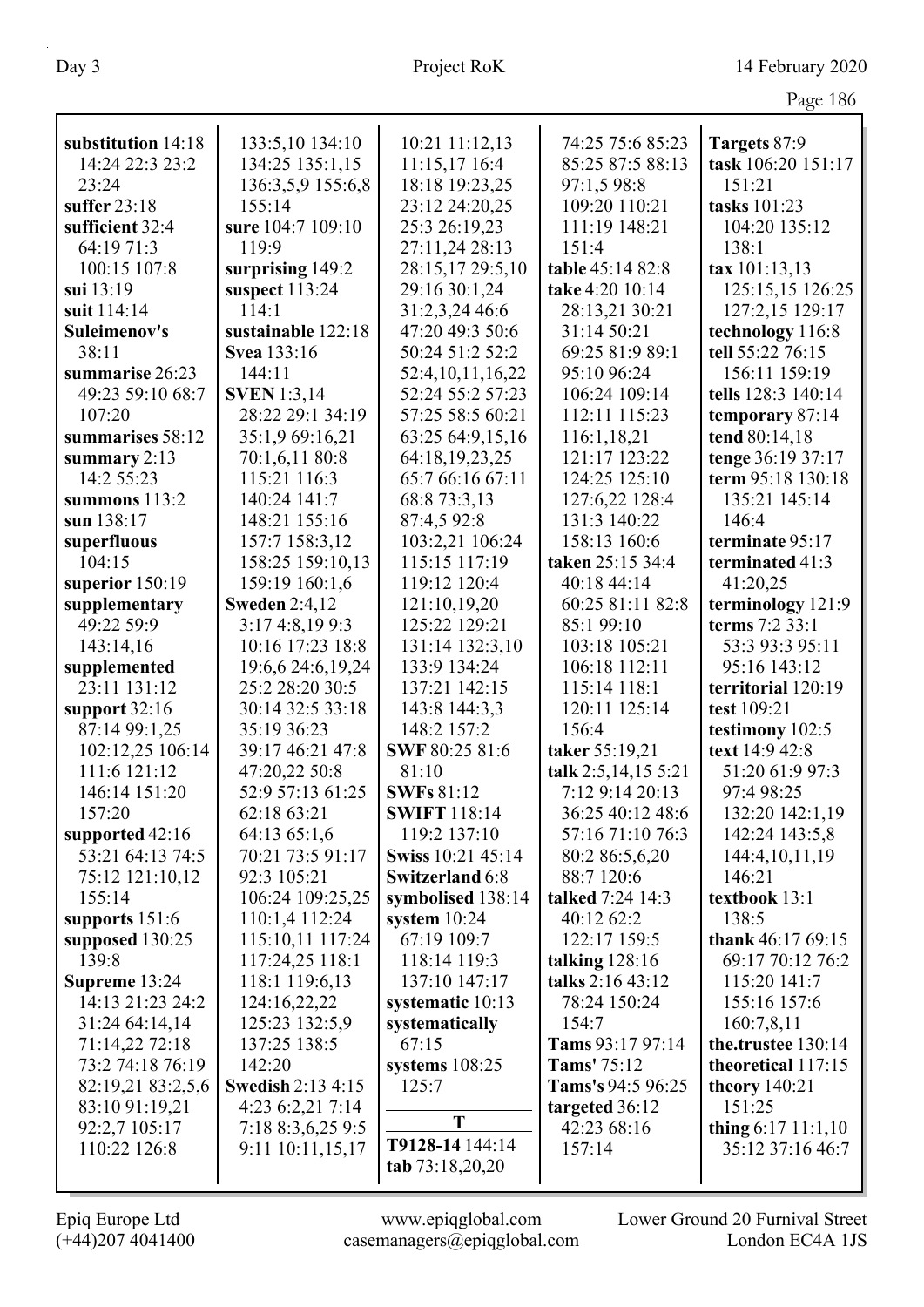| 51:14 60:23            | 143:7 147:2          | translation 143:8 | turning $85:11$      | 63:17 64:8 65:7          |
|------------------------|----------------------|-------------------|----------------------|--------------------------|
| 61:25 81:2 86:11       | 156:8 157:10         | 145:24            | 125:3                | 66:17 67:4,6,8,11        |
| 88:22 92:16 93:1       | 159:10,25            | transparency      | twice 91:17          | 67:17                    |
| 95:24 99:6             | times 35:25          | 125:7             | two 1:23 5:9 13:6    | undermine 149:22         |
| 101:12,16 116:11       | timetable 69:22      | transparent       | 22:19 31:22 37:2     | understand $1:7,14$      |
| 119:22 122:13          | tire 129:23          | 121:24            | 38:9 46:5,21         | 3:6 8:17 35:1            |
| 124:1 157:13           | title 129:25         | treaties 143:2    | 47:6 58:11 79:5      | 40:24 44:16              |
| things $1:12\,40:12$   | TMA 128:19           | 148:5,7 157:22    | 80:19 108:18         | 48:12 49:19 55:6         |
| 44:23                  | today 1:9 66:4       | 157:25            | 132:21 136:21        | 75:20 78:19              |
| think 1:15 38:22       | 68:24 78:1 81:12     | treaty 109:6,9,13 | 148:2 153:20         | 84:22 99:3 104:4         |
| 54:4 61:2 70:15        | 126:10 139:18        | 109:23 125:15     | 155:23 158:5         | 105:23 125:2             |
| 122:4 125:25           | 157:20 159:19        | 142:24 143:10,12  | 159:6,10,11          | 133:16 134:18            |
| 139:16 156:14          | told 63:24           | 143:18 144:1,10   | type 5:3 12:16,24    | 146:3 148:4              |
| 158:9                  | tomorrow 139:18      | 144:22 145:1,5    | 54:5 84:14 90:16     | 150:22 159:1             |
| thinking 54:1          | top 7:23 51:5 57:2   | tribunal 108:17   | 91:7,23,25 92:4      | understanding            |
| 67:16 70:1             | total $85:7$         | 113:9             | 96:10 105:21         | 50:2 81:15               |
| third 11:24 14:4       | totality 77:23       | tried 59:23 66:2  | 139:13               | 123:18 135:21            |
| 17:25 18:14            | trade 49:10 67:18    | 91:17 113:25      | types 51:21,23       | 149:9                    |
| 37:25 38:4 46:20       | 71:18 83:12          | 156:20            | 85:5,9 89:13         | understood 50:3          |
| 47:15 92:21            | 155:12               | true 61:20 68:14  | 90:17 91:4           | 102:10 150:17            |
| 101:24 106:1           | trading $151:23$     | trust 32:25 35:23 | 153:20               | undertakes 130:16        |
| 109:23 126:11,14       | traditional 101:23   | 35:25 36:6,9      | typical 151:17,21    |                          |
| <b>Thirdly</b> 95:8,15 | 104:20 147:25        | 37:12,16,19 38:3  | typically $15:495:3$ | undisputed 3:7<br>100:12 |
| 128:13                 | 153:10               | 42:6, 19, 25 43:1 |                      | unidentifiable           |
| thought 83:20          | trained 115:4        | 66:24 67:19 68:4  | U                    | 122:24                   |
| threats 128:25         | transaction 25:10    | 128:16,17,18      | <b>UAB6135:1</b>     | uniform $149:9$          |
| three 59:1 65:13       | 46:5,9 119:5         | 130:3, 12, 15, 18 | <b>UB14 14:6</b>     | Uninterpreted            |
| 83:15,1792:15          | 137:5,9 138:7        | 130:19,20,24,24   | <b>UB14479</b> 12:11 | 78:13                    |
| 101:16                 | transactions 34:1    | 131:22 153:24     | <b>UK 8:20</b>       | unique $45:6,7$          |
| threshold 77:9         | 34:3,12,14 46:1,2    | trustee 38:2      | Ulf 98:22            | 148:16                   |
| 89:1                   | 46:12,15,16          | trustor 130:9,10  | UN 72:11 92:1,13     | universities 115:5       |
| throws 122:4           | 118:9,10 134:14      | 130:14 131:2,4    | 92:24 97:1           | unnecessary              |
| tier 6:25 7:17,24      | transfer 24:25       | trustor's 153:25  | 102:19,22 105:9      | 124:11                   |
| 11:11 17:5,7,8,13      | 36:13 37:14          | trusts $42:14$    | 107:16 109:17        | unreasonable             |
| 17:15,21 18:1,4        | 42:23 51:19          | try 29:16 70:15   | 115:10 135:14        | 10:24 66:4 99:3          |
| 28:16 33:4,15          | 118:14               | 76:16 112:6       | 147:9                | 99:4 125:9               |
| 45:17 60:3 63:25       | transferred 8:18     | 113:21            | unanswered 35:20     | 143:24 144:8             |
| 121:7 123:25           | 14:23 22:5 24:17     | trying $76:11$    | unbroken $22:2,14$   | 152:2                    |
| 124:14                 | 25:5 36:10 37:12     | 128:23 129:4      | 23:1,21 24:4         | unsecured 66:14          |
| tiers 57:14            | 37:17 100:22         | 147:22            | 25:12 28:6,8         | unwillingness            |
| time 1:4 5:8 6:20      | 126:6 147:12         | Tuesday 33:25     | uncertainty 54:20    | 112:16                   |
| 25:10 28:21            | transferring 49:11   | 61:20 77:24 78:7  | 59:22                | unwritten 52:24          |
| 52:17 65:22            | transfers $14:18,23$ | 81:4 82:3 83:15   | unclear 107:8        | 56:18 58:5               |
| 69:23,24 88:24         | 24:8,24 26:1         | 108:7             | 108:6 146:3,4        | uphold $61:4$            |
| 97:23 104:12           | 68:17 130:14         | turn $7:24$ 16:13 | uncontested 118:2    | upper 6:25 7:17,24       |
| 108:12 112:13          | 157:14               | 17:12 85:7,18,20  | underlined 29:9      | 11:11 17:5,6,8,21        |
| 117:23,24 118:16       | translate 14:9       | 123:24            | 33:11 52:15          | 18:1,4 28:16             |
| 131:24 140:25          | translated 44:3      | turned 84:25      | underlying 30:23     | 45:17 63:24              |
| 141:1,2,2,3,21         | 160:5                | 137:12 156:16     | 32:13 40:1 58:1      | 121:7 123:25             |
|                        |                      |                   | 59:16,20 62:25       |                          |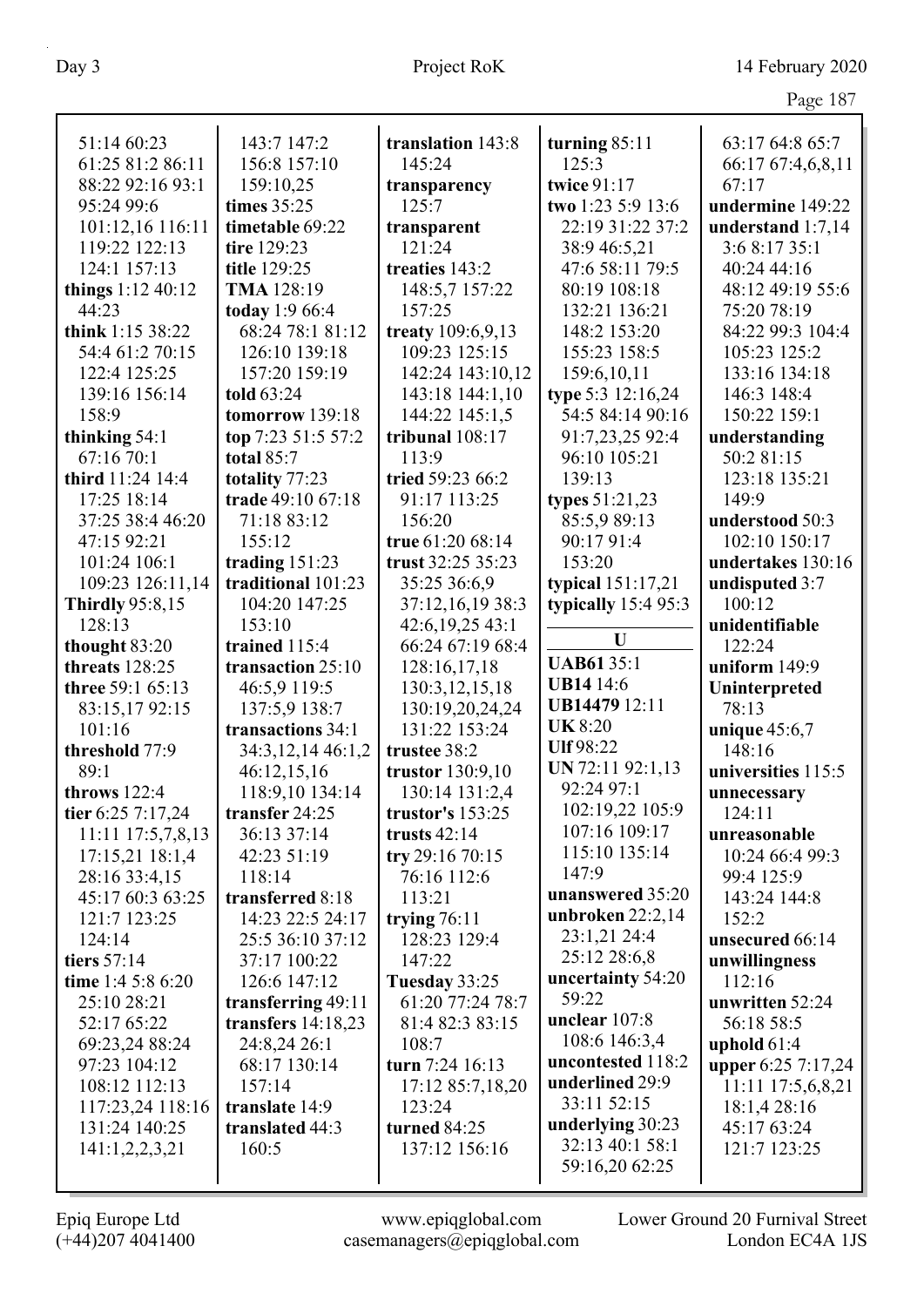| 124:14              | 157:21                 | <b>Washington 114:6</b>    | withholding                  | 158:24                  |
|---------------------|------------------------|----------------------------|------------------------------|-------------------------|
| upside 123:24       | view 15:1 32:19        | wasn't 109:25              | 124:17                       | wrong 84:14 85:21       |
| use 6:15 53:11      | 39:5 40:3 64:8         | watched 1:4                | witness 6:2                  | 127:18 156:16           |
| 69:23,24 75:10      | 70:1 72:6 88:4         | way 1:11,22 6:15           | witnesses 39:25              | wrote 122:1 134:4       |
| 75:10 76:7,10,10    | 92:13 96:12            | 7:15 25:13 29:12           | 137:8                        | <b>Wuerth 80:3,7,24</b> |
| 76:12 77:11,11      | 122:18 123:3           | 29:17 38:21                | word 44:20 69:21             | 81:24 104:25            |
| 77:19 78:8 80:15    | 130:6 141:18           | 68:11 76:17                | 75:23 107:25                 | 147:5 149:19            |
| 80:15 82:18,22      | 147:13                 | 81:19 84:21,24             | worded 145:16                | Wuerth's 80:11          |
| 82:23 83:1,6,13     | views 13:23 98:15      | 85:17,19 86:11             | wording 74:5                 | 94:6 105:5              |
| 83:18 84:6,6        | 120:2                  | 87:17 88:9 107:4           | 96:18 106:16                 | 142:17                  |
| 86:9,9 89:5,5,7     | violate 110:4          | 107:19 114:16              | 142:8,9 144:1,2              |                         |
| 102:5 103:13,13     | violated 70:22         | 124:17 131:18              | 145:1,3 146:8,17             | X                       |
| 103:18,19 113:15    | 109:5                  | 140:5,9 142:21             | 146:20 147:23                | X 161:3                 |
| 132:19,22,23        | violates $107:16$      | 142:25                     | 149:18                       |                         |
| 133:23 136:2,6      | 113:19 146:9           | ways 49:12 115:8           | words 29:3 44:4              | Y                       |
| 136:19 137:1,11     | violation 70:25        | 156:22                     | 52:19 73:22                  | vear 9:16 40:11         |
| 139:22 140:9        | 73:13 76:23            | we'll 30:21 69:25          | 78:19 97:8,15                | 50:6 103:6              |
| 150:4,6,10,12       | 109:2                  | 70:7 78:12 160:6           | 133:12 137:1                 | 108:13 137:18,18        |
| 151:2 155:5         | violent 146:23         | we've 5:25 9:15            | 138:19 150:16                | 137:18 157:15,15        |
| 157:18,24           | vis-a-vis $60:5$       | 20:23 24:21                | work 15:22 70:14             | years 58:17 121:21      |
| uses 132:18 149:25  | 102:8 106:7            | 36:15 39:15                | 86:25 94:18                  | 138:21 139:19,19        |
| usually 6:10 93:22  | 125:15 137:9           | 61:11 68:23                | 102:7 103:1                  | 154:14,14 156:13        |
|                     | visible 90:3           | 126:10                     | 124:11 143:17                | yellow 42:8 57:7        |
| $\mathbf{V}$        | visit $71:2$           | weak 41:22                 | works 49:24 50:1             | 134:6                   |
| v 86:3              | voluntary 112:11       | wealth 80:14 81:1          | 56:23 58:7 60:19             | yesterday 82:10         |
| valid 67:12 92:5    |                        | 81:16,20 93:15             | 76:18 86:25                  | 93:18 94:8 105:4        |
| 133:7 142:25        | W                      | 146:23,25 147:8            | 96:20 144:4                  | yield 79:7 87:20,22     |
| validity 42:9 54:21 | wait 114:14            | 147:15                     | world 64:23                  | 88:1,7 138:13           |
| validity/enforce    | waiting 116:8          | <b>Webb 75:5</b>           | 120:12                       | York 31:15 32:13        |
| 54:16               | waived 71:13           | website 88:12              | world's 128:24               | 34:18 41:2,4,10         |
| value 6:15,18       | 110:8                  | week 160:4                 | worthless 67:7               | 41:12 63:15 69:3        |
| 84:21,24 85:7,11    | waiver 110:13,18       | week's 159:25              |                              | 100:22 118:7,20         |
| 85:17,19 88:20      | waiving $110:12$       | weeks 159:6,11             | Wrange 78:21<br>98:21 109:19 | 122:15 124:21           |
| 88:23,24 137:18     | <b>Wallin-Norman</b>   |                            | 110:20 136:17                | 125:13 126:18           |
| 154:22              | 30:16 58:9,14          | weeks' 159:10              |                              | 127:17,22 129:3         |
| variant 57:8        | 59:2,5 68:1            | weird 24:11<br>welcome 1:3 | 138:4 140:5                  | 129:4                   |
| varied 141:20       | 122:1                  | welfare 140:18             | 151:4,15<br>Wrange's 73:19   |                         |
| varies 105:10       | <b>Wallin-Norman's</b> | well-known 71:15           | 75:2                         | $\mathbf{Z}$            |
| various $3:56:6$    | 58:11                  | went 100:16                | write 75:5 97:7              | zero 85:7,11,18,20      |
| 7:19 39:5,7         | want 7:14 70:16        | western 115:4              | 138:5 142:15                 |                         |
| 65:11,23 125:7      | 82:1,25 109:6          | whatsoever 103:25          |                              | $\boldsymbol{0}$        |
| version 102:17      | 146:5,18 154:9         |                            | writers $138:5$              | 0.541:18                |
| 142:7 158:24        | 159:1,3                | wide 140:19                | writes 41:10 133:8           |                         |
| vested 110:1        | wanted 15:7 35:9       | widen $146:5$              | 149:11,19 154:1              | 1                       |
| vice 113:16 127:19  | 37:6 50:11 54:9        | wider 145:15               | writing $44:12$              | 14:12 17:24 34:25       |
| victim $14:24$      | 158:3                  | winding-up $54:25$         | 148:24 158:14                | 87:5,9 98:8             |
| 154:20              | wants 6:7,11 91:1      | 59:4                       | written 15:18                | 103:4 111:19            |
| Vienna 73:7 136:8   | 121:25 142:18          | wish 38:9,9                | 29:20 50:9 80:3              | 140:13 161:5            |
| 143:2 144:18        | war 111:18             | wishes $70:10$             | 114:3 119:1                  | 1044:15 121:21          |
| 146:11 148:7        | warranted 89:20        | withdraw 42:25             | 122:1 129:13                 | 139:19                  |
|                     |                        |                            |                              |                         |